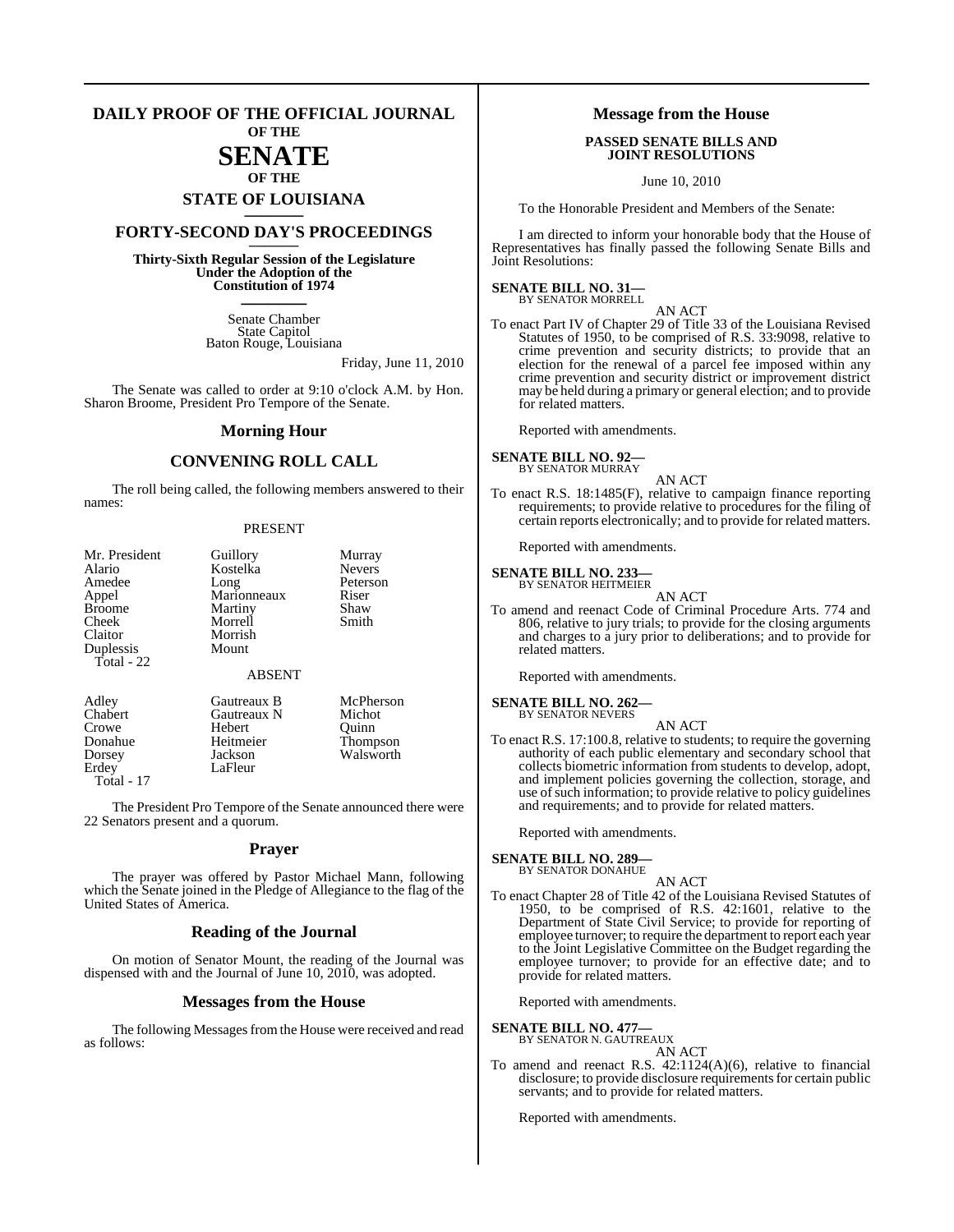#### **SENATE BILL NO. 488—** BY SENATOR NEVERS

AN ACT

To amend and reenact R.S. 17:3123(D) and 3133, relative to the Board of Regents; to provide that certain rules adopted by the board are subject to the Administrative Procedure Act; and to provide for related matters.

Reported with amendments.

# **SENATE BILL NO. 492—** BY SENATOR NEVERS

AN ACT

To amend and reenact R.S. 42:1124.3(A) and to enact R.S. 42:1124.2.1(A)(4), relative to financial disclosure; to provide that members of the governing or management board of a charter school are subject to certain financial disclosure requirements; and to provide for related matters.

Reported with amendments.

#### **SENATE BILL NO. 543** BY SENATOR MORRISH

AN ACT

To enact Part VII of Chapter 11 of Title 22 of the Louisiana Revised Statutes of 1950, to be comprised ofR.S. 22:2183 and 2184, and R.S. 36:686(F), relative to health insurance; to provide for legislative intent; to create the Louisiana Mandated Health Benefits Commission; to provide for composition of the commission; to provide for review of proposed mandated benefits by the commission; to provide for the scope and timing of such reviews; to prohibit legislative consideration of any legislative instrument that includes a mandated benefit proposal unless certain actions are taken by the commission; and to provide for related matters.

Reported with amendments.

**SENATE BILL NO. 576—**

BY SENATOR CLAITOR

AN ACT

To amend and reenact R.S. 40:966(E)(2), relative to second offense possession of marijuana; to provide for a minimum fine; to provide relative to suspension of sentence; to require participation in substance abuse programs and community service in certain circumstances; and to provide for related matters.

Reported with amendments.

#### **SENATE BILL NO. 595—**

BY SENATOR QUINN AND REPRESENTATIVE LEGER AN ACT

To enact R.S. 22:1272 and 1338, relative to property insurance; to prohibit certain actions involving insurance policies due to the presence of certain Chinese drywall; to provide penalties for violations; and to provide for related matters.

Reported with amendments.

#### **SENATE BILL NO. 703—** BY SENATOR PETERSON

AN ACT

To enact R.S. 33:9091.16, a bill relative to Orleans Parish; to create the Broadmoor Neighborhood Improvement District; to provide for district boundaries, purpose, governance, and funding, including the levy of a parcel fee; to provide relative to the powers and duties of the district and its governing board; and to provide for related matters.

Reported with amendments.

# **Page 2 SENATE 42nd DAY'S PROCEEDINGS**

#### **SENATE BILL NO. 705—**

BY SENATOR DONAHUE

AN ACT To amend and reenact R.S. 22:1000(A)(1), relative to health and accident insurance; to provide for group policies issued to trusts formultiple associations; to provide for coverage involving such associations and their members and employees; and to provide for related matters.

Reported with amendments.

**SENATE BILL NO. 712—** BY SENATORSNEVERS, APPEL, DONAHUE, DORSEY AND DUPLESSIS

#### AN ACT

To enact R.S. 17:1875, relative to postsecondary education; to authorize the Board of Supervisors of Community and Technical Colleges to create a Centers of Excellence Program; to provide for Board of Regents' approval; to provide with respect to an advisory board; to provide relative to admissions, curriculum, tuition and fees, and other program parameters; to provide relative to funding and other resources to support the program; and to provide for related matters.

Reported with amendments.

#### **SENATE BILL NO. 722—** BY SENATOR APP

$$
\begin{array}{c}\n\text{PEL} \\
\text{AN ACT}\n\end{array}
$$

To amend and reenact R.S. 42:1158(A)(2)(d), relative to the Board of Ethics computerized data management system; to require that campaign finance disclosure reports required to be filed electronically with the board are able to be searched by the public by the names of campaign contributors; and to provide for related matters.

Reported with amendments.

#### **SENATE BILL NO. 791— (Substitute for Senate Bill No. 259 by Senator Adley)** BY SENATOR ADLEY

AN ACT

To enact R.S. 18:1511.6(C), relative to procedure for enforcement of criminal penalties for violations of campaign finance disclosure laws; to require the supervisory committee to publish certain information; and to provide for related matters.

Reported with amendments.

#### **SENATE BILL NO. 781—**

BY SENATOR N. GAUTREAUX AN ACT

To enact R.S. 4:145.2, relative to Louisiana State Racing Commission; to provide for judicial review of a final decision or order of adjudication; to provide for venue; and to provide for related matters.

Reported with amendments.

## **SENATE BILL NO. 774—** BY SENATORS CLAITOR AND DORSEY

AN ACT

To amend and reenact Code of Criminal Procedure Article 912.1(A), relative to criminal procedure; to provide relative to the right to appeal in any case of conviction of a capital offense; to provide for notice of the right to waive such appeal; to provide for an effective date; and to provide for related matters.

Reported with amendments.

# **SENATE BILL NO. 361—** BY SENATOR SMITH

AN ACT

To amend and reenact Civil Code Articles 538, 549, 553, 558, 567 through 569, 573 through 575, 577, 580, 581, 583, 584, 586 through 594, 601, 603, 604, 608, 613, 615, 616, 618 through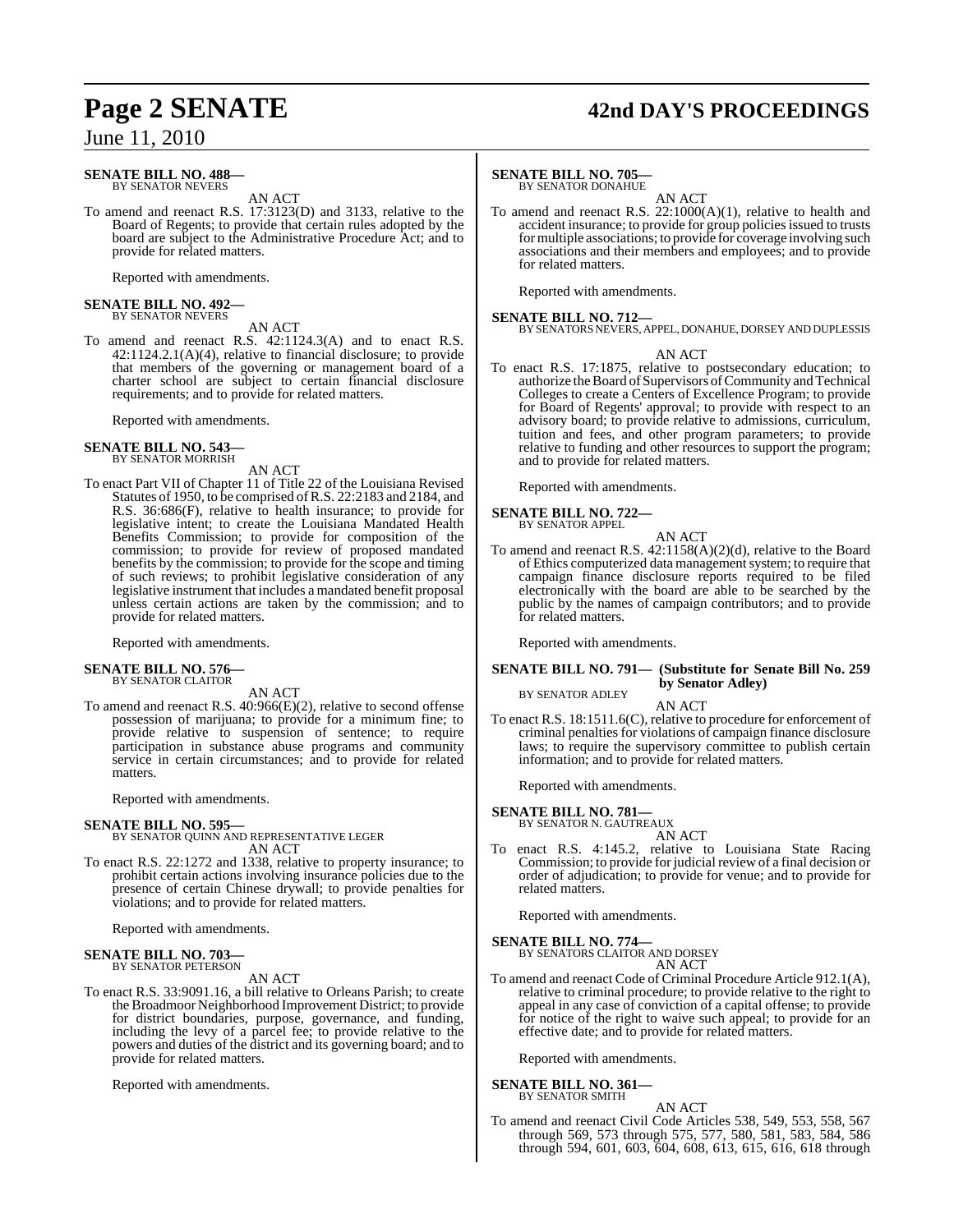# **42nd DAY'S PROCEEDINGS Page 3 SENATE**

620, and 623 through 625, and to enact Civil Code Articles 568.1, 568.2, and 568.3, relative to usufruct; to provide for the continuous revision; to provide for the general principles; to provide for the capacity to receive; to provide for voting shares ofstock; to provide forimprovements and alterations; to provide for contracts affecting liability; to provide for disposition of nonconsumables; to provide for obligations and rights; to provide for an effective date; and to provide for related matters.

Reported with amendments.

## **SENATE BILL NO. 457—** BY SENATOR APPEL

AN ACT

To amend and reenact R.S. 9:4203 and 4206, relative to the Louisiana Binding Arbitration Law; to provide certain procedures, requirements, and conditions regarding evidence; to provide relative to payment of deposits, fees, or expenses; and to provide for related matters.

Reported with amendments.

#### **SENATE BILL NO. 480—** BY SENATOR RISER

- AN ACT
- To amend and reenact R.S. 32:1518(A) and to enact R.S. 32:1518(C), relative to hazardous materials transportation and motor carrier safety; to provide relative to revocation of hazardous materials endorsements on a commercial driver's license; and to provide for related matters.

Reported with amendments.

## **SENATE BILL NO. 725—** BY SENATOR DUPLESSIS

AN ACT

To amend and reenact R. S. 9:3514(B), relative to consumer credit contracts; to provide for the contents of credit contracts and agreements; and to provide for related matters.

Reported with amendments.

#### **SENATE BILL NO. 524** BY SENATOR MURRAY

AN ACT

To enact R.S. 47:463.141, relative to motor vehicle special prestige license plates; to provide for the establishment and issuance of the "Zulu Social Aid and Pleasure Club" plate; and to provide for related matters.

Reported with amendments.

#### **SENATE BILL NO. 228—** BY SENATOR DUPLESSIS

AN ACT

To amend and reenact R.S. 9:3571.1(M), (N), (O), (R) (introductory paragraph), (S), (U) (introductory paragraph), and (Y), and to enact R.S. 9:3571.1(Z), relative to credit reporting agency information and reports; to provide for methods a consumer may use to place a security freeze on his credit report; to provide for the credit reporting agency's obligation to freeze the report upon request; and to provide for related matters.

Reported with amendments.

#### **SENATE BILL NO. 20—**

BY SENATOR MURRAY AND REPRESENTATIVE STIAES AN ACT

To amend and reenact R.S. 47:1703(E), relative to ad valorem property tax exemptions and assessments; to authorize an extension of the homestead exemption or a special assessment level on property damaged or destroyed in certain disasters or emergencies and provide for claiming the extension; and to provide for related matters.

Reported with amendments.

# June 11, 2010

#### **SENATE BILL NO. 159—** BY SENATOR MURRAY

AN ACT

To authorize and provide for a cooperative endeavor agreement for use of certain state property in Orleans Parish with the city of New Orleans; to provide for an effective date; and to provide for related matters.

Reported with amendments.

## **SENATE BILL NO. 184—** BY SENATOR N. GAUTREAUX

To enact R.S. 30:136(D), relative to the State Mineral and Energy Board; to provide relative to the disposition of certain funds payable to the state as the lessor of certain mineral leases; to provide for reimbursement of certain monies to the Mineral Resources Operation Fund; to provide terms and conditions; and to provide for related matters.

Reported with amendments.

## **SENATE BILL NO. 256—**

BY SENATOR CHAISSON AN ACT

To enact Part IV of Chapter 4 of Code Title VII of Code Book III of Title 9 of the Louisiana Revised Statutes of 1950, to be comprised of R.S. 9:3131.1 through 3131.9, relative to the Louisiana Exchange Sale of Receivables Act; to provide for legislative intent; to provide for definitions; to provide for the scope; to provide for the true sale status of sales of receivables over exchanges located in Louisiana; to provide for the binding effectiveness of Louisiana law to such sales of receivables; to provide for buyer ownership rights; to provide for relationship with the Uniform Commercial Code; to provide for agreements; and to provide for related matters.

Reported with amendments.

## **SENATE BILL NO. 283—** BY SENATOR MARTINY

AN ACT To amend and reenact R.S. 33:1423.1(B), (C) and (D), relative to the collection and disposition of bonds, fines, fees, licenses, and taxes by sheriffs and ex officio tax collectors; to authorize sheriffs and ex officio tax collectors to contract with certain parties to aid in the collection of certain delinquent taxes and obligations; to provide for the payment for collection services on a fee basis; to limit the amount of the fee; and to provide for related matters.

Reported with amendments.

**SENATE BILL NO. 21—** BY SENATOR MURRAY AND REPRESENTATIVE STIAES A JOINT RESOLUTION

Proposing to amend Article VII, Section 18(G)(5) and Article VII, Section 20(A)(10) of the Constitution of Louisiana, relative to ad valorem property tax exemptions and assessments; to authorize an extension of the homestead exemption or a special assessment level on property damaged or destroyed in certain disasters or emergencies and provide for claiming the extension; and to specify an election for submission of the proposition to electors and provide a ballot proposition.

Reported with amendments.

### **SENATE BILL NO. 229—**

BY SENATOR MARTINY

AN ACT To amend and reenact Code of Evidence Art. 902(1), relative to selfauthentication; to provide relative to electronically generated documents under seal; and to provide for related matters.

Reported with amendments.

AN ACT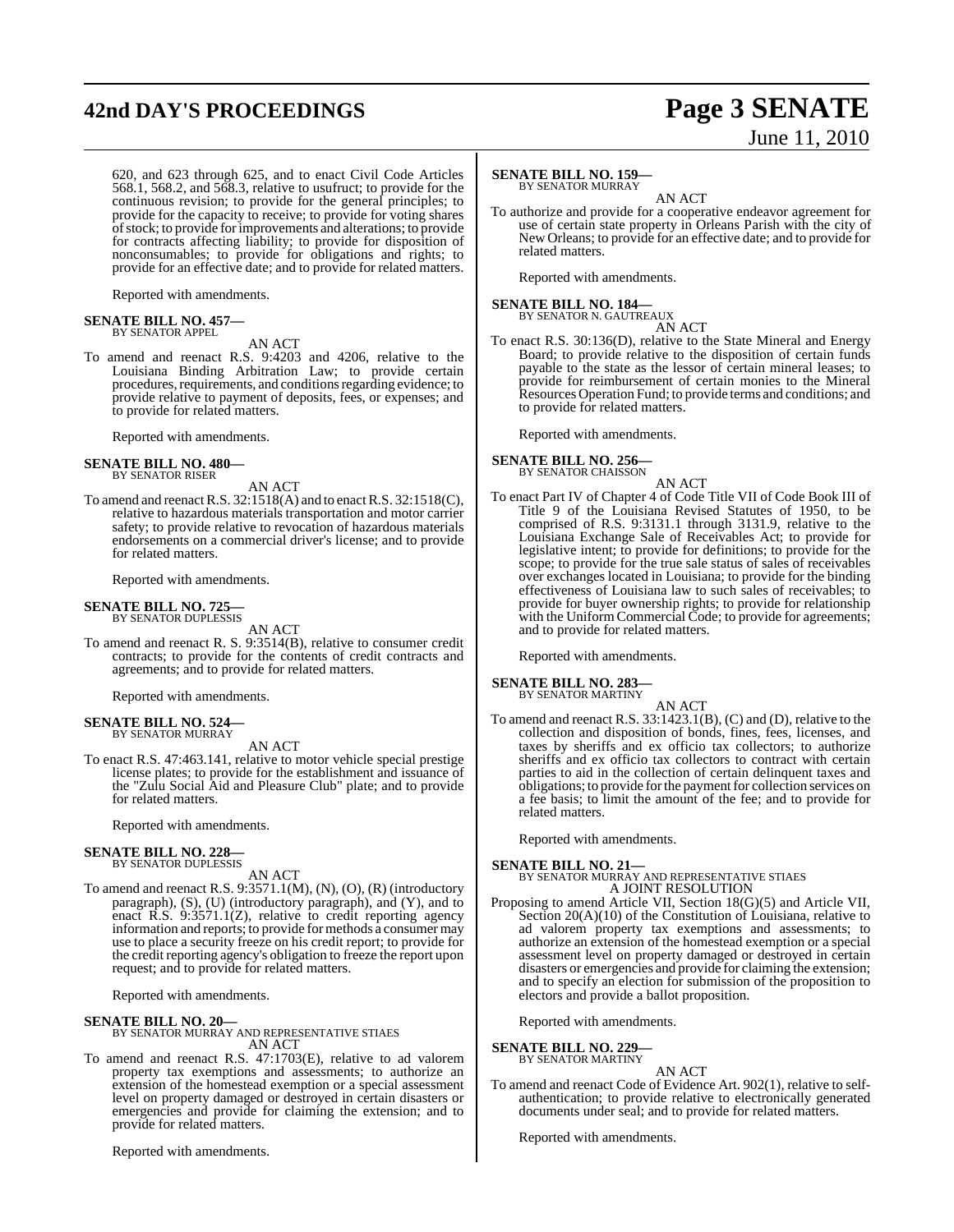#### **SENATE BILL NO. 130—** BY SENATOR MORRELL

AN ACT

To enact R.S. 46:236.1.5(D) and Chapter 13-D of Title 51 of the Louisiana Revised Statutes of 1950, to be comprised of R.S. 51:1441 through 1449, relative to child support; to provide relative to the collection of child support through private party child support collection agencies; to provide for definitions; to provide for the regulation of services of private party child support collection agencies; to provide relative to prohibited practices and penalties; and to provide for related matters.

Reported with amendments.

#### **SENATE BILL NO. 218—** BY SENATOR APPEL

AN ACT

To enact R.S. 9:4815, relative to the Private Works Act; to provide for the escrow of funds due under certain contracts; to provide for the duties of an escrow agent; to provide for the release of funds from escrow; to provide for exceptions; and to provide for related matters.

Reported with amendments.

#### **SENATE BILL NO. 299—** BY SENATOR DONAHUE

AN ACT

To enact R.S. 39:32(L) and R.S. 49:308.6, relative to state government services; to provide for a cost recovery budget request form; to provide for distribution of the form; to provide for an annual evaluation of certain fees; to provide relative to the development of a plan and schedule relative to the review of fees; to provide for an annual review and report of the findings of such review; to provide for an effective date; and to provide for related matters.

Reported with amendments.

Respectfully submitted, ALFRED W. SPEER Clerk of the House of Representatives

#### **Privilege Report of the Legislative Bureau**

June 11, 2010

To the President and Members of the Senate:

I am directed by your Legislative Bureau to submit the following report:

The following bills and concurrent resolution are approved asto construction and duplication. We advise and suggest the following amendments to the engrossed bills.

#### **HOUSE CONCURRENT RESOLUTION NO. 94—** BY REPRESENTATIVE RICHARD

A CONCURRENT RESOLUTION

To suspend until sixty days after final adjournment of the 2011 Regular Session of the Legislature of Louisiana the provisions of Part II of Chapter 11-A of Title 37 of the Louisiana Revised Statutes of 1950, relative to Direct Service Workers; to suspend the provisions of Sections 9201 through 9293 of Chapter 92 of Part I of Title 48 of the Louisiana Administrative Code, relative to the Direct Service Worker Registry; and to urge the Department of Health and Hospitals to establish a stakeholder workgroup.

Reported without amendments.

# **Page 4 SENATE 42nd DAY'S PROCEEDINGS**

#### **HOUSE BILL NO. 37—**

BY REPRESENTATIVE GARY SMITH AN ACT

To amend and reenact R.S. 44:36(D), relative to public records; to reduce the time required for the Department of Public Safety and Corrections to retain records regarding adult offenders; and to provide for related matters.

Reported without amendments.

**HOUSE BILL NO. 99—** BY REPRESENTATIVE ROSALIND JONES AN ACT

To amend and reenact R.S. 42:1132(B)(2)(introductory paragraph) and (a)(i), relative to the Board of Ethics; to provide relative to the nomination and selection of members of the Board of Ethics; and to provide for related matters.

Reported without amendments.

# **HOUSE BILL NO. 156—** BY REPRESENTATIVE ARNOLD

AN ACT

To enact R.S. 49:191(5)(b) and to repeal R.S. 49:191(3)(f), relative to certain agencies within the office of the governor, including provisions to provide for the re-creation of such agencies; to provide for the effective termination date for all statutory authority for the existence of such statutory entities; and to provide for related matters.

Reported without amendments.

#### **HOUSE BILL NO. 287—** BY REPRESENTATIVE CORTEZ

AN ACT

To enact R.S. 46:1427, relative to child care facilities and childplacing agencies; to provide with respect to licensure; to provide for an exception for certain religious organizations; and to provide for related matters.

Reported without amendments.

**HOUSE BILL NO. 301—**

BY REPRESENTATIVE RITCHIE AN ACT

To amend and reenact R.S. 36:801(introductory paragraph) and 801.1(A), to enact R.S.  $36:4(B)(18)$ , and to repeal R.S. 36:459(D), relative to the Louisiana Tax Commission; to transfer the commission to the office of the governor, division of administration; to provide for the budget and procurement authority of the commission; to provide for effectiveness; and to provide for related matters.

Reported without amendments.

## **HOUSE BILL NO. 302—** BY REPRESENTATIVE SMILEY

AN ACT

To amend and reenact R.S. 49:1302(E) and to enact R.S. 49:1305(A)(3) and 1307, relative to boards, commissions, and like entities; to provide relative to disclosure of certain information concerning certain boards, commissions, and like entities; to provide for the publication of such information on the Internet; to provide for the powers and duties of the commissioner of administration relative thereto; to provide for the powers and duties of the legislative auditor relative thereto; and to provide for related matters.

Reported without amendments.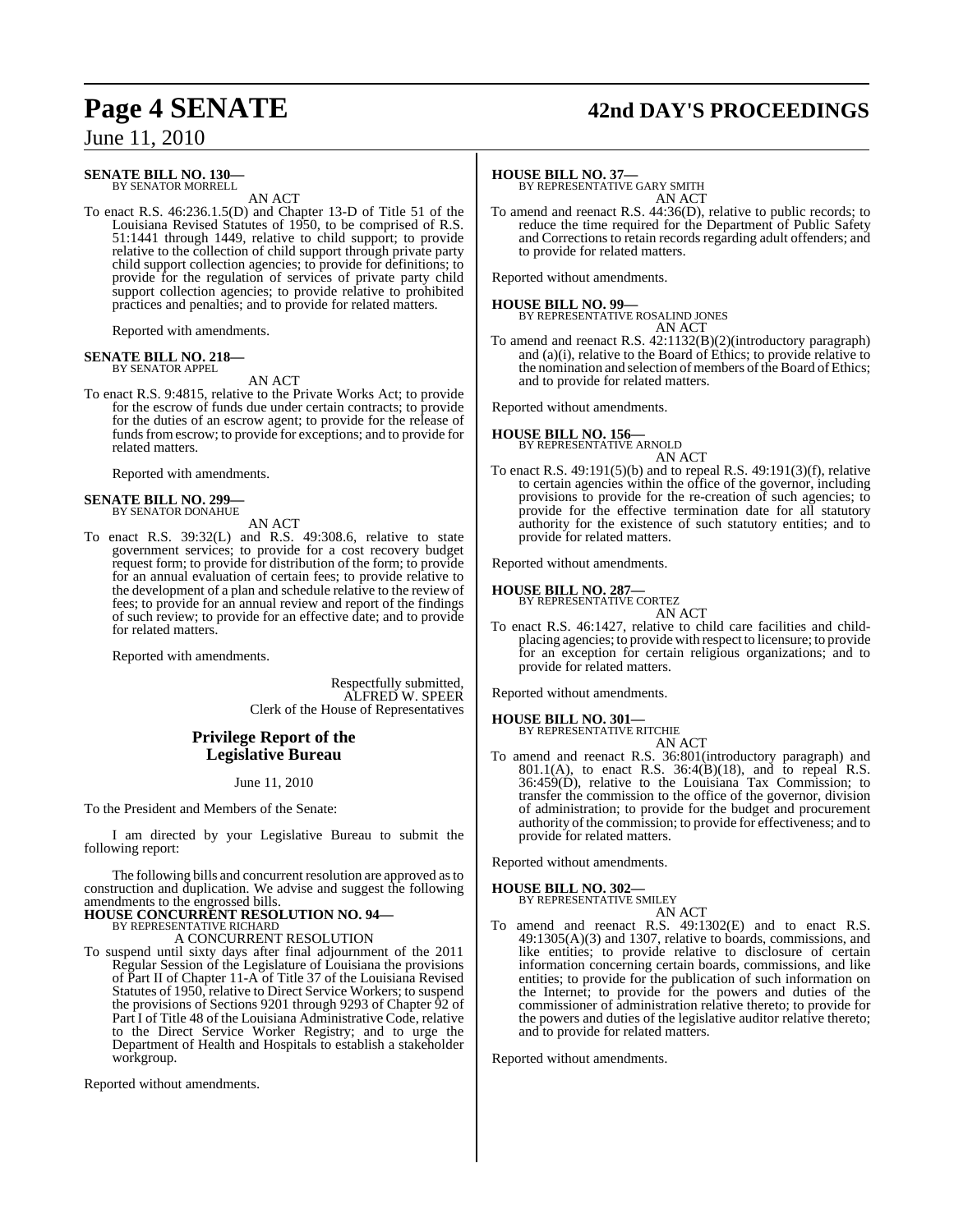## **42nd DAY'S PROCEEDINGS Page 5 SENATE**

# June 11, 2010

**HOUSE BILL NO. 334—** BY REPRESENTATIVE LEGER

AN ACT

To amend and reenact R.S. 27:247 and 270(A)(3)(a), relative to the casino support services contract; to provide for the funding of such contract; to establish the Casino Support Services Fund as a special treasury fund; to provide for an effective date; and to provide for related matters.

Reported without amendments.

## **HOUSE BILL NO. 414—** BY REPRESENTATIVE LIGI

AN ACT

To amend and reenact R.S. 18:1491.4(D) and 1495.2(D), relative to expenditures of campaign funds; to provide for certain methods of expending campaign funds; and to provide for related matters.

Reported without amendments.

#### **HOUSE BILL NO. 627—**

BY REPRESENTATIVE GALLOT AN ACT

To amend and reenact R.S. 18:532.1(D) and 1903, relative to precinct changes; to authorize the division of a precinct under certain circumstances during a certain time period; to require certain submissions relative to such changes; to provide for penalties; and to provide for related matters.

Reported without amendments.

**HOUSE BILL NO. 629—** BY REPRESENTATIVE DANAHAY AN ACT

To amend and reenact Chapter 17 of Title 42 of the Louisiana Revised Statutes of 1950, to be comprised of R.S. 42:1261 through 1266, relative to the Department of State Civil Service, to provide for the transfer of certain responsibilities relative to employee training programs from the division of administration to the department; and to provide for related matters.

Reported without amendments.

**HOUSE BILL NO. 632—** BY REPRESENTATIVE LORUSSO

AN ACT

To amend and reenact R.S. 24:772(A), relative to reports required to be submitted to the legislature; to require an agency to provide only one printed copy of such a report to the presiding officer of each house of the legislature; to permit an agency to send an electronic copy of a report to one or more members of the legislature; to require electronic delivery of a list of agency reports and publications; to require the list to be submitted to the David R. Poynter Legislative Research Library; to provide for the content of the list; to require each agency to distribute an electronic copy of each report and publication on such list to the David R. Poynter Legislative Research Library; to provide a deadline for the submission of such information; to provide for delivery of the information in the list to the members of the legislature; and to provide for related matters.

Reported without amendments.

#### **HOUSE BILL NO. 671—**

BY REPRESENTATIVE LAFONTA

AN ACT

To amend and reenact R.S. 18:451.3, relative to qualifying for elective office; to limit the exception to residency requirements for persons displaced by gubernatorially declared emergencies; and to provide for related matters.

Reported without amendments.

### **HOUSE BILL NO. 680—**

BY REPRESENTATIVE LEGER

AN ACT To amend and reenact R.S. 24:513(B), relative to the legislative auditor; to require certain audits and statements relative to tax collections; to require certain local auditees and other personsto submit such audits and statements; to provide for the content of the statements; to provide for penalties; and to provide for related matters.

Reported without amendments.

#### **HOUSE BILL NO. 699—**

BY REPRESENTATIVES GEYMANN, ARMES, LEGER, LIGI, MCVEA, MORRIS, AND SMILEY

AN ACT

To amend and reenact R.S.  $39:1496.1(E)(1)(c)$  and (2) and to enact R.S. 39:1496.1(F), relative to performance-based energy efficiency contracts; to provide for the approval process of such contracts; to provide for the audit and review process of such contracts; to provide for appropriation of such contracts; to provide for an effective date; and to provide for related matters.

Reported with amendments.

#### **LEGISLATIVE BUREAU AMENDMENTS**

Amendments proposed by Legislative Bureau to Engrossed House Bill No. 699 by Representative Geymann

#### AMENDMENT NO. 1

In Senate Committee Amendment No. 3 proposed by the Senate Committee on Finance and adopted by the Senate on June 10, 2010, on line 7, change "performance based" to "performance-based"

#### AMENDMENT NO. 2

In Senate Committee Amendment No. 3 proposed by the Senate Committee on Finance and adopted by the Senate on June 10, 2010, on line 9, change "performance based" to "performance-based"

**HOUSE BILL NO. 723—** BY REPRESENTATIVE CONNICK

AN ACT

To amend and reenact R.S. 42:65(A) and (C), relative to dual officeholding and dual employment; to provide relative to remedies and penalties related thereto; and to provide for related matters.

Reported without amendments.

## **HOUSE BILL NO. 734—**

BY REPRESENTATIVE PEARSON

- AN ACT
- To amend and reenact R.S. 42:1123(36), relative to governmental ethics; to provide relative to the time period during which public employees may accept certain donations and contributions from specified not-for-profit organizations or funds within the organizations; to provide for the not-for-profit organizations or funds who may donate or contribute such funds; to provide for the deadline by which the organizations must report such donations and contributions to the Board of Ethics; to provide relative to the effectiveness of such provisions; and to provide for related matters.

Reported without amendments.

## **HOUSE BILL NO. 768—**

BY REPRESENTATIVE LAFONTA AN ACT

To amend and reenact R.S. 36:4(AA) and 917 and R.S. 49:1222 and 1223, relative to the Latino Commission; to change the name of the council; to provide relative to its powers and duties; to otherwise provide with respect to its purpose and operations; and to provide for related matters.

Reported without amendments.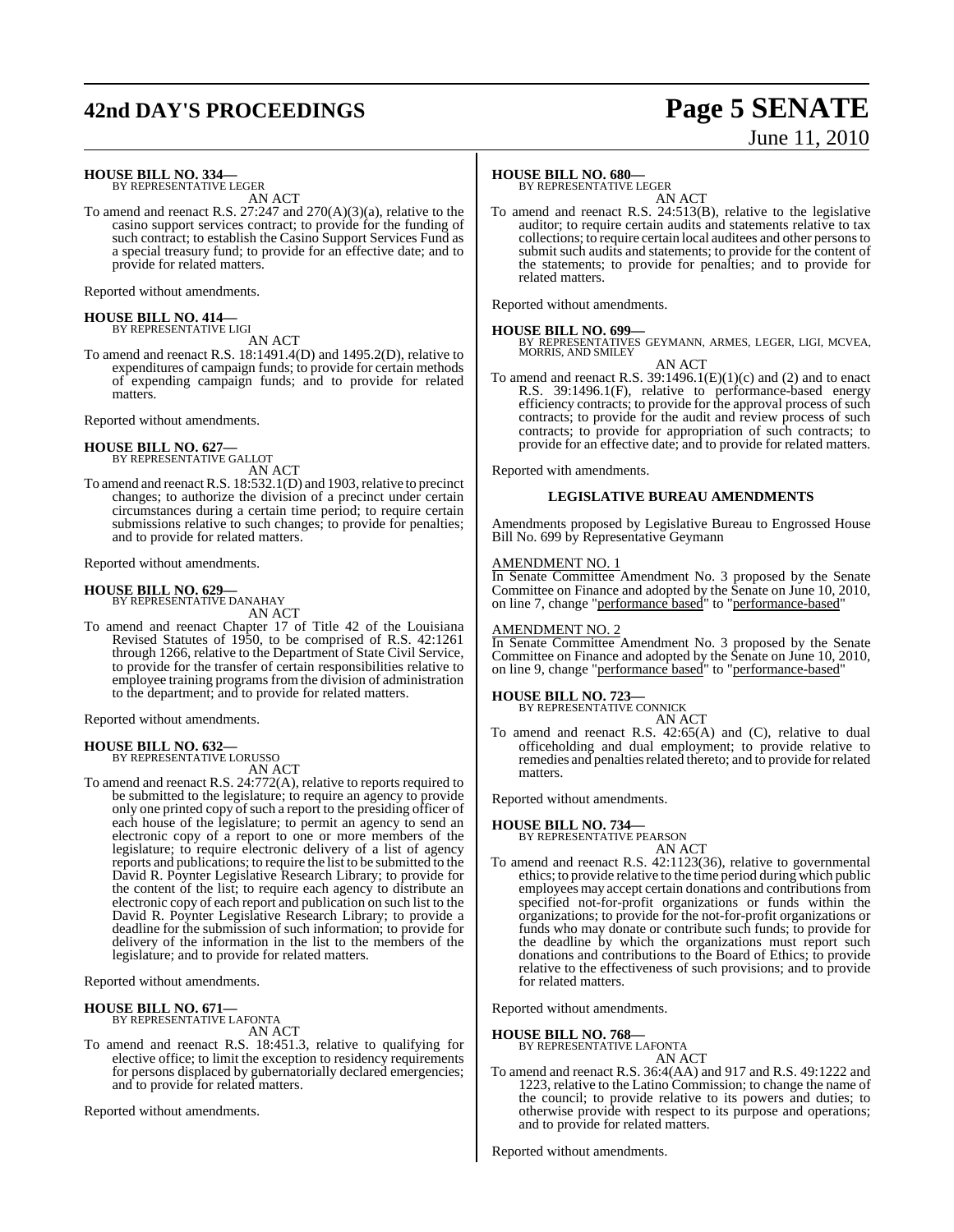## **Page 6 SENATE 42nd DAY'S PROCEEDINGS**

June 11, 2010

**HOUSE BILL NO. 791—** BY REPRESENTATIVES RICHMOND AND LEGER AN ACT

To amend and reenact R.S. 44:4.1(B)(18), relative to public records exceptions; to provide an exception for local ethics entities; and to provide for related matters.

Reported without amendments.

#### **HOUSE BILL NO. 933—** BY REPRESENTATIVE PERRY

AN ACT

To enact R.S. 42:1123(18)(b), relative to ethics; to allow a member on the board of commissioners of a hospital service district to engage in certain transactions and to own an interest in entities that engage in certain transactions; to require certain recusals by such board members; to provide for restrictions and limitations; and to provide for related matters.

Reported without amendments.

- **HOUSE BILL NO. 951—** BY REPRESENTATIVESBILLIOT, GISCLAIR, HENRY, LABRUZZO, AND LIGI AND SENATORS APPEL, MARTINY, AND MORRELL AN ACT
- To amend and reenact Part VII of Chapter 14 of Title 33 of the Louisiana Revised Statutes of 1950, to be comprised of R.S. 33:4890 and 4891 and R.S. 44:4.1(B)(18), relative to privileged communications made to code enforcement officers; to provide for the exercise of police powers by a parish; to provide a privilege for communications made to certain code enforcement officers; to exempt certain communications from the privilege; to provide restrictions on such privilege; to provide definitions; to provide a public records exception for such privileged communications; and to provide for related matters.

Reported without amendments.

# **HOUSE BILL NO. 981—** BY REPRESENTATIVE GIROD JACKSON

AN ACT

To enact R.S. 51:933, relative to economic development; to require any business that receives a monetary incentive from the state to secure its presence in this state to enter into a cooperative endeavor agreement with the state; to provide for the minimum content of the cooperative endeavor agreement; and to provide for related matters.

Reported without amendments.

## **HOUSE BILL NO. 1008—**

BY REPRESENTATIVE HARRISON AN ACT

To enact R.S. 9:2800.17, relative to property and casualty insurance claims payment; to provide for damages for the diminution in the value of a motor vehicle after an accident; and to provide for related matters.

Reported without amendments.

## **HOUSE BILL NO. 1011**

BY REPRESENTATIVE HARRISON AN ACT

To enact R.S. 22:1892(B)(5), relative to property and casualty insurance claims payment; to provide for the adjustment and settlement of first-party motor vehicle total losses; to provide a definition; and to provide for related matters.

Reported with amendments.

#### **LEGISLATIVE BUREAU AMENDMENTS**

Amendments proposed by Legislative Bureau to Engrossed House Bill No. 1011 by Representative Harrison

#### AMENDMENT NO. 1

On page 1, line 11, following "B." insert "\* \* \*"

**HOUSE BILL NO. 1123—** BY REPRESENTATIVES GALLOT, BALDONE, BROSSETT, BURRELL, CHAMPAGNE, FANNIN, GISCLAIR, HINES, GIROD JACKSON, KATZ, LIGI, RICHARD, RICHMOND, GARY SMITH, JANE SMITH, AND STIAES AN ACT

To amend and reenact R.S. 17:2351, 2352, 2352.1, 2353, 2354(A) through (E), 2354.1, 2354.2, 2354.3, 2354.4(A) and (B), 2355, 2355.1(A), (B), and (C), 2356, 2357, and 2358, to enact R.S. 17:2354.5 through 2354.9 and 2358.1, and to repeal R.S. 17:2354(F) and (G), 2354.4(C) through (K), and 2355.1(D) and (E), relative to the Louisiana Anatomical Gift Act; to make such Act uniform with that of other states; to provide for definitions; to provide for applicability; to provide for procurement; to provide for recipients; to provide for the execution of an anatomical gift; to provide for the refusal to make a gift; to provide for the authority to make a gift of a body or part; to prohibit the sale or purchase of a part and provide for penalties; to grant immunity for certain acts; to provide choice of law provisions; to provide for a donor registry; to provide for advance health directives; to provide for the delivery of the gift; to provide for the search for a gift; to provide for the revocation or amendment of a gift; to provide for the rights and duties of procurement organizations; to provide for the application of federal laws; to provide a special effective date; and to provide for related matters.

Reported without amendments.

#### **HOUSE BILL NO. 1161—**

BY REPRESENTATIVE ROSALIND JONES AN ACT

To amend and reenact R.S. 24:202(A)(20) and to enact R.S.  $24:202(A)(21)$  and  $(22)$ , relative to the membership of the council of the Louisiana State Law Institute; to provide that certain persons shall serve as ex officio members of the council; and to provide for related matters.

Reported without amendments.

## **HOUSE BILL NO. 1172—** BY REPRESENTATIVE TUCKER

AN ACT

To amend and reenact R.S. 49:150.1, relative to the state capitol complex; to provide for the allocation and use of space within the state capitol complex; and to provide for related matters.

Reported without amendments.

### **HOUSE BILL NO. 1226—**

BY REPRESENTATIVE SMILEY AN ACT

To amend and reenact R.S. 3:559.3, 559.6, 559.8(A), (B), and (C)(introductory paragraph), 559.9(A) and (E), 559.11, 559.12(13), and 559.13(C),(D), and (F), R.S. 17:427.4(A)(2)(c) and (d),  $(B)$ , and  $(C)$ , 2902 $(1)$  through  $(3)$ , 2912 $(A)$ (introductory paragraph) and (B)(introductory paragraph), and 2913, R.S. 30:2000.2(7) through (10), 2000.3(B), and 2345, R.S. 33:9039.56(B), and 9039.125(B), R.S. 36:101(C)(3)(a)(ii), R.S. 37:3241, R.S. 39:333.1(E) and the heading of Chapter 3-A of Title 39 of the Louisiana Revised Statutes of 1950, R.S. 46:2356(A)(1) and (9) and (B), R.S. 51:938.1(D)(8), and R.S.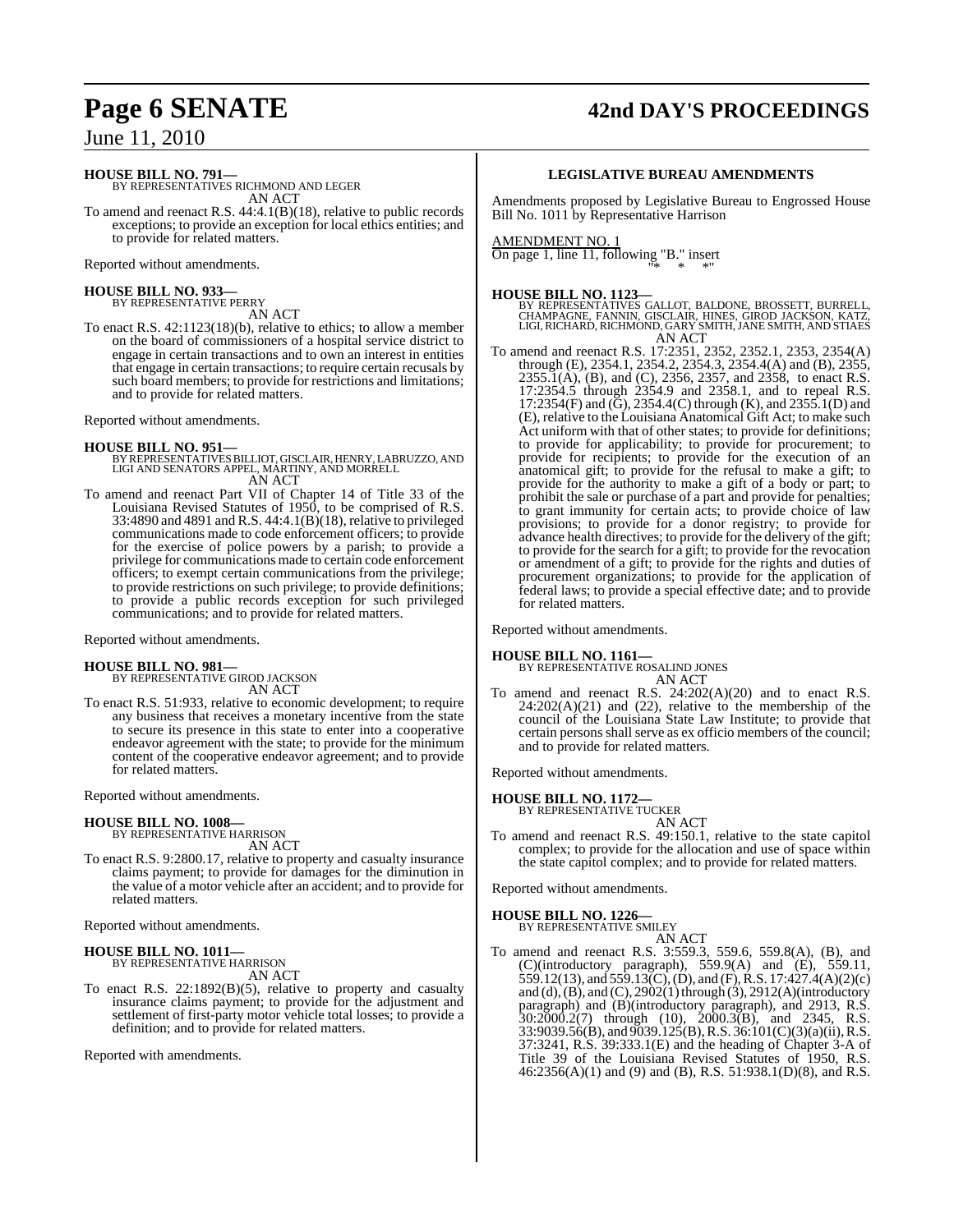# **42nd DAY'S PROCEEDINGS Page 7 SENATE**

# June 11, 2010

56:411(B) and 415 and to repealR.S. 3:559.4, 559.5, 559.7, and 559.14, Chapter 20 of Title 6 of the Louisiana Revised Statutes of 1950, comprised of R.S. 6:1371 through 1375, Chapter 8-A of Title 15 of the Louisiana Revised Statutes of 1950, comprised of R.S. 15:1231 through 1237, R.S. 17:427.4(A)(2)(e) and (D) through (G), 2902(4), and 2911, Chapter 4-A of Title 25 of the Louisiana Revised Statutes of 1950, comprised of R.S. 25:315 through 318, and Chapter 33 of Title 25 of the Louisiana Revised Statutes of 1950, comprised of R.S. 25:1301 through 1307, R.S. 30:2000.2(11) and 2000.8, R.S. 36:4(B)(1)(o),  $109(H)$ ,  $259(D)$ , (M), (V), and (II),  $478(G)$ ,  $509(F)(6)$  and (7) and (U), 629(R), 769(F)(1) and (3), and 919.7,R.S. 37:3214(15) and 3242, Chapter 12 of Title 38 of the Louisiana Revised Statutes of 1950, comprised of R.S. 38:2431 through 2439, Part XXXI of Chapter 13 of Title 38 of the Louisiana Revised Statutes of 1950, comprised of R.S. 38:3087.281 through 3087.295, R.S. 39:452 through 456, Chapter 3-D of Title 39 of the Louisiana Revised Statutes of 1950, comprised of R.S. 39:465.1 through 465.8,Chapter 3-EofTitle 39 oftheLouisiana Revised Statutes of 1950, comprised of R.S. 39:466.1 through 466.7, R.S. 39:1407, and R.S. 39:1409, R.S. 40:5.12, 1235(A)(7), Part LXII of Chapter 5 of Title 40 of the Louisiana Revised Statutes of 1950, comprised of R.S. 40:1300.241 and 1300.242, 2009.24, Part XII of Chapter 11 of Title 40 of the Louisiana Revised Statutes of 1950, comprised of R.S. 40:2198 through 2198.6, and 2529, R.S. 46:2352(7)(c), Chapter 27 of Title 48 of the Louisiana Revised Statutes of 1950, comprised of R.S. 48:2041 through 2046, and Chapter 54 of Title 51 of the Louisiana Revised Statutes of 1950, comprised of R.S. 51:3111 through 3115, relative to boards, commissions, authorities, districts, and like entities; to abolish certain inactive boards, commissions, authorities, and like entities; to remove references to certain abolished entities; to remove referencesto, provisions for, and the powers, functions, and duties of the Louisiana Music Commission, the Aquaculture Coordinating Council, the Financial Literacy and Education Commission, the Advisory Panel on the Louisiana Teachers' Homebuyer Program, the Louisiana Geography Education Initiative Program Council, the Atchafalaya Basin Advisory Committee, the Louisiana Advisory Committee on Midwifery, the Lincoln Parish Reservoir Authority, the School Health Advisory Board, the Hurricane Katrina Memorial Commission, the Women's Health Commission, the Silver Alert Steering Committee, the State Building Authority, State Bond and Building Commission, the Capital Construction and Improvement Commission, the Louisiana School Asbestos Abatement Commission, the South Central Regional Transportation Authority, the Rural Health Care Authority, the Regional Transit Authority, the Nursing Home Quality and Efficiency Board, the Commission on Law Enforcement Services for the Elderly, and the Interpreter Certification Board, and the Louisiana Infrastructure Bank; to provide for transfer of some of the powers, functions, and duties of some of the above referenced entities; to provide for certain technical corrections regarding placement of boards and commissions in the Executive Reorganization Act; and to provide for related matters.

Reported without amendments.

**HOUSE BILL NO. 1233—** BY REPRESENTATIVE LABRUZZO AND SENATOR HEBERT AN ACT

To enact R.S. 37:24, relative to professions and occupations in general; to provide an option for persons licensed or regulated by the state to be insured by a policy of group insurance; to provide the option to insure dependents of persons licensed or regulated by this state; to provide the board or commission authority to make contracts of insurance; to provide for board authority to negotiate and collect premiums; to provide that participation in a group insurance plan is optional; to provide that the offered group insurance plan shall not be perceived as limiting an employee's benefits; to provide for definitions; and to provide for related matters.

Reported with amendments.

#### **LEGISLATIVE BUREAU AMENDMENTS**

Amendments proposed by Legislative Bureau to Engrossed House Bill No. 1233 by Representative LaBruzzo

#### AMENDMENT NO. 1

On page 1, line 16, change "their" to "his"

**HOUSE BILL NO. 1246—** BY REPRESENTATIVES MCVEA AND BALDONE AN ACT

To enact R.S. 22:1157, relative to contracts with dental providers; to provide that no dental plan may require that a dentist provide dental health care services to a covered person at a particular fee unless such services are covered services for which benefits are paid under a contract with such dentist; and to provide for related matters.

Reported without amendments.

**HOUSE BILL NO. 1249—** BY REPRESENTATIVES BROSSETT AND LEGER AN ACT

To amend and reenact R.S. 1:11, relative to determinations of the populations of parishes, municipalities, and other political subdivisions; to provide relative to the applicability of a new census to statutes that define classes of political subdivisions based on population; and to provide for related matters.

Reported without amendments.

## **HOUSE BILL NO. 1262—** BY REPRESENTATIVE MILLS

AN ACT

To amend and reenact R.S. 37:922(A) and to enact R.S. 37:918(21), relative to the Louisiana State Board of Nursing; to provide for hearings; to provide for records sharing; and to provide for related matters.

Reported without amendments.

#### **HOUSE BILL NO. 1300—**

BY REPRESENTATIVE ROSALIND JONES AN ACT

To enact R.S. 18:1505.2(H)(2)(g), relative to limits applicable to certain campaign contributions by political committees; to provide for the limit applicable to contributions by a political committee to certain other political committees; and to provide for related matters.

Reported without amendments.

**HOUSE BILL NO. 1301—** BY REPRESENTATIVE PEARSON

AN ACT

To amend and reenact R.S. 44:19, relative to records in the custody of a coroner; to exempt certain medical records in the custody of a coroner from public records provisions; and to provide for related matters.

Reported without amendments.

**HOUSE BILL NO. 1307—** BY REPRESENTATIVE ROSALIND JONES

AN ACT

To amend and reenact R.S. 42:5(D), relative to public comment at open meetings; to require a period of public comment at public meetings prior to a vote on any agenda item; and to provide for related matters.

Reported without amendments.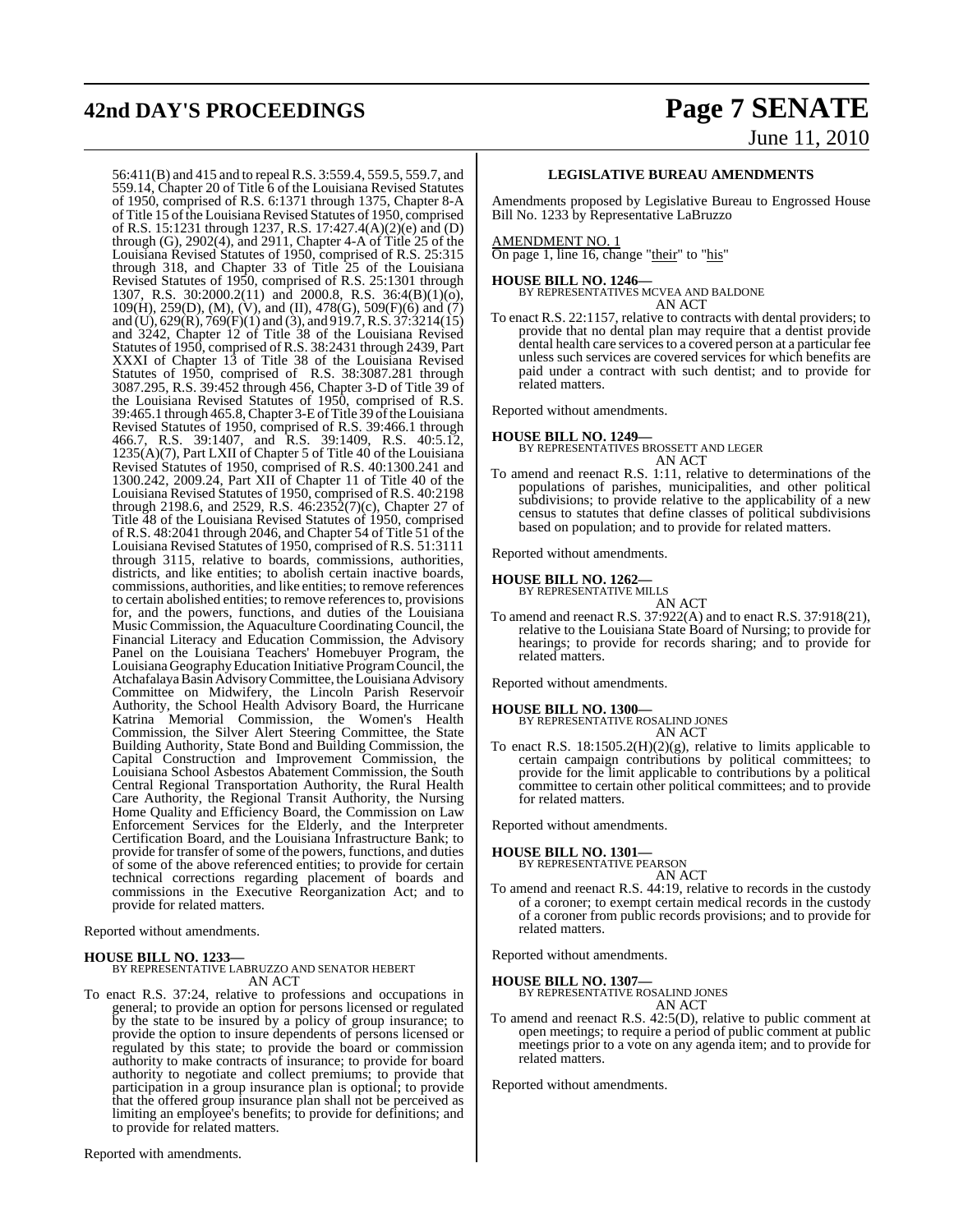#### **HOUSE BILL NO. 1371—** BY REPRESENTATIVE MILLS

AN ACT

To enact R.S. 46:153.3.1, relative to medication therapy management; to provide for legislative findings; to provide for consideration of a Medicaid medication therapy management program; to provide for authority for the Department of Health and Hospitals to promulgate rules and regulations if the department implements a Medicaid medication therapy management program to provide for consideration of minimum requirements of the rules and regulations; and to provide for related matters.

Reported without amendments.

#### **HOUSE BILL NO. 1388—**

BY REPRESENTATIVE LAFONTA AN ACT

To amend and reenact R.S. 37:3273(B) and to enact R.S.  $37:3272(A)(20)$  and  $(21)$  and  $3286(E)$ , relative to private security; to define part-time event security employee; to define special event; to provide for membership on the Louisiana State Board of Private Security Examiners; to authorize a maximum fee charged to businesses that employ part-time event security employees; and to provide for related matters.

Reported without amendments.

#### **HOUSE BILL NO. 1403—**

BY REPRESENTATIVE BARRAS

AN ACT

To amend and reenact R.S. 24:58(D)(1), R.S. 42:1157(A)(3), and R.S. 49:78(D)(1), relative to late filing fees for certain lobbyist disclosure reports; to provide for the amount of the late filing fees for certain lobbyist expenditure reports; and to provide for related matters.

Reported without amendments.

**HOUSE BILL NO. 1450—** BY REPRESENTATIVES ELLINGTON AND RITCHIE AN ACT

To enact Subpart R of Part II-A of Chapter 1 of Subtitle I of Title 39 of the Louisiana Revised Statutes of 1950, to be comprised of R.S. 39:100.130 and 100.131, relative to state grants and capital outlay; to establish the Rural Hospital Capital Improvement Act; to provide for a grant program for certain rural hospitals; to authorize rulemaking; and to provide for related matters.

Reported with amendments.

#### **LEGISLATIVE BUREAU AMENDMENTS**

Amendments proposed by Legislative Bureau to Reengrossed House Bill No. 1450 by Representative Ellington

AMENDMENT NO. 1

In Senate Committee Amendment No. 8 proposed by the Senate Committee on Health and Welfare and adopted by the Senate on June 10, 2010, on page 1, line 18, change "" $(3)$  Community" to " $(3)$ "Community"

#### **HOUSE BILL NO. 1483— (Substitute for House Bill No. 1360 by Representative Wooton)** BY REPRESENTATIVE WOOTON

AN ACT

To amend and reenact R.S. 22:1924(A)(1) and to enact R.S. 22:1924(A)(3), relative to insurance fraud; to provide definitions; to establish penalties for knowingly and willfully committing health care fraud; and to provide for related matters.

Reported without amendments.

# **Page 8 SENATE 42nd DAY'S PROCEEDINGS**

#### **HOUSE BILL NO. 1485— (Substitute for HouseBill No. 635 by Representative Mills)** BY REPRESENTATIVE MILLS

AN ACT

To enact Part XXIV-C of Chapter 5 of Title 40 of the Louisiana Revised Statutes of 1950, to be comprised of R.S. 40:1299.64.1 through 1299.64.6, relative to Louisiana Physician Order for Scope of Treatment; to provide for the Louisiana Physician Order for Scope of Treatment program and form; to provide for definitions; to provide for the promulgation of rules and regulations; and to provide for related matters.

Reported without amendments.

#### **HOUSE BILL NO. 1489— (Substitute for House Bill No. 1151 by Representative Johnson)**

BY REPRESENTATIVE JOHNSON AN ACT

To enact R.S. 32:1264.1, relative to the distribution and sale of motor vehicles; to require that a notice regarding recalls be given to a prospective buyer prior to the purchase of a new motor vehicle; and to provide for related matters.

Reported without amendments.

Respectfully submitted, ROB MARIONNEAUX Chairman

## **Adoption of Legislative Bureau Report**

On motion of Senator Marionneaux, the Legislative Bureau amendments were adopted and the Bills and Joint Resolutions were read by title and passed to a third reading.

#### **Introduction of Senate Resolutions**

Senator Appel asked for and obtained a suspension of the rules to read Senate Resolutions a first and second time.

#### **SENATE RESOLUTION NO. 123—**

BY SENATORS APPEL AND DUPLESSIS A RESOLUTION

To direct the Board of Regents to study the provision of public postsecondary educational opportunities in the New Orleans region, establish the appropriate role, scope, and mission for each public community college and four-year college and university in the region, and formulate a plan that will make optimal use of all available academic, fiscal, and physical resources, recognize the unique nature of each individual postsecondary institution, and which will allow each student attending such institutions to successfully and efficiently pursue his or her chosen academic path.

On motion of Senator Appel the resolution was read by title and adopted.

#### **House Bills and Joint Resolutions on Second Reading Reported by Committees**

## **HOUSE BILL NO. 308—** BY REPRESENTATIVE LORUSSO

AN ACT

To amend and reenact R.S.  $33:9091.1$  (D)(1)(c), (d), (e), and (f) and (3) and (F)(2)(a) and (3) and to repeal R.S. 33:9091.1 (D)(1)(g) and (h), relative to the Lakeview Crime Prevention District; to provide for appointments to the board of commissioners; to provide term limits for board members; to provide filing requirements for board members; to provide for elections relative to the levy and the renewal of a parcel fee in the district; to remove certain restrictions on renewing the fee; to provide a maximum term for renewal of the fee; and to provide for related matters.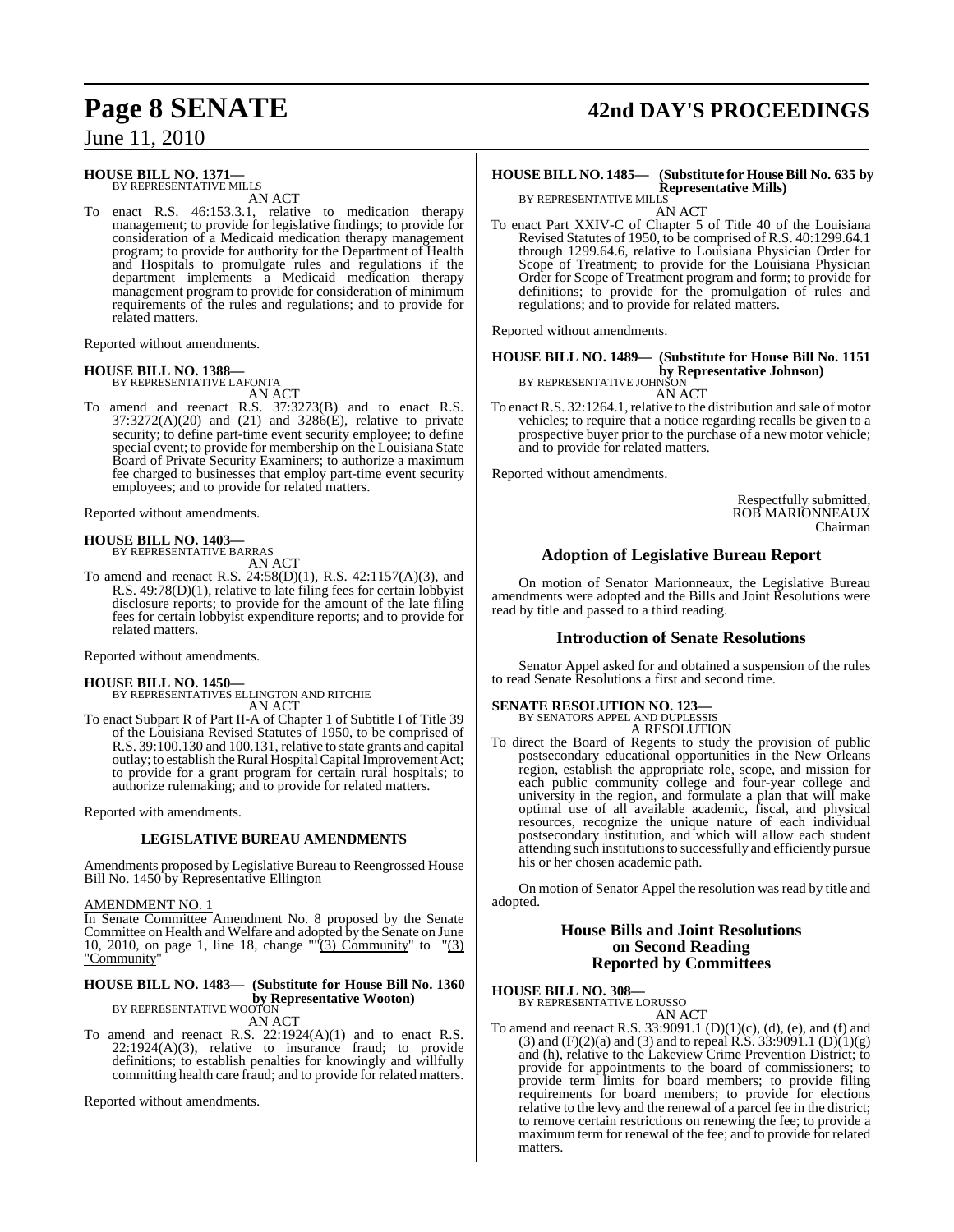# **42nd DAY'S PROCEEDINGS Page 9 SENATE**

# June 11, 2010

Reported with amendments by the Committee on Local and Municipal Affairs. **SENATE COMMITTEE AMENDMENTS** Amendments proposed by Senate Committee on Local and Municipal Affairs to Reengrossed House Bill No. 308 by Representative Lorusso AMENDMENT NO. 1 On page 1, delete lines 2 through 8 and insert: "To amend and reenact R.S.  $33:9091.1(D)(1)(c)$ , (d), (e),(f), (g), and (h), and  $(3)(a)$ , and  $(F)(3)(c)(ii)$ , relative to Orleans Parish; to provide for renewal elections of parcel fees for the Lakeview Crime Prevention District; to provide for appointments to the board of commissioners; and to provide for related matters." AMENDMENT NO. 2 On page 1, line 13, after "Section 1." delete the remainder of the line and insert "R.S. 33:9091.1(D)(1)(c), (d), (e),(f), (g) and (h), and  $(3)(a)$ , and  $(F)(3)(c)(ii)$  are" AMENDMENT NO. 3 On page 2, delete lines 15 through 29 AMENDMENT NO. 4 On page 3, delete lines 1 through 2 AMENDMENT NO. 5 On page 3, delete lines 8 through 28 and insert: " \* \* \* (3) \* \* \* \* \* \* (c) \* \* \* (ii) The fee may be renewed as provided in Subparagraph (3)(a) of this Subsection at a mayoral primary election **an election held for that purpose in accordance with the Louisiana Election Code.** subsequent to the 1998 mayoral primary election. \* \* \* Section 2. This Act shall become effective on July 1, 2010." AMENDMENT NO. 6 On page 4, delete lines 1 through 28 AMENDMENT NO. 7 On page 5, delete lines 1 through 7 On motion of Senator Morrell, the committee amendment was adopted. The amended bill was read by title and referred to the Legislative Bureau. **HOUSE BILL NO. 389—** BY REPRESENTATIVE LEGER AN ACT To amend and reenact R.S. 33:4071(A) and to repeal R.S. 33:4072, relative to Orleans Parish; to provide relative to the sewerage and water board of New Orleans; to change the membership of the board; to provide relative to the terms and removal of board members; and to provide for related matters. Reported with amendments by the Committee on Local and Municipal Affairs. **SENATE COMMITTEE AMENDMENTS** Amendments proposed by Senate Committee on Local and Municipal Affairs to Engrossed House Bill No. 389 by Representative Leger AMENDMENT NO. 2 On page 2, line 1, strike "Seven" and insert "Eight" AMENDMENT NO. 3 On page 2, line 3, strike "Two" and insert "Three" AMENDMENT NO. 4 On page 2, line  $\overline{5}$ , delete " $(a)$ " and after "years." insert "Upon expiration of the nine-year term of office, the seat shall be declared vacant." On motion of Senator Morrell, the committee amendment was adopted. The amended bill was read by title and referred to the Legislative Bureau. **HOUSE BILL NO. 402—** BY REPRESENTATIVE PEARSON AN ACT To enact R.S. 17:3123.1, relative to the Board of Regents; to provide for live broadcasts over the Internet of meetings of the board and its committees; to provide for recording and archiving of such broadcasts; to provide for public access to such archived meetings; to provide a special effective date; and to provide for related matters. Reported favorably by the Committee on Education. The bill was read by title and referred to the Legislative Bureau. **HOUSE BILL NO. 403—** BY REPRESENTATIVE PEARSON AN ACT To enact R.S. 17:3.1, relative to meetings of the State Board of Elementary and Secondary Education; to provide for live broadcasts over the Internet of meetings of the board and its committees; to provide for the recording and archiving of meetings of the board and committees; to provide for public access to such archived meetings; to provide a special effective date; and to provide for related matters. Reported favorably by the Committee on Education. The bill was read by title and referred to the Legislative Bureau. **HOUSE BILL NO. 421—** BY REPRESENTATIVE MICHAEL JACKSON AN ACT To amend and reenact R.S. 17:221(B), relative to school attendance by certain students; to provide relative to the authority of a city, parish, or other local public school board to deny admission or readmission to school of certain students; to provide limitations; to delete provisions relative to a pilot program regarding school attendance; to provide an effective date; and to provide for related matters. Reported favorably by the Committee on Education. The bill was read by title and referred to the Legislative Bureau. **HOUSE BILL NO. 522—** BY REPRESENTATIVE GIROD JACKSON AN ACT To amend and reenact R.S. 38:2225.2.1(A)(3), relative to public contracts; to extend the time relative to the utilization of designbuild contracts under certain circumstances; and to provide for related matters. Reported favorably by the Committee on Transportation, Highways and Public Works. The bill was read by title and referred to the Legislative Bureau. **HOUSE BILL NO. 527—**<br>BY REPRESENTATIVES SAM JONES, ARMES, ARNOLD, BALDONE,<br>BARROW, BILLIOT, TIM BURNS, BURRELL, CARMODY, CARTER,<br>DIXON, DOERGE, EDWARDS, GISCLAIR, GUILLORY, GUINN, HARDY,<br>HILL, MICHAEL JACKSON, LABRUZZO, L

AMENDMENT NO. 1 On page 1, line 16, delete "Three member of the New" and delete lines 17 and 18 and insert "The vice-president of the New Orleans city council, who shall be the at-large member, shall be a nonvoting member of the board.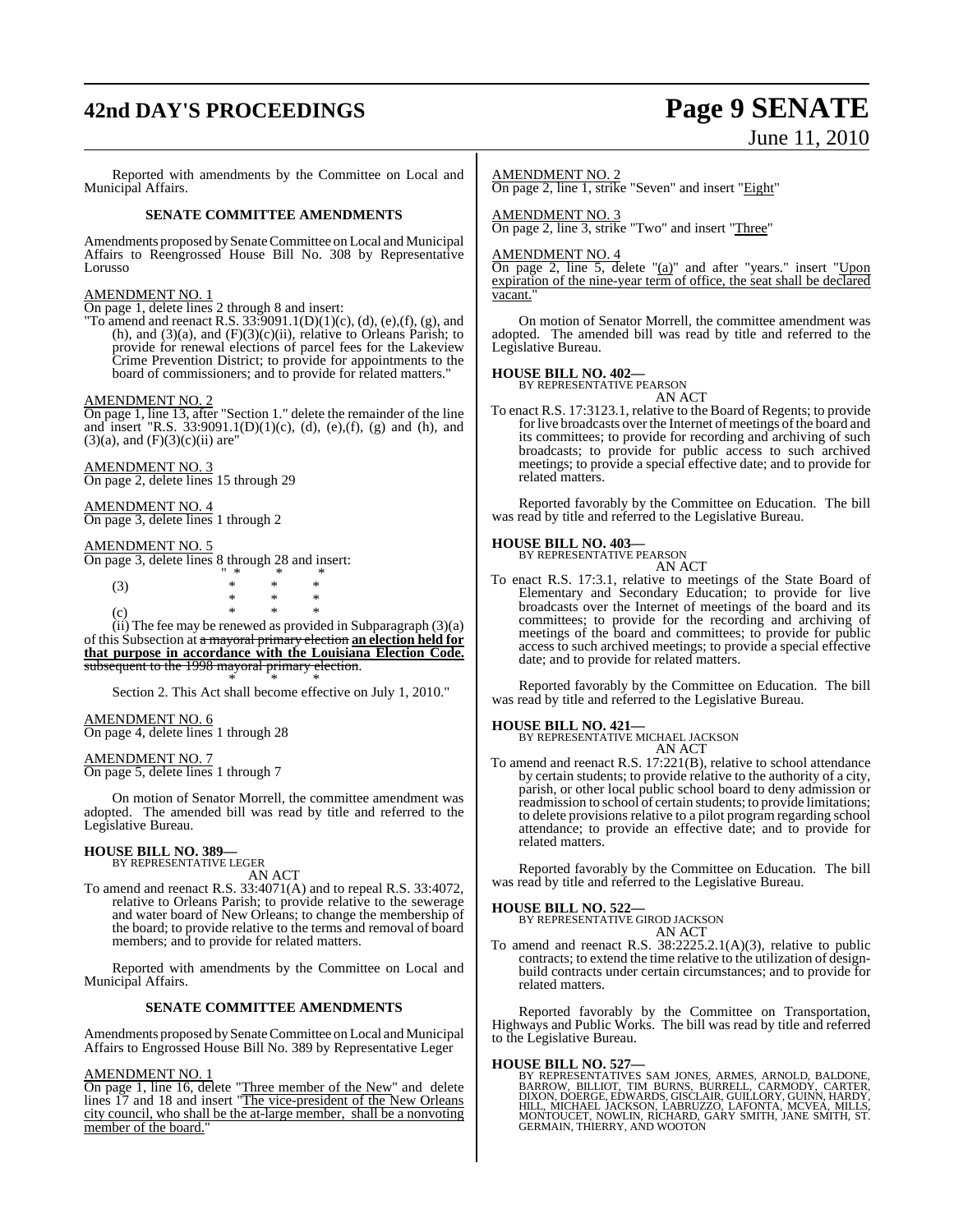## AN ACT

To enact Chapter 21-B of Title 25 of the Louisiana Revised Statutes of 1950, to be comprised of R.S. 25:931 through 943, and R.S. 36:209(Q), relative to cemeteries in the state of Louisiana; to establish the Louisiana Historic Cemetery Preservation Program within the Department of Culture, Recreation and Tourism, office of cultural development, division of archaeology; to provide for program requirements and exemptions; to provide for unlawful acts and penalties for violations; to authorize the department to institute civil proceedings for violations of program requirements; to create the Louisiana Historic Cemetery Trust Fund in the state treasury and to provide for the use of the proceeds thereof; to create an advisory board to oversee the fund; and to provide for related matters.

Reported with amendments by the Committee on Education.

#### **SENATE COMMITTEE AMENDMENTS**

Amendments proposed by Senate Committee on Education to Reengrossed House Bill No. 527 by Representative Sam Jones

AMENDMENT NO. 1

On page 4, line 5, change "department" to "Department of Culture, Recreation and Tourism"

#### AMENDMENT NO. 2

On page 5, line 26, between "whom the" and "has not" change "board" to "department"

#### AMENDMENT NO. 3

On page 7, line 12, between "which the" and "has" and between "The" and "may" change "board" to "department"

## AMENDMENT NO. 4

On page 7, line 20, between "by the" and "and other" change "board" to "department"

## AMENDMENT NO. 5

On page 8, line 24, between "Fund" and the semicolon "*;"* change 'advisory board" to "Advisory Board'

#### AMENDMENT NO. 6

On page 8, at the beginning of line 27, change "advisory board" to "**Advisory Board**"

#### AMENDMENT NO. 7

On page 9, line 1, between "Fund" and "shall" change "advisory board" to "Advisory Board"

#### AMENDMENT NO. 8

On page 9, line 19, between "the" and "board deems" insert "advisory"

#### AMENDMENT NO. 9

On page 10, line 3, between "The" and "board" insert "advisory"

#### AMENDMENT NO. 10

On page 11, line 7, between "The" and "Louisiana" delete "advisory board to the" and between "Fund" and "(R.S." insert "Advisory Board"

On motion of Senator Nevers, the committee amendment was adopted. The amended bill was read by title and referred to the Legislative Bureau.

#### **HOUSE BILL NO. 540—** BY REPRESENTATIVE GISCLAIR

AN ACT

To enact R.S.  $38:301(C)(1)(b)(iii)$ ,  $(2)(h)$ , and  $(4)$ , relative to the South Lafourche Levee District; to provide relative to the appropriation of property by the district; to provide relative to notification of property owners; to provide relative to challenges to an appropriation or compensation paid for appropriated property; and to provide for related matters.

## **Page 10 SENATE 42nd DAY'S PROCEEDINGS**

Reported favorably by the Committee on Transportation, Highways and Public Works. The bill was read by title and referred to the Legislative Bureau.

# **HOUSE BILL NO. 636—** BY REPRESENTATIVE GISCLAIR

AN ACT

To enact R.S. 47:820.5.6, relative to exemptions from tolls on the Tomey J. Doucet Bridge; to provide for the exemptions from tolls for certain vehicles; and to provide for related matters.

Reported with amendments by theCommittee on Transportation, Highways and Public Works.

#### **SENATE COMMITTEE AMENDMENTS**

Amendments proposed by Senate Committee on Transportation, Highways and Public Works to Re-Reengrossed House Bill No. 636 by Representative Gisclair

## AMENDMENT NO. 1

On page 1, delete lines 17 through 20.

#### AMENDMENT NO. 2

On page 2, line 2, after "duties" insert a period "." and delete the remainder of line 2 and delete line 3.

On motion of Senator Erdey, the committee amendment was adopted. The amended bill was read by title and referred to the Legislative Bureau.

## **HOUSE BILL NO. 687—** BY REPRESENTATIVE SMILEY

AN ACT

To amend and reenact R.S. 32:123(E)(1), relative to motor vehicle traffic regulations; to increase the penalties for operators of motor vehicles cited for failure to yield the right-of-way; to provide for criminal penalties; and to provide for related matters.

Reported with amendments by theCommittee on Transportation, Highways and Public Works.

#### **SENATE COMMITTEE AMENDMENTS**

Amendments proposed by Senate Committee on Transportation, Highways and Public Works to Engrossed House Bill No. 687 by Representative Smiley

#### AMENDMENT NO. 1

On page 1, delete lines 13 and 14 and insert the following: "be fined not less than two hundred dollars nor more than five hundred dollars and may be subjected to a driver's license suspension for a period of not less than thirty up to ninety days, or both."

#### AMENDMENT NO. 2

On page 1, delete lines 16 and 17 and insert the following: "offender shall be fined not less than five hundred dollars nor more than one thousand dollars and may be subjected to a driver's license suspension for a period of not less than thirty up to one hundred eighty"

#### AMENDMENT NO. 3

On page 1, delete lines 20, 21 and 22 and insert the following: "be fined not less than one thousand dollars nor more than five thousand dollars and may be subjected to a driver's license suspension for a period of not less than one hundred eighty up to three hundred sixty days, or both."

#### AMENDMENT NO. 4

On page 2, line 6, after "imprisonment" delete "of not less than ten days but no more than" and insert "up to"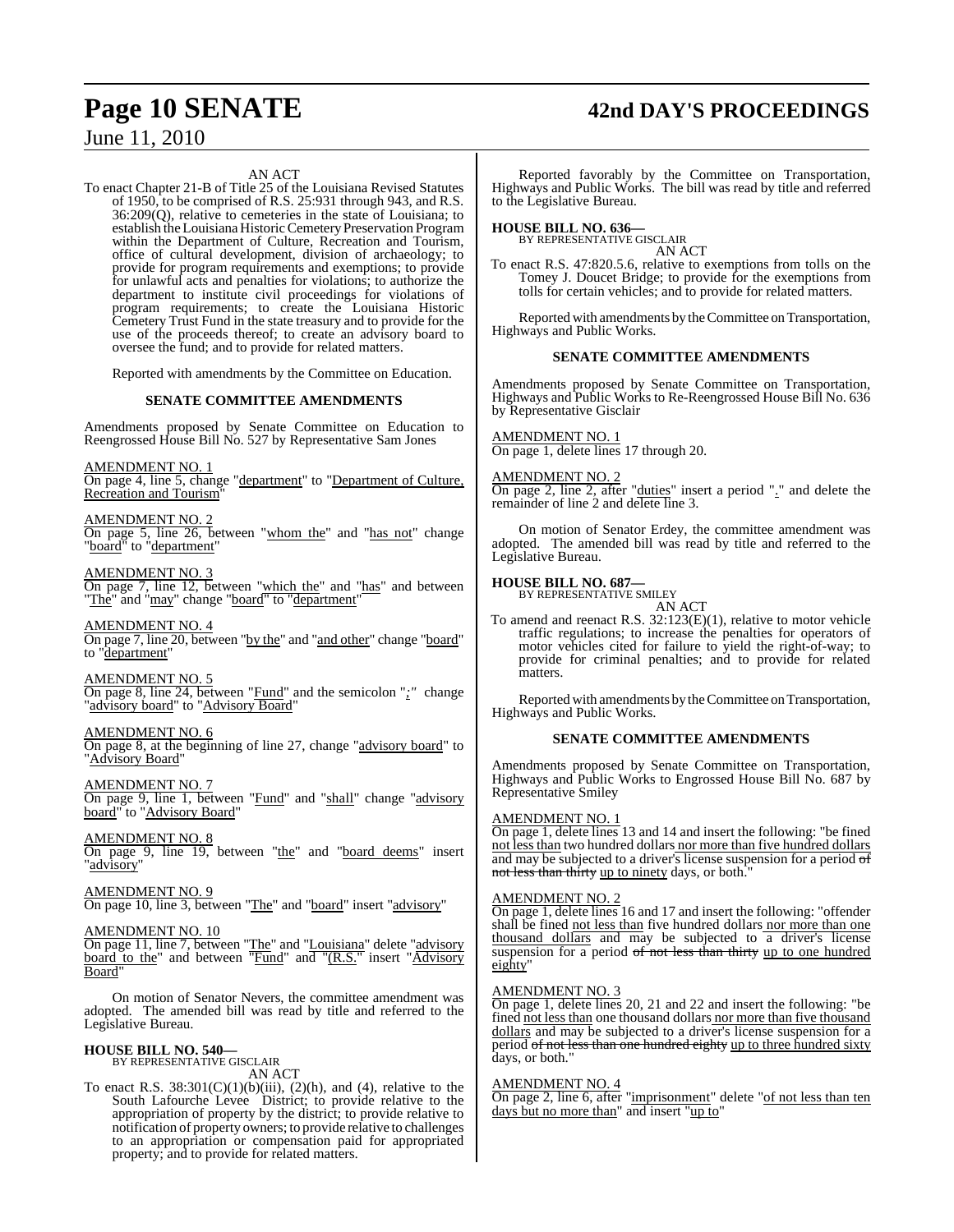# **42nd DAY'S PROCEEDINGS Page 11 SENATE**

# June 11, 2010

#### AMENDMENT NO. 5

On page 2, line 8, after "imprisonment" delete "of not less than two months but no more than" and insert "up to"

On motion of Senator Erdey, the committee amendment was adopted. The amended bill was read by title and referred to the Legislative Bureau.

**HOUSE BILL NO. 713—** BY REPRESENTATIVES CHAMPAGNE, BARRAS, AND SAM JONES AN ACT

To enact R.S. 38:291(AA), relative to levee districts; to create the Iberia Parish Levee, Hurricane, and Conservation District; to provide for jurisdictional limits; to provide for a board of commissioners, to provide for appointment of commissioners, terms of office, and determination of domicile; and to provide for related matters.

Reported with amendments by theCommittee on Transportation, Highways and Public Works.

#### **SENATE COMMITTEE AMENDMENTS**

Amendments proposed by Senate Committee on Transportation, Highways and Public Works to Reengrossed House Bill No. 713 by Representative Champagne

#### AMENDMENT NO. 1

On page 2, line 25, after "than" change "four" to "three"

AMENDMENT NO. 2 On page 2, line 27, after "than" change "three" to "two"

On motion of Senator Erdey, the committee amendment was adopted. The amended bill was read by title and referred to the Legislative Bureau.

#### **HOUSE BILL NO. 836—**

BY REPRESENTATIVE WOOTON AN ACT

To enact R.S. 17:1818, relative to certain donations to higher education institutions; to require public academic degreegranting institutions to disclose certain information about gifts received from foreign governments, legal entities, or persons; to provide for procedures and enforcement; to provide for rules; and to provide for related matters.

Reported favorably by the Committee on Education. The bill was read by title and referred to the Legislative Bureau.

#### **HOUSE BILL NO. 861—**

BY REPRESENTATIVE ARNOLD AN ACT

To amend and reenact R.S. 40:1846(B)(3)(f), relative to refrigerants; to authorize the use of a safe alternative to liquefied petroleum gasin motor vehicle air conditioning systems; and to provide for related matters.

Reported favorably by the Committee on Transportation, Highways and Public Works. The bill was read by title and referred to the Legislative Bureau.

## **HOUSE BILL NO. 923—** BY REPRESENTATIVE LEGER

AN ACT

To enact R.S. 17:100.10(H), relative to the Public School Facilities Financing Act; to provide with respect to the Recovery School District; to provide for use of outside legal counsel for certain purposes; and to provide for related matters.

Reported favorably by the Committee on Education. The bill was read by title and referred to the Legislative Bureau.

#### **HOUSE BILL NO. 955—**

BY REPRESENTATIVE LEGER AN ACT

To amend and reenactR.S. 33:4720.55(D)(2) and 4720.56(20) and to enact R.S. 33:4720.56(21), relative to the New Orleans Redevelopment Authority; to provide relative to the membership of the governing board; to provide relative to the powers and duties of the authority; and to provide for related matters.

Reported with amendments by the Committee on Local and Municipal Affairs.

#### **SENATE COMMITTEE AMENDMENTS**

Amendments proposed by Senate Committee on Local and Municipal Affairs to Reengrossed House Bill No. 955 by Representative Leger

#### AMENDMENT NO. 1

On page 1, line 3, after "R.S. 33:4720.56(21)," insert "(22), (23), and 4720.57.1, and to repeal R.S. 33:4720.67"

#### AMENDMENT NO. 2

On page 1, line 11, after "R.S. 33:4720.56(21)" delete "is" and insert ", (22), (23), and 4720.57.1 are"

#### AMENDMENT NO. 3

On page 1, line 17, after "Orleans," strike "eleven" and insert "twelve"

#### AMENDMENT NO. 4

On page 2, between line 11 and 12 insert the following:

 $(21)$  To levy annually and cause to be collected ad valorem taxes, provided that the amount, term, and purpose of such taxes, as set out in propositions submitted to a vote in accordance with the Louisiana Election Code, shall be approved by a majority of the qualified electors of the parish voting in an election held for that purpose.

(22)(a) To levy and collect sales and use taxes within the boundaries of the authority for such purposes and at such rate as provided by the propositions authorizing their levy, not to exceed in aggregate one percent, which taxes may not exceed the limitation set forth in the Constitution of Louisiana, provided the proposition submitted to a vote in accordance with the Louisiana Election Code shall be approved by a majority of the qualified electors of the parish voting in an election held for that purpose. In submitting a sales tax proposition to a vote, the board may enter into a cooperative endeavor agreement with the parish governing authority providing for the sales tax to be divided into parts between the parish and the authority for such purposes and in such amounts as may be set forth in the proposition.

(b) The tax shall be levied upon the sale at retail, the use, the lease or rental, the consumption, the distribution, and storage for use or consumption of tangible personal property, and upon the sales of services within the parish, all as defined in R.S. 47:301 et seq.

(c)Except where inapplicable, the procedure established byR.S. 301 et seq. shall be followed in the imposition, collection, and enforcement of the tax, and procedural details necessary to supplement those Sections and to make them applicable to the tax herein authorized shall be fixed in the resolution imposing the tax.

(d) The tax shall be imposed and collected uniformly throughout the parish.

(e) Any tax levied under this Paragraph shall be in addition to all other taxes which the parish or any other political subdivision within the parish is now or hereafter authorized to levy and collect."

#### AMENDMENT NO. 5

On page 2, line 12, change "(21)" to "(23)"

#### AMENDMENT NO. 6

On page 2, between lines 13 and 14 insert the following: "\* \* \*

§4720.57.1 Creation of Sudistricts

 $A(1)$  The authority may, in the implementation of a redevelopment plan, create one or more subdistricts to conduct, oversee, or assist in the implementation of such redevelopment plan.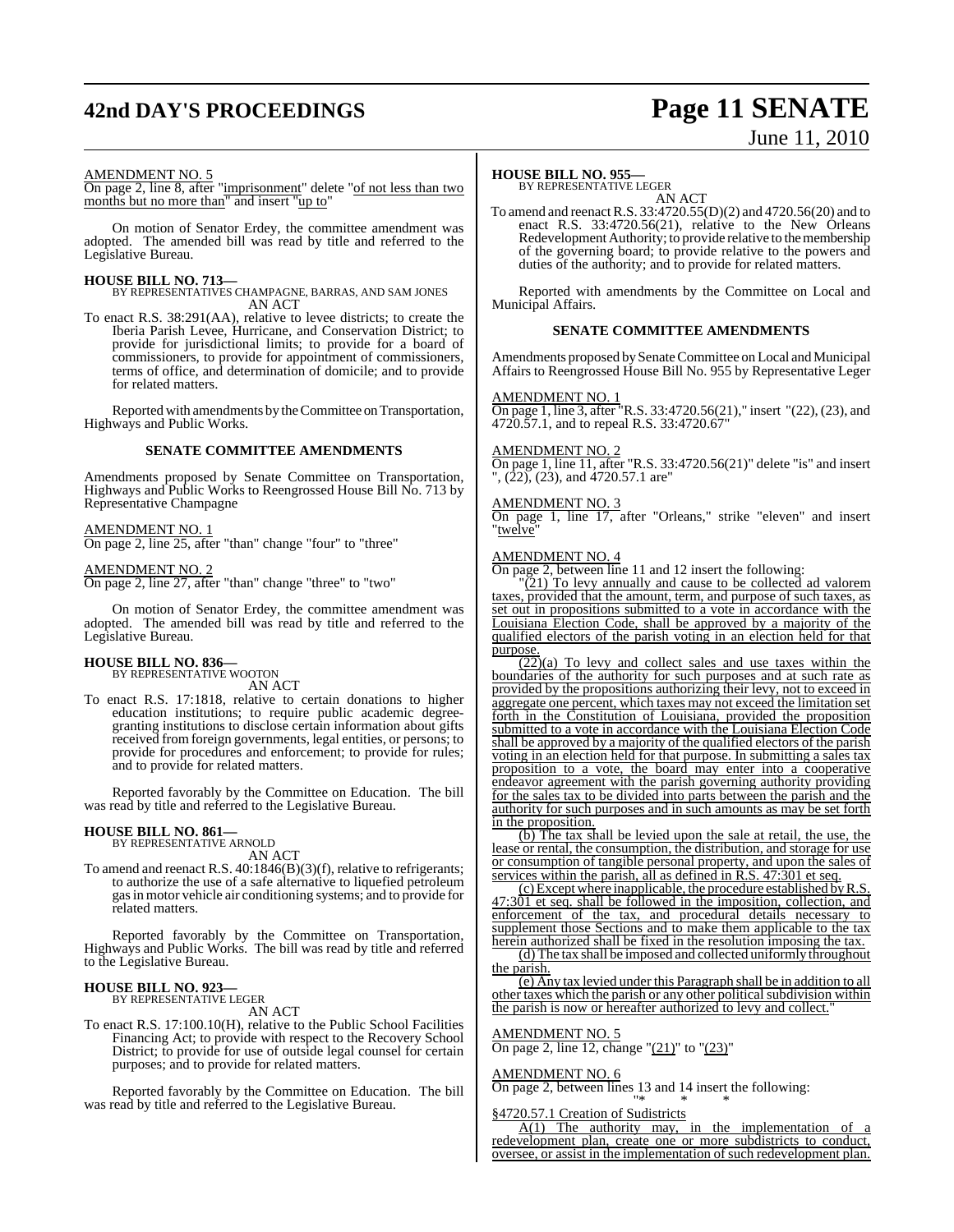# **Page 12 SENATE 42nd DAY'S PROCEEDINGS**

## June 11, 2010

The boundaries of such a subdistrict may include all or part of the redevelopment area. Such a subdistrict shall have and exercise such powers and responsibilities as the authority shall specify in the enabling resolution. The full extent of such powers and responsibilities may include such powers as the authority itself may exercise, and such other powers as are given to the subdistrict by this Paragraph or any other law, but any exercise of such powers by the subdistrict shall be confined solely to the geographical limits of the subdistrict. Such a subdistrict may be established to exist at the pleasure of the authority, or for any period of time, or until the happening of any occurrence or occurrences, that the authority may specify.

 $\overline{(2)}$  The creation of a subdistrict shall in no instance result in the detachment, severance, or loss of any power or responsibility granted to the authority by this Chapter, and within the confines of any subdistrict, the authority shall have full jurisdiction, concurrent with that of the subdistrict, to exercise said powers and responsibilities. The fact that a certain power is expressed or implied in this Paragraph as pertinent to a subdistrict's conduct, overseeing, or assistance in the implementation of the redevelopment plan shall not suggest or imply that such power is otherwise denied to the authority. However, the authority and its subdistricts shall not, collectively, have any greater power to tax than that granted, in the first instance, to the authority alone

(3) Unless otherwise specified in the resolution or other formal act creating the subdistrict, the board members of the authority shall constitute the governing authority of the subdistrict.

(4) Unless otherwise specified in the resolution or other formal act creating the subdistrict, the subdistrict shall be a distinct and separate juridical entity, and the rights, interests, and liabilities of the subdistrict shall not under any circumstances be considered those of the authority.

 $\overline{(5)}$ (a) In addition to the other powers it may be granted, a subdistrict may enjoy, within its geographical boundaries, the powers of tax increment financing, the issuance of revenue bonds, and those other powers that may be exercised by an economic development district created by a local governmental subdivision pursuant to R.S. 33:9038.32. However, the subdistrict shall remain subject to all limitations and reservations applicable to the powers of the authority.

(b) Prior to the dedication of any state sales tax increments to be used for an authorized purpose of a subdistrict, the secretary of the Department of Economic Development shall submit the proposal to the Joint Legislative Committee on the Budget for approval. The submittal shall also include a written evaluation and determination by the department, with input from and certification by the Department of Revenue, of the anticipated increase in state sales tax revenues to be collected within the state over state sales tax revenues that were collected within the state in the year immediately prior to the year in which the proposal is submitted to the committee that would be a direct result of the proposal. In addition, any cooperative endeavor agreement or other agreement providing for the expenditure of funds collected by the state as state sales tax increments and dedicated to a project or for the payment of revenue bonds therefor shall be subject to approval by the State Bond Commission prior to execution by the state.

\* \* \* Section 2. R.S. 33:4720.67 is hereby repealed."

#### AMENDMENT NO. 7 On page 2, line 14, change "2." to "3."

#### AMENDMENT NO. 8 On page 2, line 16, change "3." to "4."

On motion of Senator Morrell, the committee amendment was adopted. The amended bill was read by title and referred to the Legislative Bureau.

#### **HOUSE BILL NO. 1000—**

BY REPRESENTATIVE WADDELL AN ACT

To enact R.S.  $17:3048.1(B)(5)$ , relative to eligible schools for the use of Taylor Opportunity Program for Students Opportunity, Performance, and Honors awards; to provide relative to the use of such an award by a student to pursue specified skill or

occupational training at certain schools having a valid and current certificate of registration issued by the Louisiana State Board of Cosmetology and proprietary schools having a valid and current license issued by the Board of Regents; to provide conditions; to provide relative to award amounts at such schools; to provide limitations; to provide effectiveness; to provide an effective date; and to provide for related matters.

Reported favorably by the Committee on Education. The bill was read by title and referred to the Legislative Bureau.

# **HOUSE BILL NO. 1055—** BY REPRESENTATIVE RICHMOND

AN ACT To amend and reenact R.S. 17:221(I) and R.S. 36:649(D), to enact R.S. 17:1871(B)(8) and 3217.1(D), and to repeal R.S. 17:14, relative to adult education; to provide for the school attendance of certain students in adult education programs; to eliminate the division of adult and community education within the Department of Education; to transfer the responsibility for the provision of adult education programs from the State Board of Elementary and Secondary Education to the Board of Supervisors of Community and Technical Colleges and to provide with respect thereto; to provide for the powers, duties, and functions of the Board of Supervisors of Community and Technical Colleges; to provide for an effective date of such transfer; and to provide for related matters.

Reported favorably by the Committee on Education. The bill was read by title and referred to the Legislative Bureau.

**HOUSE BILL NO. 1069—** BY REPRESENTATIVES MICHAEL JACKSON, AUBERT, HENRY BURNS, DIXON, DOERGE, DOWNS, GISCLAIR, GUINN, HILL, SAM JONES, MONTOUCET, AND NORTON AN ACT

To amend and reenact R.S.  $48:1671(A)$ , (B), and (C)(1), relative to the Southern Rapid Rail Transit Compact; to add the state of Texas to the compact; to provide for representation on the Southern High-Speed Rail Commission; and to provide for related matters.

Reported favorably by the Committee on Transportation, Highways and Public Works. The bill was read by title and referred to the Legislative Bureau.

## **HOUSE BILL NO. 1141—** BY REPRESENTATIVE LANDRY

AN ACT

To amend and reenact R.S. 17:195(A) and to enact R.S. 17:192.1, relative to school nutrition programs; to require certain public school governing authorities to implement procedures relative to denying meals to students during school hours; to provide relative to the documentation and reporting of such denials; to prohibit school employees from disclosing certain information relative to a student's inability to pay for meals and to provide for related penalties; and to provide for related matters.

Reported with amendments by the Committee on Education.

#### **SENATE COMMITTEE AMENDMENTS**

Amendments proposed by Senate Committee on Education to Reengrossed House Bill No. 1141 by Representative Landry

#### AMENDMENT NO. 1

On page 2, line 2, between "denial" and "as" insert "during a single school year"

#### AMENDMENT NO. 2

On page 2, line 10, between "instance" and "of" insert "during a single school year"

On motion of Senator Nevers, the committee amendment was adopted. The amended bill was read by title and referred to the Legislative Bureau.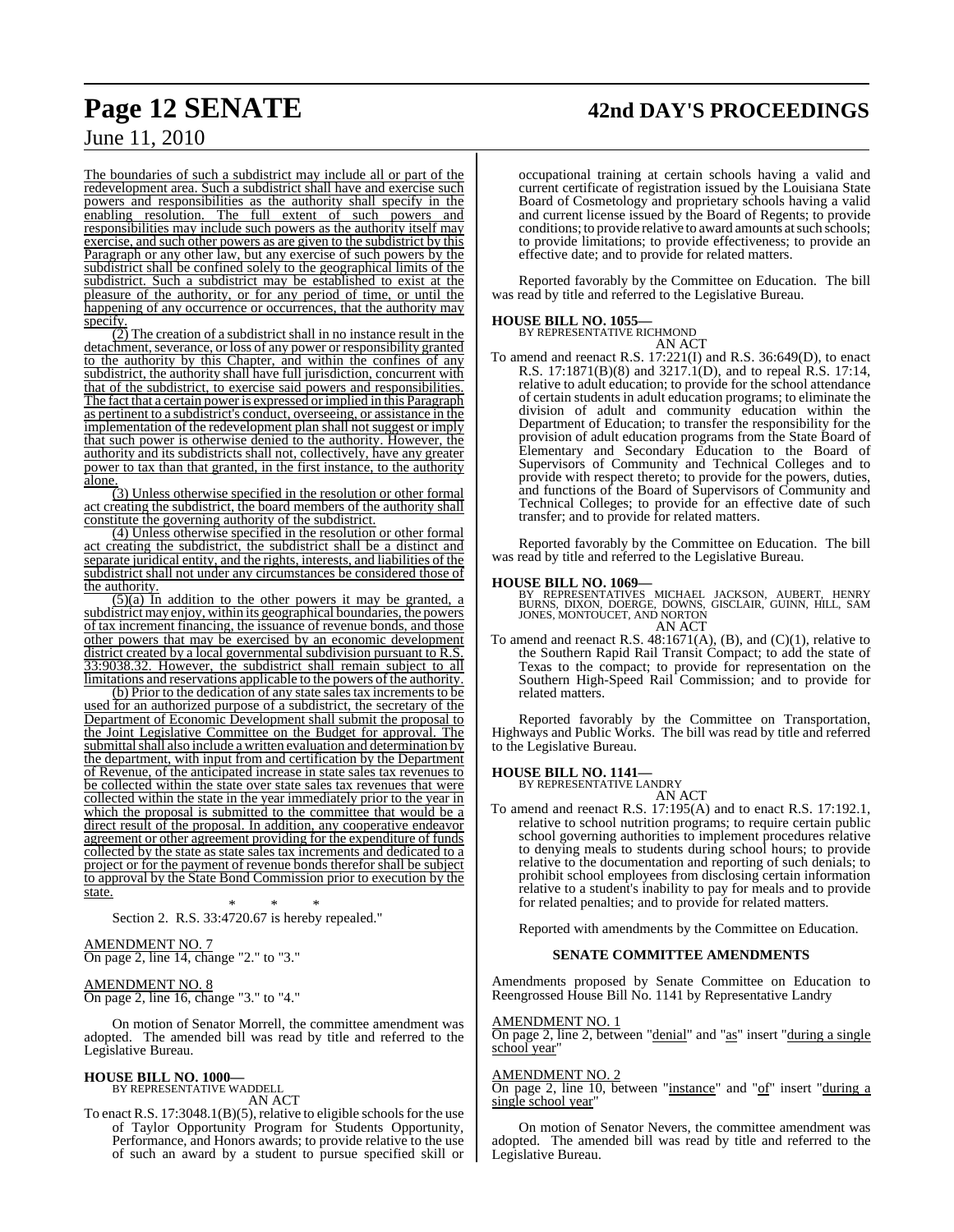# **42nd DAY'S PROCEEDINGS Page 13 SENATE**

# June 11, 2010

**HOUSE BILL NO. 1171—**<br>BY REPRESENTATIVES TUCKER, ARNOLD, AUSTIN BADON, HENRY<br>BURNS, TIM BURNS, CARMODY, CARTER, CHAMPAGNE, CONNICK,<br>DOVE, GISCLAIR, HARDY, HINES, HOFFMANN, KATZ, LABRUZZO,<br>LIGI, ROBIDEAUX, SIMON, SMILEY, W AN ACT

To amend and reenact R.S. 17:3386(A) and (D) and to enact R.S. 17:3139 and 3386(E), relative to public postsecondary education; to provide for the Louisiana Granting Resources and Autonomy for Diplomas Act; to provide for performance agreements between the Board of Regents and public postsecondary education institutions; to provide for the effectiveness, review, revocation, and renewal of such agreements; to provide for autonomies granted to institutions that enter into such agreements; to require specified performance objectives to be met as part of such agreements; to provide for monitoring and reporting by the Board of Regents; to exempt certain institutions from requirements relative to the use of surplus funds and the carrying forward of certain state general funds; and to provide for related matters.

Reported with amendments by the Committee on Education.

#### **SENATE COMMITTEE AMENDMENTS**

Amendments proposed by Senate Committee on Education to Re-Reengrossed House Bill No. 1171 by Representative Tucker

#### AMENDMENT NO. 1

On page 2, line 13, between "institution" and "may" insert ", including professional schools,"

#### AMENDMENT NO. 2

On page 5, line 23, after "analysis." delete the remainder of the line and insert "Within six months after entering into a performance agreement"

#### AMENDMENT NO. 3

On page 6, delete lines 3 through 6, and insert the following:

"F. Autonomies granted. Each institution that enters into a performance agreement as provided in this Section shall be granted the following:

(1) For the 2010-2011 Fiscal Year, pursuant to policies adopted by the institution's management board and in addition to the authority provided in R.S.  $17:3351(A)(5)(e)$ , the authority to increase tuition and mandatory fee amounts by up to five percent annually.

(2) For the 2011-2012 Fiscal Year, if the Board of Regents has determined that the institution has met the short-term targets established in the performance agreement, in addition to the authority provided in R.S.  $17:3351(A)(5)(e)$ , the authority to increase tuition and mandatory fee amounts by up to five percent annually.

(3) Beginning with the 2012-2013 Fiscal Year and thereafter, if the Board of Regents has determined that the institution has met the short-term targets established in the performance agreement and demonstrated progress on long-term targets, the institution shall be authorized to:

#### AMENDMENT NO. 4

On page 6, at the beginning of line 17, change " $(2)$ " to " $(4)$ "

AMENDMENT NO. 5 On page 6, at the beginning of line 24, change " $(3)$ " to " $(5)$ "

On motion of Senator Nevers, the committee amendment was adopted. The amended bill was read by title and recommitted to the Committee on Finance.

## **HOUSE BILL NO. 1193—** BY REPRESENTATIVE RICHMOND

AN ACT

To amend and reenact R.S. 40:1321(A), relative to special identification cards; to allow persons seventeen years of age to obtain a special identification card without a parental signature; and to provide for related matters.

Reported favorably by the Committee on Transportation, Highways and Public Works. The bill was read by title and referred to the Legislative Bureau.

**HOUSE BILL NO. 1195—** BY REPRESENTATIVE LITTLE AND SENATOR WALSWORTH AN ACT

To amend and reenact Paragraph (6) of Section 5 of Act No. 253 of the 1952 Regular Session of the Legislature, as amended by Act No. 540 of the 1954 Regular Session of the Legislature, and Act No. 16 of the 1968 1<sup>st</sup> Extraordinary Session of the Legislature; Paragraph (15) of Section 5 of Act No. 253 of the 1952 Regular Session of the Legislature; and Section 6 of Act No. 253 of the 1952 Regular Session ofthe Legislature, as amended by Act No. 127 of the 1987 Regular Session of the Legislature, relative to the city of Bastrop; to provide relative to the powers and duties of the city; to remove certain restrictions; to provide relative to penalties for the violation of city ordinances; and to provide for related matters.

Reported favorably by the Committee on Local and Municipal Affairs. The bill was read by title and referred to the Legislative Bureau.

## **HOUSE BILL NO. 1215—** BY REPRESENTATIVE BARROW

AN ACT

To enact R.S. 33:2740.70.1, relative to East Baton Rouge Parish; to create the Southern University Planning District within the parish; to provide relative to the boundaries, purpose, governance, and plans of the district; to provide relative to the powers and duties of the district; and to provide for related matters.

Reported favorably by the Committee on Local and Municipal Affairs. The bill was read by title and referred to the Legislative Bureau.

#### **HOUSE BILL NO. 1285—**

BY REPRESENTATIVE MCVFA

- AN ACT
- To enact R.S. 47:463.141 and R.S. 56:10(B)(14), relative to special prestige license plates; to provide for the creation, issuance, and design of the "Rare and Endangered Species" license plate; to create the "Rare and Endangered Species Account"; to provide for fees and the requirement of fees to be deposited into the "Rare and Endangered Species Fund"; to provide for the promulgation ofrules and regulations; and to provide for related matters.

Reported with amendments by the Committee on Transportation, Highways and Public Works.

#### **SENATE COMMITTEE AMENDMENTS**

Amendments proposed by Senate Committee on Transportation, Highways and Public Worksto Reengrossed House Bill No. 1285 by Representative McVea

#### AMENDMENT NO. 1

On page 1, line 2, after "47:463.141" insert "and 463.142,"

#### AMENDMENT NO. 2

On page 1, delete lines 4, 5, and 6 and insert the following: "Species" license plate; to create the "Rare and Endangered Species Account"; to create the "Rare and Endangered Species Account"; to provide for fees and deposit into the "Rare and Endangered Species Account; to provide for the creation, issuance, and design of the "Equine Promotion" license plate; to provide relative to the fees and application of fees generated from the "Equine Promotion" license plate; to provide for the promulgation of rules and regulations;"

#### AMENDMENT NO. 3

On page 1, line 9, after "R.S. 47:463.141" delete the remainder of the line and insert "and 463.142 are hereby enacted to read as follows:"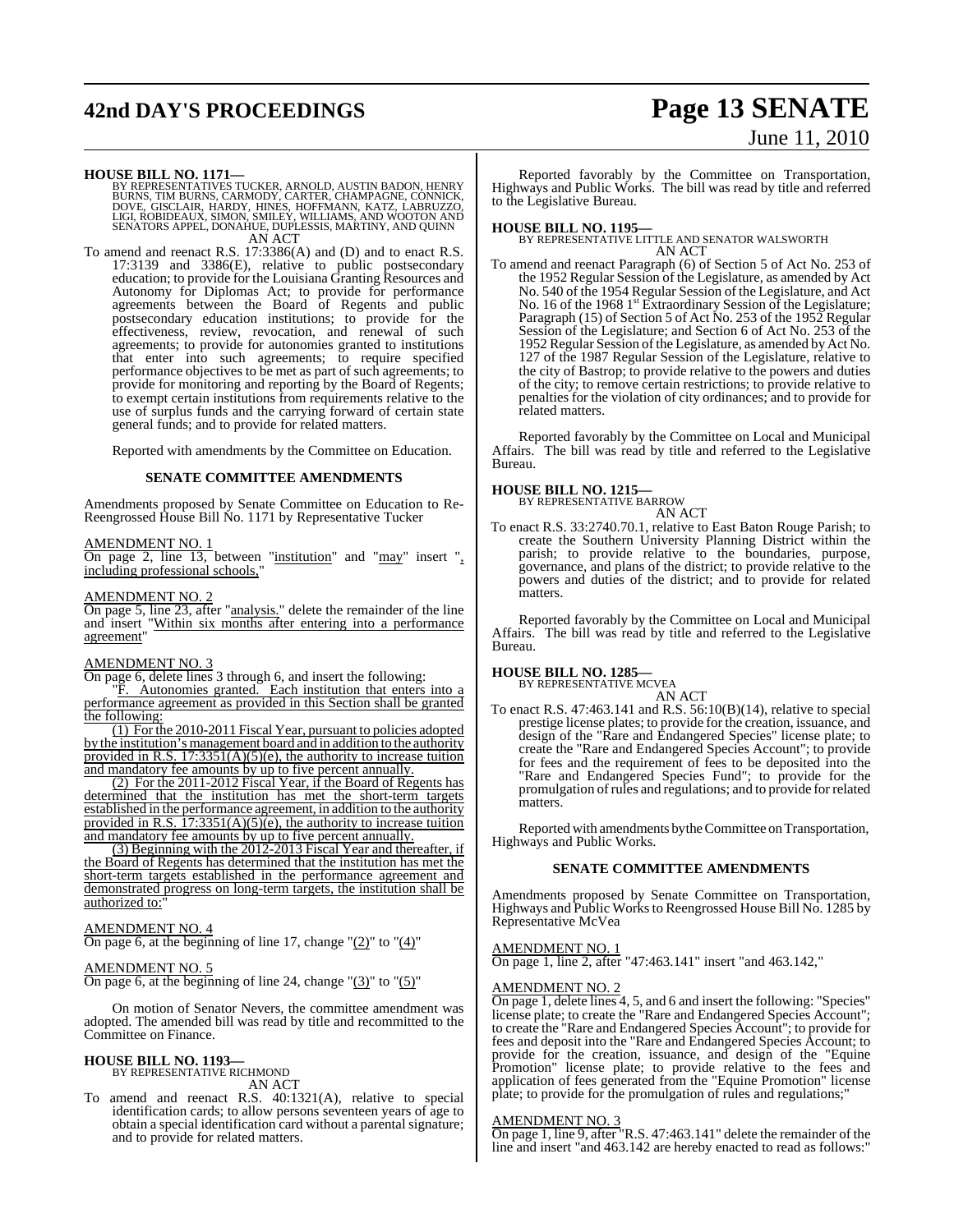# **Page 14 SENATE 42nd DAY'S PROCEEDINGS**

## June 11, 2010

#### AMENDMENT NO. 4

On page 2, delete lines 6 through 13 and insert

"D. The charge for this special license plate shall be the standard motor vehicle license tax imposed by Article VII, Section 5 of the Constitution of Louisiana, plus an annual royalty fee of twenty-six dollars for each plate, and a handling fee of three dollars and fifty cents to be retained by the department to offset a portion of administrative cost.

#### AMENDMENT NO. 5

On page 2, between lines 21 and 22, insert the following: "§463.142. Special prestige license plate; "Equine Promotion"

A. The secretary of the Department of Public Safety and Corrections shall establish a special prestige motor vehicle license plate to be known as the "Equine Promotion" plate, provided there is a minimum of one thousand applicants for such plates. These license plates shall be restricted to use on passenger cars, pickup trucks, recreational vehicles, and vans.

B. The special prestige license plate shall be known as the "Equine Promotion" license plate and shall bear the likeness of the head and upper body of a riding horse on the left side of the license plate. The "Louisiana" name logo shall be at the top of the license plate. The center of the plate shall display a number, with the first issued plate displaying the number one, and shall continue in consecutive numerical order for each plate. Centered at the bottomof the plate below the number shall be the words "Horse Enthusiast" or similar. The remainder of the plate shall be designed in consultation with the Performance Horse Association.

C. The prestige license plate shall be issued, upon application, to any citizen of Louisiana.

"D. The charge for this special license plate shall be the standard motor vehicle license tax imposed by Article VII, Section 5 of the Constitution of Louisiana, plus an annual royalty fee of twenty-six dollars for each plate, and a handling fee of three dollars and fifty cents to be retained by the department to offset a portion of administrative cost."

 $\overline{E}$ . The annual royalty fee of twenty-six dollars shall be collected by the department and forwarded to the Louisiana Performance Horse Association, who shall use the money received from the sale of the license plate solely for the purposes of funding scholarships in Louisiana for individuals attending post-secondary institutions of higher learning who excel in breeding, showing, and competition of horses, for equine rescue, breeding incentives, competition purse money, provided that costs of administration, marketing, advertising, and other promotional activities, shall not to exceed ten percent of funds received.

F. The secretary shall adopt rules and regulations as are necessary to implement the provisions of this Section.

#### AMENDMENT NO. 6

On page 3, line 3, after "Species" insert a parenthesis " " "

#### AMENDMENT NO. 7

On page 3, line 4, change "47:463.141(E)" to "47:463.141" and after 'and" delete "from"

#### AMENDMENT NO. 8

On page 3, delete line 8 and insert "solely for purposes of conserving, restoring, and enhancing rare and"

On motion of Senator Erdey, the committee amendment was adopted. The amended bill was read by title and referred to the Legislative Bureau.

#### **HOUSE BILL NO. 1317—**

BY REPRESENTATIVE BILLIOT AN ACT

To enact R.S. 48:21(C), relative to functions of the Department of Transportation and Development; to authorize the Department of Transportation and Development to allow state agencies the option to utilize the department to construct, maintain, improve, and repair roads surrounding state offices and other facilities when the agency provides monies for such work to be performed; to provide for certain conditions; and to provide for related matters.

Reported favorably by the Committee on Transportation, Highways and Public Works. The bill was read by title and referred to the Legislative Bureau.

#### **HOUSE BILL NO. 1325—**

BY REPRESENTATIVE RICHMOND AN ACT

To amend and reenact R.S. 48:1656(23), relative to the Regional Transit Authority; to provide for the general powers of the Regional Transit Authority; to provide a limitation of liability to certain entities; to provide for definitions; and to provide for related matters.

Reported favorably by the Committee on Transportation, Highways and Public Works. The bill was read by title and referred to the Legislative Bureau.

#### **HOUSE BILL NO. 1363—**

BY REPRESENTATIVE KLECKLEY AN ACT

To enact R.S. 33:2481.4 and 2541.1, relative to the municipal police civil service; to authorize the municipal governing authority to create the position of deputy chief of police; to provide that the position is in the unclassified service; to provide relative to the appointment, supervision, and discharge of any person in any such position; to provide relative to the qualifications, duties, and responsibilities for such position; to provide relative to resignation from the position and return to the classified police service; and to provide for related matters.

Reported with amendments by the Committee on Local and Municipal Affairs.

#### **SENATE COMMITTEE AMENDMENTS**

Amendments proposed by Senate Committee on Local and Municipal Affairs to Reengrossed House Bill No. 1363 by Representative Kleckley

#### AMENDMENT NO. 1

On page 1, line 4, after "position is" and before "to provide" delete "in the unclassified service;"and insert "appointed on a competitive basis;"

#### AMENDMENT NO. 2

On page 1, delete line  $\overline{7}$  in its entirety and on line 8, delete "service;" and insert "to provide relative to reinstatement to previous class of positions;"

#### AMENDMENT NO. 3

On page 1, line 11, delete "unclassified service" and insert "competitive appointment"

#### AMENDMENT NO. 4

On page 1, line 14, after "position shall be" delete the remainder of the line and delete line 15 in its entirety and on line 16, delete "applicants as well as the" and insert "filled on a competitive basis froma list of eligibles as provided for underR.S. 33:2491(D), and the right of selection,

#### AMENDMENT NO. 5

On page 1, line 17, change "is" to "shall be"

AMENDMENT NO. 6

On page 2, line 1, delete "assistant"

#### AMENDMENT NO. 7

On page 2, delete lines 7 through 24 in their entirety and insert the following:

 $'(2)$  Any person who holds the position of deputy chief of police may, while holding such position, apply for admission to the promotional examination for the class next higher than that from which he was appointed as deputy chief of police. However, the name and score of any deputy chief of police shall not be certified to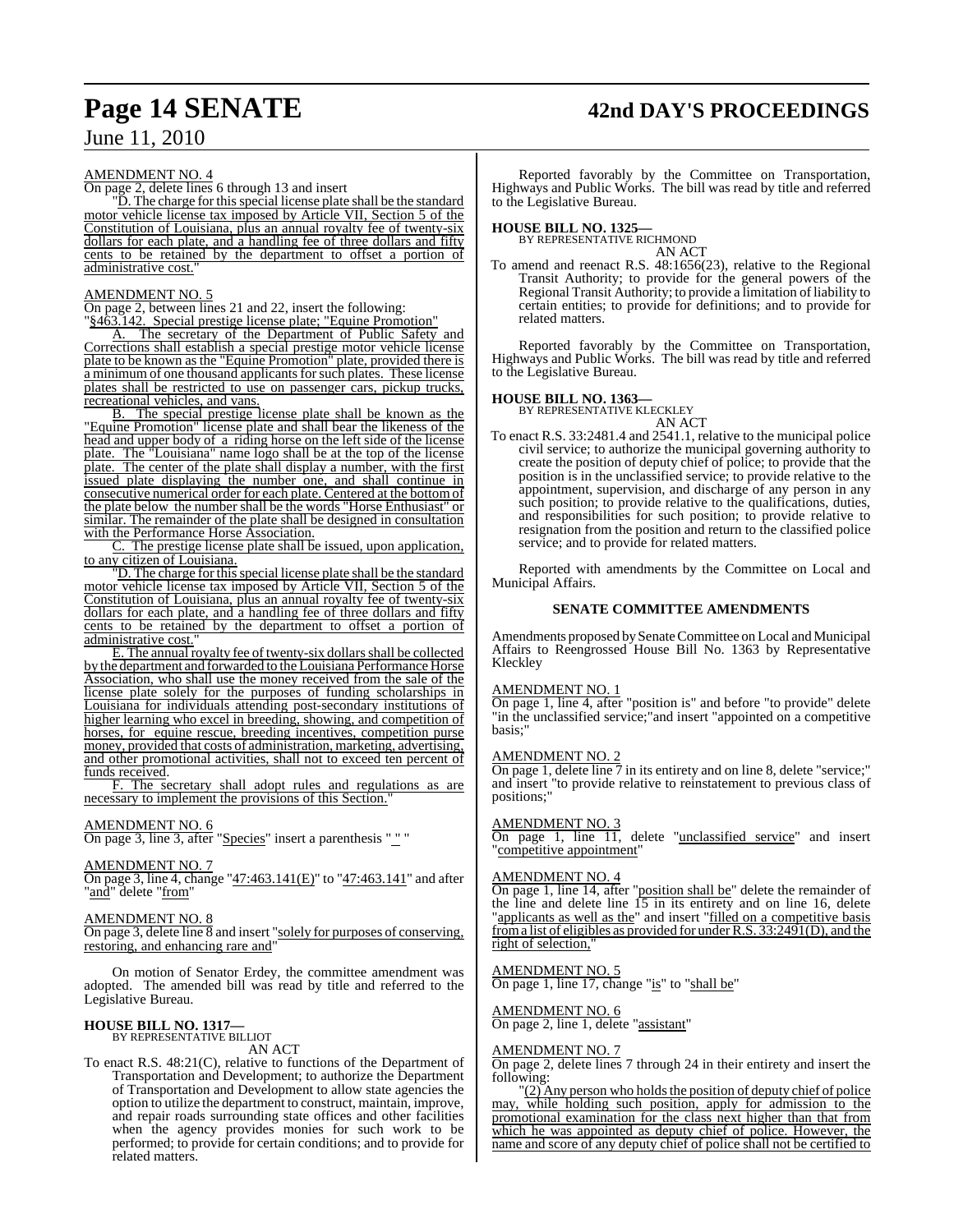# **42nd DAY'S PROCEEDINGS Page 15 SENATE**

# June 11, 2010

the appointing authority by the civil service board as eligible for appointment to a position of the promotional class, and his name and score shall be eligible for certification, in accordance with the maximum period for which a name may remain on the eligibility list in accordance with the provisions of this Part, only upon demotion to a position of the class from which he was appointed as deputy chief of police.

(3) Eligibility for admission to the competitive test for deputy chief of police shall be limited to members of the same department as the chief of police at the time of appointment.

 $C(1)$  Any person who is appointed from a position in the classified police service to serve as deputy chief of police shall not forfeit his seniority accumulated to the date of his appointment, and he shall continue to accumulate seniority in accordance with the provisions of this Part during the time he holds the position of deputy chief of police. The deputy chief of police shall serve indefinitely in the classified competitive position and shall be evaluated every three years by the chief of police. After each evaluation by the chief of police, the chief may reconfirm the deputy chief for another three year period, or may, at his discretion, demote the deputy chief to his former class of positions.

(2) If any such person is demoted as the result of such evaluation, or otherwise vacates the position on the approval of the chief of police, he shall be demoted to a position in the class he held immediately preceding his appointment as deputy chief of police. If a deputy chief of police is subjected to corrective or disciplinary action, he shall have the same rights as any other employee in the municipal fire and police civil service.'

#### AMENDMENT NO. 8

On page 2, line 26, delete "unclassified service" and insert "competitive appointment"

#### AMENDMENT NO. 9

On page 2, line 29, after "shall be" delete the remainder of the line and on page 3, delete lines 1 through 3 in their entirety and insert "filled on a competitive basis from a list of eligibles as provided for in R.S. 33:2551(4), and the right of selection, appointment, supervision, and discharge for such position shall be vested in the chief of police, subject to approval of the appointing authority. In"

#### AMENDMENT NO. 10

On page 3, line 7, delete "assistant"

#### AMENDMENT NO. 11

On page 3, delete lines 13 through 28 in their entirety and on page 4, delete lines 1 and 2 in their entirety and insert the following:

"(2) Any person who holds the position of deputy chief of police may, while holding such position, apply for admission to the promotional examination for the class next higher than that from which he was appointed as deputy chief of police. However, the name and score of any deputy chief of police shall not be certified to the appointing authority by the civil service board as eligible for appointment to a position of the promotional class, and his name and score shall be eligible for certification, in accordance with the maximum period for which a name may remain on the eligibility list in accordance with the provisions of this Part, only upon demotion to a position of the class from which he was appointed as deputy chief of police.

(3) Eligibility for admission to the competitive test for deputy chief of police shall be limited to members of the same department as the chief of police at the time of appointment.

C.(1) Any person who is appointed from a position in the classified police service to serve as deputy chief of police shall not forfeit his seniority accumulated to the date of his appointment, and he shall continue to accumulate seniority in accordance with the provisions of this Part during the time he holds the position of deputy chief of police. The deputy chief of police shall serve indefinitely in the classified competitive position and shall be evaluated every three years by the chief of police. After each evaluation by the chief of police, the chief may reconfirm the deputy chief for another three year period, or may, at his discretion, demote the deputy chief to his former class of positions.

(2) If any such person is demoted as the result of such evaluation, or otherwise vacates the position on the approval of the chief of police, he shall be demoted to a position in the class he held immediately preceding his appointment as deputy chief of police. If a deputy chief of police is subjected to corrective or disciplinary action, he shall have the same rights as any other employee in the municipal fire and police civil service.

On motion of Senator Morrell, the committee amendment was adopted.

On motion of Senator Guillory, the amended bill was recommitted to the Committee on Retirement.

#### **HOUSE BILL NO. 1376—**

BY REPRESENTATIVES HINES, ABRAMSON, AUSTIN BADON, HENRY BURNS, TIM BURNS, CARTER, HARDY, HAZEL, HOWARD, LABRUZZO, LANDRY, LORUSSO, PEARSON, POPE, JANE SMITH, AND TEMPLET

AN ACT

To amend and reenact R.S. 17:158(A), relative to the transportation of students by local school boards to certain elementary and secondary schools; to authorize a local school board to transport to school any student who resides one mile or less from the school; to provide conditions and limitations; to provide an effective date; and to provide for related matters.

Reported favorably by the Committee on Education. The bill was read by title and recommitted to the Committee on Finance.

#### **HOUSE BILL NO. 1396—**

BY REPRESENTATIVE BURRELL AN ACT

To enact R.S. 17:440.1, relative to school employees; to require first aid training for public school employees; to provide for policies adopted by each city, parish, and other local public school board relative to such requirement; and to provide for related matters.

Reported favorably by the Committee on Education. The bill was read by title and referred to the Legislative Bureau.

#### **HOUSE BILL NO. 1414—**

BY REPRESENTATIVE TUCKER AN ACT

To amend and reenact R.S.  $40:600.4(A)(1)$  and  $(5)$  and 600.6(A)(4)(a) and to enact R.S. 40:600.5(H) and 600.6(E), relative to the Louisiana Housing Finance Agency; to provide for changes to the board of commissioners; to provide for legislative oversight; to provide for annual reporting; and to provide for related matters.

Reported with amendments by the Committee on Local and Municipal Affairs.

#### **SENATE COMMITTEE AMENDMENTS**

Amendments proposed by Senate Committee on Local and Municipal Affairs to Engrossed House Bill No. 1414 by Representative Tucker

#### AMENDMENT NO. 1

 $\overline{\text{On page 1, line 2, after}}$  reenact R.S." delete the remainder of the line and insert  $"40:600.4(A)(3)$  and to enact R.S."

#### AMENDMENT NO. 2

On page 1, at the beginning of line 3, change "40:600.5(H)" to  $"40:600.4(A)(6)$  and  $(\overline{7})$ , 600.5(H),"

#### AMENDMENT NO. 3

On page 1, line 7, after "R.S. " delete the remainder of the line and insert "40:600.4(A)(3) is hereby amended and"

#### AMENDMENT NO. 4

 $\overline{On\ page\ 1}$ , line 8, after "and R.S." change "40:600.5(H)" to  $"40:\!600.4(A)(6)$  and (7), 600.5(H),"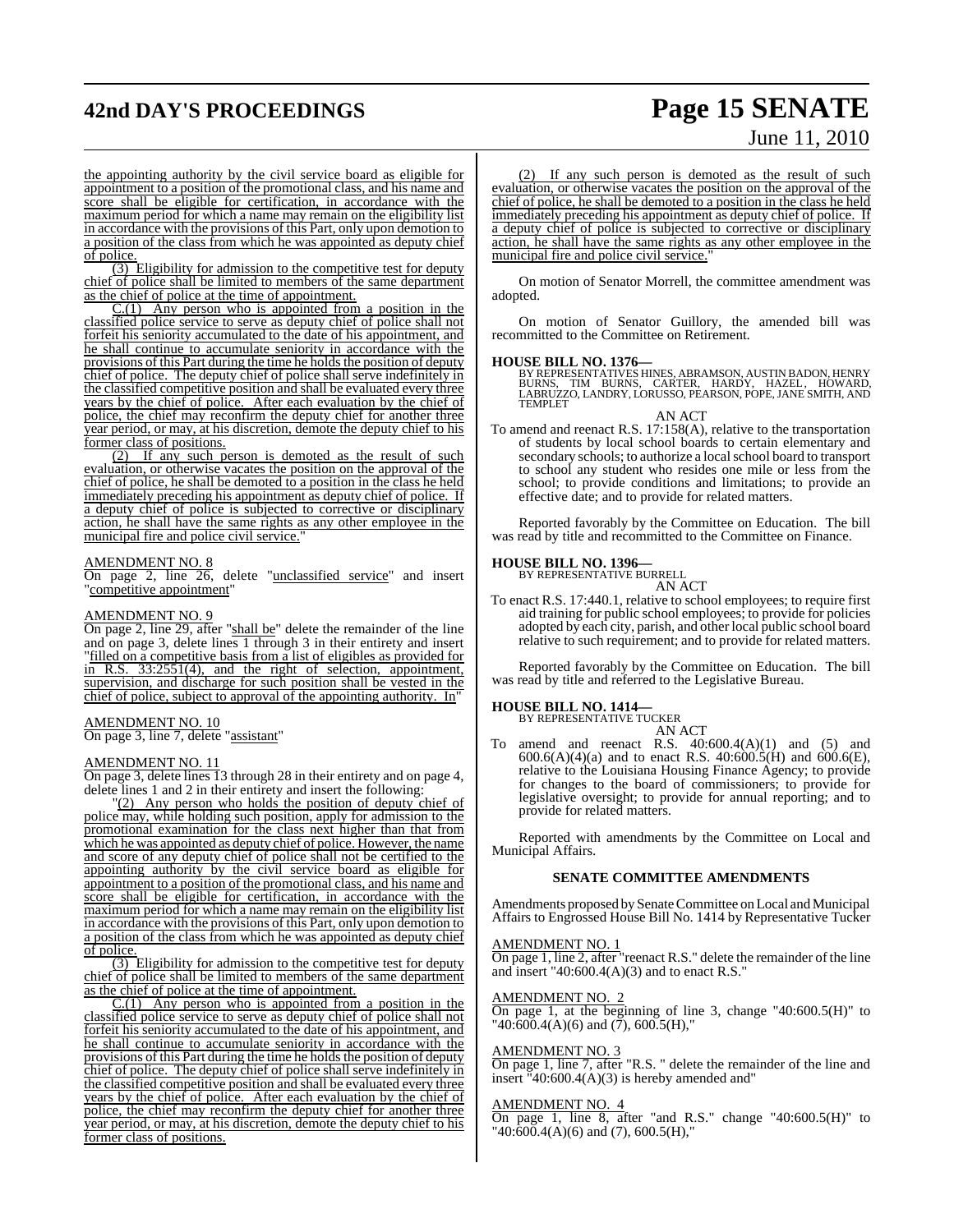# **Page 16 SENATE 42nd DAY'S PROCEEDINGS**

AMENDMENT NO. 5

On page 1, delete lines 10 through 16 in their entirety and insert the following: "A.

\* \* \* (3) Eleven Nine members shall be appointed by the governor in the following manner, each of whom shall serve at the pleasure of the governor:

(a) One person from a list of three names submitted by the Louisiana Bankers Association.

(b) One person from a list of three names submitted by the Louisiana Mortgage Lenders Association.

(c) Repealed by Acts 2003, No. 983, §2, eff. July 1, 2003.

(d) One person from a list of three names submitted by the Louisiana Home Builders Association.

(e) One person from a list of three names submitted by the Louisiana Realtors Association.

 $(f)$  (d) One person from a list of three names submitted by the Louisiana Housing Council.

 $(g)$  (e) One person from a list of three names submitted by the Apartment Association of Louisiana.

(h) (f) One person from a list of three names submitted by the Louisiana AFL-CIO.

(i) One person from a list of three names submitted by the Realtists Association of Louisiana.

 $\left(\frac{1}{2}\right)$  (g) Three persons from the general public. \* \* \*

(6) One additional member shall be appointed by the president of the Louisiana Senate from a list of three names submitted by the Louisiana Realtors Association.

(7) One additional member shall be appointed by the speaker of the Louisiana House of Representatives from a list of three names submitted by the Realtists Association of Louisiana.

#### AMENDMENT NO. 6

On page 2, line 4, after "subject to" change "review and approval" to 'annual review'

#### AMENDMENT NO.7

On page 2, delete lines 7 through 15 in their entirety

On motion of Senator Morrell, the committee amendment was adopted. The amended bill was read by title and referred to the Legislative Bureau.

#### **HOUSE BILL NO. 1449—** BY REPRESENTATIVE FANNIN

AN ACT

To enact R.S. 9:1103, relative to the right of riparian owners; to provide for the assignment of rights to access the running waters of the state; to provide for the transfer for agricultural and aquacultural use by public entities; to prohibit fees charged by the state; and to provide for related matters.

Reported favorably by the Committee on Education. The bill was read by title and referred to the Legislative Bureau.

## **HOUSE BILL NO. 1481— (Substitute for House Bill No. 1025 by Representative Landry**)<br>BY REPRESENTATIVE LANDRY

AN ACT

To amend and reenact R.S. 17:416.7, relative to school boards; to require school boards to notify parents prior to implementing new school uniform policies or changing existing school uniform policies; to provide for exceptions; and to provide for related matters.

Reported with amendments by the Committee on Local and Municipal Affairs.

#### **HOUSE BILL NO. 1449—**

BY REPRESENTATIVE FANNIN AN ACT

To enact R.S. 9:1103, relative to the right of riparian owners; to provide for the assignment of rights to access the running waters of the state; to provide for the transfer for agricultural and aquacultural use by public entities; to prohibit fees charged by the state; and to provide for related matters.

Reported favorably by the Committee on Finance. The bill was read by title and referred to the Legislative Bureau.

#### **HOUSE BILL NO. 1481— (Substitute for House Bill No. 1025 by Representative Landry)** BY REPRESENTATIVE LANDRY

AN ACT

To amend and reenact R.S. 17:416.7, relative to school boards; to require school boards to notify parents prior to implementing new school uniform policies or changing existing school uniform policies; to provide for exceptions; and to provide for related matters.

Reported favorably by the Committee on Education. The bill was read by title and referred to the Legislative Bureau.

## **HOUSE BILL NO. 1487— (Substitute for House Bill No. 1128 by Representative Leger)**<br>BY REPRESENTATIVE LEGER

AN ACT

To amend and reenact R.S.17:3981(4), 3982(A)(1)(a), 3983(A)(3)(c), and 3991(B)(14) and to enact R.S. 3991(B)(24) and 3996(B)(24) and (25), relative to charter schools; to provide relative to the duties and responsibilities of the State Board of Elementary and SecondaryEducation when reviewing and approving a proposed charter; to provide relative to the duties and responsibilities of a local school board when reviewing and approving a proposed charter; to provide relative to charter requirements; to provide relative to certain exemptions granted charter schools from statutory mandates or other statutory requirements that are applicable to public schools; to provide effective dates; and to provide for related matters.

Reported favorably by the Committee on Education. The bill was read by title and referred to the Legislative Bureau.

## **HOUSE BILL NO. 1490— (Substitute for HouseBill No. 200 by**

**Representative Connick)<br>BY REPRESENTATIVES CONNICK, GISCLAIR, LABRUZZO, LIGI,<br>LOPINTO, LORUSSO, AND TALBOT AND SENATOR QUINN** AN ACT

To enact R.S. 38:2212.8 and Chapter 24 of Title 39 of the Louisiana Revised Statutes of 1950, to be comprised of R.S. 39:2181 and 2182, relative to procurement; to allow for the prohibition of certain convicted felons from participating in the contract and procurement process; and to provide for related matters.

Reported with amendments by the Committee on Transportation, Highways and Public Works.

#### **SENATE COMMITTEE AMENDMENTS**

Amendments proposed by Senate Committee on Transportation, Highways and Public Works to Engrossed House Bill No. 1490 by Representative Connick

## AMENDMENT NO. 1

On page 2, line 4, after "part of" insert: "any individual with an ownership interest of five percent or more in"

#### AMENDMENT NO. 2

On page 2, line 6, delete "prima facie" and after "substantiating that" insert: "any individual with an ownership interest of five percent or more in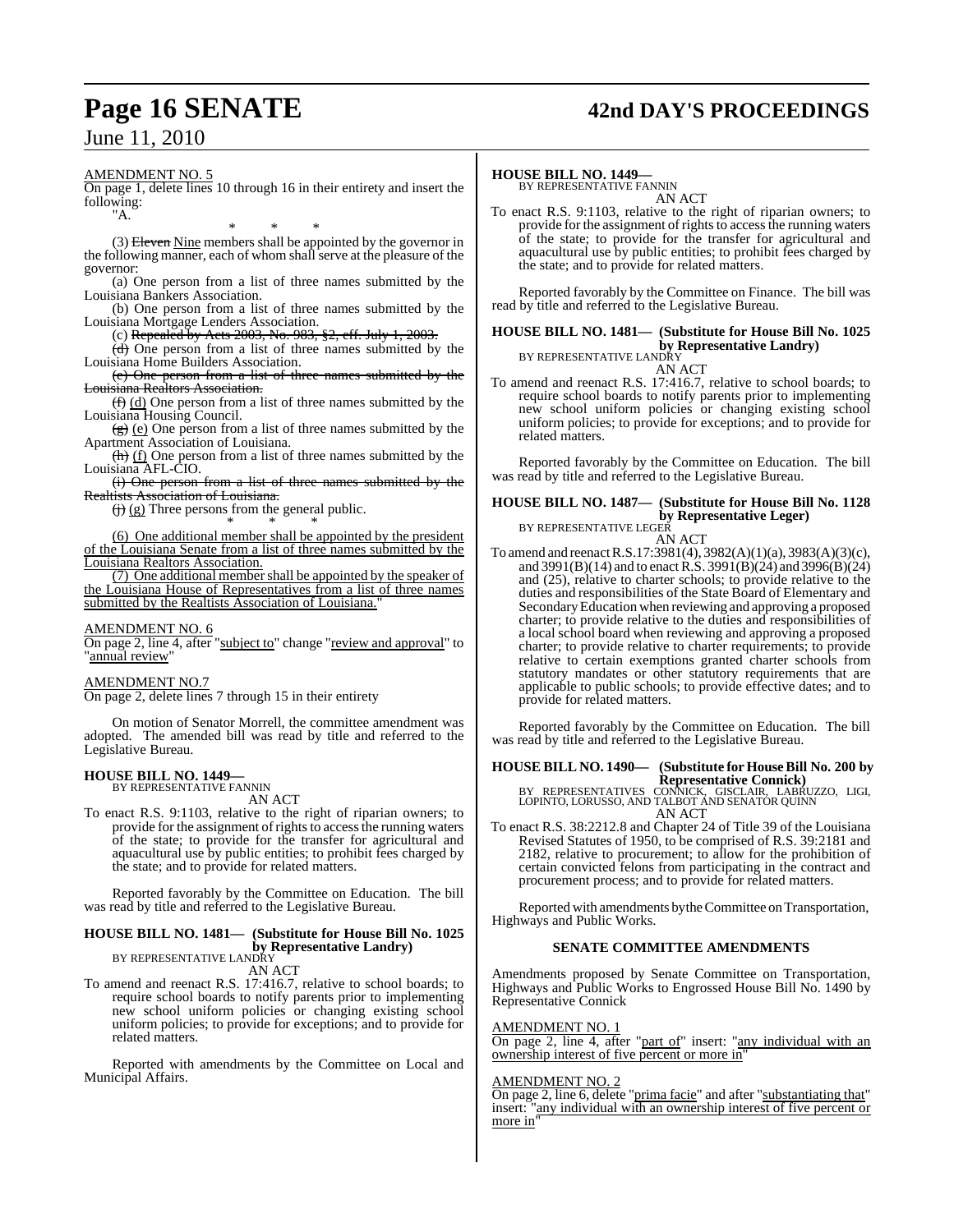# **42nd DAY'S PROCEEDINGS Page 17 SENATE**

# June 11, 2010

#### AMENDMENT NO. 3

On page 2, line 24, after "thereto, or" delete the remainder of the line, and delete lines 25 through 28, and insert: "any other entity to which Chapter 16 and Chapter 17 of this Title apply."

#### AMENDMENT NO. 4

On page 3, line 15, after "part of" insert: "any individual with an ownership interest of five percent or more in"

#### AMENDMENT NO. 5

On page 3, line 17, delete "prima facie" and after "substantiating that" insert: "any individual with an ownership interest of five percent or more in

On motion of Senator Erdey, the committee amendment was adopted. The amended bill was read by title and referred to the Legislative Bureau.

## **HOUSE BILL NO. 1491— (Substitute for House Bill No. 1399 by Representative Downs)** BY REPRESENTATIVE DOWNS

AN ACT

To amend and reenact R.S. 17:3048.1(A)(1)(e)(introductory paragraph), (iii), (vi), (viii), (xiii), and (xiii), relative to academic standards for a Taylor Opportunity Program for Students award; to provide relative to the high school core curriculum requirements for certain students to be eligible for an Opportunity, Performance, or Honors award; to provide applicability; to provide effectiveness; to provide an effective date; and to provide for related matters.

Reported favorably by the Committee on Education. The bill was read by title and referred to the Legislative Bureau.

#### **Rules Suspended**

Senator Nevers asked for and obtained a suspension of the rules to advance to the order of:

#### **Senate Bills and Joint Resolutions on Third Reading and Final Passage**

# **SENATE BILL NO. 501—** BY SENATOR N. GAUTREAUX

AN ACT

To amend and reenact R.S. 24:513(J)(4)(a), relative to the powers and duties of the legislative auditor; to provide that certain entities must submit annual financial audits to the legislative auditor; and to provide for related matters.

On motion of Senator Nevers, the bill was read by title and returned to the Calendar, subject to call.

#### **House Concurrent Resolutions on Second Reading Reported by Committees**

**HOUSE CONCURRENT RESOLUTION NO. 129—** BY REPRESENTATIVE GIROD JACKSON

A CONCURRENT RESOLUTION

To urge and request Jefferson Parish to study the feasibility of adding a surcharge to the state motor vehicle inspection fee to fund public transportation.

Reported with amendments by the Committee on Transportation, Highways and Public Works.

#### **SENATE COMMITTEE AMENDMENTS**

Amendments proposed by Senate Committee on Transportation, Highways and Public Works to Original House Concurrent Resolution No. 129 by Representative Girod Jackson

#### AMENDMENT NO. 1

On page 1, line 3, after "fund" delete the remainder of the line and insert the following: "transportation infrastructure and requesting the legislative delegation to enact legislation to authorize adding such surcharge to the state motor vehicle inspection fee in Jefferson Parish."

#### AMENDMENT NO. 2

On page 1, line 7, change "city" to "parish"

#### AMENDMENT NO. 3

On page 1, line 11, after "rising" delete "the" and change "cost" to "costs"

#### AMENDMENT NO. 4

On page 1, line 12, after "fund" delete the remainder of the line and insert "transportation infrastructure."

#### AMENDMENT NO. 5

Total - 9

On page l, line 15, after "fund" delete the remainder of the line and insert the following: "transportation infrastructure and requesting the legislative delegation to enact legislation to authorize adding such surcharge to the state motor vehicle inspection fee in Jefferson Parish."

On motion of Senator Erdey, the committee amendment was adopted.

The resolution was read by title. Senator Heitmeier moved to concur in the amended House Concurrent Resolution.

#### **ROLL CALL**

The roll was called with the following result:

#### YEAS

| Mr. President<br>Alario<br>Amedee<br>Appel<br><b>Broome</b><br>Cheek<br>Crowe<br>Donahue<br>Dorsey<br>Duplessis<br>Total $-30$<br>Total - 0 | Erdey<br>Guillory<br>Heitmeier<br>Jackson<br>Kostelka<br>Long<br>Marionneaux<br>Martiny<br>Morrell<br>Morrish<br><b>NAYS</b> | Mount<br>Murray<br><b>Nevers</b><br>Peterson<br>Ouinn<br>Riser<br>Shaw<br>Smith<br>Thompson<br>Walsworth |
|---------------------------------------------------------------------------------------------------------------------------------------------|------------------------------------------------------------------------------------------------------------------------------|----------------------------------------------------------------------------------------------------------|
|                                                                                                                                             | <b>ABSENT</b>                                                                                                                |                                                                                                          |
| Adley<br>Chabert<br>Claitor                                                                                                                 | Gautreaux B<br>Gautreaux N<br>Hebert                                                                                         | LaFleur<br>McPherson<br>Michot                                                                           |

The Chair declared the Senate had concurred in the amended House Concurrent Resolution and ordered it returned to the House.

#### **HOUSE CONCURRENT RESOLUTION NO. 152—**

BY REPRESENTATIVES TUCKER, ARNOLD, BOBBY BADON, HENRY<br>BURNS, CARMODY, CARTER, CHAMPAGNE, DOVE, GISCLAIR,<br>GREENE, HARRISON, HENRY, HOWARD, KATZ, LIGI, LOPINTO, POPE,<br>RICHARDSON, ROBIDEAUX, SIMON, SMILEY, JANE SMITH, ST.<br>GER A CONCURRENT RESOLUTION

To direct the public postsecondary education management boards and the Board of Regents to publish, including on their respective websites, certain performance and cost data relative to public postsecondary education in Louisiana.

Reported favorably by the Committee on Education.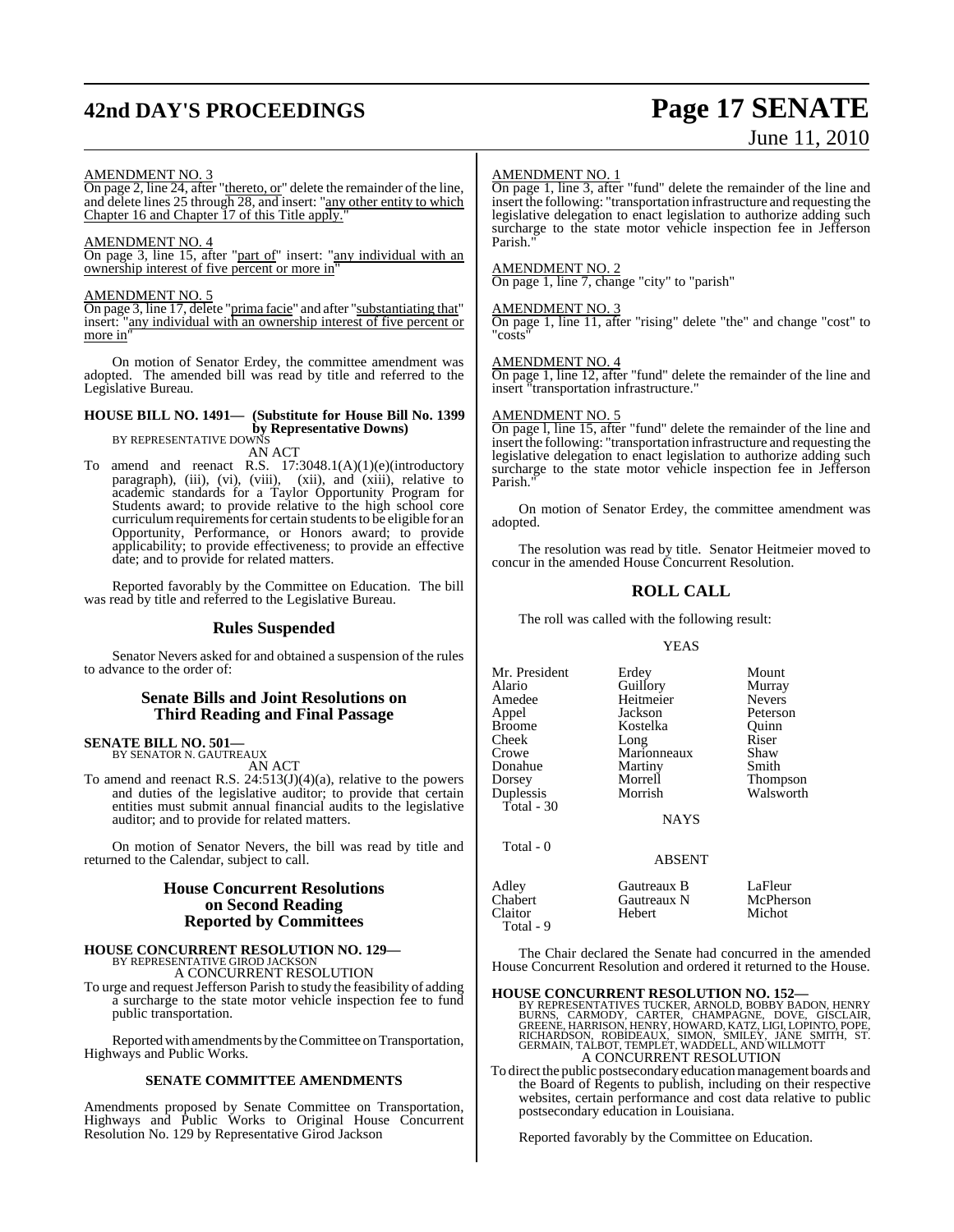The resolution was read by title. Senator Nevers moved to concur in the House Concurrent Resolution.

#### **ROLL CALL**

The roll was called with the following result:

#### YEAS

| Mr. President | Erdey       | <b>Nevers</b> |
|---------------|-------------|---------------|
|               |             |               |
| Alario        | Heitmeier   | Peterson      |
| Amedee        | Jackson     | Ouinn         |
| Appel         | Kostelka    | Riser         |
| Broome        | Marionneaux | Shaw          |
| Cheek         | Martiny     | Smith         |
| Claitor       | Morrell     | Thompson      |
| Donahue       | Morrish     | Walsworth     |
| Dorsey        | Mount       |               |
| Duplessis     | Murray      |               |
| Total - 28    |             |               |
|               |             |               |

#### NAYS

Total - 0

ABSENT

Adley Gautreaux N Long<br>
Chabert Guillory McPl Echa<sub>pherson</sub> Crowe Hebert Michot<br>
Gautreaux B LaFleur Gautreaux B Total - 11

The Chair declared the Senate concurred in the House Concurrent Resolution and ordered it returned to the House.

#### **HOUSE CONCURRENT RESOLUTION NO. 161—** BY REPRESENTATIVE FOIL

A CONCURRENT RESOLUTION

To urge and request the Louisiana State Law Institute to study all aspects of liability relating to road hazards and make specific recommendations for limiting the liability of the state.

Reported favorably by the Committee on Transportation, Highways and Public Works.

The resolution was read by title. Senator Claitor moved to concur in the House Concurrent Resolution.

#### **ROLL CALL**

The roll was called with the following result:

#### YEAS

| Mr. President | Erdey         | Murray                       |
|---------------|---------------|------------------------------|
| Alario        | Guillory      | <b>Nevers</b>                |
| Amedee        | Heitmeier     | Peterson                     |
| Appel         | Jackson       | Quinn                        |
| <b>Broome</b> | Kostelka      | Riser                        |
| Cheek         | Marionneaux   | Shaw                         |
| Claitor       | Martiny       | Smith                        |
| Donahue       | Morrell       |                              |
|               | Morrish       | <b>Thompson</b><br>Walsworth |
| Dorsey        |               |                              |
| Duplessis     | Mount         |                              |
| Total - 29    |               |                              |
|               | <b>NAYS</b>   |                              |
| Total - 0     |               |                              |
|               | <b>ABSENT</b> |                              |
| Adley         | Gautreaux N   | McPherson                    |
| Chabert       | Hebert        | Michot                       |

Crowe LaFleur Gautreaux B Long

Total - 10

## **Page 18 SENATE 42nd DAY'S PROCEEDINGS**

The Chair declared the Senate concurred in the House Concurrent Resolution and ordered it returned to the House.

## **HOUSE CONCURRENT RESOLUTION NO. 171—** BY REPRESENTATIVES JANE SMITH, HENRY BURNS, AND ROY

A CONCURRENT RESOLUTION

To urge and request the Department of Transportation and Development to study the impact of expanding the territorial jurisdiction of the Coastal Protection and Restoration Authority to include any levee district that is not in the coastal area and under its current jurisdiction or authority.

Reported with amendments by the Committee on Transportation, Highways and Public Works.

#### **SENATE COMMITTEE AMENDMENTS**

Amendments proposed by Senate Committee on Transportation, Highways and Public Works to Original House Concurrent Resolution No. 171 by Representative Jane Smith

#### AMENDMENT NO. 1

On page 1, line 17, delete "; and " and insert a period "." and delete lines 18 through 21

#### AMENDMENT NO. 2

On page 2, delete lines 6 through 9, and insert:

"BE IT FURTHER RESOLVED that the Department of Transportation and Development shall report the results of such study at a public hearing of the Senate and House committees on transportation, highways, and public works meeting jointly, or independently, prior to the convening of the 2011 Regular Session of the Legislature."

On motion of Senator Erdey, the committee amendment was adopted.

The resolution was read by title. Senator Shaw moved to concur in the amended House Concurrent Resolution.

#### **ROLL CALL**

The roll was called with the following result:

#### YEAS

| Mr. President<br>Alario<br>Amedee<br>Appel<br>Broome<br>Cheek<br>Claitor<br>Crowe<br>Donahue<br>Dorsey | Erdey<br>Guillory<br>Heitmeier<br>Jackson<br>Kostelka<br>Long<br>Marionneaux<br>Martiny<br>Morrell<br>Morrish | Murray<br><b>Nevers</b><br>Peterson<br>Ouinn<br>Riser<br>Shaw<br>Smith<br>Thompson<br>Walsworth |
|--------------------------------------------------------------------------------------------------------|---------------------------------------------------------------------------------------------------------------|-------------------------------------------------------------------------------------------------|
| Duplessis<br>Total - 31                                                                                | Mount<br><b>NAYS</b>                                                                                          |                                                                                                 |
| Total - 0                                                                                              | <b>ABSENT</b>                                                                                                 |                                                                                                 |
| Adley<br>Chabert<br>Gautreaux B<br>Total - 8                                                           | Gautreaux N<br>Hebert<br>LaFleur                                                                              | McPherson<br>Michot                                                                             |

The Chair declared the Senate had concurred in the amended House Concurrent Resolution and ordered it returned to the House.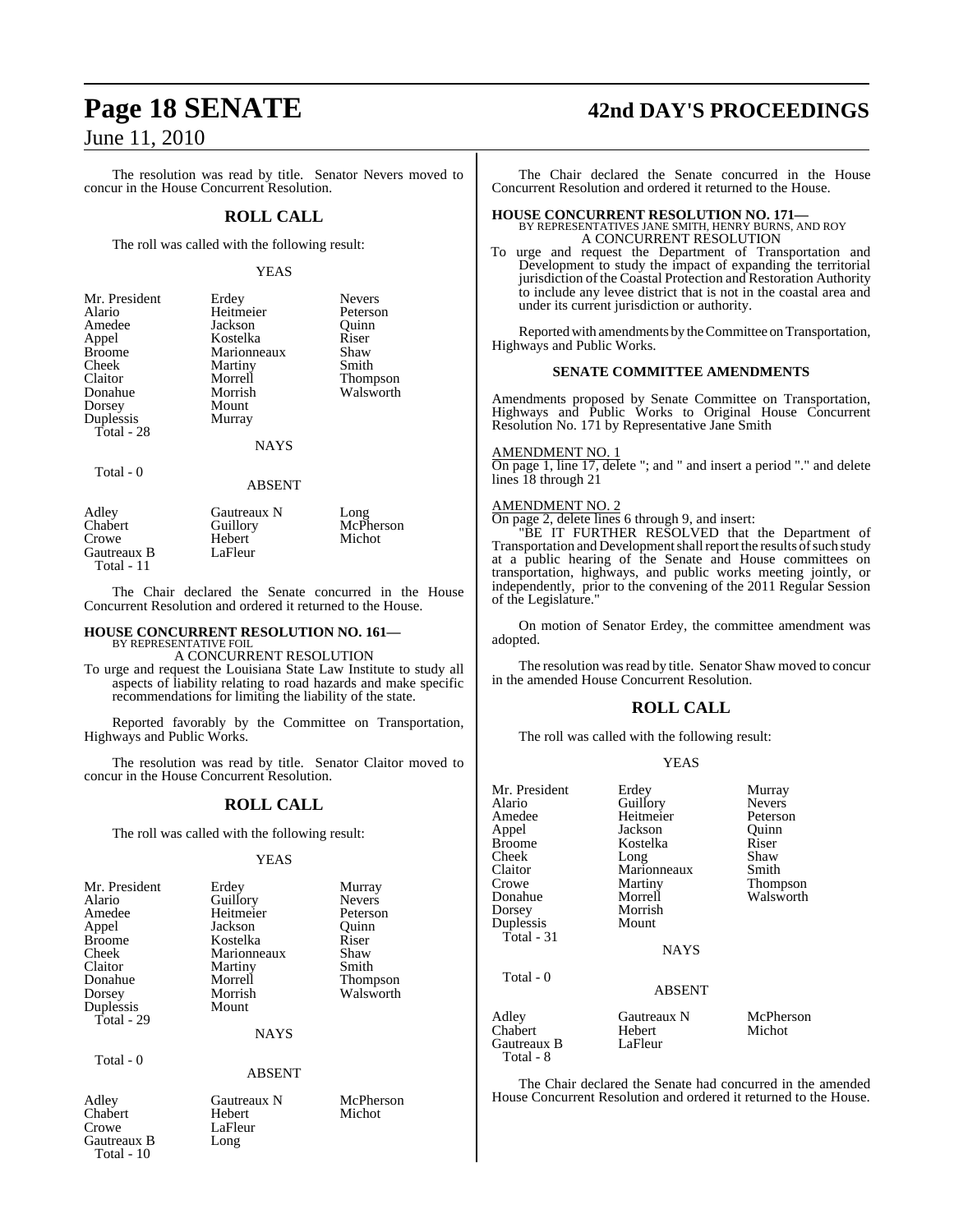# **42nd DAY'S PROCEEDINGS Page 19 SENATE** June 11, 2010

## **HOUSE CONCURRENT RESOLUTION NO. 209—** BY REPRESENTATIVE NOWLIN

A CONCURRENT RESOLUTION

To urge and request the State Board of Elementary and Secondary Education to study the feasibility of increasing physical education units required for high school graduation and to submit a written report of its findings and conclusions, including any recommendations for legislation relative to the issue, to the House Committee on Education and the Senate Committee on Education not later than sixty days prior to the beginning of the 2011 Regular Session of the Legislature of Louisiana.

Reported favorably by the Committee on Education.

The resolution was read by title. Senator Nevers moved to concur in the House Concurrent Resolution.

## **ROLL CALL**

The roll was called with the following result:

#### YEAS

| Mr. President | Erdey         | Murray          |
|---------------|---------------|-----------------|
| Alario        | Guillory      | <b>Nevers</b>   |
| Amedee        | Heitmeier     | Peterson        |
| Appel         | Jackson       | Ouinn           |
| <b>Broome</b> | Kostelka      | Riser           |
| Cheek         | Long          | Shaw            |
| Crowe         | Marionneaux   | Smith           |
| Donahue       | Martiny       | <b>Thompson</b> |
| Dorsey        | Morrell       | Walsworth       |
| Duplessis     | Mount         |                 |
| Total - 29    |               |                 |
|               | <b>NAYS</b>   |                 |
| Total - 0     |               |                 |
|               | <b>ABSENT</b> |                 |
|               |               |                 |

| Adley       | Gautreaux N | Michot  |
|-------------|-------------|---------|
| Chabert     | Hebert      | Morrish |
| Claitor     | LaFleur     |         |
| Gautreaux B | McPherson   |         |
| Total $-10$ |             |         |

The Chair declared the Senate concurred in the House Concurrent Resolution and ordered it returned to the House.

## **HOUSE CONCURRENT RESOLUTION NO. 216—**

BY REPRESENTATIVE ROBIDEAUX A CONCURRENT RESOLUTION

To suspend from 12:01 a.m. August 10, 2010, through 11:59 p.m. on August 13, 2010, the provisions of R.S.  $47:84\tilde{I}(A)$  and  $\tilde{C}$ ) as it relates to the excise tax collected on cigars and smoking tobacco by the state when a dealer gives away cigars or smoking tobacco for advertising or any other purpose whatsoever.

Reported favorably by the Committee on Revenue and Fiscal Affairs. The concurrent resolution was read by title and referred to the Legislative Bureau.

**HOUSE CONCURRENT RESOLUTION NO. 218—**<br>BY REPRESENTATIVES NOWLIN, CROMER, DANAHAY, EDWARDS,<br>GALLOT, GEYMANN, HARRISON, PUGH, RITCHIE, SCHRODER, AND<br>SIMON

#### A CONCURRENT RESOLUTION

To urge and request the Board of Regents to restructure the performance-based funding formula to better account for the unique roles, scopes, and missions of the state's public postsecondary institutions, their admissions standards, and available resources and that the board not allocate formula funding based upon performance until such improvements to the formula are made.

Reported with amendments by the Committee on Education.

#### **SENATE COMMITTEE AMENDMENTS**

Amendments proposed by Senate Committee on Education to Original House Concurrent Resolution No. 218 by Representative Nowlin

#### AMENDMENT NO. 1

On page 2, delete lines 9 through 13

#### AMENDMENT NO. 2

On page 2, line 22, between "Regents" and "to allocate" delete "not" and between "performance" and "such" change "until" to "after"

On motion of Senator Nevers, the committee amendment was adopted.

The resolution was read by title. Senator Long moved to concur in the amended House Concurrent Resolution.

#### **ROLL CALL**

The roll was called with the following result:

#### YEAS

Mr. President Duplessis Mount<br>Alario Erdey Murray Amedee Heitmeier Nevers<br>
Appel Jackson Peterson Appel Jackson Peterson<br>Broome Kostelka Ouinn Broome Kostelka Quinn<br>
Chabert Long Riser Chabert Long Riser Cheek Marionneaux Shaw Crowe Martiny Smith<br>Donahue Morrell Thom Donahue Morrell Thompson Total - 30

Total - 0

Murray<br>Nevers Walsworth

**NAYS** 

#### ABSENT

| Adley<br>Claitor<br>Gautreaux B<br>Total - 9 | Gautreaux N<br>Guillory<br>Hebert | LaFleur<br>McPherson<br>Michot |
|----------------------------------------------|-----------------------------------|--------------------------------|
|                                              |                                   |                                |

The Chair declared the Senate had concurred in the amended House Concurrent Resolution and ordered it returned to the House.

#### **Mr. President in the Chair**

#### **Rules Suspended**

Senator Marionneaux asked for and obtained a suspension of the rules to revert to the order of:

#### **Senate Bills and Joint Resolutions on Third Reading and Final Passage, Subject to Call**

#### **Called from the Calendar**

Senator Marionneaux asked that Senate Bill No. 547 be called from the Calendar.

#### **SENATE BILL NO. 547—** BY SENATOR MARIONNEAUX

- AN ACT
- To enact Civil Code Article 2315.8, relative to offenses and quasi offenses; to provide for exemplary damages; and to provide for related matters.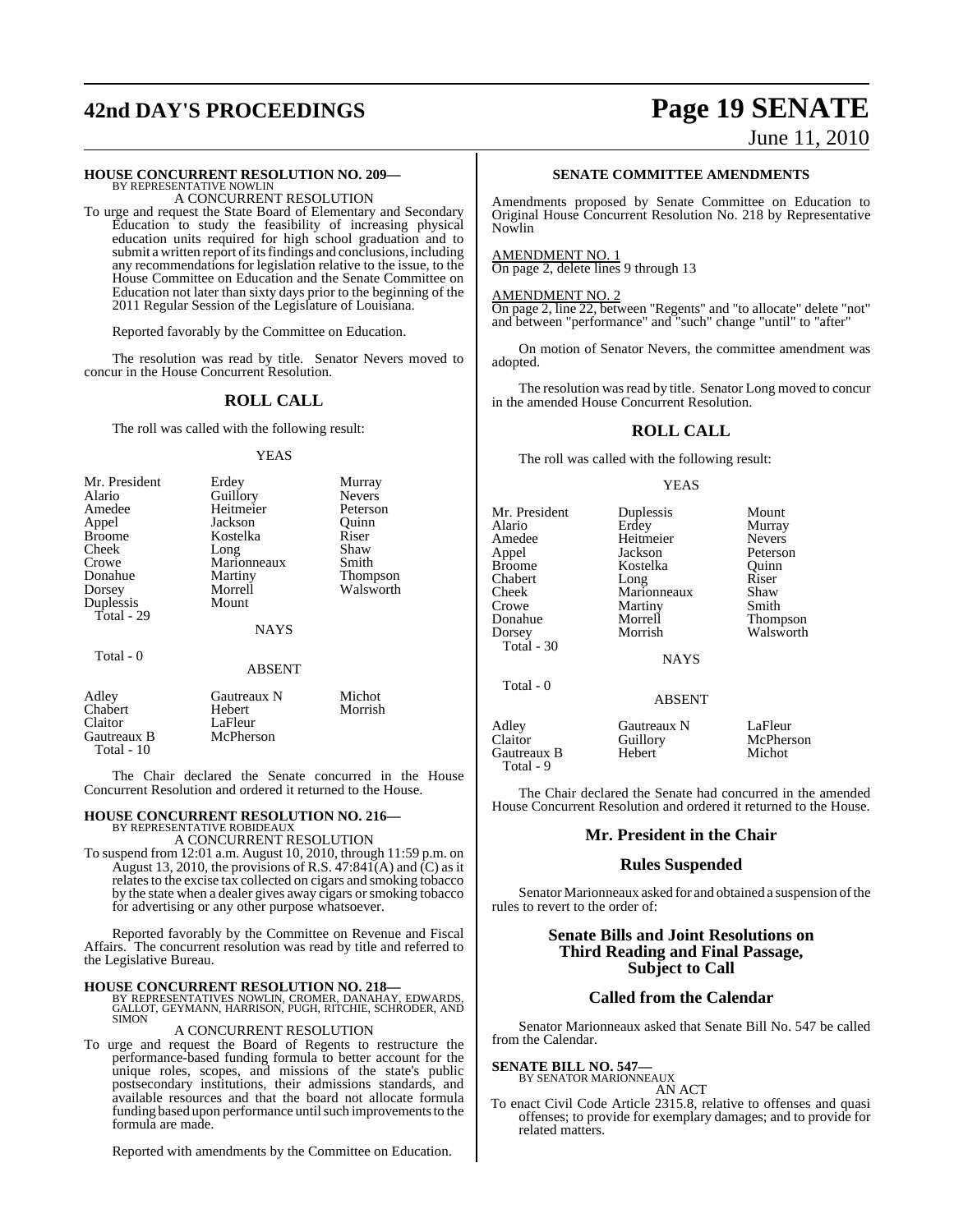### **Rules Suspended**

Senator Mount asked for a suspension of the rules to invoke 3 minute cloture.

Senator Amedee objected.

## **ROLL CALL**

The roll was called with the following result:

YEAS

| Mr. President<br>Alario<br>Appel<br>Dorsey<br>Duplessis<br>Total - $15$       | Kostelka<br>Long<br>Martiny<br>Morrish<br>Mount<br><b>NAYS</b>                  | Nevers<br>Ouinn<br>Shaw<br>Thompson<br>Walsworth               |
|-------------------------------------------------------------------------------|---------------------------------------------------------------------------------|----------------------------------------------------------------|
| Adley<br>Amedee<br><b>Broome</b><br>Chabert<br>Cheek<br>Claitor<br>Total - 18 | Crowe<br>Donahue<br>Guillory<br>Hebert<br>Heitmeier<br>Jackson<br><b>ABSENT</b> | Marionneaux<br>Morrell<br>Murray<br>Peterson<br>Riser<br>Smith |
| Erdey<br>Gautreaux B<br>Total - 6                                             | Gautreaux N<br>LaFleur                                                          | McPherson<br>Michot                                            |

The Chair declared the Senate refused to suspend the rules.

#### **Floor Amendments**

Senator Amedee proposed the following amendments.

#### **SENATE FLOOR AMENDMENTS**

Amendments proposed by Senator Amedee to Engrossed Senate Bill No. 547 by Senator Marionneaux

#### AMENDMENT NO. 1

On page 1, line 10, after "**well**" delete the remainder of the line, and delete lines 11 and 12, and insert a period "**.**"

Senator Amedee moved adoption of the amendments.

Senator Claitor objected.

#### **ROLL CALL**

The roll was called with the following result:

Morrell

#### YEAS

| Mr. President |
|---------------|
| Amedee        |
| <b>Broome</b> |
| Total - 8     |

Hebert Murray Jackson Peterson

#### NAYS

Adley Duplessis Nevers<br>Alario Heitmeier Quinn Heitmeier Quinn<br>Kostelka Riser Appel Kostelka Riser<br>Chabert Long Shaw Chabert Long Shaw<br>Cheek Marionneaux Smith Marionneaux

Claitor Martiny Thompson Donahue Total - 23

Morrish Walsworth<br>Mount

ABSENT

Dorsey Gautreaux N McPherson<br>
Erdey Guillory Michot Guillory<br>LaFleur Gautreaux B Total - 8

The Chair declared the amendments were rejected.

The bill was read by title. Senator Marionneaux moved the final passage of the bill.

## **ROLL CALL**

The roll was called with the following result:

#### YEAS

Dorsey Murray<br>Marionneaux Peterson **Marionneaux** Total  $-4$ 

#### NAYS

Mr. President Donahue Morrell<br>Adley Duplessis Morrish Adley Duplessis Morris<br>
Alario Guillory Mount Amedee Hebert Nevers<br>
Appel Heitmeier Quinn Broome Jackson Riser<br>
Chabert Rostelka Shaw Chabert Kostelka Shaw Cheek LaFleur<br>Claitor Long Claitor Long Thompson<br>Crowe Martiny Walsworth Total - 30

Guillory Mount<br>Hebert Nevers Heitmeier

Walsworth

#### ABSENT

Erdey Gautreaux N Michot<br>Gautreaux B McPherson Gautreaux B Total - 5

The Chair declared the bill failed to pass. Senator Claitor moved to reconsider the vote by which the bill failed to pass and laid the motion on the table.

#### **Called from the Calendar**

Senator Claitor asked that Senate Bill No. 601 be called from the Calendar.

#### **SENATE BILL NO. 601—**

BY SENATOR CLAITOR AN ACT

To enact R.S. 14:140.1, relative to kickbacks in state contracts; to provide prohibitions, definitions, penalties, and reporting requirements; and to provide for related matters.

#### **Floor Amendments**

Senator Marionneaux sent up floor amendments.

#### **SENATE FLOOR AMENDMENTS**

Amendments proposed by Senator Marionneaux on behalf of the Legislative Bureau to Engrossed Senate Bill No. 601 by Senator Claitor

AMENDMENT NO. 1 On page 3, line 26, and before "**owed**" change "**moneys**" to "**monies**"

# **Page 20 SENATE 42nd DAY'S PROCEEDINGS**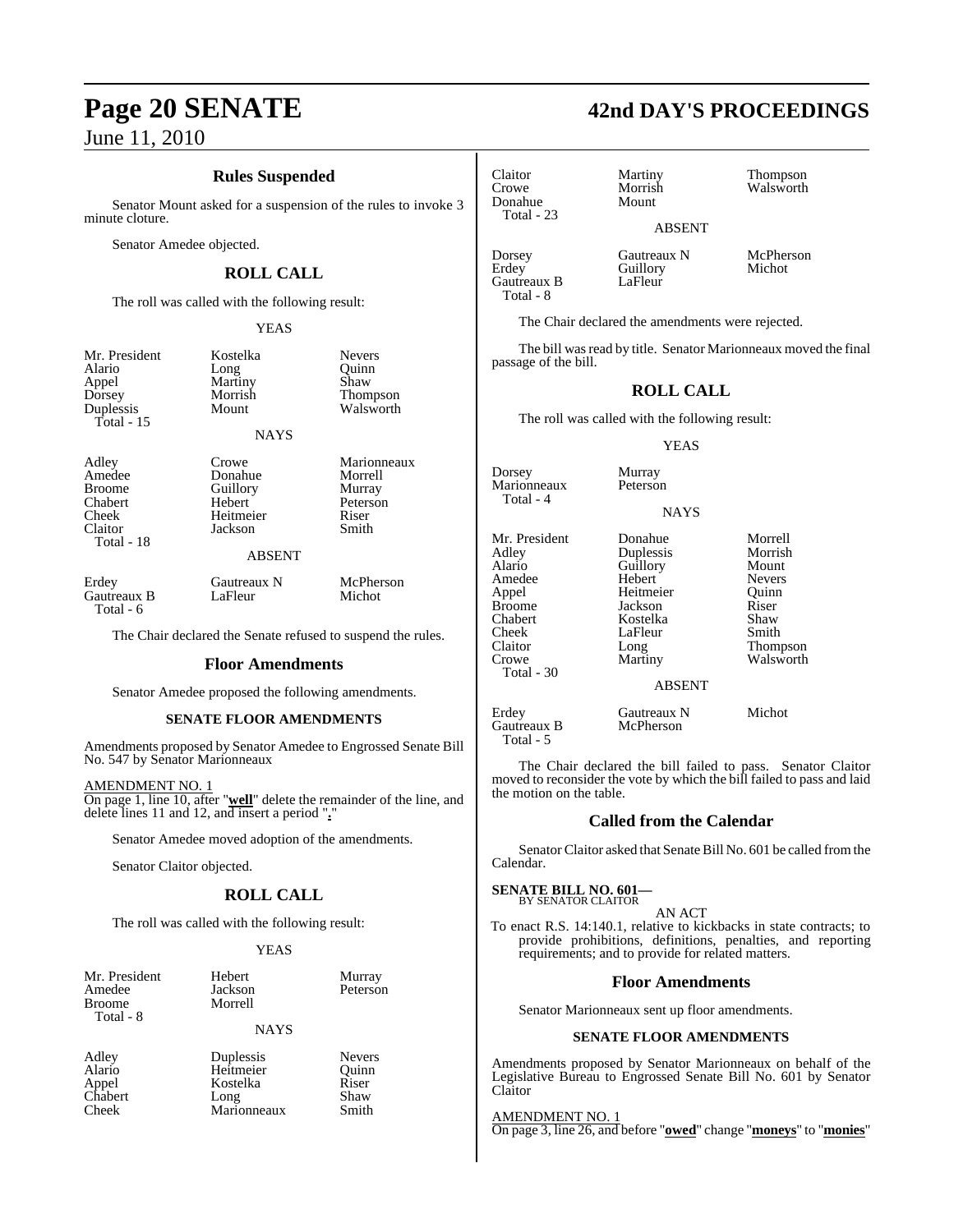# **42nd DAY'S PROCEEDINGS Page 21 SENATE**

#### AMENDMENT NO. 2

On page 5, line 3, change "**Subparagraph**" to "**Paragraph**"

On motion of Senator Marionneaux, the amendments were adopted.

On motion of Senator Claitor, the amended bill was read by title and returned to the Calendar, subject to call.

#### **House Bills and Joint Resolutions on Third Reading and Final Passage**

#### **Bagneris Rule**

Pursuant to notice given on the previouslegislative day the rules were suspended to temporarily pass over controversial House Bills on Third Reading and Final Passage, specifically starting with House Bill No. 234 with the intention of taking them up later, in their regular order.

Without objection, so ordered.

## **HOUSE BILL NO. 234—** BY REPRESENTATIVE CARTER

AN ACT

To enact R.S. 47:337.10(N) and to repeal R.S. 47:337.9(D)(30), relative to sales and use taxes imposed by political subdivisions; to provide relative to optional and mandatory exclusions and exemptions; to provide with respect to the optional sales and use tax exemption for the purchase, lease, or repair of certain equipment by qualifying radiation therapy treatment centers; and to provide for related matters.

#### **Floor Amendments**

Senator Crowe proposed the following amendments.

#### **SENATE FLOOR AMENDMENTS**

Amendments proposed by Senator Crowe to Engrossed House Bill No. 234 by Representative Carter

#### AMENDMENT NO. 1

In Senate floor amendments proposed by Senator Heitmeier and adopted by the Senate on June 10, 2010, on page 1, line 24, after "sixty thousand," insert the following "or in a parish with a population between one hundred ninety thousand and one hundred ninety two thousand or in a parish with a population between sixty seven thousand and seventy thousand, all" and delete "both"

On motion of Senator Crowe, the amendments were adopted.

The bill was read by title. Senator Alario moved the final passage of the amended bill.

## **ROLL CALL**

The roll was called with the following result:

#### YEAS

| Mr. President | Erdey       | Mount         |
|---------------|-------------|---------------|
| Adley         | Guillory    | Murray        |
| Alario        | Hebert      | <b>Nevers</b> |
| Amedee        | Heitmeier   | Peterson      |
| Appel         | Jackson     | Ouinn         |
| <b>Broome</b> | Kostelka    | Riser         |
| Chabert       | LaFleur     | Shaw          |
| Cheek         | Long        | Smith         |
| Crowe         | Marionneaux | Thompson      |

# June 11, 2010

| Donahue<br>Dorsey<br>Duplessis<br>Total - 34 | Martiny<br>Morrell<br>Morrish<br><b>NAYS</b> | Walsworth |  |
|----------------------------------------------|----------------------------------------------|-----------|--|
| Total - 0                                    | <b>ABSENT</b>                                |           |  |
| Claitor<br>Gautreaux B                       | Gautreaux N<br>McPherson                     | Michot    |  |

The Chair declared the amended bill was passed and ordered it returned to the House. Senator Alario moved to reconsider the vote by which the bill was passed and laid the motion on the table.

## **HOUSE BILL NO. 300—** BY REPRESENTATIVE RITCHIE

Total - 5

AN ACT To amend and reenact R.S. 47:1838(introductory paragraph), relative to fees levied by the Louisiana Tax Commission; to authorize the continued levy and collection of fees associated with the various services performed by the commission; to provide an effective date; and to provide for related matters.

The bill was read by title. Senator Nevers moved the final passage of the bill.

#### **ROLL CALL**

The roll was called with the following result:

YEAS

| Mr. President<br>Adley<br>Alario<br>Amedee<br>Appel<br>Broome<br>Chabert<br>Cheek<br>Crowe<br>Dorsey<br>Duplessis<br>Total - 31 | Erdey<br>Guillory<br>Hebert<br>Heitmeier<br>Jackson<br>Kostelka<br>LaFleur<br>Long<br>Marionneaux<br>Martiny<br>Morrell<br><b>NAYS</b> | Morrish<br>Mount<br>Murray<br><b>Nevers</b><br>Quinn<br>Shaw<br>Smith<br>Thompson<br>Walsworth |
|---------------------------------------------------------------------------------------------------------------------------------|----------------------------------------------------------------------------------------------------------------------------------------|------------------------------------------------------------------------------------------------|
| Claitor<br>Total - 2                                                                                                            | Peterson<br><b>ABSENT</b>                                                                                                              |                                                                                                |
| Donahue<br>Gautreaux B<br>Total - 6                                                                                             | Gautreaux N<br>McPherson                                                                                                               | Michot<br>Riser                                                                                |

The Chair declared the bill was passed and ordered it returned to the House. Senator Nevers moved to reconsider the vote by which the bill was passed and laid the motion on the table.

#### **HOUSE BILL NO. 433—**

BY REPRESENTATIVES HARDY AND HINES AN ACT

To enact R.S. 17:7(29), relative to the duties, functions, and responsibilities of the State Board of Elementary and Secondary Education; to require the State Board of Elementary and Secondary Education to develop, adopt, and provide for the implementation of a uniform grading scale for use in public schools; to provide for enforcement and exceptions; to provide for a task force to provide recommendations; to provide forrules and regulations; to provide for effectiveness; and to provide for related matters.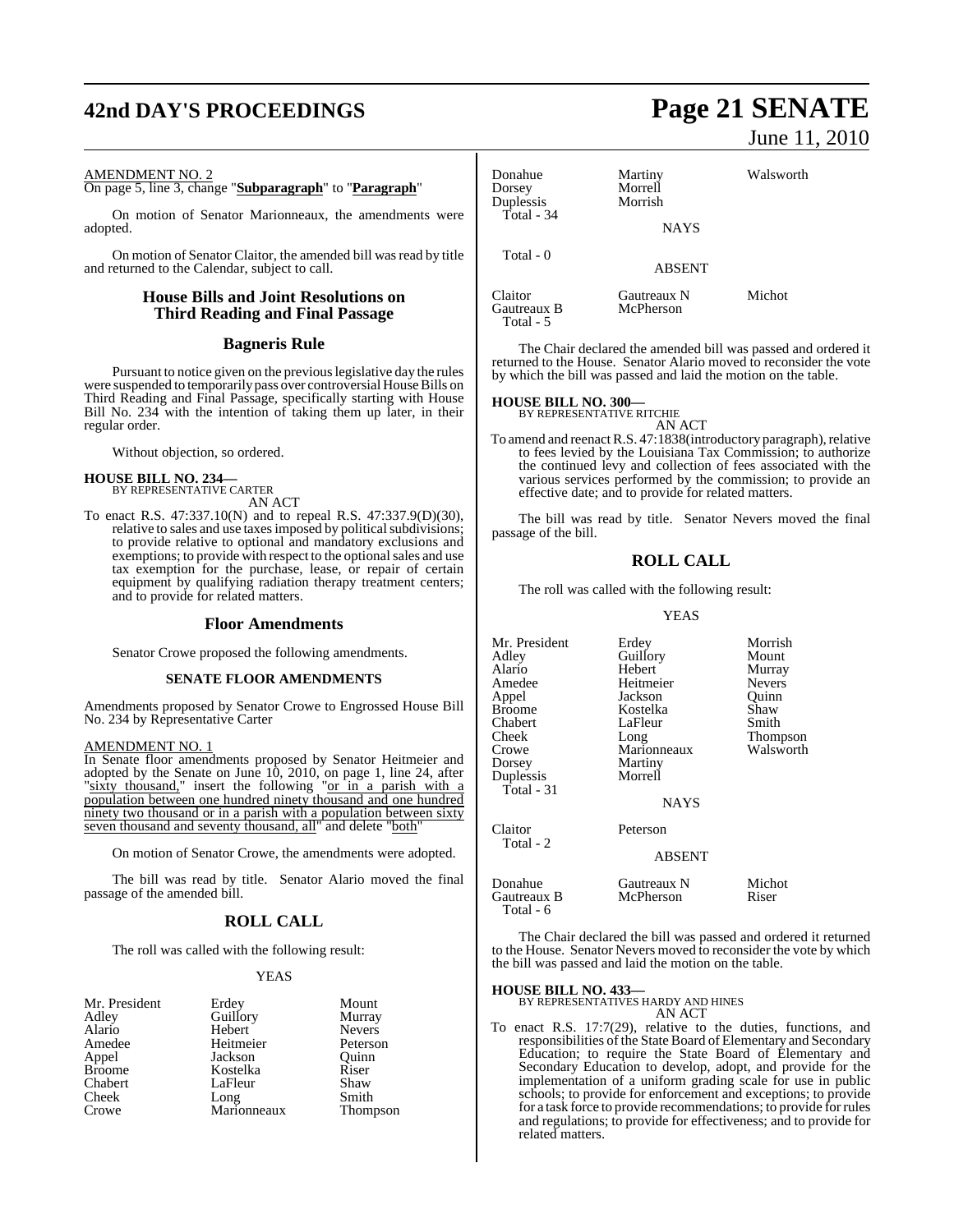#### **Floor Amendments**

Senator Dorsey proposed the following amendments.

#### **SENATE FLOOR AMENDMENTS**

Amendments proposed by Senator Dorsey to Reengrossed House Bill No. 433 by Representative Hardy

#### AMENDMENT NO. 1

On page 2, between lines 21 and 22, insert the following: "(17) BESE Nonpublic School Commission."

On motion of Senator Dorsey, the amendments were adopted.

The bill was read by title. Senator Dorsey moved the final passage of the amended bill.

#### **ROLL CALL**

The roll was called with the following result:

#### YEAS

| Adley<br>Alario<br>Amedee<br>Appel<br><b>Broome</b><br>Chabert<br>Cheek<br>Claitor<br>Crowe<br>Dorsey<br>Total - 29 | Duplessis<br>Erdey<br>Guillory<br>Hebert<br>Heitmeier<br>Jackson<br>LaFleur<br>Marionneaux<br>Martiny<br>Morrell<br><b>NAYS</b> | Morrish<br>Mount<br>Murray<br><b>Nevers</b><br>Peterson<br>Ouinn<br>Shaw<br>Smith<br>Thompson |
|---------------------------------------------------------------------------------------------------------------------|---------------------------------------------------------------------------------------------------------------------------------|-----------------------------------------------------------------------------------------------|
| Kostelka<br>Total - 3                                                                                               | Long<br><b>ABSENT</b>                                                                                                           | Riser                                                                                         |
| Mr. President<br>Donahue<br>Gautreaux B<br>Total - 7                                                                | Gautreaux N<br>McPherson<br>Michot                                                                                              | Walsworth                                                                                     |

The Chair declared the amended bill was passed and ordered it returned to the House. Senator Dorsey moved to reconsider the vote by which the bill was passed and laid the motion on the table.

#### **HOUSE BILL NO. 468—**

BY REPRESENTATIVE HOFFMANN AN ACT

To amend and reenact R.S. 17:46(A)(1)(b) and 1170, relative to school employees; to provide eligibility for sabbatical leaves to certain certified school nurses, audiologists, educational diagnosticians, and speech-language pathologists employed by state special schools and by city, parish, and other local public school systems; to provide for limitations on such eligibility with respect to fiscal conditions; and to provide for related matters.

The bill was read by title. Senator Appel moved the final passage of the bill.

#### **ROLL CALL**

The roll was called with the following result:

#### YEAS

Mr. President Duplessis Morrish<br>Adley Erdey Mount

**Erdey** 

## **Page 22 SENATE 42nd DAY'S PROCEEDINGS**

| Alario<br>Appel                                   | Guillory<br>Heitmeier             | Murray<br><b>Nevers</b> |
|---------------------------------------------------|-----------------------------------|-------------------------|
| <b>Broome</b><br>Chabert                          | Jackson<br>Kostelka               | Peterson<br>Ouinn       |
| Cheek<br>Claitor                                  | LaFleur<br>Long                   | Riser<br>Smith          |
| Crowe<br>Donahue                                  | Marionneaux<br>Martiny<br>Morrell | Thompson<br>Walsworth   |
| Dorsey<br>Total - 32                              | <b>NAYS</b>                       |                         |
| Total $-0$                                        | <b>ABSENT</b>                     |                         |
| Amedee<br>Gautreaux B<br>Gautreaux N<br>Total - 7 | Hebert<br>McPherson<br>Michot     | Shaw                    |

The Chair declared the bill was passed and ordered it returned to the House. Senator Appel moved to reconsider the vote by which the bill was passed and laid the motion on the table.

#### **HOUSE BILL NO. 481—** BY REPRESENTATIVE ROY

AN ACT To amend and reenact R.S. 33:1423.1(B), (C), and (D), relative to collection of certain taxes and other obligations by sheriffs and ex officio tax collectors; to authorize sheriffs and ex officio tax collectors to employ certain parties to aid in the collection of certain delinquent taxes and obligations; to provide for the payment for collection services on a fee basis; to provide for the amount and payment of the fee; to provide relative to requirements for employing certain parties to aid in the collection of certain delinquent taxes and obligations; and to provide for related matters.

The bill was read by title. Senator Martiny moved the final passage of the bill.

#### **ROLL CALL**

The roll was called with the following result:

#### YEAS

| Mr. President<br>Broome<br>Chabert<br>Cheek<br>Claitor<br>Total - 13  | Donahue<br>Dorsey<br>Heitmeier<br>Jackson<br>LaFleur<br><b>NAYS</b>                 | Martiny<br>Morrish<br>Murray                    |
|-----------------------------------------------------------------------|-------------------------------------------------------------------------------------|-------------------------------------------------|
| Adley<br>Alario<br>Appel<br>Crowe<br>Hebert<br>Kostelka<br>Total - 17 | Long<br>Marionneaux<br>Mount<br><b>Nevers</b><br>Peterson<br>Ouinn<br><b>ABSENT</b> | Riser<br>Shaw<br>Smith<br>Thompson<br>Walsworth |
| Amedee<br>Duplessis<br>Erdey<br>Total - 9                             | Gautreaux B<br>Gautreaux N<br>Guillory                                              | McPherson<br>Michot<br>Morrell                  |

The Chair declared the bill failed to pass.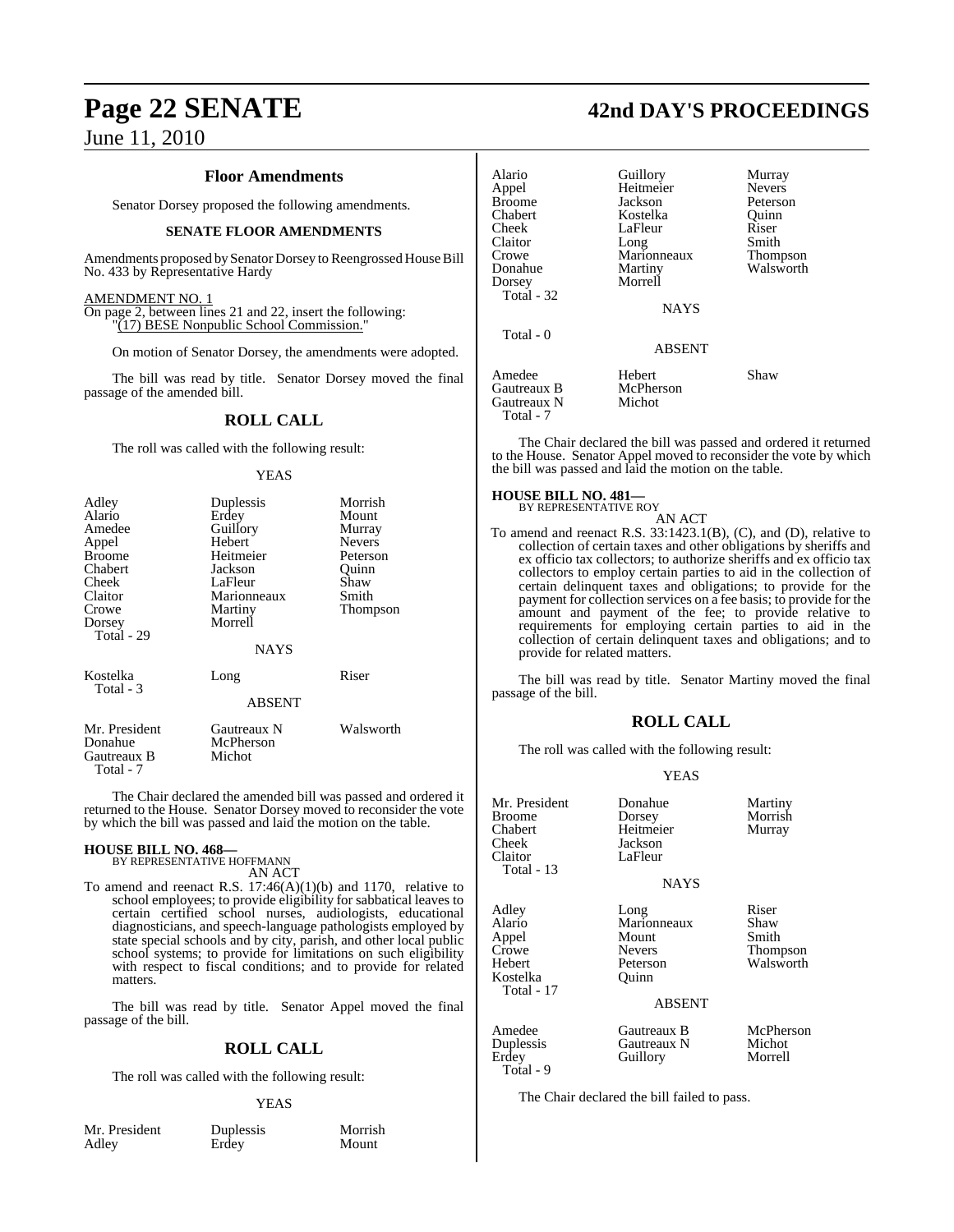# **42nd DAY'S PROCEEDINGS Page 23 SENATE**

#### **Notice of Reconsideration**

Senator Martiny moved to reconsider on the next Legislative Day the vote by which the bill failed to pass.

## **HOUSE BILL NO. 508—** BY REPRESENTATIVE ROY

AN ACT

To amend and reenact R.S. 47:2153(B)(1), relative to ad valorem taxes; to provide relative to sales of immovable property due to delinquent taxes; to authorize use of the Internet to publish certain notice and other information related to a tax sale; and to provide for related matters.

The bill was read by title. Senator Riser moved the final passage of the bill.

## **ROLL CALL**

The roll was called with the following result:

#### YEAS

| Mr. President | Erdey       | Mount           |
|---------------|-------------|-----------------|
| Adley         | Guillory    | Murray          |
| Alario        | Hebert      | <b>Nevers</b>   |
| Appel         | Heitmeier   | Peterson        |
| <b>Broome</b> | Jackson     | Ouinn           |
| Chabert       | Kostelka    | Riser           |
| Cheek         | LaFleur     | Shaw            |
| Claitor       | Long        | Smith           |
| Crowe         | Marionneaux | <b>Thompson</b> |
| Donahue       | Martiny     | Walsworth       |
| Dorsey        | Morrell     |                 |
| Duplessis     | Morrish     |                 |
| Total - 34    |             |                 |
|               | <b>NAYS</b> |                 |

Total - 0

#### ABSENT

| Amedee                   | Gautreaux N | Michot |  |
|--------------------------|-------------|--------|--|
| Gautreaux B<br>Total - 5 | McPherson   |        |  |

The Chair declared the bill was passed and ordered it returned to the House. Senator Riser moved to reconsider the vote by which the bill was passed and laid the motion on the table.

#### **HOUSE BILL NO. 535—** BY REPRESENTATIVE PUGH

AN ACT

To amend and reenact R.S. 33:130.702(F) and to repeal SubpartB-42 of Part IV of Chapter 1 of Title 33 of the Louisiana Revised Statutes of 1950, comprised of R.S. 33:130.791, relative to certain economic development districts; to repeal provisions that provide relative to the schedule of regular and special meetings held by the governing board of such districts; to provide relative to the Tangipahoa Parish Economic Development District; to change the frequency of regular meetings held by the governing board of the district; and to provide for related matters.

The bill was read by title. Senator Nevers moved the final passage of the bill.

#### **ROLL CALL**

The roll was called with the following result:

#### **YEAS**

Morrish

| Mr. President |  |
|---------------|--|
| Adley         |  |
| Alario        |  |

Dorsey Martiny<br>
Duplessis Morrell Duplessis<br>Erdey

June 11, 2010

| Amedee<br>Appel                         | Guillory<br>Hebert  | Mount<br>Murray |
|-----------------------------------------|---------------------|-----------------|
| Broome                                  | Heitmeier           | <b>Nevers</b>   |
| Chabert                                 | Jackson             | Peterson        |
| Cheek                                   | Kostelka            | Riser           |
| Claitor                                 | LaFleur             | Shaw            |
| Crowe                                   | Long                | Thompson        |
| Donahue<br>Total - 33                   | Marionneaux         | Walsworth       |
|                                         | <b>NAYS</b>         |                 |
| Total $-0$                              |                     |                 |
|                                         | <b>ABSENT</b>       |                 |
| Gautreaux B<br>Gautreaux N<br>Total - 6 | McPherson<br>Michot | Ouinn<br>Smith  |

The Chair declared the bill was passed and ordered it returned to the House. Senator Nevers moved to reconsider the vote by which the bill was passed and laid the motion on the table.

**HOUSE BILL NO. 537—** BY REPRESENTATIVE WOOTON

AN ACT

To enact R.S. 33:381(C)(30), relative to the municipality of Jean Lafitte; to provide for the filling of the office of police chief by appointment; to provide forthe time and method of appointment and for the salary, term, duties, qualifications, and supervision of an appointed police chief; and to provide for related matters.

The bill was read by title. Senator Alario moved the final passage of the bill.

#### **ROLL CALL**

The roll was called with the following result:

#### YEAS

| Mr. President<br>Adlev<br>Alario<br>Amedee<br>Appel<br>Broome<br>Chabert<br>Cheek<br>Claitor<br>Crowe<br>Donahue<br>Dorsey<br>Total $-35$<br>Total $-0$ | Duplessis<br>Erdey<br>Guillory<br>Hebert<br>Heitmeier<br>Jackson<br>Kostelka<br>LaFleur<br>Long<br>Marionneaux<br>Martiny<br>Morrell<br><b>NAYS</b> | Morrish<br>Mount<br>Murray<br><b>Nevers</b><br>Peterson<br>Ouinn<br>Riser<br>Shaw<br>Smith<br>Thompson<br>Walsworth |
|---------------------------------------------------------------------------------------------------------------------------------------------------------|-----------------------------------------------------------------------------------------------------------------------------------------------------|---------------------------------------------------------------------------------------------------------------------|
|                                                                                                                                                         | <b>ABSENT</b>                                                                                                                                       |                                                                                                                     |
| Gautreaux B<br>Gautreaux N                                                                                                                              | McPherson<br>Michot                                                                                                                                 |                                                                                                                     |

Total - 4

The Chair declared the bill was passed and ordered it returned to the House. Senator Alario moved to reconsider the vote by which the bill was passed and laid the motion on the table.

## **HOUSE BILL NO. 538—** BY REPRESENTATIVE BURFORD

AN ACT

To enact R.S. 33:2740.18.4, relative to the city of Mansfield; to authorize the governing authority of the city to levy and collect a hotel occupancy tax subject to voter approval; to provide for the use of such tax; and to provide for related matters.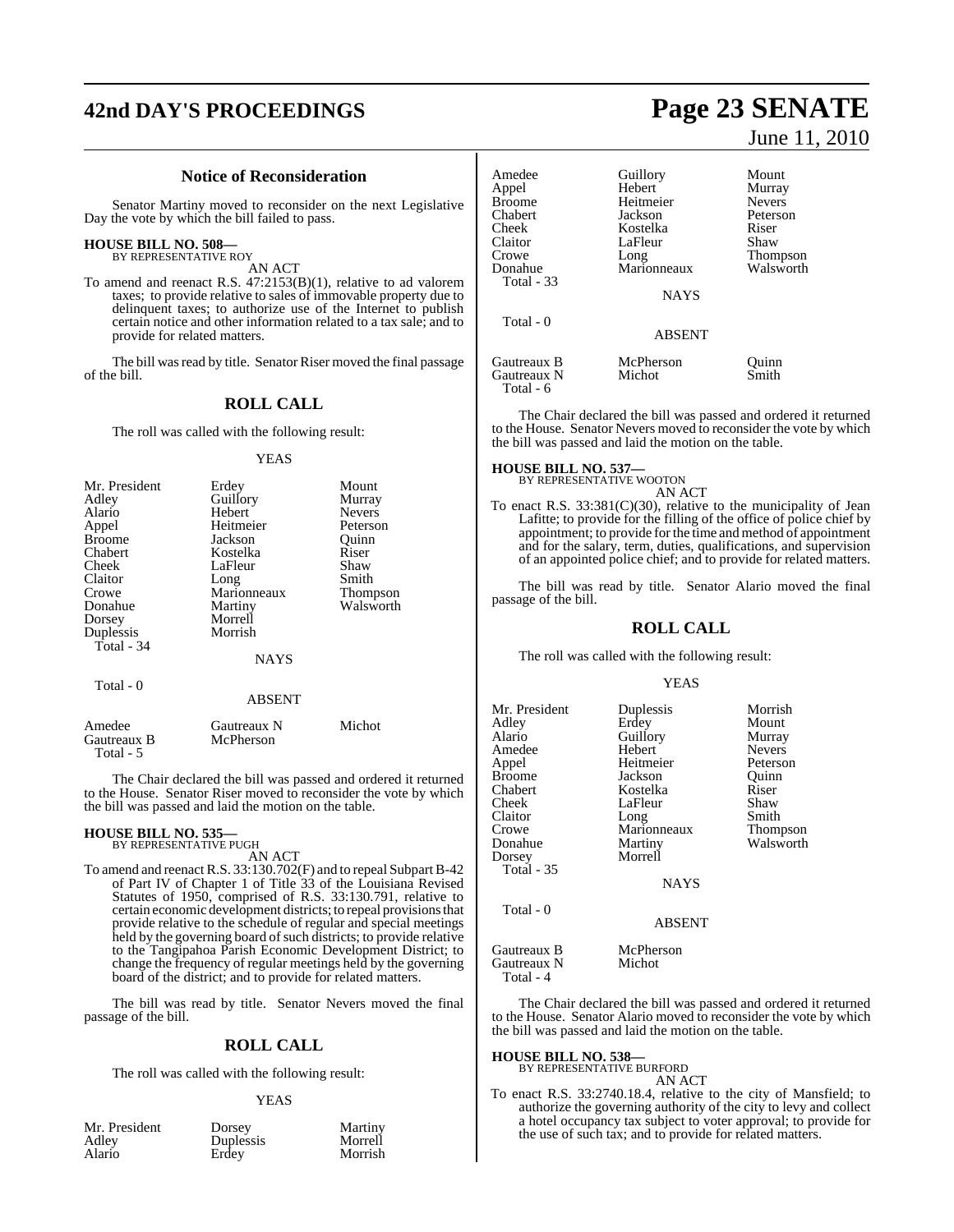The bill was read by title. Senator Cheek moved the final passage of the bill.

#### **ROLL CALL**

The roll was called with the following result:

#### YEAS

| Mr. President | Duplessis     | Mount         |
|---------------|---------------|---------------|
| Adley         | Erdey         | Murray        |
| Alario        | Guillory      | <b>Nevers</b> |
| Amedee        | Hebert        | Peterson      |
| Appel         | Heitmeier     | Ouinn         |
| <b>Broome</b> | Jackson       | Riser         |
| Chabert       | Kostelka      | Shaw          |
| Cheek         | LaFleur       | Smith         |
| Claitor       | Marionneaux   | Thompson      |
| Crowe         | Martiny       | Walsworth     |
| Donahue       | Morrell       |               |
| Dorsey        | Morrish       |               |
| Total $-34$   |               |               |
|               | <b>NAYS</b>   |               |
| Total - 0     |               |               |
|               | <b>ABSENT</b> |               |

| Gautreaux B | Long      | Michot |
|-------------|-----------|--------|
| Gautreaux N | McPherson |        |
| Total - 5   |           |        |

The Chair declared the bill was passed and ordered it returned to the House. Senator Cheek moved to reconsider the vote by which the bill was passed and laid the motion on the table.

#### **HOUSE BILL NO. 541—** BY REPRESENTATIVE PUGH

AN ACT

To enact R.S. 38:1794(B)(3), relative to Tangipahoa Parish; to provide relative to Consolidated Gravity Drainage District No. 1; to provide relative to the governing board of the district; to provide relative to the schedule of meetings held by the board; to provide relative to the compensation and reimbursement of board members; and to provide for related matters.

The bill was read by title. Senator Nevers moved the final passage of the bill.

#### **ROLL CALL**

The roll was called with the following result:

#### YEAS

| Mr. President | Dorsey      | Martiny         |
|---------------|-------------|-----------------|
| Adley         | Duplessis   | Morrell         |
| Alario        | Erdey       | Mount           |
| Amedee        | Guillory    | <b>Nevers</b>   |
| Appel         | Hebert      | Peterson        |
| <b>Broome</b> | Heitmeier   | Ouinn           |
| Chabert       | Jackson     | Riser           |
| Cheek         | Kostelka    | Shaw            |
| Claitor       | LaFleur     | Smith           |
| Crowe         | Long        | <b>Thompson</b> |
| Donahue       | Marionneaux | Walsworth       |
| Total - 33    |             |                 |
|               | <b>NAYS</b> |                 |

ABSENT

Total - 0

# **Page 24 SENATE 42nd DAY'S PROCEEDINGS**

Gautreaux B McPherson Morrish<br>
Gautreaux N Michot Murray Gautreaux N Total - 6

The Chair declared the bill was passed and ordered it returned to the House. Senator Nevers moved to reconsider the vote by which the bill was passed and laid the motion on the table.

#### **HOUSE BILL NO. 542—**

BY REPRESENTATIVE RICHMOND AN ACT

To amend and reenact R.S.  $33:9078(F)(4)(c)$ , relative to the Kenilworth Improvement District in Orleans Parish; to provide relative to the renewal of parcel fees in the district; and to provide for related matters.

The bill was read by title. Senator Morrell moved the final passage of the bill.

### **ROLL CALL**

The roll was called with the following result:

#### YEAS

| Mr. President<br>Adley<br>Alario<br>Amedee<br>Appel<br>Broome<br>Chabert<br>Cheek<br>Claitor<br>Crowe<br>Donahue<br>Total - 33 | Dorsey<br>Duplessis<br>Erdey<br>Guillory<br>Hebert<br>Heitmeier<br>Jackson<br>Kostelka<br>LaFleur<br>Long<br>Marionneaux<br><b>NAYS</b> | Martiny<br>Morrell<br>Murray<br><b>Nevers</b><br>Peterson<br>Ouinn<br>Riser<br>Shaw<br>Smith<br>Thompson<br>Walsworth |
|--------------------------------------------------------------------------------------------------------------------------------|-----------------------------------------------------------------------------------------------------------------------------------------|-----------------------------------------------------------------------------------------------------------------------|
| Total - 0                                                                                                                      | <b>ABSENT</b>                                                                                                                           |                                                                                                                       |
| Gautreaux B<br>Gautreaux N<br>Total - 6                                                                                        | McPherson<br>Michot                                                                                                                     | Morrish<br>Mount                                                                                                      |

The Chair declared the was passed and ordered it returned to the House. Senator Morrell moved to reconsider the vote by which the bill was passed and laid the motion on the table.

#### **HOUSE BILL NO. 544—**

BY REPRESENTATIVE PUGH

AN ACT To amend and reenact R.S. 33:3813.2(C)(2), relative to Tangipahoa Parish; to provide relative to the Tangipahoa Water District; to increase the amount of per diem paid to members of the governing board; and to provide for related matters.

The bill was read by title. Senator Nevers moved the final passage of the bill.

#### **ROLL CALL**

The roll was called with the following result:

#### YEAS

Adley Guillory Murray<br>Alario Hebert Nevers Alario Hebert Nevers Amedee Heitmeier Peterson<br>Appel Jackson Quinn Appel Jackson Quinn

Mr. President Erdey Mount Kostelka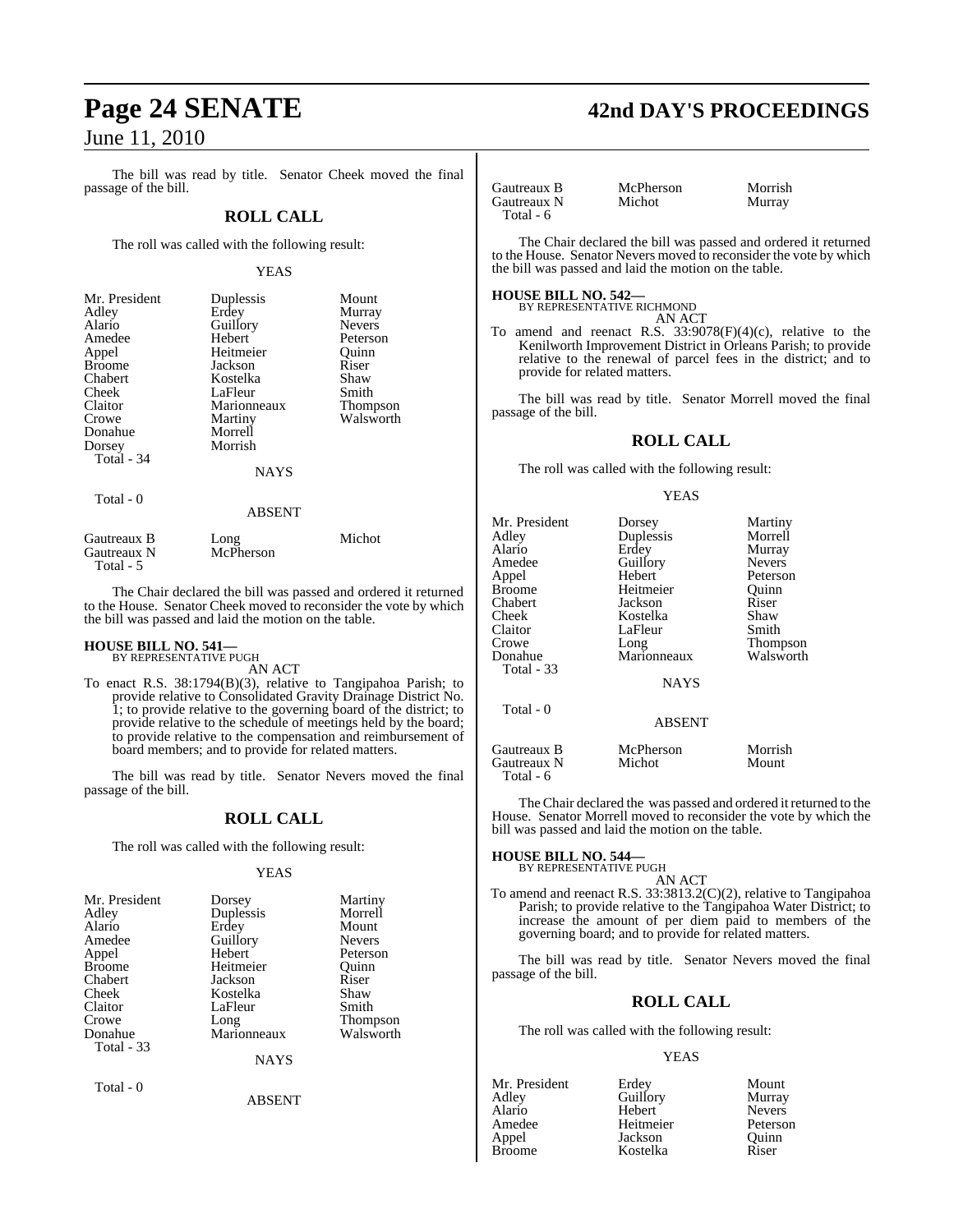# **42nd DAY'S PROCEEDINGS Page 25 SENATE**

Crowe Marionneaux<br>Donahue Martiny Dorsey Morrell Duplessis Total - 34

Chabert LaFleur Shaw<br>Cheek Long Smith Cheek Long Smith<br>Crowe Marionneaux Thompson Martiny Walsworth

**NAVS** 

Claitor Total - 1

#### ABSENT

Gautreaux B McPherson<br>Gautreaux N Michot Gautreaux N Total - 4

The Chair declared the bill was passed and ordered it returned to the House. Senator Nevers moved to reconsider the vote by which the bill was passed and laid the motion on the table.

## **HOUSE BILL NO. 602—**

BY REPRESENTATIVE GARY SMITH AN ACT

To amend and reenact R.S. 47:2153(A), relative to the notice of delinquent ad valorem taxes; to provide for the time within which to send notice; and to provide for related matters.

The bill was read by title. Senator Erdey moved the final passage of the bill.

#### **ROLL CALL**

The roll was called with the following result:

#### YEAS

| Mr. President<br>Adley<br>Alario<br>Amedee<br>Appel<br><b>Broome</b><br>Chabert<br>Cheek<br>Claitor<br>Crowe<br>Donahue | Dorsey<br>Duplessis<br>Guillory<br>Hebert<br>Heitmeier<br>Jackson<br>Kostelka<br>LaFleur<br>Long<br>Marionneaux<br>Martiny | Morrell<br>Morrish<br>Mount<br>Murray<br><b>Nevers</b><br>Peterson<br>Riser<br>Shaw<br>Smith<br><b>Thompson</b><br>Walsworth |
|-------------------------------------------------------------------------------------------------------------------------|----------------------------------------------------------------------------------------------------------------------------|------------------------------------------------------------------------------------------------------------------------------|
| <b>Total - 33</b>                                                                                                       | <b>NAYS</b>                                                                                                                |                                                                                                                              |
| Total - 0                                                                                                               | <b>ABSENT</b>                                                                                                              |                                                                                                                              |
| Erdey                                                                                                                   | Gautreaux N                                                                                                                | Michot                                                                                                                       |

The Chair declared the bill was passed and ordered it returned to the House. Senator Erdey moved to reconsider the vote by which the bill was passed and laid the motion on the table.

#### **HOUSE BILL NO. 648—**

Total - 6

BY REPRESENTATIVE SAM JONES

Gautreaux B McPherson Quinn

AN ACT

To repeal R.S. 17:221(E), relative to school attendance; to repeal provisions relative to permitting children of certain ages to withdraw from school under specified circumstances.

The bill was read by title. Senator Hebert moved the final passage of the bill.

# June 11, 2010

## **ROLL CALL**

The roll was called with the following result:

**YEAS** 

| Duplessis     | Morrell       |
|---------------|---------------|
| Erdey         | Morrish       |
| Guillory      | Mount         |
| Hebert        | Murray        |
| Heitmeier     | <b>Nevers</b> |
| Jackson       | Ouinn         |
| Kostelka      | Riser         |
| LaFleur       | Shaw          |
|               | Smith         |
| Marionneaux   | Thompson      |
| Martiny       | Walsworth     |
|               |               |
| NAYS          |               |
| Peterson      |               |
| <b>ABSENT</b> |               |
| McPherson     |               |
| Michot        |               |
|               | Long          |

The Chair declared the bill was passed and ordered it returned to the House. Senator Hebert moved to reconsider the vote by which the bill was passed and laid the motion on the table.

## **HOUSE BILL NO. 685—** BY REPRESENTATIVE SAM JONES

Total - 4

AN ACT To amend and reenact R.S. 17:221(I), relative to school attendance; to provide relative to the enrollment of certain students in adult education programs that are approved by the State Board of Elementary and SecondaryEducation; and to provide forrelated matters.

The bill was read by title. Senator Hebert moved the final passage of the bill.

#### **ROLL CALL**

The roll was called with the following result:

#### YEAS

| Mr. President | Dorsey        | Morrish       |
|---------------|---------------|---------------|
| Adley         | Duplessis     | Mount         |
| Alario        | Guillory      | Murray        |
| Amedee        | Hebert        | <b>Nevers</b> |
| Appel         | Heitmeier     | Peterson      |
| Broome        | Jackson       | Ouinn         |
| Chabert       | LaFleur       | Riser         |
| Cheek         | Long          | Shaw          |
| Claitor       | Marionneaux   | Smith         |
| Crowe         | Martiny       | Thompson      |
| Donahue       | Morrell       | Walsworth     |
| Total - 33    | <b>NAYS</b>   |               |
| Total - 0     | <b>ABSENT</b> |               |
| Erdey         | Gautreaux N   | McPherson     |

Total - 6

Gautreaux B Kostelka Michot

The Chair declared the bill was passed and ordered it returned to the House. Senator Hebert moved to reconsider the vote by which the bill was passed and laid the motion on the table.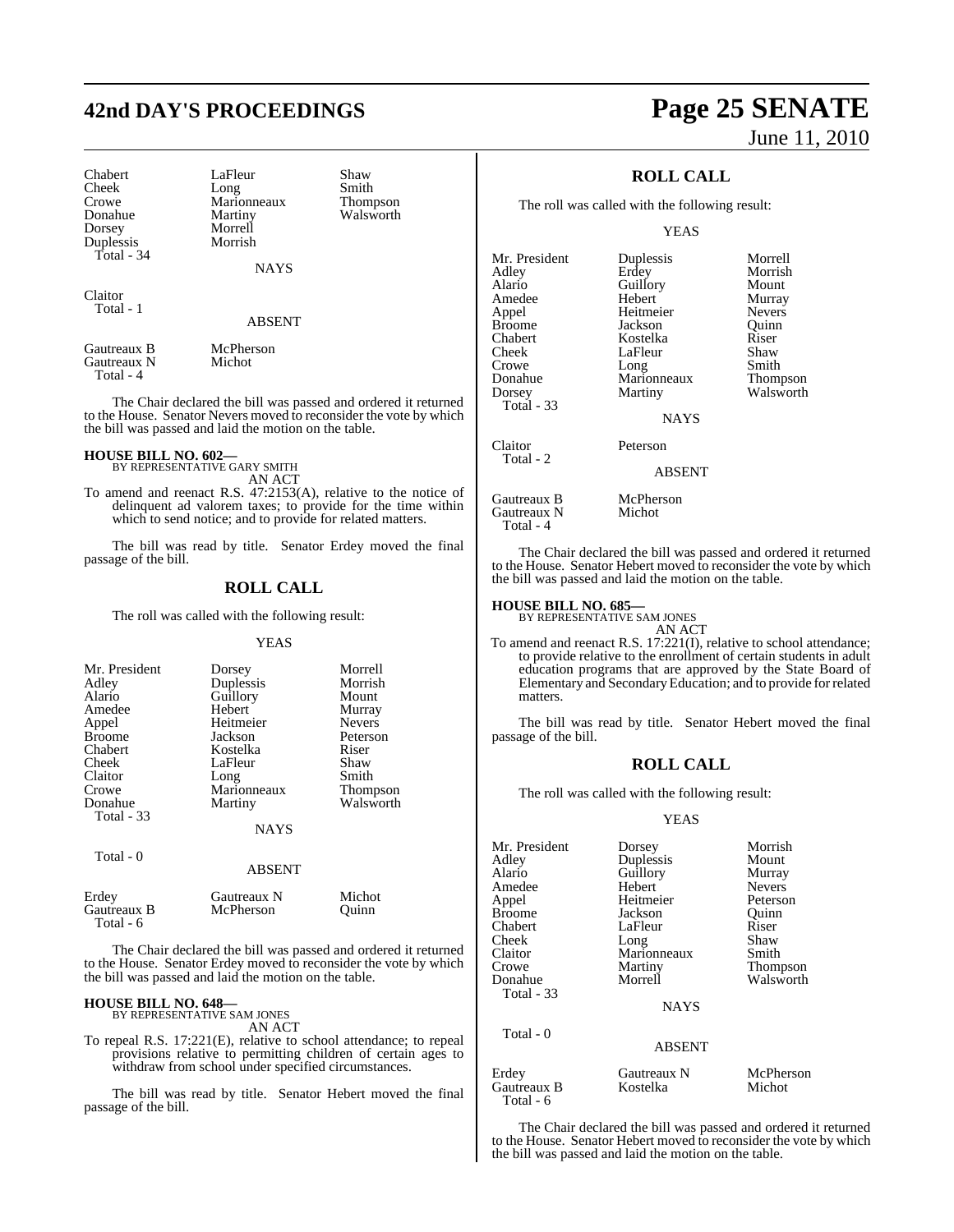#### **HOUSE BILL NO. 714—**

BY REPRESENTATIVE RICHMOND AN ACT

To amend and reenact R.S. 33:9073, relative to Orleans Parish, to provide relative to the Lake Willow Subdivision Improvement District; to provide relative to the governing board of the district; to provide for terms of board members; to provide relative to the powers and duties of the district; to provide relative to the imposition of taxes and fees within the district; to remove provisions authorizing the imposition of taxes within the district; to authorize the imposition of a parcel fee within the district; to provide for the use of such fee; and to provide for related matters.

The bill was read by title. Senator Morrell moved the final passage of the bill.

### **ROLL CALL**

The roll was called with the following result:

#### YEAS

| Mr. President | Erdey       | Mount           |
|---------------|-------------|-----------------|
| Adley         | Guillory    | Murray          |
| Alario        | Hebert      | <b>Nevers</b>   |
| Appel         | Heitmeier   | Peterson        |
| <b>Broome</b> | Jackson     | Ouinn           |
| Chabert       | Kostelka    | Riser           |
| Cheek         | LaFleur     | Shaw            |
| Claitor       | Long        | Smith           |
| Crowe         | Marionneaux | <b>Thompson</b> |
| Donahue       | Martiny     | Walsworth       |
| Dorsey        | Morrell     |                 |
| Duplessis     | Morrish     |                 |
| Total - 34    |             |                 |
|               | <b>NAYS</b> |                 |
| Total - 0     |             |                 |

#### ABSENT

| Amedee                   | Gautreaux N | Michot |
|--------------------------|-------------|--------|
| Gautreaux B<br>Total - 5 | McPherson   |        |

The Chair declared the bill was passed and ordered it returned to the House. Senator Morrell moved to reconsider the vote by which the bill was passed and laid the motion on the table.

## **HOUSE BILL NO. 715—** BY REPRESENTATIVE GUINN

AN ACT To enact R.S. 33:4581, relative to the creation of the Flyway Byway District in Jefferson Davis Parish; to provide for the purpose of the district; to provide the boundaries of the district; to provide for the governance and organization of the district; to provide the powers of the district; to provide for cooperation with state agencies and departments; and to provide for related matters.

The bill was read by title. Senator Morrish moved the final passage of the bill.

#### **ROLL CALL**

The roll was called with the following result:

#### YEAS

| Mr. President | Erdey     | Morrish  |
|---------------|-----------|----------|
| Adley         | Guillory  | Mount    |
| Alario        | Hebert    | Murray   |
| Amedee        | Heitmeier | Peterson |
| Appel         | Jackson   | Ouinn    |
| <b>Broome</b> | Kostelka  | Riser    |

## **Page 26 SENATE 42nd DAY'S PROCEEDINGS**

| Chabert<br>Cheek<br>Crowe<br>Donahue<br>Dorsey<br>Total - 32 | LaFleur<br>Long<br>Marionneaux<br>Martiny<br>Morrell<br><b>NAYS</b> | Shaw<br>Smith<br>Thompson<br>Walsworth |
|--------------------------------------------------------------|---------------------------------------------------------------------|----------------------------------------|
| Claitor<br>Total - 1                                         | <b>ABSENT</b>                                                       |                                        |
| Duplessis<br>Gautreaux B<br>Total - 6                        | Gautreaux N<br>McPherson                                            | Michot<br><b>Nevers</b>                |

The Chair declared the bill was passed and ordered it returned to the House. Senator Morrish moved to reconsider the vote by which the bill was passed and laid the motion on the table.

## **HOUSE BILL NO. 719—** BY REPRESENTATIVE RICHMOND

AN ACT

To enact Part IV of Chapter 29 of Title 33 of the Louisiana Revised Statutes of 1950, to be comprised of R.S. 33:9098.1, relative to neighborhood districts; to provide relative to district funds; to authorize the governing board of certain districts to combine the funds of their respective districts pursuant to a cooperative endeavor agreement, subject to limitations; to require the prior approval of members of the homeowners association located within each such district; to provide for the use of the combined funds; and to provide for related matters.

The bill was read by title. Senator Morrell moved the final passage of the bill.

#### **ROLL CALL**

The roll was called with the following result:

#### YEAS

| Mr. President     | Duplessis     | Morrish       |
|-------------------|---------------|---------------|
| Adley             | Erdey         | Mount         |
| Alario            | Guillory      | Murray        |
| Amedee            | Hebert        | <b>Nevers</b> |
| Appel             | Heitmeier     | Peterson      |
| <b>Broome</b>     | Jackson       | Quinn         |
| Chabert           | Kostelka      | Riser         |
| Cheek             | LaFleur       | Shaw          |
| Claitor           | Long          | Smith         |
| Crowe             | Marionneaux   | Thompson      |
| Donahue           | Martiny       | Walsworth     |
| Dorsey            | Morrell       |               |
| <b>Total - 35</b> |               |               |
|                   | <b>NAYS</b>   |               |
| Total - 0         |               |               |
|                   | <b>ABSENT</b> |               |
| Gautreaux B       | McPherson     |               |
| Gautreaux N       | Michot        |               |

The Chair declared the bill was passed and ordered it returned to the House. Senator Morrell moved to reconsider the vote by which the bill was passed and laid the motion on the table.

#### **HOUSE BILL NO. 729—**

Total - 4

BY REPRESENTATIVE CARMODY AN ACT

To amend and reenact R.S. 41:892(C), (D), and (E) and to enact R.S. 41:892(F), relative to surplus property of school boards; to provide relative to the minimum bid which may be accepted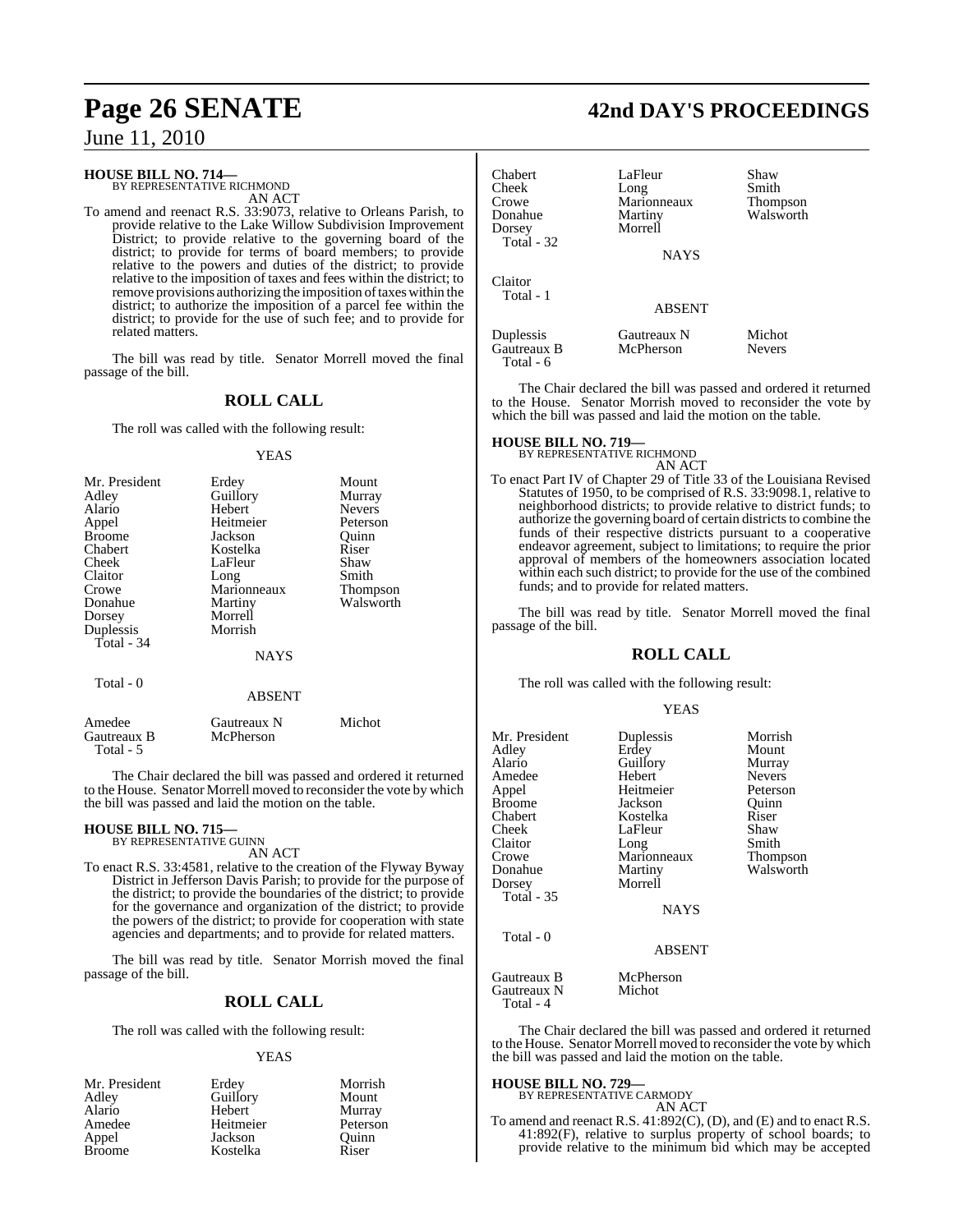## **42nd DAY'S PROCEEDINGS Page 27 SENATE**

when a school board attempts to sell such property; and to provide for related matters.

The bill was read by title. Senator Shaw moved the final passage of the bill.

#### **ROLL CALL**

The roll was called with the following result:

#### YEAS

| Mr. President                           | Duplessis<br>Erdey  | Mount                   |
|-----------------------------------------|---------------------|-------------------------|
| Adley<br>Alario                         | Guillory            | Murray<br><b>Nevers</b> |
|                                         | Hebert              |                         |
| Amedee                                  |                     | Peterson                |
| Appel                                   | Heitmeier           | Quinn                   |
| <b>Broome</b>                           | Jackson             | Riser                   |
| Chabert                                 | Kostelka            | Shaw                    |
| Cheek                                   | LaFleur             | Smith                   |
| Claitor                                 | Long                | Thompson                |
| Crowe                                   | Marionneaux         | Walsworth               |
| Donahue                                 | Martiny             |                         |
| Dorsey                                  | Morrell             |                         |
| Total $-34$                             |                     |                         |
|                                         | <b>NAYS</b>         |                         |
| Total $-0$                              |                     |                         |
|                                         | <b>ABSENT</b>       |                         |
| Gautreaux B<br>Gautreaux N<br>Total - 5 | McPherson<br>Michot | Morrish                 |

The Chair declared the bill was passed and ordered it returned to the House. Senator Shaw moved to reconsider the vote by which the bill was passed and laid the motion on the table.

#### **HOUSE BILL NO. 781—**

BY REPRESENTATIVE CHAMPAGNE AN ACT

To enact R.S. 33:7714, relative to wastewater districts; to create a consolidated wastewater district for the towns of Erath and Delcambre; to provide for the purpose, boundaries, and powers of the district; to provide for the governance of the district; to provide for the issuance of bonds; to provide restrictions on the issuance of bonds; to provide for the assumption of debt; to provide for the levy of an ad valorem tax; to provide for an election on the question of such ad valorem tax; to provide for the powers, rights, and duties of districts subsumed by this district; to provide for existing contractual rights; and to provide for related matters.

The bill was read by title. Senator Hebert moved the final passage of the bill.

## **ROLL CALL**

The roll was called with the following result:

#### YEAS

| Mr. Presiden      |
|-------------------|
| Adley             |
| Alario            |
| Amedee            |
| Appel             |
| <b>Broome</b>     |
| Chabert           |
| Cheek             |
| Claitor           |
| Crowe             |
| Donahue           |
| <b>Total - 33</b> |
|                   |

Duplessis<br>Erdey Guillory<br>Hebert Heitmeier Quinn<br>Jackson Riser Jackson Riser<br>LaFleur Shaw LaFleur Shaw<br>Long Smith Marionneaux Martiny Walsworth

nt Dorsey Morrell<br>
Duplessis Mount Murray<br>Nevers Peterson Long Smith<br>Marionneaux Thompson

# June 11, 2010

**NAYS** 

| Total $-0$                                | <b>ABSENT</b>         |                   |
|-------------------------------------------|-----------------------|-------------------|
| Gautreaux B<br>Gautreaux N<br>Total - $6$ | Kostelka<br>McPherson | Michot<br>Morrish |

The Chair declared the bill was passed and ordered it returned to the House. Senator Hebert moved to reconsider the vote by which the bill was passed and laid the motion on the table.

#### **HOUSE BILL NO. 850—** BY REPRESENTATIVE ROY

AN ACT

To enact R.S. 47:2153(B)(7), relative to ad valorem tax; to authorize the collection of a refundable deposit from certain participants at a tax sale; to provide for use of deposits; to provide for the form of the deposit; to provide for refunds; and to provide for related matters.

#### **Floor Amendments**

Senator Riser submitted the following amendments on behalf of Senator Marionneaux.

#### **SENATE FLOOR AMENDMENTS**

Amendments proposed by Senator Marionneaux to Reengrossed House Bill No. 850 by Representative Roy

#### AMENDMENT NO. 1

On page 1, delete lines 12 through 17 in their entirety, and insert the following:

"(7) Except as otherwise provided in this Subpart, the tax sale shall be conducted in the manner provided by law for judicial sales. The tax collector may require all registered tax sale participants to provide a deposit, not to exceed one thousand dollars, prior to the commencement of the tax sale. If a deposit is required, the deposit of the winning bidder shall be applied toward the sale price at the time of purchase. A deposit from a non-winning bidder shall be returned or refunded to the depositor within fourteen days of the close of the sale. The deposit shall be made in a form approved by the tax collector."

On motion of Senator Riser, the amendments were adopted.

The bill was read by title. Senator Riser moved the final passage of the amended bill.

### **ROLL CALL**

The roll was called with the following result:

#### YEAS

| Mr. President | Duplessis   | Mount           |
|---------------|-------------|-----------------|
| Adley         | Guillory    | Murray          |
| Alario        | Hebert      | <b>Nevers</b>   |
| Amedee        | Heitmeier   | Peterson        |
| <b>Broome</b> | Jackson     | Riser           |
| Chabert       | Kostelka    | Shaw            |
| Cheek         | LaFleur     | Smith           |
| Claitor       | Long        | <b>Thompson</b> |
| Crowe         | Marionneaux | Walsworth       |
| Donahue       | Martiny     |                 |
| Dorsey        | Morrell     |                 |
| Total - 31    |             |                 |
|               | <b>NAYS</b> |                 |
|               |             |                 |

Total - 0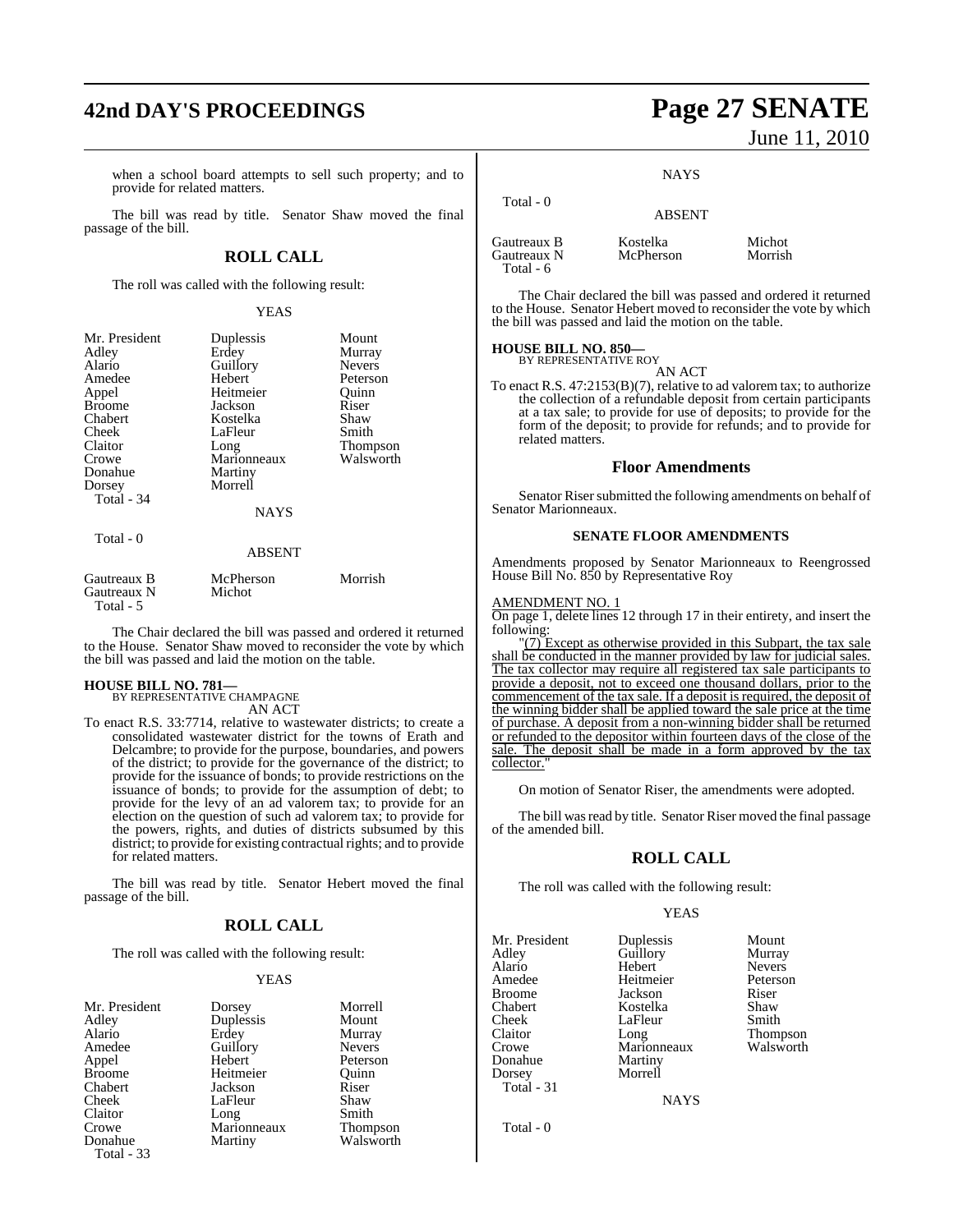#### ABSENT

| Appel       |  |
|-------------|--|
| Erdey       |  |
| Gautreaux B |  |
| Total - 8   |  |

Gautreaux N Morrish McPherson Quinn Michot

The Chair declared the amended bill was passed and ordered it returned to the House. Senator Riser moved to reconsider the vote by which the bill was passed and laid the motion on the table.

**HOUSE BILL NO. 925—**<br>BY REPRESENTATIVES AUSTIN BADON, BOBBY BADON, HENRY<br>BURNS, TIM BURNS, CARMODY, CARTER, CHAMPAGNE, GISCLAIR,<br>GUILLORY, HARDY, HOFFMANN, LIGI, AND ROBIDEAUX AND<br>SENATORS APPEL, DONAHUE, DUPLESSIS, MARTI AN ACT

To enact R.S. 17:10.1(D), relative to the Louisiana school and district accountability system; to provide for the assignment of letter grades to schools and school districts that are reflective of their performance; and to provide for related matters.

The bill was read by title. Senator Appel moved the final passage of the bill.

#### **ROLL CALL**

The roll was called with the following result:

#### YEAS

| Mr. President              | Duplessis           | Morrish       |
|----------------------------|---------------------|---------------|
| Adley                      | Erdey               | Mount         |
| Alario                     | Guillory            | Murray        |
|                            |                     |               |
| Amedee                     | Hebert              | <b>Nevers</b> |
| Appel                      | Heitmeier           | Peterson      |
| <b>Broome</b>              | Jackson             | Riser         |
| Chabert                    | Kostelka            | Shaw          |
| Cheek                      | LaFleur             | Smith         |
| Claitor                    | Long                | Thompson      |
| Crowe                      | Marionneaux         | Walsworth     |
| Donahue                    | Martiny             |               |
| Dorsey                     | Morrell             |               |
| Total - 34                 |                     |               |
|                            | <b>NAYS</b>         |               |
| Total - 0                  |                     |               |
|                            | ABSENT              |               |
| Gautreaux B<br>Gautreaux N | McPherson<br>Michot | Ouinn         |
| Total - 5                  |                     |               |

The Chair declared the bill was passed and ordered it returned to the House. Senator Appel moved to reconsider the vote by which the bill was passed and laid the motion on the table.

**HOUSE BILL NO. 956—** BY REPRESENTATIVES DOVE AND BALDONE AN ACT

To amend and reenact R.S.  $33:130.252(A)(1)(b)$  and (2), relative to the Terrebonne Economic Development Authority; to provide for membership on the board of commissioners; and to provide for related matters.

The bill was read by title. Senator Chabert moved the final passage of the bill.

## **Page 28 SENATE 42nd DAY'S PROCEEDINGS**

## **ROLL CALL**

The roll was called with the following result:

**YEAS** 

| Mr. President | Dorsey        | Morrell       |
|---------------|---------------|---------------|
| Adley         | Duplessis     | Morrish       |
| Alario        | Erdey         | Murray        |
| Amedee        | Hebert        | <b>Nevers</b> |
| Appel         | Heitmeier     | Peterson      |
| <b>Broome</b> | Jackson       | Riser         |
| Chabert       | Kostelka      | Shaw          |
| Cheek         | LaFleur       | Smith         |
| Claitor       | Long          | Thompson      |
| Crowe         | Marionneaux   | Walsworth     |
| Donahue       | Martiny       |               |
| Total - 32    |               |               |
|               | <b>NAYS</b>   |               |
| Total - 0     |               |               |
|               | <b>ABSENT</b> |               |
| Gautreaux B   | McPherson     | Ouinn         |
| Gautreaux N   | Michot        |               |

The Chair declared the bill was passed and ordered it returned to the House. Senator Chabert moved to reconsider the vote by which the bill was passed and laid the motion on the table.

#### **HOUSE BILL NO. 976—**

Guillory Mount

Total<sup>-</sup>7

BY REPRESENTATIVES WILLMOTT AND LIGI AND SENATOR MARTINY AN ACT

To amend and reenact R.S. 33:2740.17(A) and (C), relative to the New Orleans International Airport Sales Tax District; to provide definitions for the district; and to provide for related matters.

#### **Floor Amendments**

Senator Morrell proposed the following amendments.

#### **SENATE FLOOR AMENDMENTS**

Amendments proposed by Senator Morrell to Reengrossed House Bill No. 976 by Representative Willmott

AMENDMENT NO. 1

On page 2, between lines 14 and 15, insert:  $\sqrt{(5)}$  The provisions of this Section shall only apply to property located within Jefferson Parish.

On motion of Senator Morrell, the amendments were adopted.

The bill was read by title. Senator Martiny moved the final passage of the amended bill.

#### **ROLL CALL**

The roll was called with the following result:

#### YEAS

Mr. President Duplessis Mount<br>Adley Erdey Murray Alario Guillory Nevers<br>Amedee Hebert Petersc Amedee Hebert Peterson<br>Appel Heitmeier Riser Heitmeier Broome **Jackson** Shaw<br>Chabert **Broome** Chabert **Shaw** Chabert Kostelka<br>Cheek Long Cheek Long Thompson<br>Claitor Marionneaux Walsworth Marionneaux

Murray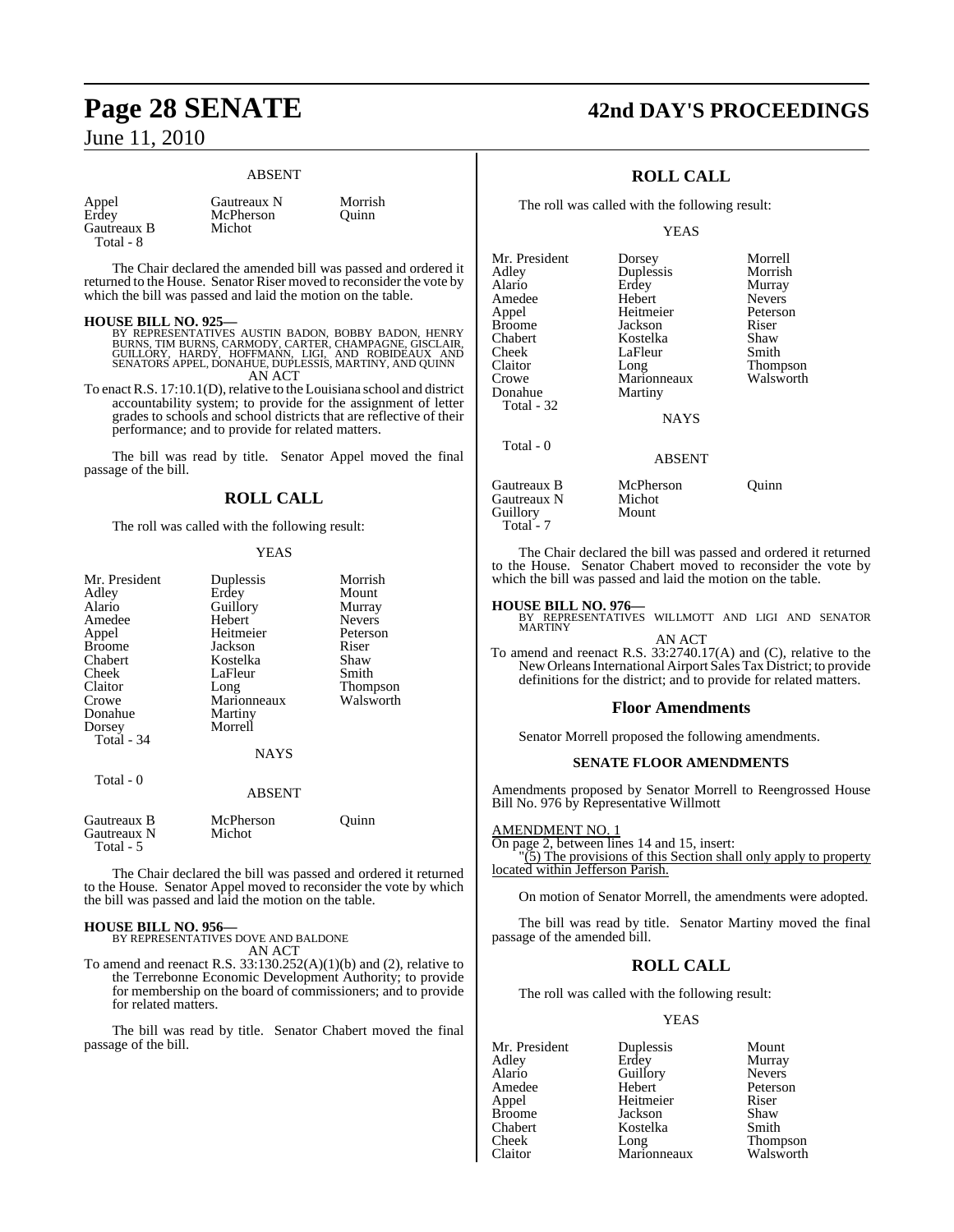## **42nd DAY'S PROCEEDINGS Page 29 SENATE**

| Crowe       | Martiny |
|-------------|---------|
| Dorsey      | Morrell |
| Total $-31$ |         |
|             |         |

ABSENT

**NAYS** 

| Donahue<br>Gautreaux B<br>Gautreaux N<br>Total - 8 | LaFleur<br>McPherson<br>Michot | Morrish<br>Ouinn |
|----------------------------------------------------|--------------------------------|------------------|
|----------------------------------------------------|--------------------------------|------------------|

The Chair declared the amended bill was passed and ordered it returned to the House. Senator Martiny moved to reconsider the vote by which the bill was passed and laid the motion on the table.

## **HOUSE BILL NO. 1032—** BY REPRESENTATIVE BARROW

AN ACT

To amend and reenact R.S.  $33:2740.67(C)(1)$ , (2), and (3), relative to theGreenwell Springs-Airline Economic Development District; to change the membership of the board of commissioners of the district; to provide relative to terms of board members; and to provide for related matters.

The bill was read by title. Senator Broome moved the final passage of the bill.

#### **ROLL CALL**

The roll was called with the following result:

YEAS

| Mr. President<br>Adley<br>Alario<br>Amedee<br>Appel<br><b>Broome</b><br>Chabert<br>Cheek<br>Claitor<br>Crowe<br>Donahue<br>Dorsey<br><b>Total - 35</b> | Duplessis<br>Erdey<br>Guillory<br>Hebert<br>Heitmeier<br>Jackson<br>Kostelka<br>LaFleur<br>Long<br>Marionneaux<br>Martiny<br>Morrell<br><b>NAYS</b> | Morrish<br>Mount<br>Murray<br><b>Nevers</b><br>Peterson<br>Ouinn<br>Riser<br>Shaw<br>Smith<br><b>Thompson</b><br>Walsworth |
|--------------------------------------------------------------------------------------------------------------------------------------------------------|-----------------------------------------------------------------------------------------------------------------------------------------------------|----------------------------------------------------------------------------------------------------------------------------|
|                                                                                                                                                        |                                                                                                                                                     |                                                                                                                            |
| Total - 0                                                                                                                                              | <b>ABSENT</b>                                                                                                                                       |                                                                                                                            |

| Gautreaux B | McPherson |
|-------------|-----------|
| Gautreaux N | Michot    |
| Total - 4   |           |

The Chair declared the bill was passed and ordered it returned to the House. Senator Broome moved to reconsider the vote by which the bill was passed and laid the motion on the table.

#### **HOUSE BILL NO. 1045—** BY REPRESENTATIVE PONTI

AN ACT

To enact R.S. 47:1508(B)(28), relative to the confidentiality of tax records; to provide for the furnishing of tax record information to the Louisiana Workforce Commission for the purpose of determining, investigating, and prosecuting fraud; to provide for the confidentiality of such information; and to provide for related matters.

The bill was read by title. Senator Riser moved the final passage of the bill.

# June 11, 2010

## **ROLL CALL**

The roll was called with the following result:

**YEAS** 

| Mr. President<br>Adley<br>Alario<br>Amedee<br>Appel<br>Broome<br>Chabert<br>Cheek<br>Claitor<br>Crowe<br>Dorsey<br>Duplessis | Erdey<br>Guillory<br>Hebert<br>Heitmeier<br>Jackson<br>Kostelka<br>LaFleur<br>Long<br>Marionneaux<br>Martiny<br>Morrell<br>Morrish | Mount<br>Murray<br><b>Nevers</b><br>Peterson<br>Ouinn<br>Riser<br>Shaw<br>Smith<br>Thompson<br>Walsworth |
|------------------------------------------------------------------------------------------------------------------------------|------------------------------------------------------------------------------------------------------------------------------------|----------------------------------------------------------------------------------------------------------|
| Total - 34                                                                                                                   | <b>NAYS</b>                                                                                                                        |                                                                                                          |
| Total - 0                                                                                                                    | <b>ABSENT</b>                                                                                                                      |                                                                                                          |
| Donahue<br>Gautreaux B<br>Total - 5                                                                                          | Gautreaux N<br>McPherson                                                                                                           | Michot                                                                                                   |

The Chair declared the bill was passed and ordered it returned to the House. Senator Riser moved to reconsider the vote by which the bill was passed and laid the motion on the table.

## **HOUSE BILL NO. 1138—** BY REPRESENTATIVE PONTI

AN ACT To amend and reenact R.S. 23:1123, 1172.2(E), and 1201(A) and to repeal R.S. 23:1201.1, relative to workers' compensation; to provide for an examination of an injured employee when certain disputes arise; to provide for the prompt reporting of certain information relative to payment of workers' compensation premiums which may be considered false, fraudulent, or misleading; to require payors and insurers to make weekly indemnity payments by electronic funds transfer; to repeal provisions requiring workers' compensation indemnity payments be mailed; and to provide for related matters.

The bill was read by title. Senator Riser moved the final passage of the bill.

## **ROLL CALL**

The roll was called with the following result:

Heitmeier

Morrish

#### YEAS

Mr. President Duplessis Mount<br>Adley Guillory Murray Adley Guillory Murray Alario Hebert Nevers Appel Jackson Quinn Broome Kostelka Riser<br>Chabert Long Shaw Chabert Long Shaw Cheek Marionneaux Smith Claitor Martiny Thompson Crowe Morrell Walsworth<br>
Dorsey Morrish Total - 32

NAYS

Total - 0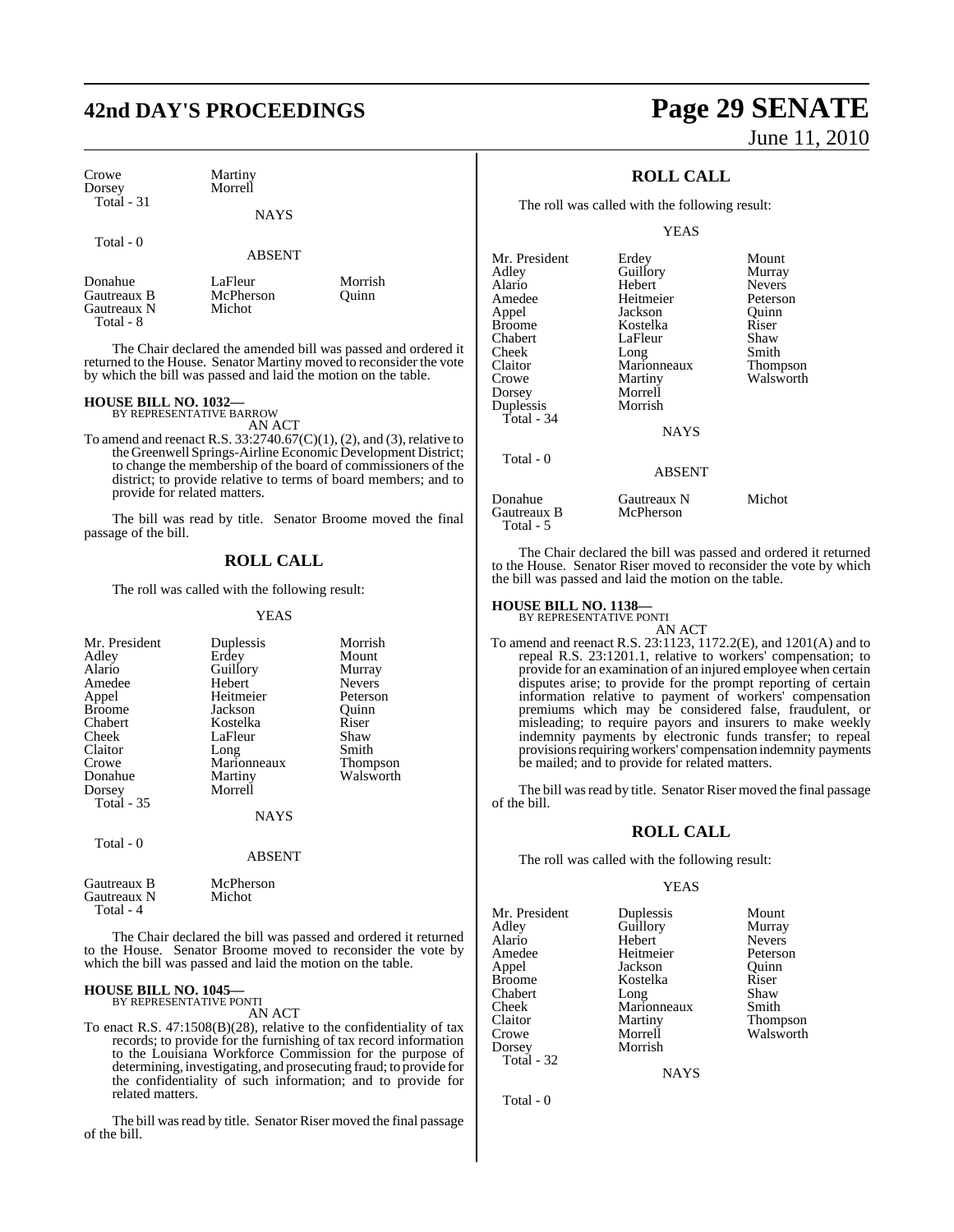#### ABSENT

| Donahue     | Gautreaux N | Michot |  |
|-------------|-------------|--------|--|
| Erdey       | LaFleur     |        |  |
| Gautreaux B | McPherson   |        |  |
| Total - 7   |             |        |  |

The Chair declared the bill was passed and ordered it returned to the House. Senator Riser moved to reconsider the vote by which the bill was passed and laid the motion on the table.

**HOUSE BILL NO. 1251—**<br>BY REPRESENTATIVES CONNICK, CHAMPAGNE, CORTEZ, FANNIN,<br>GEYMANN, HAZEL, LAMBERT, LEBAS, LEGER, LIGI, MCVEA,<br>MORRIS, SMILEY, AND WHITE

AN ACT

To enact R.S. 39:116, relative to capital outlay; to require certain information relative to capital outlay projects to be reported annually; to require the reporting of information on certain completed capital outlay projects; to provide relative to the information that must be reported; to provide for certain requirements; and to provide for related matters.

The bill was read by title. Senator Alario moved the final passage of the bill.

#### **ROLL CALL**

The roll was called with the following result:

#### YEAS

| Mr. President | Dorsey        | Morrish       |
|---------------|---------------|---------------|
| Adley         | Duplessis     | Mount         |
| Alario        | Guillory      | Murray        |
| Amedee        | Hebert        | <b>Nevers</b> |
| Appel         | Heitmeier     | Ouinn         |
| <b>Broome</b> | Jackson       | Riser         |
| Chabert       | Kostelka      | Shaw          |
| Cheek         | Long          | Smith         |
| Claitor       | Marionneaux   | Thompson      |
| Crowe         | Martiny       | Walsworth     |
| Donahue       | Morrell       |               |
| Total - 32    |               |               |
|               | NAYS          |               |
| Total - 0     |               |               |
|               | <b>ABSENT</b> |               |
| Erdey         | LaFleur       | Peterson      |
| Gautreaux B   | McPherson     |               |
| Gautreaux N   | Michot        |               |
| Total - 7     |               |               |

The Chair declared the bill was passed and ordered it returned to the House. Senator Alario moved to reconsider the vote by which the bill was passed and laid the motion on the table.

## **HOUSE BILL NO. 579—** BY REPRESENTATIVE SAM JONES

AN ACT

To amend and reenact R.S. 47:818.40(F) relative to motor fuel taxes; to provide relative to surety bond requirements of certain licensees; to require the secretary of the Department of Revenue to waive surety bond requirements for certain licensees under certain circumstances; and to provide for related matters.

The bill was read by title. Senator Hebert moved the final passage of the bill.

## **Page 30 SENATE 42nd DAY'S PROCEEDINGS**

## **ROLL CALL**

The roll was called with the following result:

**YEAS** 

Mr. President Erdey Mount<br>Adley Guillory Murray Adley Guillory Murray<br>Alario Hebert Nevers Alario Hebert Nevers Amedee Heitmeier Peterson<br>Appel Jackson Quinn Appel Jackson Quinn Broome Kostelka Riser<br>Chabert LaFleur Shaw Cheek Long Smith<br>Crowe Marionneaux Thompson Crowe Marionneaux<br>Donahue Martiny Dorsey Morrell Duplessis Total - 34 Claitor

LaFleur Shaw<br>Long Smith

**NAYS** 

Gautreaux B McPherson<br>Gautreaux N Michot Gautreaux N Total - 4

Total - 1

The Chair declared the bill was passed and ordered it returned to the House. Senator Hebert moved to reconsider the vote by which the bill was passed and laid the motion on the table.

ABSENT

#### **HOUSE BILL NO. 1276—**

BY REPRESENTATIVES HARDY, AUBERT, BARRAS, BILLIOT, HENRY<br>BURNS, TIM BURNS, CARMODY, CARTER, CHAMPAGNE, DOWNS,<br>GUILLORY, HOFFMANN, LABRUZZO, LEGER, LIGI, MILLS, POPE,<br>PUGH, RICHARD, RICHARDSON, JANE SMITH, PATRICIA SMITH,<br>T

#### AN ACT

To amend and reenact R.S. 17:493(A) and (C) and to enact R.S. 17:491.3 and 3996(B)(24), relative to school bus operators; to require a school bus operator to report his arrest for specified offenses involving operating a vehicle; to provide relative to guidelines, procedures, and timelines for such reporting; to provide relative to administration; to provide definitions; to provide applicability; to provide relative to the failure of the operator to report; to provide effectiveness; to provide an effective date; and to provide for related matters.

The bill was read by title. Senator Guillory moved the final passage of the bill.

#### **ROLL CALL**

The roll was called with the following result:

#### YEAS

| Mr. President | Duplessis   | Morrish       |
|---------------|-------------|---------------|
| Adley         | Erdey       | Mount         |
| Alario        | Guillory    | <b>Nevers</b> |
| Amedee        | Hebert      | Peterson      |
| Appel         | Heitmeier   | Ouinn         |
| Broome        | Jackson     | Riser         |
| Chabert       | Kostelka    | Shaw          |
| Cheek         | LaFleur     | Smith         |
| Claitor       | Long        | Thompson      |
| Crowe         | Marionneaux | Walsworth     |
| Donahue       | Martiny     |               |
| Dorsey        | Morrell     |               |
| Total - 34    |             |               |

Walsworth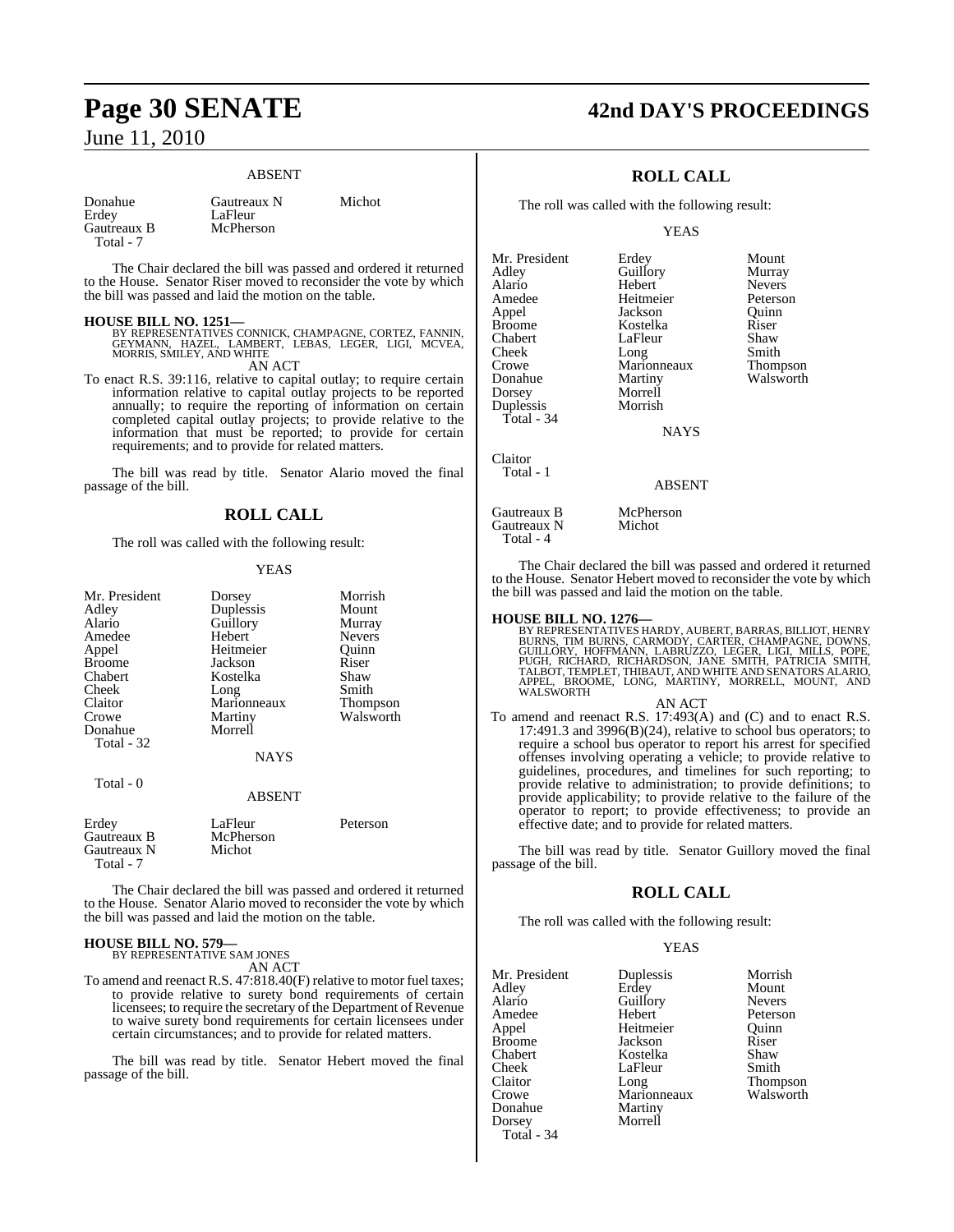## **42nd DAY'S PROCEEDINGS Page 31 SENATE**

#### **NAYS**

ABSENT

|                                         | ADOLIN I            |        |
|-----------------------------------------|---------------------|--------|
| Gautreaux B<br>Gautreaux N<br>Total - 5 | McPherson<br>Michot | Murray |

The Chair declared the bill was passed and ordered it returned to the House. Senator Guillory moved to reconsider the vote by which the bill was passed and laid the motion on the table.

## **HOUSE BILL NO. 1293—** BY REPRESENTATIVE PUGH

Total - 0

AN ACT

To enact R.S. 33:423.20, relative to the power of an elected chief of police in certain municipalities; to provide that the police chief shall appoint, promote, discipline, and discharge police personnel subject to limitations; and to provide for related matters.

The bill was read by title. Senator Nevers moved the final passage of the bill.

## **ROLL CALL**

The roll was called with the following result:

#### YEAS

| Mr. President<br>Adley                  | Duplessis<br>Erdey       | Mount<br>Murray |
|-----------------------------------------|--------------------------|-----------------|
| Alario                                  | Guillory                 | <b>Nevers</b>   |
| Amedee                                  | Hebert                   | Peterson        |
| Appel                                   | Heitmeier                | Ouinn           |
| <b>Broome</b>                           | Jackson                  | Riser           |
| Chabert                                 | Kostelka                 | Shaw            |
| Cheek                                   | LaFleur                  | Smith           |
| Claitor                                 | Long                     | Thompson        |
| Crowe                                   | Martiny                  | Walsworth       |
| Donahue                                 | Morrell                  |                 |
| Dorsey                                  | Morrish                  |                 |
| Total $-34$                             |                          |                 |
|                                         | <b>NAYS</b>              |                 |
| Total - 0                               |                          |                 |
|                                         | <b>ABSENT</b>            |                 |
| Gautreaux B<br>Gautreaux N<br>Total - 5 | Marionneaux<br>McPherson | Michot          |

The Chair declared the was passed and ordered it returned to the House. Senator Nevers moved to reconsider the vote by which the bill was passed and laid the motion on the table.

#### **HOUSE BILL NO. 1297—** BY REPRESENTATIVE WHITE

AN ACT

To amend and reenact R.S. 33:2476(B)(1)(b) and 2536(B)(1)(b) and to enact R.S. 33:2476(B)(1)(c) and  $2536(B)(1)$ (c), relative to the municipal fire and police civil service; to provide relative to the qualifications of certain members appointed to municipal fire and police civil service boards; to provide that members appointed from fire and police departments shall not be required to be residents or qualified voters of the area in which they are appointed to serve or the parish in which the area is located, subject to approval of the local governing authority; and to provide for related matters.

The bill was read by title. Senator Broome moved the final passage of the bill.

# June 11, 2010

## **ROLL CALL**

The roll was called with the following result:

#### **YEAS**

| Mr. President | Duplessis     | Murray        |
|---------------|---------------|---------------|
| Adley         | Erdey         | <b>Nevers</b> |
| Alario        | Guillory      | Peterson      |
| Appel         | Hebert        | Quinn         |
| <b>Broome</b> | Heitmeier     | Riser         |
| Chabert       | Jackson       | Shaw          |
| Cheek         | Kostelka      | Smith         |
| Claitor       | Long          | Thompson      |
| Crowe         | Marionneaux   | Walsworth     |
| Donahue       | Morrell       |               |
| Dorsey        | Mount         |               |
| Total - 31    |               |               |
|               | <b>NAYS</b>   |               |
| Total - 0     |               |               |
|               | <b>ABSENT</b> |               |
| Amedee        | LaFleur       | Michot        |
| Gautreaux B   | Martiny       | Morrish       |
| Gautreaux N   | McPherson     |               |

The Chair declared the bill was passed and ordered it returned to the House. Senator Broome moved to reconsider the vote by which the bill was passed and laid the motion on the table.

## **HOUSE BILL NO. 1389—** BY REPRESENTATIVE LIGI

Total - 8

Total - 6

AN ACT To amend and reenact R.S. 47:2202(A), 2203(C), and 2204, relative to the sale of adjudicated property; to exempt certain property sales from the minimum bid and appraisal requirements for adjudicated property; to provide relative to advertising requirements for adjudicated property sold at public sale; to provide relative to certain public sales by a political subdivision; to provide for certain limitations; and to provide for related matters.

The bill was read by title. Senator Morrell moved the final passage of the bill.

#### **ROLL CALL**

The roll was called with the following result:

#### YEAS

| Mr. President | Dorsey        | Morrish       |
|---------------|---------------|---------------|
| Adley         | Duplessis     | Mount         |
| Alario        | Erdey         | Murray        |
| Amedee        | Guillory      | <b>Nevers</b> |
| Appel         | Hebert        | Peterson      |
| <b>Broome</b> | Heitmeier     | Ouinn         |
| Chabert       | Jackson       | Riser         |
| Cheek         | LaFleur       | Shaw          |
| Claitor       | Long          | Smith         |
| Crowe         | Martiny       | Thompson      |
| Donahue       | Morrell       | Walsworth     |
| Total - 33    |               |               |
|               | <b>NAYS</b>   |               |
| Total - 0     |               |               |
|               | <b>ABSENT</b> |               |
| Gautreaux B   | Kostelka      | McPherson     |
| Gautreaux N   | Marionneaux   | Michot        |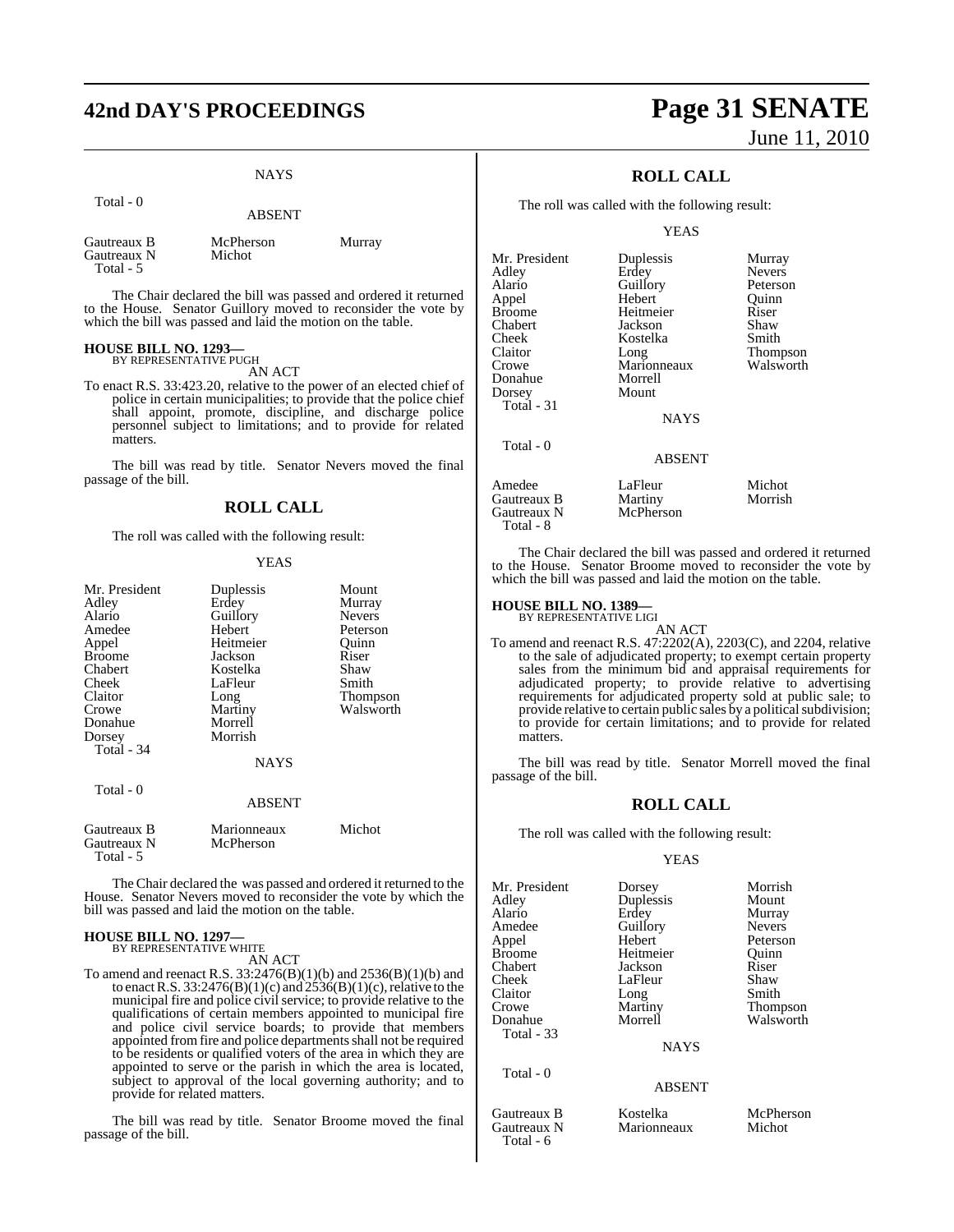The Chair declared the bill was passed and ordered it returned to the House. Senator Morrell moved to reconsider the vote by which the bill was passed and laid the motion on the table.

#### **HOUSE BILL NO. 1409—** BY REPRESENTATIVE GIROD JACKSON

AN ACT

To amend and reenact R.S. 33:4762(D), relative to notices for demolition or removal of buildings; to provide that notice of demolition or removal of a building is de facto proof that a building is more than fifty percent damaged; and to provide for related matters.

The bill was read by title. Senator Morrell moved the final passage of the bill.

## **ROLL CALL**

The roll was called with the following result:

#### YEAS

| Mr. President | Erdey       | Mount           |
|---------------|-------------|-----------------|
| Adley         | Guillory    | Murray          |
| Alario        | Hebert      | <b>Nevers</b>   |
| Amedee        | Heitmeier   | Peterson        |
| Appel         | Jackson     | Quinn           |
| <b>Broome</b> | Kostelka    | Riser           |
| Chabert       | LaFleur     | Shaw            |
| Cheek         | Long        | Smith           |
| Claitor       | Marionneaux | <b>Thompson</b> |
| Crowe         | Martiny     | Walsworth       |
| Donahue       | Morrell     |                 |
| Duplessis     | Morrish     |                 |
| Total - 34    |             |                 |
|               | NAYS        |                 |
| Total - 0     |             |                 |

|                                    | <b>ABSENT</b>            |        |
|------------------------------------|--------------------------|--------|
| Dorsey<br>Gautreaux B<br>Total - 5 | Gautreaux N<br>McPherson | Michot |

The Chair declared the bill was passed and ordered it returned to the House. Senator Morrell moved to reconsider the vote by which the bill was passed and laid the motion on the table.

## **HOUSE BILL NO. 1460— (Substitute for HouseBill No. 225 by**

**Representative LaBruzzo)<br>BY REPRESENTATIVES LABRUZZO, BARROW, HENRY BURNS, TIM<br>BURNS, LEGER, JANE SMITH, STIAES, TUCKER, WILLMOTT, AND** WOOTON

AN ACT

To amend and reenact R.S. 11:446(A)(2)(b) and to enact R.S. 11:446(G), relative to the Louisiana State Employees' Retirement System; to allow a trust to receive benefits on behalf of a retiree's child beneficiary; and to provide for related matters.

The bill was read by title. Senator Alario moved the final passage of the bill.

#### **ROLL CALL**

The roll was called with the following result:

#### YEAS

| Mr. President | Duplessis | Morrish       |
|---------------|-----------|---------------|
| Adley         | Erdev     | Mount         |
| Alario        | Guillory  | Murray        |
| Amedee        | Hebert    | <b>Nevers</b> |
| Appel         | Heitmeier | Peterson      |

## **Page 32 SENATE 42nd DAY'S PROCEEDINGS**

| <b>Broome</b>            | Jackson       | Ouinn     |
|--------------------------|---------------|-----------|
| Chabert                  | Kostelka      | Riser     |
| Cheek                    | LaFleur       | Shaw      |
| Claitor                  | Long          | Smith     |
| Crowe                    | Marionneaux   | Walsworth |
| Donahue                  | Martiny       |           |
| Dorsey                   | Morrell       |           |
| Total - 34               |               |           |
|                          | <b>NAYS</b>   |           |
| Total - 0                |               |           |
|                          | <b>ABSENT</b> |           |
| Gautreaux B              | McPherson     | Thompson  |
| Gautreaux N<br>Total - 5 | Michot        |           |

The Chair declared the bill was passed and ordered it returned to the House. Senator Alario moved to reconsider the vote by which the bill was passed and laid the motion on the table.

#### **HOUSE BILL NO. 23—**

BY REPRESENTATIVE BALDONE AN ACT

To amend and reenact R.S. 14:402(D)(9) and (E)(7), relative to contraband on the grounds of correctional institutions; to add component hardware of telecommunications equipment in the definition of "contraband"; and to provide for related matters.

The bill was read by title. Senator Guillory moved the final passage of the bill.

#### **ROLL CALL**

The roll was called with the following result:

#### YEAS

| Mr. President | Duplessis     | Mount         |
|---------------|---------------|---------------|
| Adlev         | Erdey         | Murray        |
| Alario        | Guillory      | <b>Nevers</b> |
| Amedee        | Hebert        | Peterson      |
| Appel         | Heitmeier     | Quinn         |
| Broome        | Jackson       | Riser         |
| Chabert       | Kostelka      | Shaw          |
| Cheek         | LaFleur       | Smith         |
| Claitor       | Long          | Thompson      |
| Crowe         | Marionneaux   | Walsworth     |
| Donahue       | Martiny       |               |
| Dorsey        | Morrell       |               |
| Total - 34    |               |               |
|               | <b>NAYS</b>   |               |
| Total - 0     |               |               |
|               | <b>ABSENT</b> |               |
| Gautreaux B   | McPherson     | Morrish       |

Gautreaux N Michot Total - 5

The Chair declared the bill was passed and ordered it returned to the House. Senator Guillory moved to reconsider the vote by which the bill was passed and laid the motion on the table.

## **HOUSE BILL NO. 33—** BY REPRESENTATIVE CONNICK

AN ACT To amend and reenact Code of Civil Procedure Articles 1458, 1462(B), and 1467, relative to discovery; to require certain forms of responses to interrogatories, requests for production of documents, and requests for admissions; and to provide for related matters.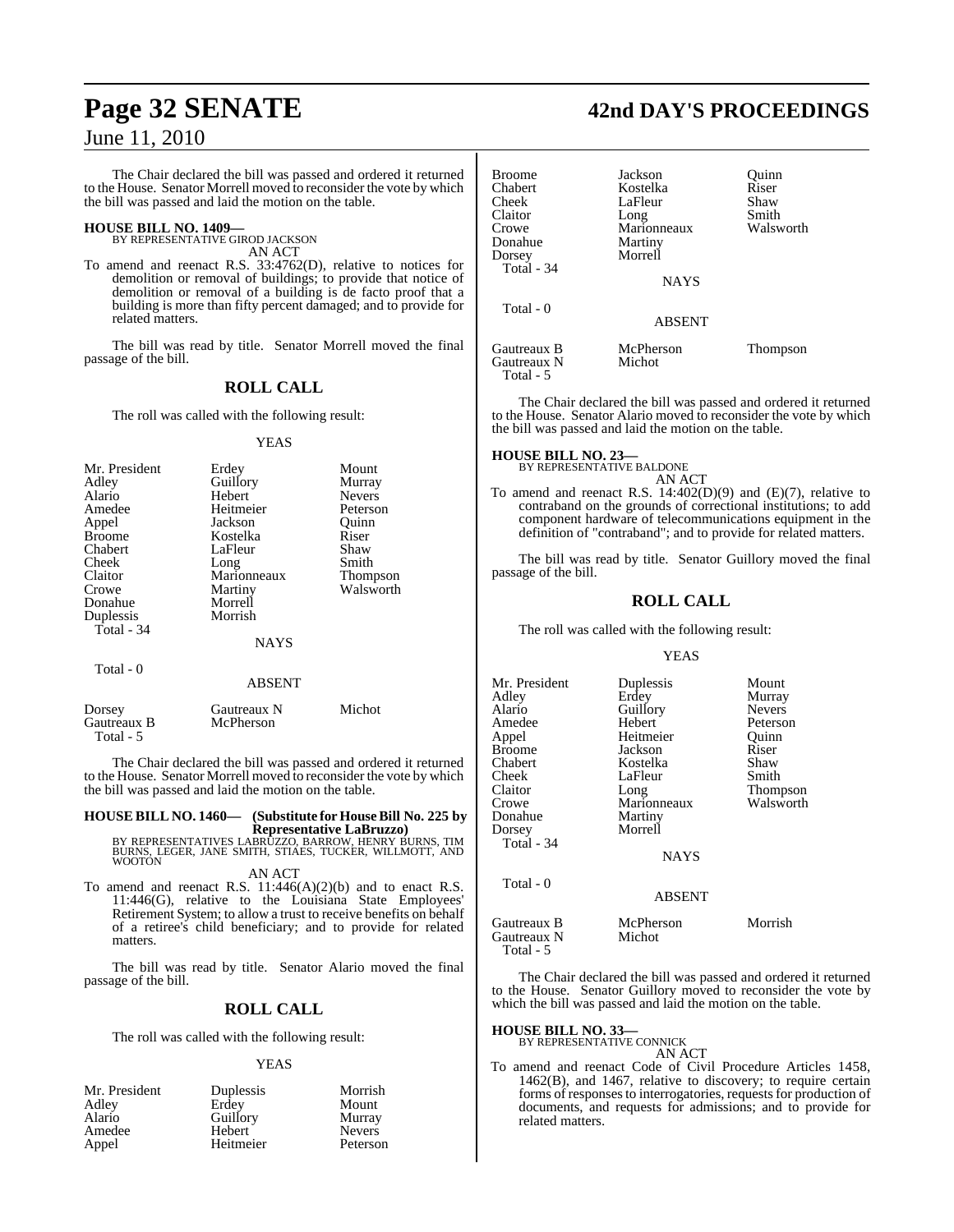## **42nd DAY'S PROCEEDINGS Page 33 SENATE**

#### **Floor Amendments**

Senator Murray proposed the following amendments.

#### **SENATE FLOOR AMENDMENTS**

Amendments proposed by Senator Murray to Engrossed House Bill No. 33 by Representative Connick

#### AMENDMENT NO. 1

On page 1, line 15, after the period "." and before "The", insert "When interrogatories are served on a specific party, that party shall verify he has read and confirmed the answers and objections."

On motion of Senator Murray, the amendments were adopted.

The bill was read by title. Senator Murray moved the final passage of the amended bill.

#### **ROLL CALL**

The roll was called with the following result:

#### YEAS

| Mr. President | Duplessis     | Mount         |
|---------------|---------------|---------------|
| Adley         | Erdey         | Murray        |
| Alario        | Guillory      | <b>Nevers</b> |
| Amedee        | Hebert        | Peterson      |
| Appel         | Heitmeier     | Ouinn         |
| <b>Broome</b> | Jackson       | Riser         |
| Chabert       | Kostelka      | Shaw          |
| Cheek         | Long          | Smith         |
| Crowe         | Martiny       | Thompson      |
| Donahue       | Morrell       | Walsworth     |
| Dorsey        | Morrish       |               |
| Total - 32    |               |               |
|               | <b>NAYS</b>   |               |
| Claitor       |               |               |
| Total - 1     |               |               |
|               | <b>ABSENT</b> |               |
| Gautreaux B   | LaFleur       | McPherson     |

Gautreaux N Marionneaux Michot Total - 6

The Chair declared the amended bill was passed and ordered it returned to the House. Senator Murray moved to reconsider the vote by which the bill was passed and laid the motion on the table.

## **HOUSE BILL NO. 38—** BY REPRESENTATIVE CONNICK

AN ACT

To amend and reenact Code of Civil Procedure Article 1443(B), relative to the recordation of testimony, questions, objections, and other statements during depositions; to require recordation during depositions except under certain circumstances; and to provide for related matters.

The bill was read by title. Senator Murray moved the final passage of the bill.

#### **ROLL CALL**

The roll was called with the following result:

#### YEAS

| Mr. President | Duplessis | Mount         |
|---------------|-----------|---------------|
| Adley         | Erdev     | Murray        |
| Alario        | Guillory  | <b>Nevers</b> |
| Amedee        | Hebert    | Peterson      |

# June 11, 2010

| Heitmeier   | Ouinn                                   |
|-------------|-----------------------------------------|
| Jackson     | Riser                                   |
| Kostelka    | Shaw                                    |
| LaFleur     | Smith                                   |
| Long        | Thompson                                |
| Martiny     | Walsworth                               |
| Morrell     |                                         |
|             |                                         |
|             |                                         |
|             |                                         |
|             |                                         |
|             |                                         |
|             |                                         |
| Marionneaux | Michot                                  |
| McPherson   |                                         |
|             |                                         |
|             | Morrish<br><b>NAYS</b><br><b>ABSENT</b> |

The Chair declared the bill was passed and ordered it returned to the House. Senator Murray moved to reconsider the vote by which the bill was passed and laid the motion on the table.

**HOUSE BILL NO. 1290—** BY REPRESENTATIVE AUBERT

AN ACT

To enact R.S. 33:423.20, relative to the power of an elected chief of police in certain municipalities; to provide that the police chief shall appoint, promote, discipline, and discharge police personnel subject to limitations; and to provide for related matters.

The bill was read by title. Senator Amedee moved the final passage of the bill.

#### **ROLL CALL**

The roll was called with the following result:

#### YEAS

| Mr. President<br>Adley<br>Alario<br>Amedee<br>Appel<br><b>Broome</b><br>Chabert<br>Cheek<br>Crowe<br>Donahue<br>Dorsey<br>Total - 33 | Duplessis<br>Erdey<br>Guillory<br>Hebert<br>Heitmeier<br>Jackson<br>Kostelka<br>LaFleur<br>Long<br>Martiny<br>Morrell<br><b>NAYS</b> | Morrish<br>Mount<br>Murray<br><b>Nevers</b><br>Peterson<br>Ouinn<br>Riser<br>Shaw<br>Smith<br><b>Thompson</b><br>Walsworth |
|--------------------------------------------------------------------------------------------------------------------------------------|--------------------------------------------------------------------------------------------------------------------------------------|----------------------------------------------------------------------------------------------------------------------------|
| Total - 0                                                                                                                            | <b>ABSENT</b>                                                                                                                        |                                                                                                                            |
| Claitor<br>Gautreaux B<br>Total - 6                                                                                                  | Gautreaux N<br>Marionneaux                                                                                                           | McPherson<br>Michot                                                                                                        |

The Chair declared the bill was passed and ordered it returned to the House. Senator Amedee moved to reconsider the vote by which the bill was passed and laid the motion on the table.

## **HOUSE BILL NO. 41—** BY REPRESENTATIVE CONNICK

AN ACT

To enact Code of Civil Procedure Article 1443(E), relative to depositions; to provide for the payment of costs and sanctions in certain circumstances; and to provide for related matters.

The bill was read by title. Senator Murray moved the final passage of the bill.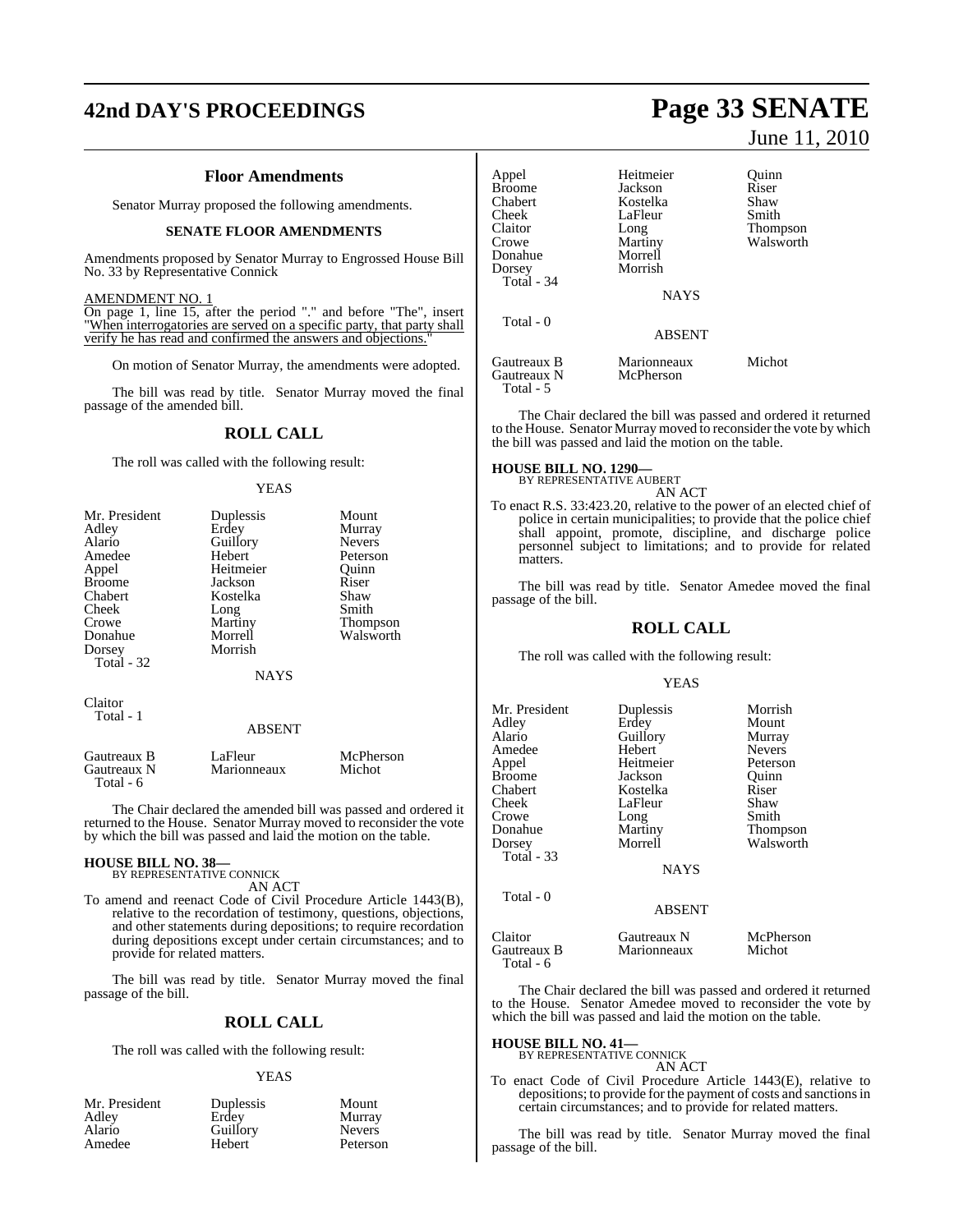## **ROLL CALL**

The roll was called with the following result:

#### **YEAS**

| Mr. President<br>Adley<br>Alario<br>Amedee<br>Appel<br><b>Broome</b><br>Chabert<br>Cheek<br>Crowe<br>Donahue<br>Dorsey<br>Total $-31$ | Duplessis<br>Guillory<br>Hebert<br>Heitmeier<br>Jackson<br>Kostelka<br>LaFleur<br>Long<br>Martiny<br>Morrell<br>Morrish<br><b>NAYS</b> | Mount<br>Murray<br>Peterson<br>Ouinn<br>Riser<br>Shaw<br>Smith<br><b>Thompson</b><br>Walsworth |
|---------------------------------------------------------------------------------------------------------------------------------------|----------------------------------------------------------------------------------------------------------------------------------------|------------------------------------------------------------------------------------------------|
| Claitor<br>Total - 1                                                                                                                  | <b>ABSENT</b>                                                                                                                          |                                                                                                |

| Erdev<br>Gautreaux B<br>Gautreaux N | Marionneaux<br>McPherson<br>Michot | <b>Nevers</b> |
|-------------------------------------|------------------------------------|---------------|
| Total - 7                           |                                    |               |

The Chair declared the bill was passed and ordered it returned to the House. Senator Murray moved to reconsider the vote by which the bill was passed and laid the motion on the table.

## **HOUSE BILL NO. 43—** BY REPRESENTATIVE HARDY

AN ACT

To amend and reenact R.S.  $17:405(A)(1)(b)$  and (i) and (C)(1), R.S. 40:981.3(A), (B), and (D) and  $1058.10(A)$  and  $(C)(1)$ , relative to drug free zones; to expand the area of drug free zones; and to provide for related matters.

The bill was read by title. Senator Jackson moved the final passage of the bill.

#### **ROLL CALL**

The roll was called with the following result:

#### YEAS

| Mr. President     |               | Morrish         |
|-------------------|---------------|-----------------|
|                   | Dorsey        |                 |
| Adley             | Duplessis     | Mount           |
| Alario            | Erdey         | Murray          |
| Amedee            | Guillory      | <b>Nevers</b>   |
| Appel             | Hebert        | Peterson        |
| <b>Broome</b>     | Heitmeier     | Ouinn           |
| Chabert           | Jackson       | Riser           |
| Cheek             | Kostelka      | Shaw            |
| Claitor           | Long          | Smith           |
| Crowe             | Martiny       | <b>Thompson</b> |
| Donahue           | Morrell       | Walsworth       |
| <b>Total - 33</b> |               |                 |
|                   | <b>NAYS</b>   |                 |
|                   |               |                 |
| Total $-0$        | <b>ABSENT</b> |                 |
|                   |               |                 |
|                   |               |                 |

| Gautreaux B | LaFleur     | McPherson |
|-------------|-------------|-----------|
| Gautreaux N | Marionneaux | Michot    |
| Total - 6   |             |           |

The Chair declared the bill was passed and ordered it returned to the House. Senator Jackson moved to reconsider the vote by which the bill was passed and laid the motion on the table.

## **Page 34 SENATE 42nd DAY'S PROCEEDINGS**

#### **HOUSE BILL NO. 79—**

BY REPRESENTATIVE SAM JONES AN ACT

To enact R.S. 14:37.6, relative to aggravated assault; to create the crime of aggravated assault with a motor vehicle upon a peace officer; to provide for definitions; to provide for criminal penalties; and to provide for related matters.

The bill was read by title. Senator Hebert moved the final passage of the bill.

#### **ROLL CALL**

The roll was called with the following result:

#### YEAS

| Mr. President                           | Duplessis                | Mount         |
|-----------------------------------------|--------------------------|---------------|
| Adley                                   | Erdey                    | Murray        |
| Alario                                  | Guillory                 | <b>Nevers</b> |
| Amedee                                  | Hebert                   | Peterson      |
| Appel                                   | Heitmeier                | Ouinn         |
| Broome                                  | Jackson                  | Riser         |
| Chabert                                 | Kostelka                 | Shaw          |
| Cheek                                   | LaFleur                  | Smith         |
| Claitor                                 | Long                     | Thompson      |
| Crowe                                   | Martiny                  | Walsworth     |
| Donahue                                 | Morrell                  |               |
| Dorsey                                  | Morrish                  |               |
| Total - 34                              |                          |               |
|                                         | <b>NAYS</b>              |               |
| Total - 0                               |                          |               |
|                                         | <b>ABSENT</b>            |               |
| Gautreaux B<br>Gautreaux N<br>Total - 5 | Marionneaux<br>McPherson | Michot        |

The Chair declared the bill was passed and ordered it returned to the House. Senator Hebert moved to reconsider the vote by which the bill was passed and laid the motion on the table.

#### **HOUSE BILL NO. 488—**

BY REPRESENTATIVES HARRISON, CARTER, GISCLAIR, HARDY, AND ST. GERMAIN

AN ACT To amend and reenact R.S. 17:53, relative to training and instruction of school board members; to require each member of a local public school board to receive certain training; to authorize certain training during a member's first year of service; to provide for the designation of Distinguished School Board Member for school board members completing certain training; to require certain dissemination of information about training completed by school board members; and to provide for related matters.

#### **Floor Amendments**

Senator Long proposed the following amendments.

#### **SENATE FLOOR AMENDMENTS**

Amendments proposed by Senator Long to Reengrossed House Bill No. 488 by Representative Harrison

#### AMENDMENT NO. 1

On page 1, at the end of line 12, change "may" to "shall"

#### AMENDMENT NO. 2

On page 1, at the end of line 14, between "board" and the period "." insert "in order to receive the designation of "Distinguished School Board Member" pursuant to Paragraph (B)(3) of this Section"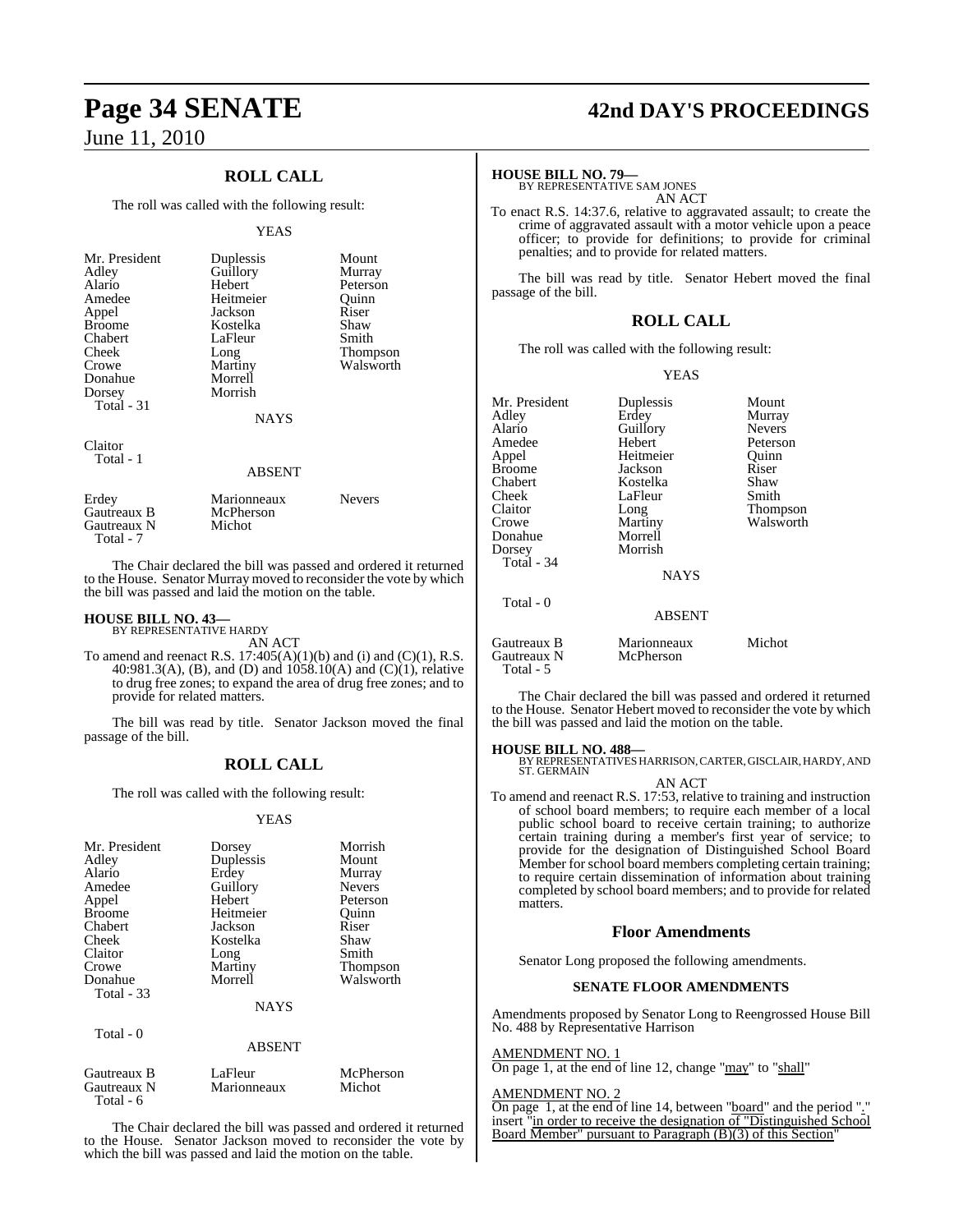# **42nd DAY'S PROCEEDINGS Page 35 SENATE**

On motion of Senator Long, the amendments were adopted.

The bill was read by title. Senator Long moved the final passage of the amended bill.

### **ROLL CALL**

The roll was called with the following result:

#### YEAS

| Mr. President | Duplessis   | Morrish         |
|---------------|-------------|-----------------|
| Adley         | Erdey       | Mount           |
| Alario        | Guillory    | Murray          |
| Amedee        | Hebert      | <b>Nevers</b>   |
| Appel         | Heitmeier   | Peterson        |
| Chabert       | Jackson     | Ouinn           |
| Cheek         | Kostelka    | Riser           |
| Claitor       | LaFleur     | Shaw            |
| Crowe         | Long        | Smith           |
| Donahue       | Martiny     | <b>Thompson</b> |
| Dorsey        | Morrell     | Walsworth       |
| Total - 33    |             |                 |
|               | <b>NAYS</b> |                 |
| Total - 0     |             |                 |
|               | ABSENT      |                 |

| <b>Broome</b><br>Gautreaux B<br>Total - $6$ | Gautreaux N<br>Marionneaux | McPherson<br>Michot |
|---------------------------------------------|----------------------------|---------------------|
|                                             |                            |                     |

The Chair declared the amended bill was passed and ordered it returned to the House. Senator Long moved to reconsider the vote by which the bill was passed and laid the motion on the table.

- **HOUSE BILL NO. 1442—** BY REPRESENTATIVES CARMODY, ARMES, CARTER, DIXON, DOWNS, RITCHIE, PATRICIA SMITH, AND THIBAUT AN ACT
- To enact R.S. 17:81.6(C), (D), (E), and (F), relative to public school employees; to provide for the reporting by public school employees of irregularities or improprieties in the administration of standardized tests; to prohibit certain actions relative to such reporting; to provide for penalties; to provide for the recovery of damages, attorney fees, and court costs under certain circumstances; and to provide for related matters.

The bill was read by title. Senator Shaw moved the final passage of the bill.

#### **ROLL CALL**

The roll was called with the following result:

#### YEAS

| Mr. President | Erdey     | Mount     |
|---------------|-----------|-----------|
| Adley         | Guillory  | Murray    |
| Alario        | Hebert    | Peterson  |
| Amedee        | Heitmeier | Ouinn     |
| Appel         | Jackson   | Riser     |
| <b>Broome</b> | Kostelka  | Shaw      |
| Chabert       | LaFleur   | Smith     |
| Cheek         | Long      | Thompson  |
| Crowe         | Martiny   | Walsworth |
| Dorsey        | Morrell   |           |
| Duplessis     | Morrish   |           |
| Total - 31    |           |           |
|               | NAYS      |           |

Total - 0

# June 11, 2010

#### ABSENT

| Claitor     | Gautreaux N | Michot        |
|-------------|-------------|---------------|
| Donahue     | Marionneaux | <b>Nevers</b> |
| Gautreaux B | McPherson   |               |
| Total - 8   |             |               |

The Chair declared the bill was passed and ordered it returned to the House. Senator Shaw moved to reconsider the vote by which the bill was passed and laid the motion on the table.

## **HOUSE BILL NO. 89—** BY REPRESENTATIVE LEGER

AN ACT

To amend and reenact R.S. 15:1111(H), relative to work release programs; to provide for deductions of costs resulting from participation in work release programs; and to provide for related matters.

The bill was read by title. Senator Morrell moved the final passage of the bill.

#### **ROLL CALL**

The roll was called with the following result:

#### YEAS

| Mr. President<br>Adley<br>Alario<br>Amedee<br>Appel<br><b>Broome</b><br>Chabert<br>Cheek<br>Crowe<br>Donahue<br>Dorsey<br><b>Total - 33</b> | Duplessis<br>Erdey<br>Guillory<br>Hebert<br>Heitmeier<br>Jackson<br>Kostelka<br>LaFleur<br>Long<br>Martiny<br>Morrell<br><b>NAYS</b> | Morrish<br>Mount<br>Murray<br><b>Nevers</b><br>Peterson<br>Ouinn<br>Riser<br>Shaw<br>Smith<br><b>Thompson</b><br>Walsworth |
|---------------------------------------------------------------------------------------------------------------------------------------------|--------------------------------------------------------------------------------------------------------------------------------------|----------------------------------------------------------------------------------------------------------------------------|
| Total $-0$                                                                                                                                  | <b>ABSENT</b>                                                                                                                        |                                                                                                                            |
| Claitor<br>Gautreaux B<br>Total - 6                                                                                                         | Gautreaux N<br>Marionneaux                                                                                                           | McPherson<br>Michot                                                                                                        |

The Chair declared the bill was passed and ordered it returned to the House. Senator Morrell moved to reconsider the vote by which the bill was passed and laid the motion on the table.

#### **HOUSE BILL NO. 106**

| $\overline{A}$ and $\overline{B}$ and $\overline{B}$ and $\overline{C}$ and $\overline{D}$ and $\overline{D}$ and $\overline{D}$ and $\overline{D}$ and $\overline{D}$ and $\overline{D}$ and $\overline{D}$ and $\overline{D}$ and $\overline{D}$ and $\overline{D}$ and $\overline{D}$ and $\overline{D}$ and $\overline{D}$ and |
|------------------------------------------------------------------------------------------------------------------------------------------------------------------------------------------------------------------------------------------------------------------------------------------------------------------------------------|
| BY REPRESENTATIVE LOPINTO                                                                                                                                                                                                                                                                                                          |
| AN ACT                                                                                                                                                                                                                                                                                                                             |
| To enact R.S. 15:587.1.1, relative to criminal history information; to                                                                                                                                                                                                                                                             |
| provide with respect to criminal history information of persons                                                                                                                                                                                                                                                                    |
| with supervisory or disciplinary authority over children; to                                                                                                                                                                                                                                                                       |
| authorize prospective employees and independent contractors;                                                                                                                                                                                                                                                                       |
| to receive a certified copy of their criminal history information;                                                                                                                                                                                                                                                                 |
| to provide for portability of such information; to provide for                                                                                                                                                                                                                                                                     |
| definitions; and to provide for related matters.                                                                                                                                                                                                                                                                                   |

The bill was read by title. Senator Martiny moved the final passage of the bill.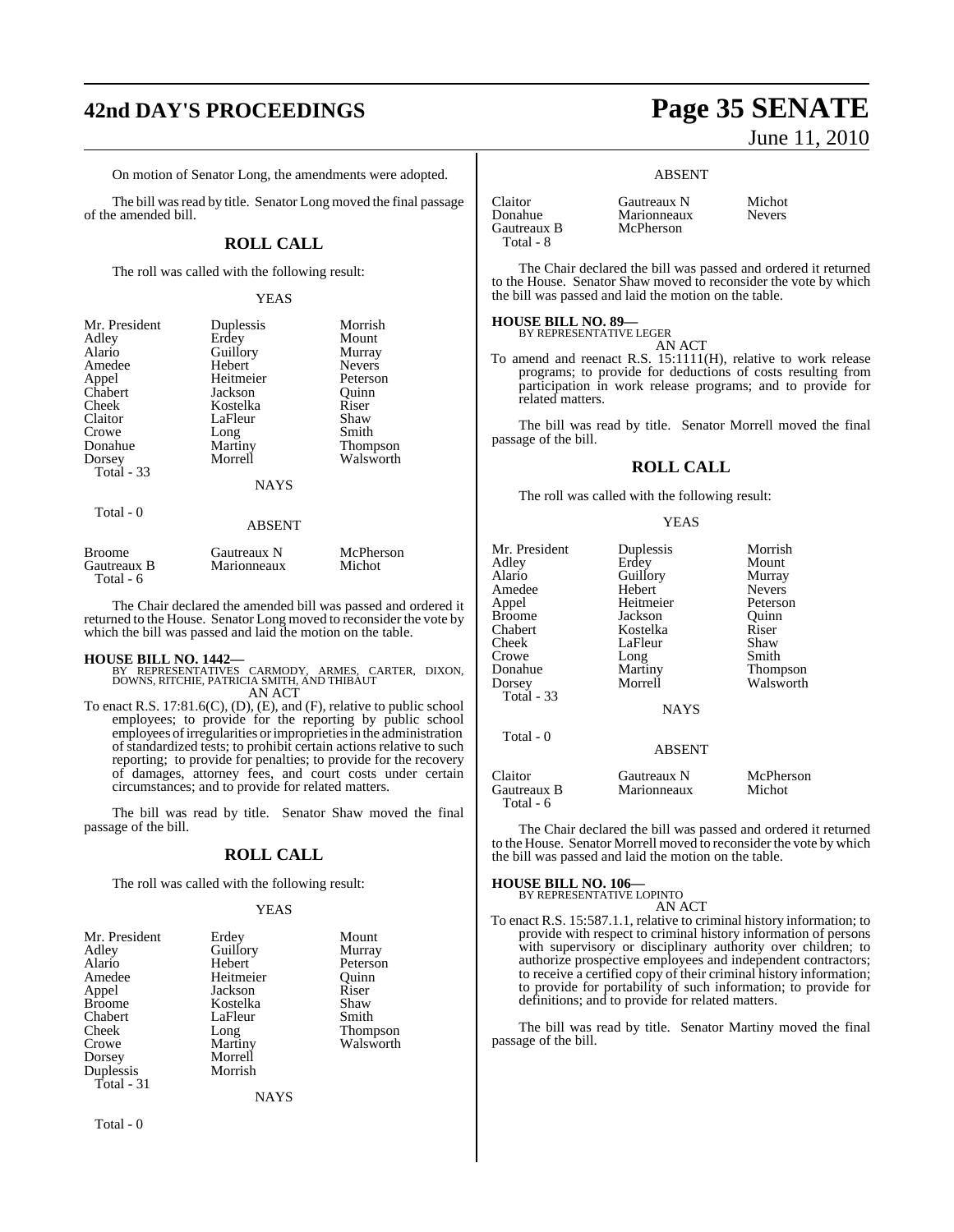## **ROLL CALL**

The roll was called with the following result:

#### **YEAS**

| Mr. President<br>Adley<br>Alario<br>Amedee<br>Appel<br><b>Broome</b><br>Chabert<br>Cheek<br>Claitor<br>Crowe<br>Donahue<br>Dorsey<br>Total $-34$ | Duplessis<br>Erdey<br>Guillory<br>Hebert<br>Heitmeier<br>Jackson<br>Kostelka<br>LaFleur<br>Long<br>Martiny<br>Morrell<br>Morrish | Mount<br>Murray<br><b>Nevers</b><br>Peterson<br>Ouinn<br>Riser<br>Shaw<br>Smith<br><b>Thompson</b><br>Walsworth |
|--------------------------------------------------------------------------------------------------------------------------------------------------|----------------------------------------------------------------------------------------------------------------------------------|-----------------------------------------------------------------------------------------------------------------|
|                                                                                                                                                  | <b>NAYS</b>                                                                                                                      |                                                                                                                 |
| Total - 0                                                                                                                                        | <b>ABSENT</b>                                                                                                                    |                                                                                                                 |

| Gautreaux B | Marionneaux | Michot |
|-------------|-------------|--------|
| Gautreaux N | McPherson   |        |
| Total - 5   |             |        |

The Chair declared the bill was passed and ordered it returned to the House. Senator Martiny moved to reconsider the vote by which the bill was passed and laid the motion on the table.

## **HOUSE BILL NO. 107—** BY REPRESENTATIVES LOPINTO AND BROSSETT

AN ACT

To amend and reenact Code of Criminal Procedure Article 211.5(A) and (C) and to enact Code of Criminal Procedure Article  $211.5(D)$ , relative to persons with outstanding warrants for misdemeanor offenses; to provide that a lawenforcement officer may either arrest or release an individual for an outstanding warrant on certain offenses; to provide for exceptions; to provide for the collection of past due court costs, fines, or fees; and to provide for related matters.

#### **Floor Amendments**

Senator Martiny proposed the following amendments.

#### **SENATE FLOOR AMENDMENTS**

Amendments proposed by Senator Martiny to Reengrossed House Bill No. 107 by Representative Lopinto

AMENDMENT NO. 1 On page 2, line 1 add "to any of the following circumstances:"

AMENDMENT NO. 2 On page 2, line 3, change "when" to "(1) When"

AMENDMENT NO. 3 On page 2, line 5, change " $(1)$ " to " $(a)$ "

AMENDMENT NO. 4 On page 2, line 6, change " $(2)$ " to " $(b)$ "

AMENDMENT NO. 5 On page 2, line 7, change " $(3)$ " to " $(c)$ "

#### AMENDMENT NO. 6

On page 2, between lines 9 and 10 insert the following: "(d) Any offense or bench warrant issued involving the failure to pay a legal child support obligation.

# **Page 36 SENATE 42nd DAY'S PROCEEDINGS**

#### AMENDMENT NO. 7

On page 2, line 18, change " $(4)$ " to " $(2)$ "

#### AMENDMENT NO. 8

On page 2, delete lines 19 and 20.

On motion of Senator Martiny, the amendments were adopted.

On motion of Senator Martiny, the amended bill was read by title and returned to its regular order in Third Reading and Final Passage.

## **HOUSE BILL NO. 111—** BY REPRESENTATIVE CHANDLER

AN ACT

To amend and reenact R.S. 33:1448(M), relative to insurance for retired sheriffs and deputy sheriffs; to provide with respect to insurance premium costs for retired sheriffs and retired deputy sheriffs of the LaSalle Parish Sheriff's Office; to provide for eligibility for payment of premium costs; and to provide for related matters.

The bill was read by title. Senator Riser moved the final passage of the bill.

## **ROLL CALL**

The roll was called with the following result:

#### YEAS

| Adley<br>Alario<br>Amedee<br>Appel<br>Broome<br>Chabert<br>Claitor<br>Crowe<br>Donahue<br>Dorsey<br>Duplessis<br>Total - 32 | Erdey<br>Guillory<br>Hebert<br>Heitmeier<br>Jackson<br>Kostelka<br>LaFleur<br>Long<br>Martiny<br>Morrell<br>Morrish<br><b>NAYS</b> | Mount<br>Murray<br><b>Nevers</b><br>Peterson<br>Ouinn<br>Riser<br>Shaw<br>Smith<br>Thompson<br>Walsworth |
|-----------------------------------------------------------------------------------------------------------------------------|------------------------------------------------------------------------------------------------------------------------------------|----------------------------------------------------------------------------------------------------------|
| Total - 0                                                                                                                   | <b>ABSENT</b>                                                                                                                      |                                                                                                          |
| Mr. President<br>Cheek<br>Gautreaux B<br>Total - 7                                                                          | Gautreaux N<br>Marionneaux<br>McPherson                                                                                            | Michot                                                                                                   |

The Chair declared the bill was passed and ordered it returned to the House. Senator Riser moved to reconsider the vote by which the bill was passed and laid the motion on the table.

**HOUSE BILL NO. 117—**

BY REPRESENTATIVE WOOTON AN ACT

To repeal R.S.15:574.9(G)(2)(a)(ii), relative to parole; to amend the definition of a "technical violation" for purposes of parole revocation.

The bill was read by title. Senator Martiny moved the final passage of the bill.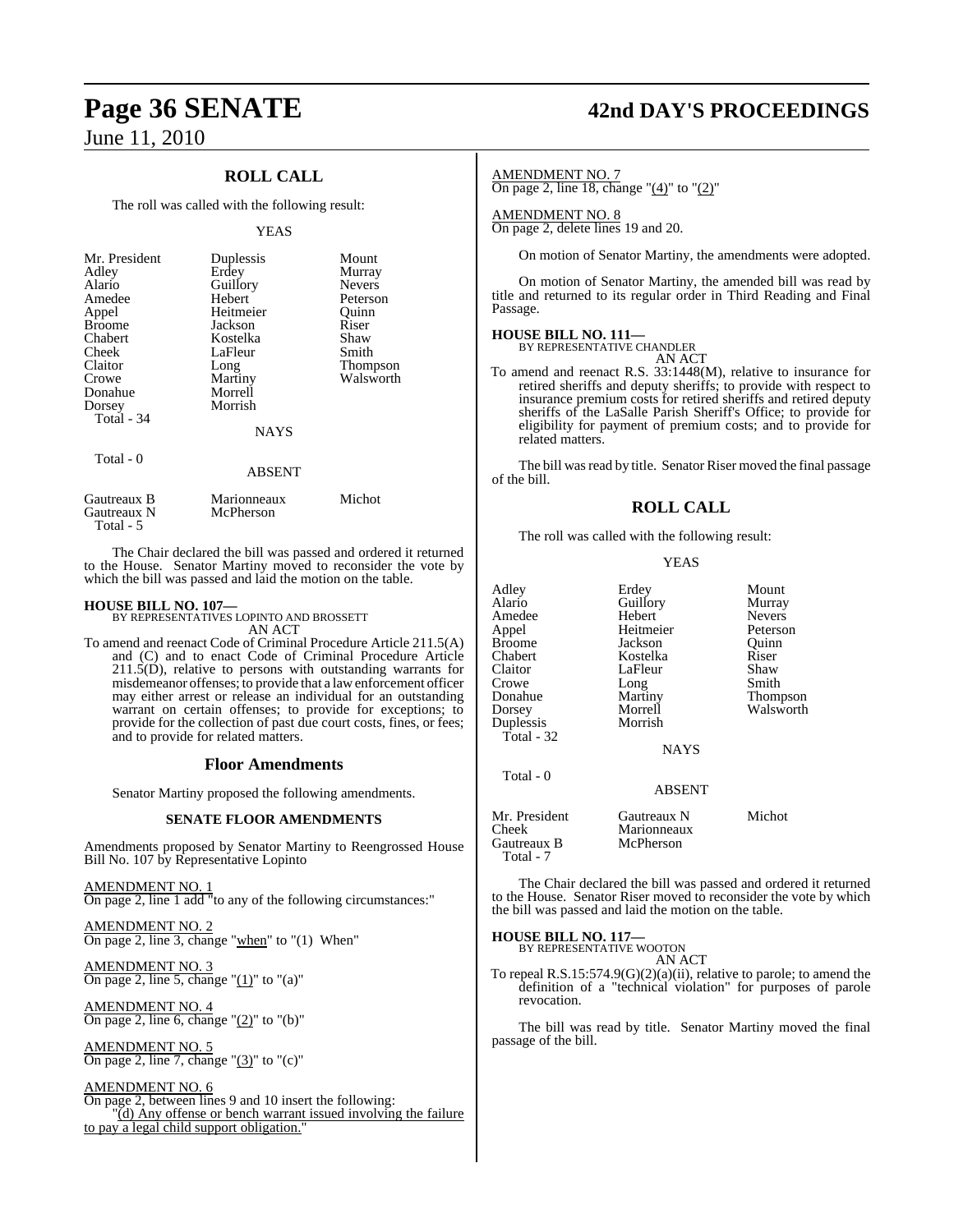# **42nd DAY'S PROCEEDINGS Page 37 SENATE**

## **ROLL CALL**

The roll was called with the following result:

#### YEAS

| Mr. President | Duplessis   | Morrish       |
|---------------|-------------|---------------|
| Adley         | Erdey       | Murray        |
| Alario        | Guillory    | <b>Nevers</b> |
| Amedee        | Hebert      | Peterson      |
| Appel         | Heitmeier   | Ouinn         |
| <b>Broome</b> | Jackson     | Riser         |
| Chabert       | LaFleur     | Shaw          |
| Cheek         | Long        | Smith         |
| Crowe         | Martiny     | Thompson      |
| Dorsey        | Morrell     |               |
| Total - 29    |             |               |
|               | <b>NAYS</b> |               |

## Total - 0

#### ABSENT

| Claitor     | Kostelka    | Mount     |  |
|-------------|-------------|-----------|--|
| Donahue     | Marionneaux | Walsworth |  |
| Gautreaux B | McPherson   |           |  |
| Gautreaux N | Michot      |           |  |
| Total - 10  |             |           |  |

The Chair declared the bill was passed and ordered it returned to the House. Senator Martiny moved to reconsider the vote by which the bill was passed and laid the motion on the table.

#### **Senator Broome in the Chair**

#### **HOUSE BILL NO. 138—**

BY REPRESENTATIVES CONNICK, LABRUZZO, LEGER, LIGI, AND LOPINTO AND SENATOR QUINN AN ACT

To amend and reenact R.S. 14:118(C), 120(B), 133(C), 134, 134.3(B), 138(C), and 140(B) and to enact R.S. 9:2790.5 and 2790.6 and R.S. 14:140(C), relative to crime; to provide for restitution to the state upon conviction of certain crimes; to provide for the disgorgement of profits gained through the commission of certain crimes; to provide for definitions; and to provide for related matters.

The bill was read by title. Senator Morrell moved the final passage of the bill.

### **ROLL CALL**

The roll was called with the following result:

#### YEAS

| Mr. President | Dorsey    | Morrish         |
|---------------|-----------|-----------------|
| Adley         | Duplessis | Mount           |
| Alario        | Erdey     | Murray          |
| Amedee        | Guillory  | Peterson        |
| Appel         | Heitmeier | Riser           |
| <b>Broome</b> | Jackson   | Shaw            |
| Chabert       | Kostelka  | Smith           |
| Cheek         | LaFleur   | <b>Thompson</b> |
| Claitor       | Long      | Walsworth       |
| Crowe         | Martiny   |                 |
| Donahue       | Morrell   |                 |
| Total - 31    |           |                 |

**NAYS** 

Total - 0

# June 11, 2010

#### ABSENT

| Gautreaux B | Marionneau |
|-------------|------------|
| Gautreaux N | McPherson  |
| Hebert      | Michot     |
| Total - 8   |            |

Marionneaux Nevers<br>
McPherson Ouinn

The Chair declared the bill was passed and ordered it returned to the House. Senator Morrell moved to reconsider the vote by which the bill was passed and laid the motion on the table.

## **HOUSE BILL NO. 163—** BY REPRESENTATIVE GARY SMITH

AN ACT

To amend and reenact R.S. 33:1448(G)(1) and (O) and to enact R.S. 33:1448(Y), relative to premium costs of group hospital and health insurance for retired sheriffs and retired deputy sheriffs in certain parishes; to provide for eligibility for payment of premium costs; and to provide for related matters.

The bill was read by title. Senator Chaisson moved the final passage of the bill.

#### **ROLL CALL**

The roll was called with the following result:

#### YEAS

| Mr. President                                       | Dorsey                             | Morrish       |
|-----------------------------------------------------|------------------------------------|---------------|
| Adley                                               | Duplessis                          | Mount         |
| Alario                                              | Erdey                              | Murray        |
| Amedee                                              | Guillory                           | <b>Nevers</b> |
| Appel                                               | Hebert                             | Peterson      |
| <b>Broome</b>                                       | Heitmeier                          | Riser         |
| Chabert                                             | Jackson                            | Shaw          |
| Cheek                                               | LaFleur                            | Smith         |
| Claitor                                             | Long                               | Thompson      |
| Crowe                                               | Martiny                            | Walsworth     |
| Donahue<br>Total - 32                               | Morrell<br><b>NAYS</b>             |               |
| Total - 0                                           | <b>ABSENT</b>                      |               |
| Gautreaux B<br>Gautreaux N<br>Kostelka<br>Total - 7 | Marionneaux<br>McPherson<br>Michot | Ouinn         |

The Chair declared the bill was passed and ordered it returned to the House. Senator Chaisson moved to reconsider the vote by which the bill was passed and laid the motion on the table.

#### **HOUSE BILL NO. 169—**

BY REPRESENTATIVE ROSALIND JONES AN ACT

To amend and reenact R.S. 14:108.1(E) and to enact R.S. 14:108.1(F), relative to the crime of aggravated flight from an officer; to amend the criminal penalty for aggravated flight from an officer; to provide for restitution; and to provide for related matters.

The bill was read by title. Senator Thompson moved the final passage of the bill.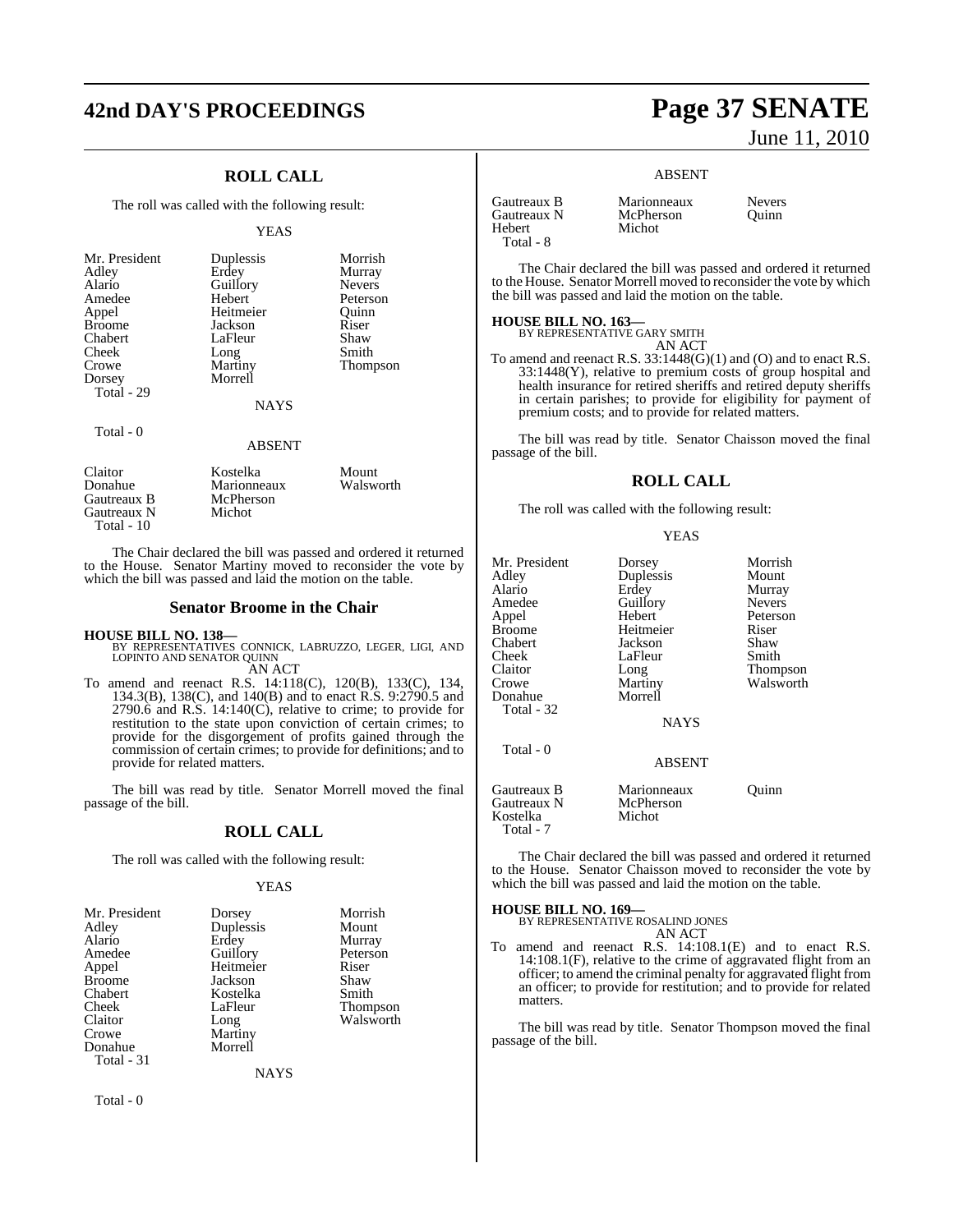## **ROLL CALL**

The roll was called with the following result:

#### **YEAS**

| Mr. President<br>Adley<br>Alario<br>Amedee<br>Appel<br><b>Broome</b><br>Chabert<br>Cheek<br>Claitor<br>Crowe<br>Donahue<br>Total - 33 | Dorsey<br>Duplessis<br>Erdey<br>Guillory<br>Hebert<br>Heitmeier<br>Jackson<br>LaFleur<br>Long<br>Martiny<br>Michot<br><b>NAYS</b> | Morrell<br>Morrish<br>Mount<br>Murray<br><b>Nevers</b><br>Peterson<br>Riser<br>Shaw<br>Smith<br>Thompson<br>Walsworth |
|---------------------------------------------------------------------------------------------------------------------------------------|-----------------------------------------------------------------------------------------------------------------------------------|-----------------------------------------------------------------------------------------------------------------------|
| Total - 0                                                                                                                             | <b>ABSENT</b>                                                                                                                     |                                                                                                                       |

| Gautreaux B | Kostelka    | McPherson |
|-------------|-------------|-----------|
| Gautreaux N | Marionneaux | Ouinn     |
| Total - 6   |             |           |

The Chair declared the bill was passed and ordered it returned to the House. Senator Thompson moved to reconsider the vote by which the bill was passed and laid the motion on the table.

#### **HOUSE BILL NO. 192—**

BY REPRESENTATIVE LITTLE AN ACT

To amend and reenact Code of Criminal Procedure Article 871(B)(1)(a) and to enact Code of Criminal Procedure Article  $871(B)(2)(f)$ , (g), and (h), relative to fingerprinting of criminal defendants; to require the fingerprints of a defendant to be attached to the bill of information or indictment in a judgment of guilty in certain enumerated cases; and to provide for related matters.

The bill was read by title. Senator Guillory moved the final passage of the bill.

#### **ROLL CALL**

The roll was called with the following result:

#### YEAS

| Adley         | Duplessis   | Morrish         |
|---------------|-------------|-----------------|
| Alario        | Erdey       | Mount           |
| Amedee        | Guillory    | Murray          |
| Appel         | Hebert      | <b>Nevers</b>   |
| <b>Broome</b> | Heitmeier   | Peterson        |
| Chabert       | Jackson     | Riser           |
| Cheek         | LaFleur     | Shaw            |
| Claitor       | Long        | Smith           |
| Crowe         | Martiny     | <b>Thompson</b> |
| Donahue       | Michot      | Walsworth       |
| Dorsey        | Morrell     |                 |
| Total - 32    |             |                 |
|               | <b>NAYS</b> |                 |
| Total - 0     |             |                 |
|               | ABSENT      |                 |

Mr. President Kostelka Quinn<br>
Gautreaux B Marionneaux Gautreaux N

Total - 7

Marionneaux<br>McPherson

# **Page 38 SENATE 42nd DAY'S PROCEEDINGS**

The Chair declared the bill was passed and ordered it returned to the House. Senator Guillory moved to reconsider the vote by which the bill was passed and laid the motion on the table.

#### **HOUSE BILL NO. 193—**

- BY REPRESENTATIVES LOPINTO, ANDERS, ARNOLD, BOBBY BADON, BALDONE, BARRAS, BILLIOT, BROSSETT, BURFORD, HENRY BURNS, CARTER, CHAMPAGNE, CHANEY, CONNICK, CROMER, DOERGE, DOVE, HARDY, HAZEL, HENRY ANDEN HOFFMANN, HOFFMANN, HOF AN ACT
- To enact Code of Criminal Procedure Article 732.1, relative to subpoenas; to authorize the use of administrative subpoenas for the production of information in investigations of certain sex offenses or in the exploitation of children; to provide for the types of information which may be disclosed pursuant to an administrative subpoena; to provide for information which may not be disclosed pursuant to an administrative subpoena; and to provide for related matters.

The bill was read by title. Senator Martiny moved the final passage of the bill.

#### **ROLL CALL**

The roll was called with the following result:

#### YEAS

| Adley                          | Erdey                                    | Morrish               |
|--------------------------------|------------------------------------------|-----------------------|
| Alario                         | Guillory                                 | Mount                 |
| Amedee                         | Hebert                                   | Murray                |
| Appel                          | Heitmeier                                | <b>Nevers</b>         |
| Broome                         | Jackson                                  | Peterson              |
| Chabert                        | LaFleur                                  | Riser                 |
| Cheek                          | Long                                     | Smith                 |
| Claitor                        | Martiny                                  | Thompson              |
| Donahue                        | Michot                                   | Walsworth             |
| Duplessis                      | Morrell                                  |                       |
| Total - 29                     |                                          |                       |
|                                | <b>NAYS</b>                              |                       |
| Total - 0                      |                                          |                       |
|                                | <b>ABSENT</b>                            |                       |
| Mr. President<br>$\sim$ $\sim$ | Gautreaux N<br>$\mathbf{V}$ $\mathbf{V}$ | uınn<br>$\sim$ $\sim$ |

| ічн. і гемасці | <b>Oauticau</b> a in | <b>OUIIII</b> |
|----------------|----------------------|---------------|
| Crowe          | Kostelka             | Shaw          |
| Dorsey         | Marionneaux          |               |
| Gautreaux B    | McPherson            |               |
| Total - $10$   |                      |               |
|                |                      |               |

The Chair declared the bill was passed and ordered it returned to the House. Senator Martiny moved to reconsider the vote by which the bill was passed and laid the motion on the table.

**HOUSE BILL NO. 207—** BY REPRESENTATIVE BILLIOT

AN ACT

To amend and reenact Code of Criminal Procedure Article 894.2(E), (F), (G), (H), (I), (J), and (K) and to enact Code of Criminal Procedure Article 894.2(L), relative to home incarceration; to require that written notice be given to local law enforcement when an offender is sentenced to home incarceration; and to provide for related matters.

The bill was read by title. Senator Alario moved the final passage of the bill.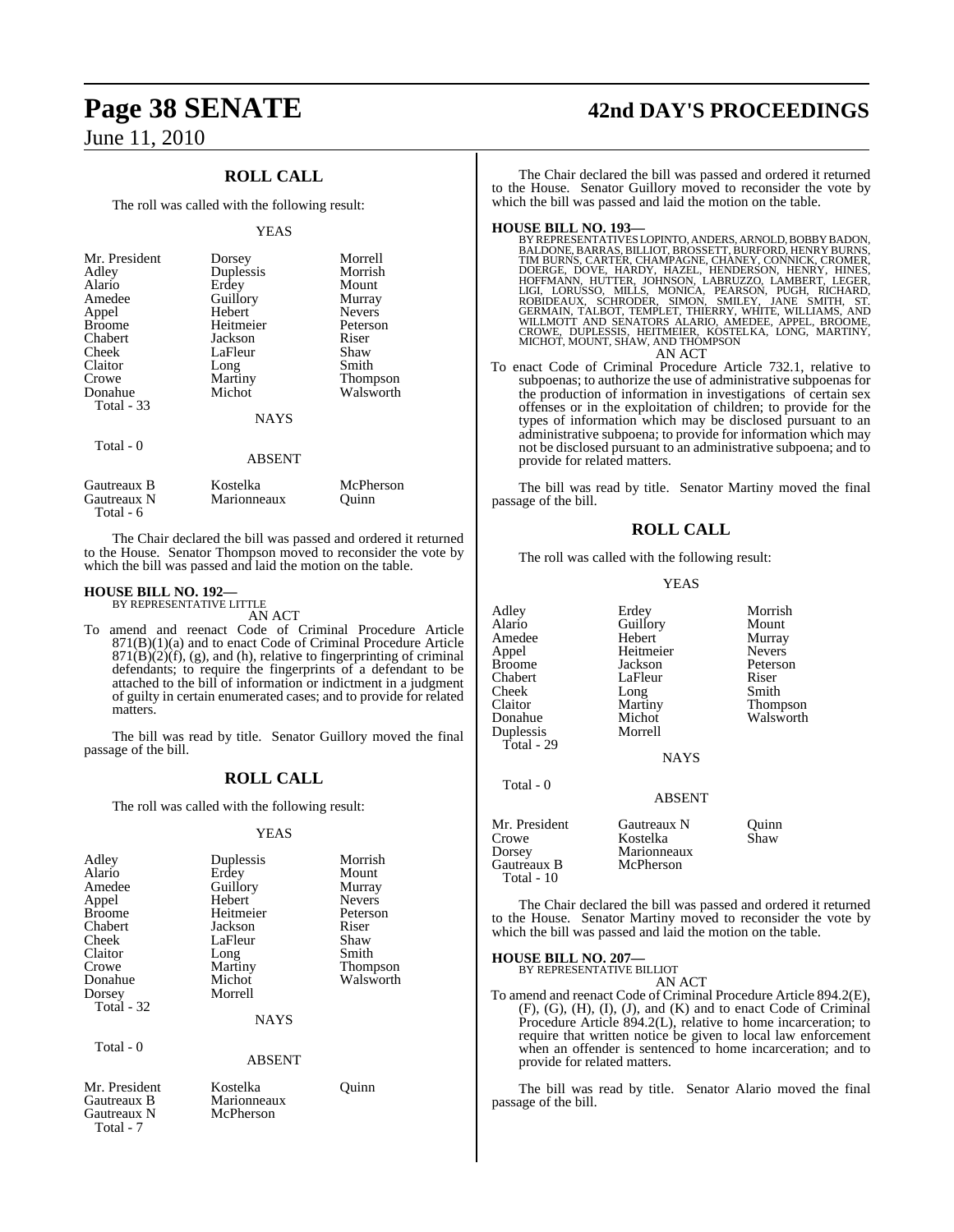# **42nd DAY'S PROCEEDINGS Page 39 SENATE**

## **ROLL CALL**

The roll was called with the following result:

#### **YEAS**

| Adley<br>Alario<br>Amedee<br>Appel<br><b>Broome</b><br>Chabert<br>Cheek<br>Claitor<br>Crowe<br>Donahue<br>Dorsey<br>Duplessis<br>Total - $34$ | Erdey<br>Guillory<br>Hebert<br>Heitmeier<br>Jackson<br>Kostelka<br>LaFleur<br>Long<br>Martiny<br>Michot<br>Morrell<br>Morrish<br><b>NAYS</b> | Mount<br>Murray<br><b>Nevers</b><br>Peterson<br>Ouinn<br>Riser<br>Shaw<br>Smith<br><b>Thompson</b><br>Walsworth |
|-----------------------------------------------------------------------------------------------------------------------------------------------|----------------------------------------------------------------------------------------------------------------------------------------------|-----------------------------------------------------------------------------------------------------------------|
| Total - 0                                                                                                                                     | <b>ABSENT</b>                                                                                                                                |                                                                                                                 |

The Chair declared the bill was passed and ordered it returned to the House. Senator Alario moved to reconsider the vote by which the bill was passed and laid the motion on the table.

## **HOUSE BILL NO. 214—** BY REPRESENTATIVE KLECKLEY

Gautreaux B Total - 5

AN ACT

Mr. President Gautreaux N McPherson<br>Gautreaux B Marionneaux

To amend and reenact Code of Civil Procedure Article 253(B) and to enact Code of Civil Procedure Article 253(C), relative to the electronic filing and storage of documents; to authorize the establishment of a system; to provide procedures; and to provide for related matters.

The bill was read by title. Senator Morrish moved the final passage of the bill.

#### **ROLL CALL**

The roll was called with the following result:

#### YEAS

| Adley<br>Alario<br>Amedee<br>Appel<br><b>Broome</b><br>Chabert<br>Cheek<br>Claitor<br>Crowe<br>Donahue<br>Dorsey<br><b>Total - 33</b> | Duplessis<br>Erdev<br>Guillory<br>Hebert<br>Heitmeier<br>Jackson<br>Kostelka<br>LaFleur<br>Long<br>Martiny<br>Michot<br><b>NAYS</b> | Morrish<br>Mount<br>Murray<br><b>Nevers</b><br>Peterson<br>Ouinn<br>Riser<br>Shaw<br>Smith<br><b>Thompson</b><br>Walsworth |
|---------------------------------------------------------------------------------------------------------------------------------------|-------------------------------------------------------------------------------------------------------------------------------------|----------------------------------------------------------------------------------------------------------------------------|
| Total $-0$                                                                                                                            | <b>ABSENT</b>                                                                                                                       |                                                                                                                            |

| Mr. President | Gautreaux N | McPherson |
|---------------|-------------|-----------|
| Gautreaux B   | Marionneaux | Morrell   |
| Total - 6     |             |           |

The Chair declared the bill was passed and ordered it returned to the House. Senator Morrish moved to reconsider the vote by which the bill was passed and laid the motion on the table.

# June 11, 2010

#### **HOUSE BILL NO. 215—**

BY REPRESENTATIVE GREENE AN ACT

To amend and reenact Children's Code Articles 631(A) and 652(C), (D), and (E) and to enact Children's Code Article 652(F) and (G), relative to child in need of care proceedings; to provide relative to filing petitions; to provide relative to discovery; and to provide for related matters.

The bill was read by title. Senator Claitor moved the final passage of the bill.

#### **ROLL CALL**

The roll was called with the following result:

YEAS

| Adlev         | Erdey         | Morrish       |
|---------------|---------------|---------------|
| Alario        | Guillory      | Mount         |
| Amedee        | Hebert        | Murray        |
| Appel         | Heitmeier     | <b>Nevers</b> |
| Broome        | Jackson       | Peterson      |
| Chabert       | Kostelka      | Ouinn         |
| Cheek         | LaFleur       | Riser         |
| Crowe         | Long          | Shaw          |
| Donahue       | Martiny       | Smith         |
| Dorsey        | Michot        | Thompson      |
| Duplessis     | Morrell       | Walsworth     |
| Total - 33    |               |               |
|               | <b>NAYS</b>   |               |
|               |               |               |
|               |               |               |
| Total - 0     |               |               |
|               | <b>ABSENT</b> |               |
|               |               |               |
| Mr. President | Gautreaux B   | Marionneaux   |
| Claitor       | Gautreaux N   | McPherson     |
| Total - 6     |               |               |

The Chair declared the bill was passed and ordered it returned to the House. Senator Claitor moved to reconsider the vote by which the bill was passed and laid the motion on the table.

## **HOUSE BILL NO. 260—** BY REPRESENTATIVE ABRAMSON

AN ACT

To amend and reenact Code of Civil Procedure Article 966(E) and to enact Code of Civil Procedure Article 966(F), relative to motions for summary judgment; to provide for the rendering of a summary judgment; to provide for affirmation on appeal; to provide for the allocation of fault; to provide for the admission of evidence; to provide for submission to the jury; and to provide for related matters.

#### **Floor Amendments**

Senator Murray proposed the following amendments.

#### **SENATE FLOOR AMENDMENTS**

Amendments proposed by Senator Murray to Reengrossed House Bill No. 260 by Representative Abramson

#### AMENDMENT NO. 1

On page 1, line 2, change " $(E)$ " to " $(B)$ "

#### AMENDMENT NO. 2

On page 1, delete lines 4 through 6 and insert "certain procedures; to provide for compliance with district court rules; and to provide for related matters."

#### AMENDMENT NO. 3

On page 1, line 8, change " $(E)$ " to " $(B)$ "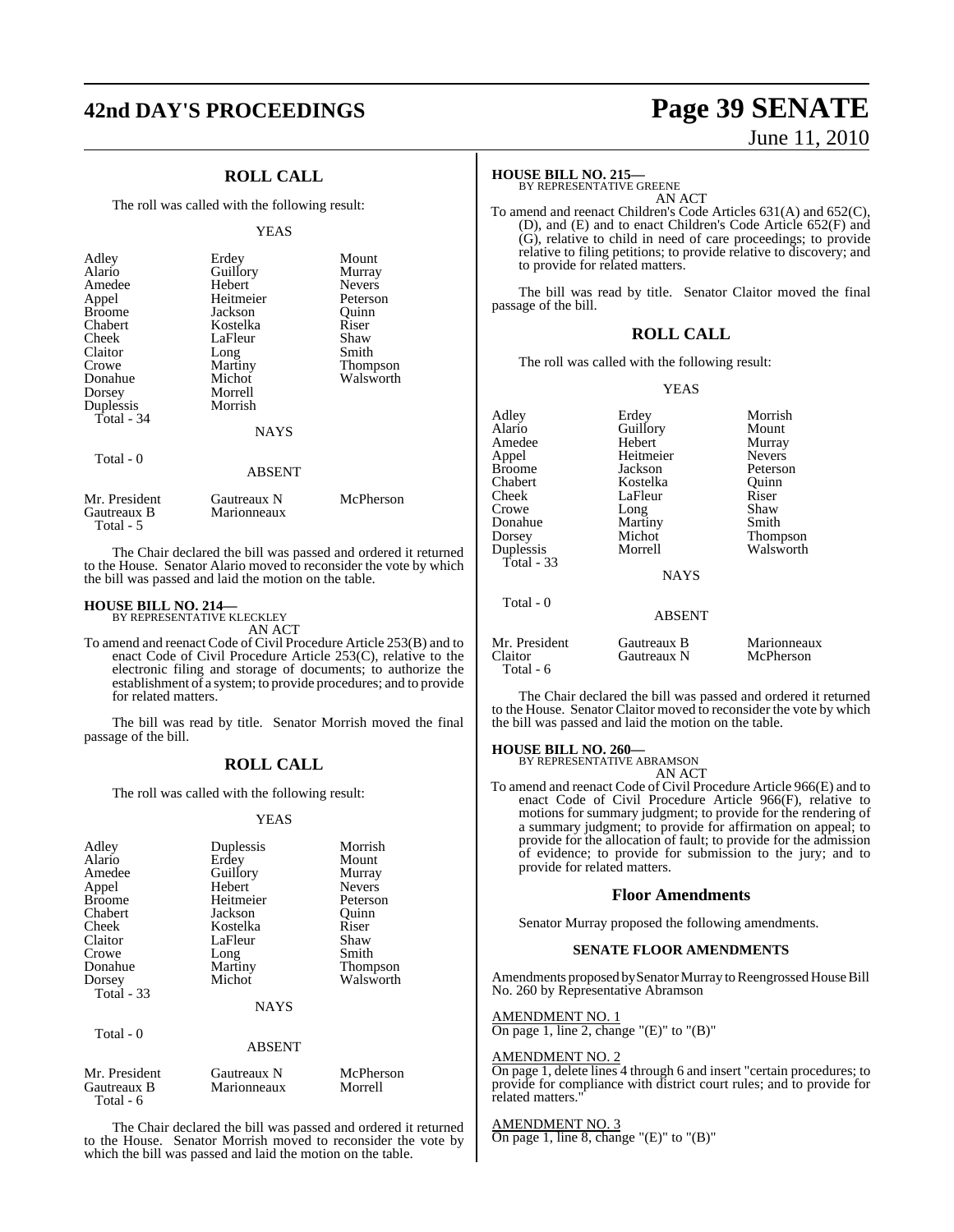#### AMENDMENT NO. 4

On page 1, delete lines 12 through 20 and insert

"B. The motion for summary judgment, memorandum in support thereof, and supporting affidavits shall be served at least fifteen days before the time specified for the hearing within the time limits provided in Louisiana District Court Rule 9.9. For good cause, the court shall give the adverse party additional time to file a response, including opposing affidavits or depositions. The adverse party may serve opposing affidavits, and if such opposing affidavits are served, the opposing affidavits and any memorandum in support thereof shall be served pursuant to Article 1313 at least eight days prior to the date of the hearing unless the Rules for Louisiana District Courts provide to the contrary Article 1313 within the time limits provided in Louisiana District Court Rule 9.9. The judgment sought shall be rendered forthwith if the pleadings, depositions, answers to interrogatories, and admissions on file, together with the affidavits, if any, show that there is no genuine issue as to material fact, and that mover is entitled to judgment as a matter of law. \* \* \*

F. All motions for summary judgment and oppositions thereto shall comply with the Louisiana District Court Rules.

## AMENDMENT NO. 5

On page 2, deletes lines 1 through 4

On motion of Senator Murray, the amendments were adopted.

The bill was read by title. Senator Murray moved the final passage of the amended bill.

## **ROLL CALL**

The roll was called with the following result:

#### YEAS

| Adley<br>Alario<br>Amedee<br>Appel<br><b>Broome</b><br>Chabert<br>Cheek<br>Claitor<br>Crowe<br>Donahue<br>Dorsey | Duplessis<br>Erdey<br>Guillory<br>Hebert<br>Heitmeier<br>Jackson<br>LaFleur<br>Long<br>Martiny<br>Michot<br>Morrell | Morrish<br>Mount<br>Murray<br><b>Nevers</b><br>Peterson<br>Riser<br>Shaw<br>Smith<br><b>Thompson</b><br>Walsworth |
|------------------------------------------------------------------------------------------------------------------|---------------------------------------------------------------------------------------------------------------------|-------------------------------------------------------------------------------------------------------------------|
| Total - 32                                                                                                       | NAYS                                                                                                                |                                                                                                                   |
| Total - 0                                                                                                        | <b>ABSENT</b>                                                                                                       |                                                                                                                   |
| Mr. President                                                                                                    | Kostelka                                                                                                            | Ouinn)                                                                                                            |

Gautreaux N Total - 7 The Chair declared the amended bill was passed and ordered it returned to the House. Senator Murray moved to reconsider the vote

by which the bill was passed and laid the motion on the table.

#### **HOUSE BILL NO. 266—** BY REPRESENTATIVE FOIL

Gautreaux B<br>
Gautreaux N<br>
McPherson

#### AN ACT

To amend and reenact R.S. 13:4682 and 4686, relative to the Louisiana State University Law Library; to discontinue the requirement that the library keep duplicate copies of transcripts and briefs from the Supreme Court of Louisiana and the Courts of Appeal of the state of Louisiana; to require duplicate copies of records previously received by the library from the Courts of Appeal to be retained for a specified number of years; to authorize the destruction of certain records; and to provide for related matters.

## **Page 40 SENATE 42nd DAY'S PROCEEDINGS**

The bill was read by title. Senator Claitor moved the final passage of the bill.

### **ROLL CALL**

The roll was called with the following result:

#### YEAS

| Adley<br>Alario<br>Amedee<br>Appel<br>Broome<br>Chabert<br>Cheek<br>Claitor<br>Crowe<br>Donahue<br>Dorsey<br>Total - 32 | Duplessis<br>Erdey<br>Guillory<br>Hebert<br>Heitmeier<br>Jackson<br>LaFleur<br>Long<br>Martiny<br>Michot<br>Morrell<br><b>NAYS</b> | Morrish<br>Mount<br>Murray<br><b>Nevers</b><br>Peterson<br>Riser<br>Shaw<br>Smith<br>Thompson<br>Walsworth |
|-------------------------------------------------------------------------------------------------------------------------|------------------------------------------------------------------------------------------------------------------------------------|------------------------------------------------------------------------------------------------------------|
| Total - 0                                                                                                               | <b>ABSENT</b>                                                                                                                      |                                                                                                            |
| Mr. President<br>Gautreaux B<br>Gautreaux N<br>Total - 7                                                                | Kostelka<br>Marionneaux<br>McPherson                                                                                               | Ouinn                                                                                                      |

The Chair declared the bill was passed and ordered it returned to the House. Senator Claitor moved to reconsider the vote by which the bill was passed and laid the motion on the table.

**HOUSE BILL NO. 290—** BY REPRESENTATIVES TALBOT, ANDERS, ARNOLD, BOBBY BADON, BALDONE, BARRAS, BILLIOT, BROSSETT, BURFORD, HENRY BURNS, INDUNNS, CHAMPAGNE, CHANEY, CONNICK, CROMER, DOERGE,<br>TIM BURNS, CHAMPAGNE, CHANEY, CONNICK, CROMER, DOERGE,<br>JOHNSON, LABRUZZO, LAMBERT, LEGER, LIGI, LORUSSO, MILLS,

AN ACT

To amend and reenact R.S. 14:81.1(A), (B), (C), and (E), and to enact R.S. 14:81.1(H), relative to the crime of pornography involving juveniles; to provide for the elements of the crime; to provide for definitions; to provide for criminal penalties; to provide for exceptions; and to provide for related matters.

The bill was read by title. Senator Appel moved the final passage of the bill.

#### **ROLL CALL**

The roll was called with the following result:

#### YEAS

| Adley<br>Alario | Erdey<br>Guillory | Mount<br>Murray |
|-----------------|-------------------|-----------------|
| Amedee          | Hebert            | <b>Nevers</b>   |
| Appel           | Heitmeier         | Peterson        |
| <b>Broome</b>   | Jackson           | Riser           |
| Cheek           | LaFleur           | Shaw            |
| Claitor         | Long              | Smith           |
| Crowe           | Martiny           | Thompson        |
| Donahue         | Michot            | Walsworth       |
| Dorsey          | Morrell           |                 |
| Duplessis       | Morrish           |                 |
| Total - 31      |                   |                 |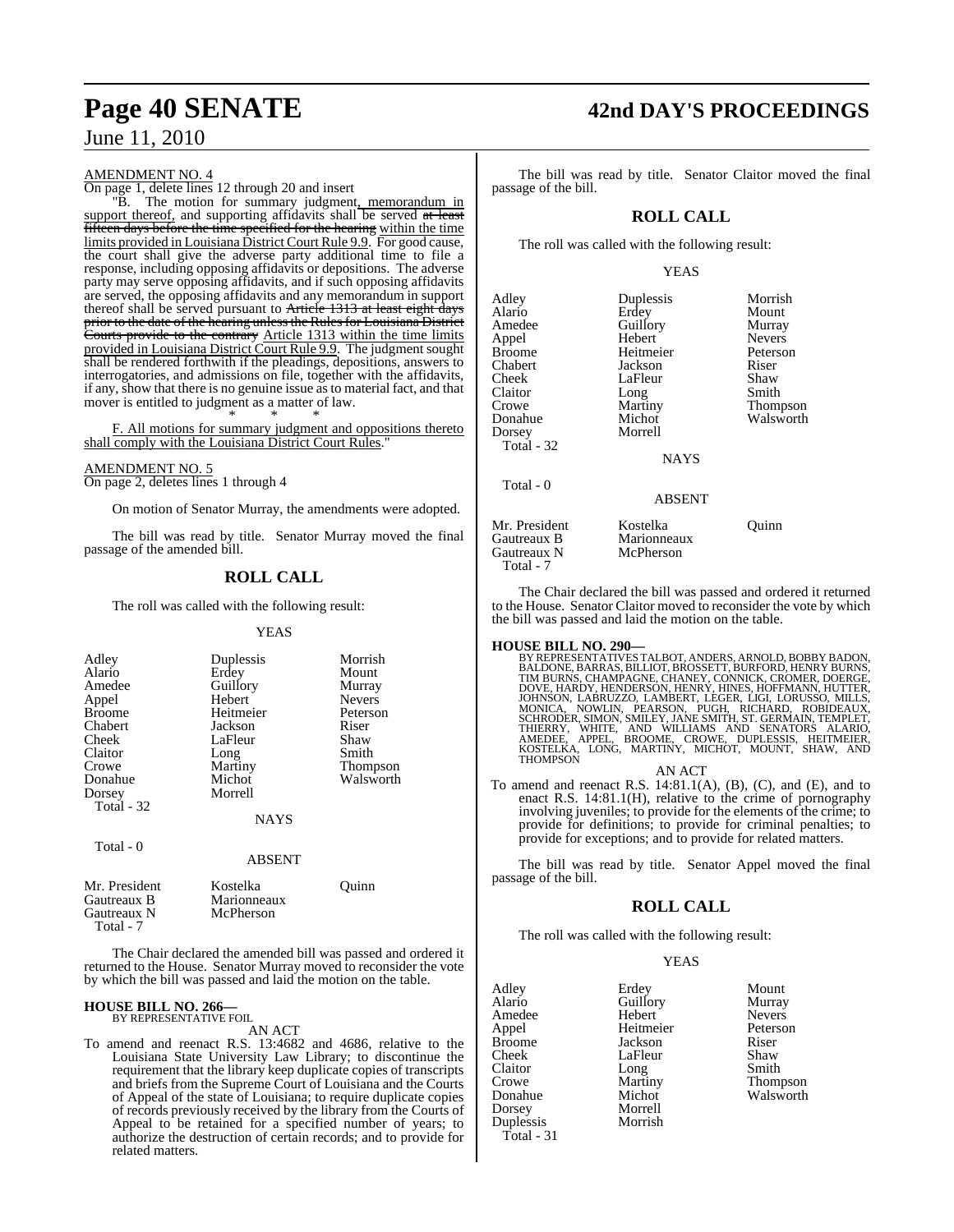## **42nd DAY'S PROCEEDINGS Page 41 SENATE**

## NAYS

|                                                      | <b>ABSENT</b>                          |                    |
|------------------------------------------------------|----------------------------------------|--------------------|
| Mr. President<br>Chabert<br>Gautreaux B<br>Total - 8 | Gautreaux N<br>Kostelka<br>Marionneaux | McPherson<br>Ouinn |

The Chair declared the bill was passed and ordered it returned to the House. Senator Appel moved to reconsider the vote by which the bill was passed and laid the motion on the table.

Total - 0

**HOUSE BILL NO. 291—**<br>BY REPRESENTATIVES WOOTON, ANDERS, ARNOLD, BOBBY<br>BADON, BALDONE, BARRAS, BILLIOT, BROSSETT, BURFORD, HENRY<br>BURNS, TIM BURNS, CHAMPAGNE, CHANEY, CONNICK, CROMER,<br>DOERGE, DOVE, HARDY, HENDERSON, HENRY,

#### AN ACT

To enact R.S. 14:81.3(B)(1)(d), relative to computer-aided solicitation of a minor; to provide for increased penalties for computer-aided solicitation of a minor which results in sexual conduct between the offender and the victim; and to provide for related matters.

The bill was read by title. Senator Martiny moved the final passage of the bill.

#### **ROLL CALL**

The roll was called with the following result:

#### **YEAS**

| Adley             | Duplessis   | Morrell       |
|-------------------|-------------|---------------|
| Alario            | Erdey       | Morrish       |
| Amedee            | Guillory    | Mount         |
| Appel             | Hebert      | Murray        |
| <b>Broome</b>     | Heitmeier   | <b>Nevers</b> |
| Chabert           | Jackson     | Peterson      |
| Cheek             | Kostelka    | Riser         |
| Claitor           | LaFleur     | Shaw          |
| Crowe             | Long        | Smith         |
| Donahue           | Martiny     | Thompson      |
| Dorsey            | Michot      | Walsworth     |
| <b>Total</b> - 33 |             |               |
|                   | <b>NAYS</b> |               |
|                   |             |               |

Total - 0

#### ABSENT

| Mr. President<br>Gautreaux B<br>Total - 6 | Gautreaux N<br>Marionneaux | McPherson<br>Ouinn |  |
|-------------------------------------------|----------------------------|--------------------|--|
|                                           |                            |                    |  |

The Chair declared the bill was passed and ordered it returned to the House. Senator Martiny moved to reconsider the vote by which the bill was passed and laid the motion on the table.

#### **HOUSE BILL NO. 314—**

BY REPRESENTATIVE CARMODY AN ACT

To amend and reenact R.S. 14:90(C) and 90.3(F) and to repeal R.S. 14:90(D) and (E), relative to gambling; to provide technical corrections for certain exceptions to the crimes of gambling and gambling by computer; and to provide for related matters.

The bill was read by title. Senator Cheek moved the final passage of the bill.

# June 11, 2010

## **ROLL CALL**

The roll was called with the following result:

#### **YEAS**

| Adley<br>Alario<br>Amedee<br>Appel<br>Chabert<br>Cheek<br>Claitor<br>Crowe<br>Donahue | Duplessis<br>Erdey<br>Guillory<br>Hebert<br>Heitmeier<br>Jackson<br>LaFleur<br>Long<br>Martiny | Morrell<br>Morrish<br>Mount<br>Murray<br><b>Nevers</b><br>Riser<br>Smith<br>Thompson<br>Walsworth |
|---------------------------------------------------------------------------------------|------------------------------------------------------------------------------------------------|---------------------------------------------------------------------------------------------------|
| Dorsey<br>Total - 29                                                                  | Michot<br><b>NAYS</b>                                                                          |                                                                                                   |
| Total - 0                                                                             | <b>ABSENT</b>                                                                                  |                                                                                                   |
| Mr. President<br><b>Broome</b><br>Gautreaux B<br>Gautreaux N                          | Kostelka<br>Marionneaux<br>McPherson<br>Peterson                                               | Ouinn<br>Shaw                                                                                     |

The Chair declared the bill was passed and ordered it returned to the House. Senator Cheek moved to reconsider the vote by which the bill was passed and laid the motion on the table.

## **HOUSE BILL NO. 345—** BY REPRESENTATIVE ARNOLD

Total - 10

Gautreaux N Total - 10

AN ACT

To repeal R.S. 6:965(D), relative to the Additional Default Remedies Act.

The bill was read by title. Senator Duplessis moved the final passage of the bill.

#### **ROLL CALL**

The roll was called with the following result:

#### YEAS

| Adley         | Duplessis     | Morrell       |
|---------------|---------------|---------------|
| Alario        | Erdey         | Mount         |
| Amedee        | Guillory      | Murray        |
| Appel         | Hebert        | <b>Nevers</b> |
| <b>Broome</b> | Heitmeier     | Peterson      |
| Chabert       | Jackson       | Shaw          |
| Cheek         | LaFleur       | Smith         |
| Crowe         | Long          | Thompson      |
| Donahue       | Martiny       | Walsworth     |
| Dorsey        | Michot        |               |
| Total - 29    |               |               |
|               | <b>NAYS</b>   |               |
| Total - 0     |               |               |
|               | <b>ABSENT</b> |               |
| Mr. President | Kostelka      | Quinn         |
| Claitor       | Marionneaux   | Riser         |
| Gautreaux B   | McPherson     |               |
| Gautreaux N   | Morrish       |               |

The Chair declared the bill was passed and ordered it returned to the House. Senator Duplessis moved to reconsider the vote by which the bill was passed and laid the motion on the table.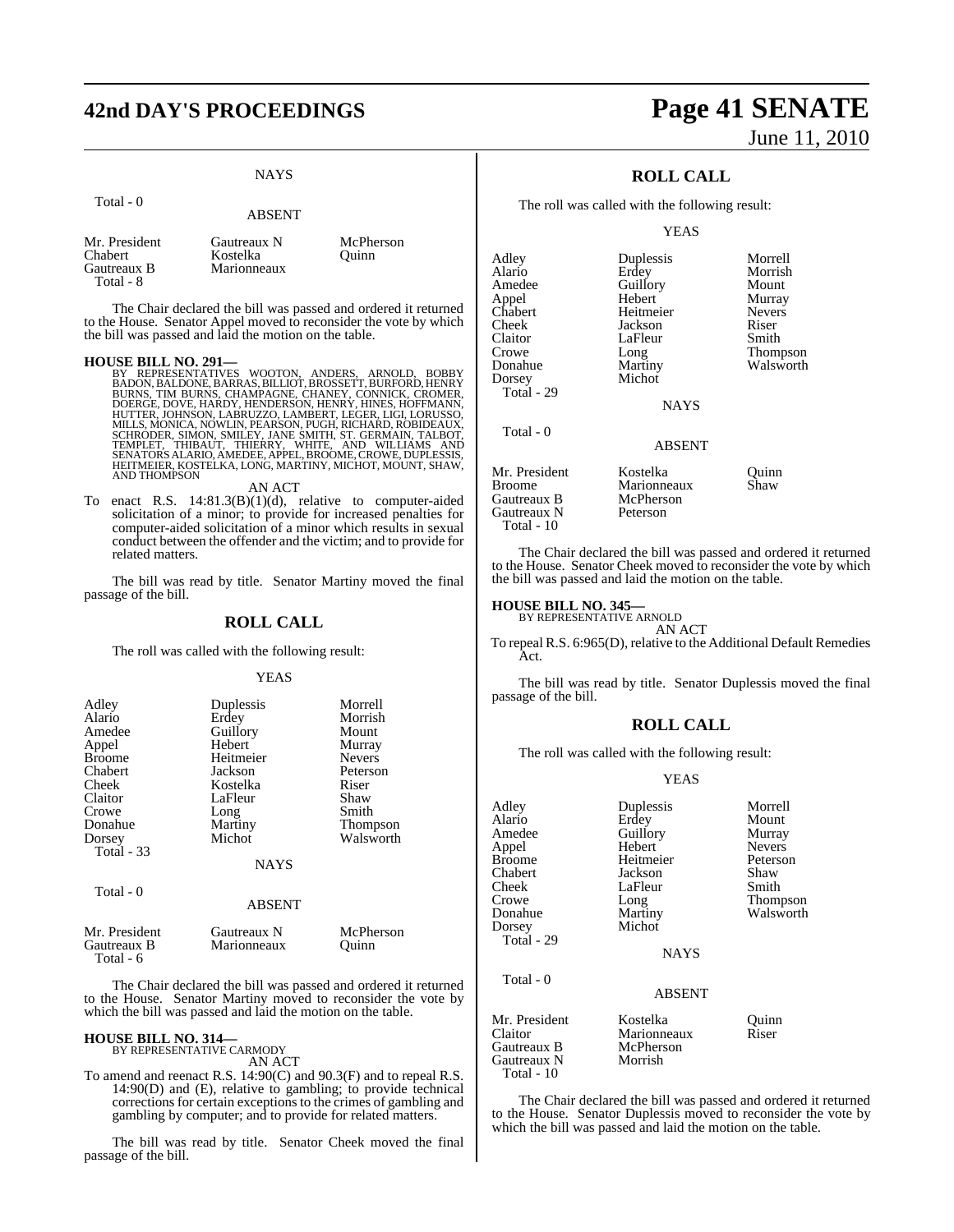#### **HOUSE BILL NO. 375—**

BY REPRESENTATIVES MORRIS AND WOOTON AN ACT

To amend and reenact R.S. 15:499(B) and 501 and to enact R.S. 15:499(D), relative to evidence from criminalistics laboratories; to provide for the retention of certain records regarding the accreditation and background of analysts and laboratories issuing certificates of analysis; to provide for the issuance of a written demand regarding testimony of the person signing the certificate of analysis; to provide for the procedure for making a demand; to provide for time limitations; and to provide for related matters.

The bill was read by title. Senator Martiny moved the final passage of the bill.

#### **ROLL CALL**

The roll was called with the following result:

#### YEAS

| Adley         | Erdey         | Mount         |
|---------------|---------------|---------------|
| Alario        | Guillory      | Murray        |
| Amedee        | Hebert        | <b>Nevers</b> |
| Appel         | Heitmeier     | Peterson      |
| <b>Broome</b> | Jackson       | Riser         |
| Cheek         | LaFleur       | Shaw          |
| Claitor       | Long          | Smith         |
| Crowe         | Martiny       | Thompson      |
| Donahue       | Michot        | Walsworth     |
| Dorsey        | Morrell       |               |
| Duplessis     | Morrish       |               |
| Total $-31$   |               |               |
|               | <b>NAYS</b>   |               |
| Total - 0     |               |               |
|               | <b>ABSENT</b> |               |

| Mr. President | Gautreaux N | McPherson |
|---------------|-------------|-----------|
| Chabert       | Kostelka    | Ouinn     |
| Gautreaux B   | Marionneaux |           |
| Total - 8     |             |           |

The Chair declared the bill was passed and ordered it returned to the House. Senator Martiny moved to reconsider the vote by which the bill was passed and laid the motion on the table.

## **HOUSE BILL NO. 376—** BY REPRESENTATIVE WOOTON

AN ACT

To amend and reenact R.S. 15:574.9(G)(1), relative to parole; to provide with respect to "technical violations" of parole for certain sex offenders; and to provide for related matters.

The bill was read by title. Senator Martiny moved the final passage of the bill.

## **ROLL CALL**

The roll was called with the following result:

#### YEAS

| Adley   | Erdey     | Mount         |
|---------|-----------|---------------|
| Alario  | Guillory  | Murray        |
| Amedee  | Hebert    | <b>Nevers</b> |
| Appel   | Heitmeier | Peterso       |
| Broome  | Jackson   | Riser         |
| Cheek   | LaFleur   | Shaw          |
| Claitor | Long      | Smith         |
| Crowe   | Martiny   | <b>Thomp:</b> |
| Donahue | Michot    | Walswo        |

Hebert Nevers<br>
Heitmeier Peterson Heitmeier Peters<br>
Jackson Riser LaFleur Shaw<br>Long Smith Martiny Thompson<br>Michot Walsworth Walsworth

## **Page 42 SENATE 42nd DAY'S PROCEEDINGS**

| Dorsey<br>Duplessis<br>Total - 31                    | Morrell<br>Morrish<br><b>NAYS</b>      |                    |  |
|------------------------------------------------------|----------------------------------------|--------------------|--|
| Total - 0                                            | <b>ABSENT</b>                          |                    |  |
| Mr. President<br>Chabert<br>Gautreaux B<br>Total - 8 | Gautreaux N<br>Kostelka<br>Marionneaux | McPherson<br>Ouinn |  |

The Chair declared the bill was passed and ordered it returned to the House. Senator Martiny moved to reconsider the vote by which the bill was passed and laid the motion on the table.

## **HOUSE BILL NO. 398—** BY REPRESENTATIVE LANDRY

AN ACT To amend and reenact R.S. 9:2781(E) and to enact R.S. 9:2781(F), relative to suits on open accounts; to provide for the award of reasonable attorney feesin certain circumstances; to provide for definitions; to provide procedures for obtaining a judgment for attorney fees; and to provide for related matters.

#### **Floor Amendments**

Senator Murray proposed the following amendments.

#### **SENATE FLOOR AMENDMENTS**

Amendments proposed by Senator Murray to Engrossed House Bill No. 398 by Representative Landry

#### AMENDMENT NO. 1

On page 2, at the end of line 6, insert "The rule to show cause shall include notice to the judgment debtor of the consequences under this Subsection of not timely filing a memorandum in opposition.

On motion of Senator Murray, the amendments were adopted.

The bill was read by title. Senator Guillory moved the final passage of the amended bill.

#### **ROLL CALL**

The roll was called with the following result:

#### YEAS

Adley Erdey Morrish<br>Alario Guillory Mount Alario Guillory<br>
Appel Hebert Appel Hebert Murray Broome Heitmeier<br>Cheek Iackson Cheek Jackson Peterson Crowe Long Shaw<br>Donahue Martiny Smith **Donahue** Martiny<br> **Dorsey** Michot Dorsey Michot Thompson Total - 30

Total - 0

LaFleur Riser<br>
Long Shaw

Walsworth

**NAYS** 

#### ABSENT

Mr. President Gautreaux B Marionneaux<br>Amedee Gautreaux N McPherson Amedee Gautreaux N McPherson Kostelka

- 
- Total 9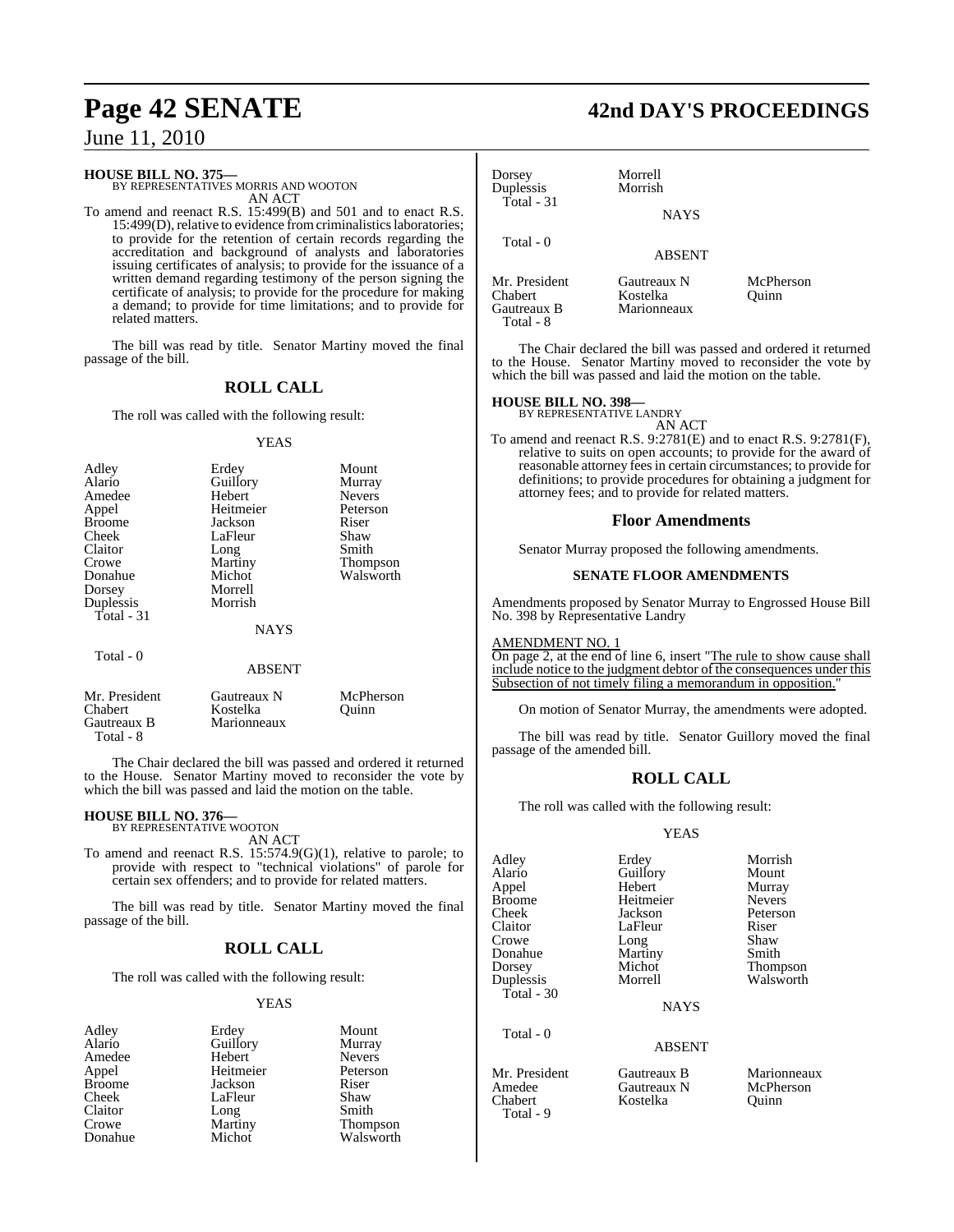# **42nd DAY'S PROCEEDINGS Page 43 SENATE**

The Chair declared the amended bill was passed and ordered it returned to the House. Senator Guillory moved to reconsider the vote by which the bill was passed and laid the motion on the table.

#### **HOUSE BILL NO. 418—** BY REPRESENTATIVE GARY SMITH

AN ACT

To amend and reenact R.S. 15:574.2(A), relative to the Board of Parole; to provide relative to the membership of the board; to provide for an ex officio, nonvoting member; and to provide for related matters.

The bill was read by title. Senator Martiny moved the final passage of the bill.

### **ROLL CALL**

The roll was called with the following result:

#### **YEAS**

| Heitmeier<br>Jackson<br>LaFleur<br>Long<br>Martiny<br>Michot<br>Morrell | <b>Nevers</b><br>Peterson<br>Riser<br>Shaw<br>Smith<br>Walsworth |
|-------------------------------------------------------------------------|------------------------------------------------------------------|
| <b>NAYS</b>                                                             |                                                                  |
|                                                                         |                                                                  |

#### **ABSENT**

| Mr. President | Gautreaux N | Ouinn    |
|---------------|-------------|----------|
| Amedee        | Kostelka    | Thompson |
| Chabert       | Marionneaux |          |
| Gautreaux B   | McPherson   |          |
| Total $-10$   |             |          |

The Chair declared the bill was passed and ordered it returned to the House. Senator Martiny moved to reconsider the vote by which the bill was passed and laid the motion on the table.

#### **HOUSE BILL NO. 419—** BY REPRESENTATIVE BARROW

AN ACT

To enact R.S. 40:2405.6, relative to law enforcement officers; to provide for training on the use of electronic control devices; to require manufacturers to provide training; and to provide for related matters.

The bill was read by title. Senator Dorsey moved the final passage of the bill.

#### **ROLL CALL**

The roll was called with the following result:

#### YEAS

| Adley         | Erdey     | Morrish       |
|---------------|-----------|---------------|
| Alario        | Guillory  | Mount         |
| Appel         | Hebert    | Murray        |
| <b>Broome</b> | Heitmeier | <b>Nevers</b> |
| Cheek         | Jackson   | Peterson      |
| Claitor       | LaFleur   | Riser         |
| Crowe         | Long      | Shaw          |
| Donahue       | Martiny   | Smith         |

June 11, 2010

| Dorsey                  | Michot        | <b>Thompson</b> |
|-------------------------|---------------|-----------------|
| Duplessis<br>Total - 30 | Morrell       | Walsworth       |
|                         | <b>NAYS</b>   |                 |
| Total - 0               | <b>ABSENT</b> |                 |
| Mr. President           | Gautreaux B   | Marionneaux     |
| Amedee                  | Gautreaux N   | McPherson       |
| Chabert                 | Kostelka      | )uinn           |

The Chair declared the bill was passed and ordered it returned to the House. Senator Dorsey moved to reconsider the vote by which the bill was passed and laid the motion on the table.

## **HOUSE BILL NO. 509—** BY REPRESENTATIVE LORUSSO

Total - 9

AN ACT

To amend and reenact R.S. 33:1373(D) and 1374(D) and to enact R.S. 13:2493.1(D), relative to providing concurrent jurisdiction of the Municipal Court of New Orleans with the Civil District Court for the parish of Orleans over certain environmental and blighted property issues; to provide for a special environmental docket for the Housing and Environmental Court Division of the Municipal Court of New Orleans; to authorize summary proceedings; and to provide for related matters.

The bill was read by title. Senator Murray moved the final passage of the bill.

#### **ROLL CALL**

The roll was called with the following result:

#### YEAS

| Adley<br>Alario<br>Appel<br><b>Broome</b><br>Cheek<br>Claitor<br>Crowe<br>Dorsey<br>Duplessis<br>Erdey<br>Total - 28 | Guillory<br>Hebert<br>Heitmeier<br>Jackson<br>Long<br>Martiny<br>Michot<br>Morrell<br>Morrish<br>Mount<br><b>NAYS</b> | Murray<br><b>Nevers</b><br>Peterson<br>Riser<br>Shaw<br>Smith<br>Thompson<br>Walsworth |
|----------------------------------------------------------------------------------------------------------------------|-----------------------------------------------------------------------------------------------------------------------|----------------------------------------------------------------------------------------|
| Total - 0                                                                                                            | <b>ABSENT</b>                                                                                                         |                                                                                        |
| Mr. President<br>Amedee<br>Chabert<br>Donahue<br>Total - 11                                                          | Gautreaux B<br>Gautreaux N<br>Kostelka<br>LaFleur                                                                     | Marionneaux<br>McPherson<br>Ouinn                                                      |

The Chair declared the bill was passed and ordered it returned to the House. Senator Murray moved to reconsider the vote by which the bill was passed and laid the motion on the table.

#### **HOUSE BILL NO. 543—**

BY REPRESENTATIVE BARRAS

AN ACT

To repeal Part V of Chapter 3 of Title 25 of the Louisiana Revised Statutes of 1950, comprised of R.S. 25:291 through 294, relative to the Iberia Parish Law Library Commission; to repeal such commission and the powers, rights, and duties of such commission; to provide for the transfer of any obligations, property, records, and employees of the commission; to provide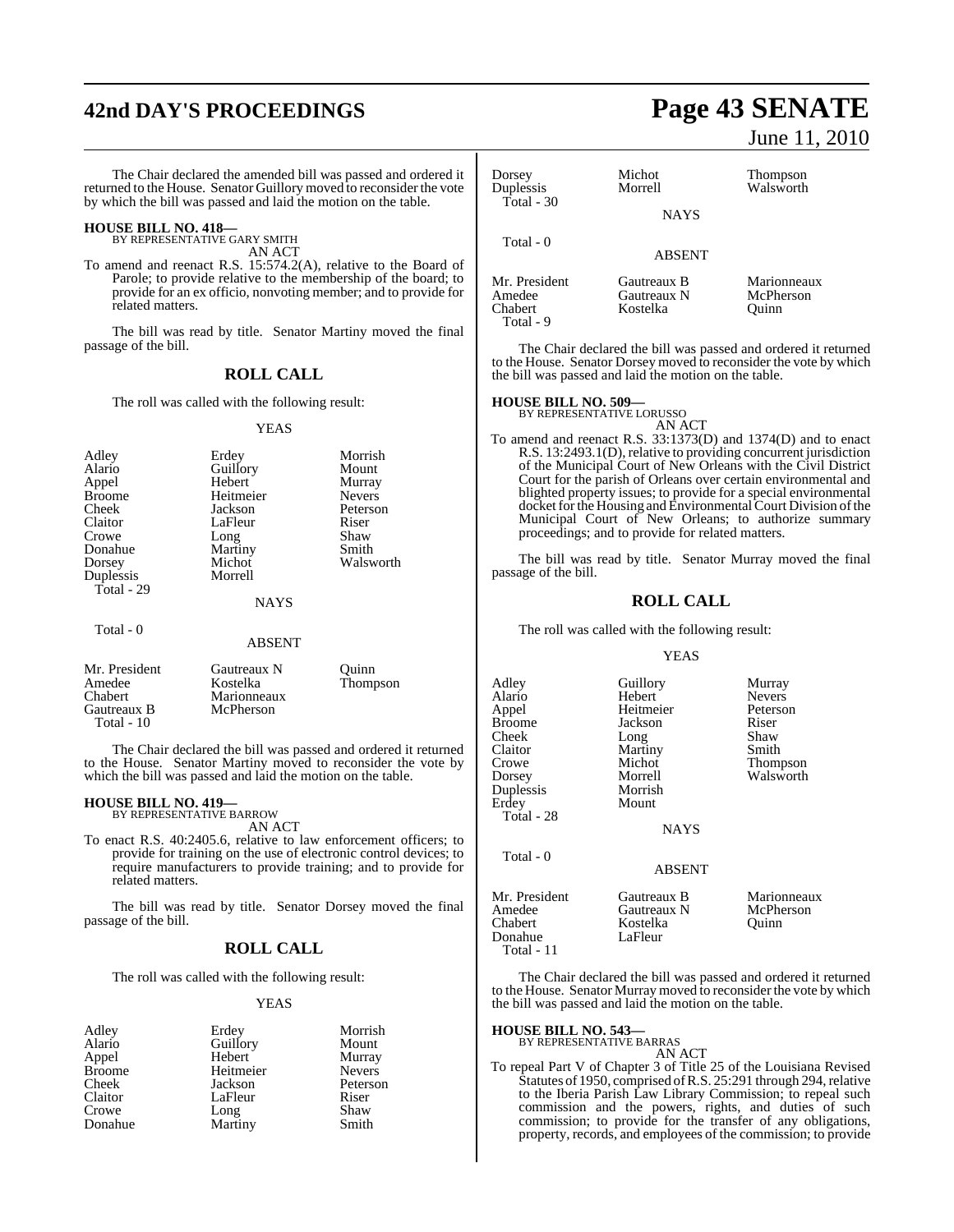for use of the monies of the commission; and to provide for related matters.

The bill was read by title. Senator Hebert moved the final passage of the bill.

## **ROLL CALL**

The roll was called with the following result:

#### YEAS

| Adley         | Guillory    | Mount         |
|---------------|-------------|---------------|
| Alario        | Hebert      | Murray        |
| Appel         | Heitmeier   | <b>Nevers</b> |
|               | Jackson     |               |
| <b>Broome</b> |             | Peterson      |
| Cheek         | LaFleur     | Riser         |
| Crowe         | Long        | Shaw          |
| Dorsey        | Martiny     | Smith         |
| Duplessis     | Michot      | Thompson      |
| Erdey         | Morrell     | Walsworth     |
|               |             |               |
| Total - 27    |             |               |
|               | <b>NAYS</b> |               |
|               |             |               |
| Claitor       |             |               |
| Total - 1     |             |               |
|               | ABSENT      |               |
| Mr. President | Gautreaux B | McPherson     |
|               |             |               |
| Amedee        | Gautreaux N | Morrish       |
| Chabert       | Kostelka    | Quinn         |
| Donahue       | Marionneaux |               |
| Total - 11    |             |               |

The Chair declared the bill was passed and ordered it returned to the House. Senator Hebert moved to reconsider the vote by which the bill was passed and laid the motion on the table.

#### **HOUSE BILL NO. 555—**

BY REPRESENTATIVE ROSALIND JONES AN ACT

To amend and reenact R.S. 14:67(B), 67.2(B)(1), (2), and (3), 67.5(B), 67.10(B)(1), (2), and (3), 67.13(B), 67.18(B), 67.21(C)(1), (2), and (3), 67.23(C), 67.26(C), 68.2(C), 68.7(B)(1), 69(B)(1), (2), and (3), 70.2(C)(2), (3), and (4), 70.4 $(E)(1)$ , (2), and (3), and 71 $(C)$ , (D), and  $(E)$ , relative to offenses involving misappropriation without violence; to provide for a uniform system of gradations based upon the value of the goods taken for certain offenses involving theft or misappropriation without violence; to provide with respect to criminal penalties for certain offenses; and to provide for related matters.

The bill was read by title. Senator Murray moved the final passage of the bill.

### **ROLL CALL**

The roll was called with the following result:

#### YEAS

| Adley         | Erdey     | Mount           |
|---------------|-----------|-----------------|
| Alario        | Hebert    | Murray          |
| Appel         | Heitmeier | <b>Nevers</b>   |
| <b>Broome</b> | Jackson   | Peterson        |
| Cheek         | LaFleur   | Riser           |
| Claitor       | Long      | Shaw            |
| Crowe         | Martiny   | Smith           |
| Donahue       | Michot    | <b>Thompson</b> |
| Dorsey        | Morrell   | Walsworth       |
| Duplessis     | Morrish   |                 |
| Total - 29    |           |                 |

# **Page 44 SENATE 42nd DAY'S PROCEEDINGS**

#### **NAYS**

## ABSENT Mr. President Gautreaux N McPherson<br>Amedee Guillory Ouinn Amedee Guillory<br>Chabert Kostelka Kostelka<br>Marionneaux

The Chair declared the bill was passed and ordered it returned to the House. Senator Murray moved to reconsider the vote by which the bill was passed and laid the motion on the table.

#### **HOUSE BILL NO. 562—**

Total - 0

Gautreaux B Total - 10

BY REPRESENTATIVE BALDONE

AN ACT To amend and reenact R.S. 14:34.6, relative to the crime of disarming a peace officer; to provide for the elements of the crime of disarming a peace officer; to provide for definitions; and to provide for related matters.

The bill was read by title. Senator Guillory moved the final passage of the bill.

#### **ROLL CALL**

The roll was called with the following result:

#### YEAS

| Adley<br>Alario<br>Appel<br><b>Broome</b><br>Cheek<br>Claitor<br>Crowe<br>Donahue<br>Dorsey<br>Duplessis<br>Total - 29 | Erdey<br>Guillory<br>Hebert<br>Heitmeier<br>Jackson<br>LaFleur<br>Long<br>Martiny<br>Michot<br>Morrish<br><b>NAYS</b> | Mount<br>Murray<br><b>Nevers</b><br>Peterson<br>Riser<br>Shaw<br>Smith<br>Thompson<br>Walsworth |
|------------------------------------------------------------------------------------------------------------------------|-----------------------------------------------------------------------------------------------------------------------|-------------------------------------------------------------------------------------------------|
| Total - 0                                                                                                              | <b>ABSENT</b>                                                                                                         |                                                                                                 |
| Mr. President<br>Amedee<br>Chabert<br>Gautreaux B<br>Total - 10                                                        | Gautreaux N<br>Kostelka<br>Marionneaux<br>McPherson                                                                   | Morrell<br>Ouinn                                                                                |

The Chair declared the bill was passed and ordered it returned to the House. Senator Guillory moved to reconsider the vote by which the bill was passed and laid the motion on the table.

## **HOUSE BILL NO. 564—** BY REPRESENTATIVE PATRICIA SMITH

AN ACT

To enact R.S. 44:9(L), relative to expungement of arrest records in misdemeanor and felony cases; to require the Louisiana State Law Institute to develop a uniform expungement form and a uniform order of expungement; and to provide for related matters.

The bill was read by title. Senator Claitor moved the final passage of the bill.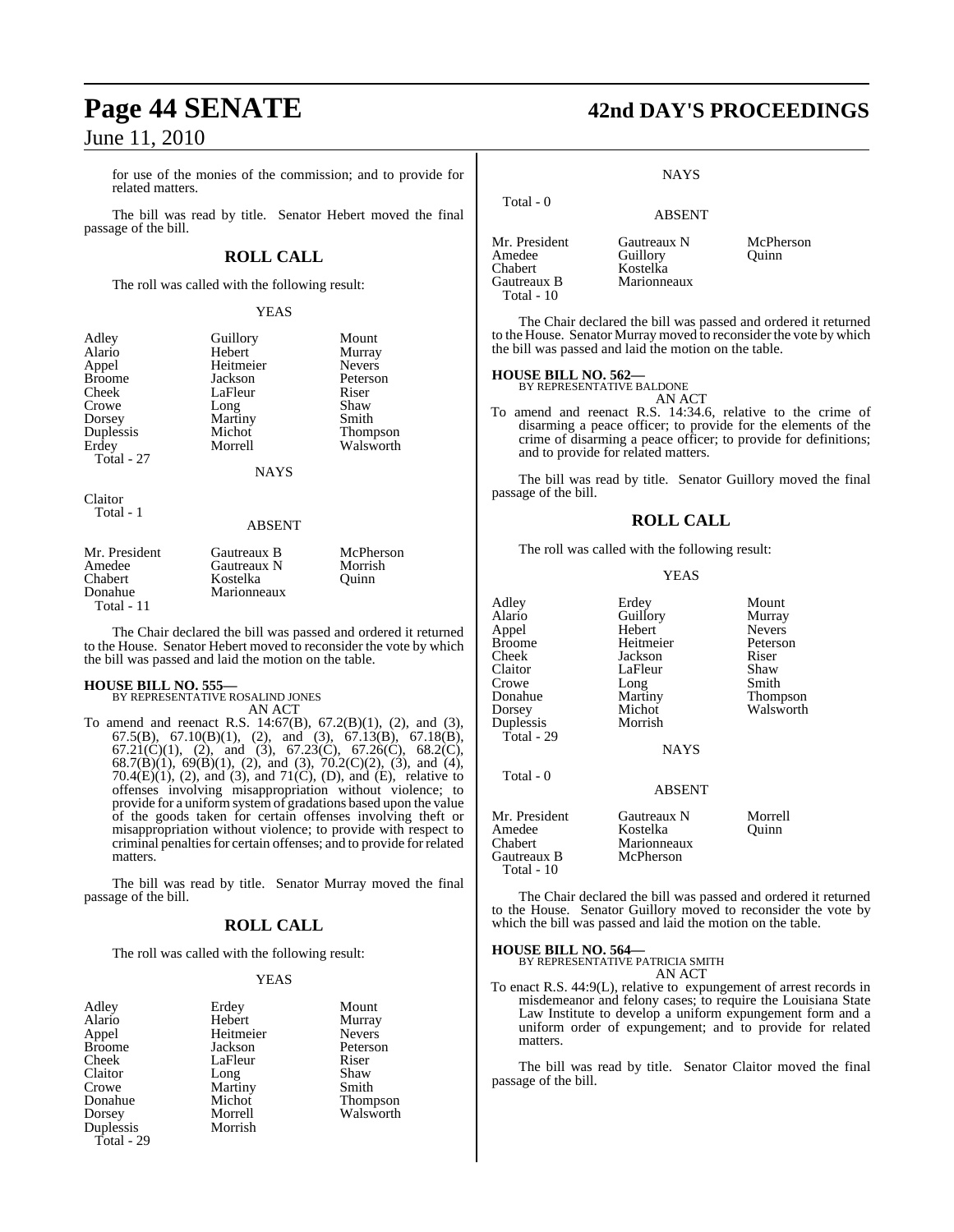# **42nd DAY'S PROCEEDINGS Page 45 SENATE**

## **ROLL CALL**

The roll was called with the following result:

#### **YEAS**

| Adley<br>Alario<br>Appel<br><b>Broome</b><br>Cheek<br>Claitor<br>Crowe<br>Donahue<br>Dorsey | Guillory<br>Hebert<br>Heitmeier<br>Jackson<br>LaFleur<br>Long<br>Martiny<br>Michot<br>Morrell | Mount<br>Murray<br><b>Nevers</b><br>Peterson<br>Riser<br>Shaw<br>Smith<br><b>Thompson</b><br>Walsworth |
|---------------------------------------------------------------------------------------------|-----------------------------------------------------------------------------------------------|--------------------------------------------------------------------------------------------------------|
| Duplessis<br>Total - 29                                                                     | Morrish                                                                                       |                                                                                                        |
|                                                                                             | <b>NAYS</b>                                                                                   |                                                                                                        |
| Total $-0$                                                                                  | <b>ABSENT</b>                                                                                 |                                                                                                        |

| Mr. President<br>Amedee<br>Chabert | Gautreaux B<br>Gautreaux N<br>Kostelka | McPherson<br>Ouinn |
|------------------------------------|----------------------------------------|--------------------|
| Erdey                              | Marionneaux                            |                    |
| Total - $10$                       |                                        |                    |

The Chair declared the bill was passed and ordered it returned to the House. Senator Claitor moved to reconsider the vote by which the bill was passed and laid the motion on the table.

## **HOUSE BILL NO. 571—** BY REPRESENTATIVE SCHRODER

AN ACT

To amend and reenact Code of Criminal Procedure Article 345(A) and (B), relative to bail; to provide with respect to the surrender of a defendant; and to provide for related matters.

The bill was read by title. Senator Guillory moved the final passage of the bill.

#### **ROLL CALL**

The roll was called with the following result:

#### YEAS

| Adley<br>Alario<br>Appel<br><b>Broome</b><br>Cheek<br>Claitor<br>Crowe<br>Donahue<br>Dorsey<br>Duplessis<br>Total - 29 | Guillory<br>Hebert<br>Heitmeier<br>Jackson<br>LaFleur<br>Long<br>Martiny<br>Michot<br>Morrell<br>Morrish<br><b>NAYS</b> | Mount<br>Murray<br><b>Nevers</b><br>Peterson<br>Riser<br>Shaw<br>Smith<br>Thompson<br>Walsworth |
|------------------------------------------------------------------------------------------------------------------------|-------------------------------------------------------------------------------------------------------------------------|-------------------------------------------------------------------------------------------------|
| Total - 0                                                                                                              | <b>ABSENT</b>                                                                                                           |                                                                                                 |
| Mr. President<br>Amedee<br>Chabert<br>Erdey<br>Total - $10$                                                            | Gautreaux B<br>Gautreaux N<br>Kostelka<br>Marionneaux                                                                   | McPherson<br>Ouinn                                                                              |

The Chair declared the bill was passed and ordered it returned to the House. Senator Guillory moved to reconsider the vote by which the bill was passed and laid the motion on the table.

# June 11, 2010

## **HOUSE BILL NO. 554—** BY REPRESENTATIVE DANAHAY

AN ACT

To amend and reenact Code of Criminal Procedure Article 334.2, relative to bail; to provide that a person arrested for domestic abuse battery shall not be released on his own recognizance; and to provide for related matters.

The bill was read by title. Senator Mount moved the final passage of the bill.

#### **ROLL CALL**

The roll was called with the following result:

YEAS

| Adley         | Guillory      | Mount         |
|---------------|---------------|---------------|
| Alario        | Hebert        | Murray        |
| Appel         | Heitmeier     | <b>Nevers</b> |
| Broome        | Jackson       | Peterson      |
| Cheek         | LaFleur       | Riser         |
| Claitor       | Long          | Shaw          |
| Crowe         | Martiny       | Smith         |
| Donahue       | Michot        | Thompson      |
| Dorsey        | Morrell       | Walsworth     |
| Duplessis     | Morrish       |               |
| Total - 29    |               |               |
|               | <b>NAYS</b>   |               |
| Total - 0     |               |               |
|               | <b>ABSENT</b> |               |
| Mr. President | Gautreaux B   | McPherson     |
| Amedee        | Gautreaux N   | Ouinn         |
| Chabert       | Kostelka      |               |
| Erdey         | Marionneaux   |               |
| Total - 10    |               |               |
|               |               |               |

The Chair declared the bill was passed and ordered it returned to the House. Senator Mount moved to reconsider the vote by which the bill was passed and laid the motion on the table.

**HOUSE BILL NO. 514—** BY REPRESENTATIVE ST. GERMAIN

AN ACT

To amend and reenact R.S. 14:52(A), relative to the crime of simple arson; to expand the definition of simple arson; and to provide for related matters.

The bill was read by title. Senator Cheek moved the final passage of the bill.

#### **ROLL CALL**

The roll was called with the following result:

#### YEAS

Adley Hebert Murray<br>Alario Heitmeier Nevers Alario Heitmeier<br>Appel Jackson Broome LaFleur Riser<br>
Cheek Long Shaw Cheek Long Shaw<br>Crowe Martiny Smith Crowe Martiny<br>Donahue Michot Donahue Michot Thompson Duplessis Morris<br>
Guillory Mount Guillory Total - 28

Jackson Peterson<br>LaFleur Riser Morrell Walsworth<br>Morrish

NAYS

Total - 0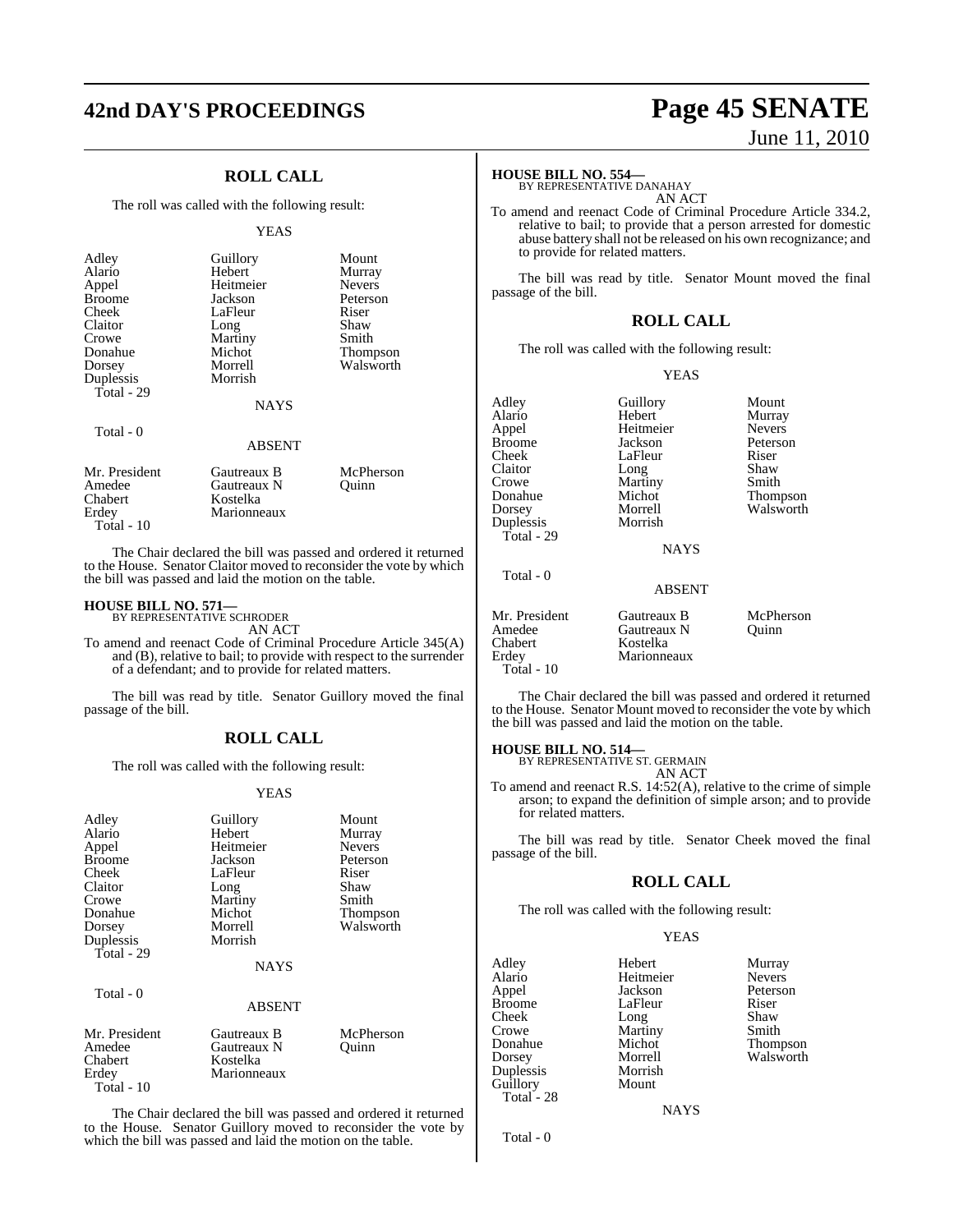## **Page 46 SENATE 42nd DAY'S PROCEEDINGS** June 11, 2010

#### ABSENT

| Mr. President  | Erdev       | Marionneaux |
|----------------|-------------|-------------|
| Amedee         | Gautreaux B | McPherson   |
| <b>Chabert</b> | Gautreaux N | Ouinn       |
| Claitor        | Kostelka    |             |
| Total - 11     |             |             |

The Chair declared the bill was passed and ordered it returned to the House. Senator Cheek moved to reconsider the vote by which the bill was passed and laid the motion on the table.

#### **HOUSE BILL NO. 609—** BY REPRESENTATIVE WHITE

AN ACT

To amend and reenact R.S. 14:62.8(B)(2) and to enact R.S.  $14:2(B)(42)$ , relative to the crime of home invasion; to require that the sentence imposed for the crime of home invasion shall be served at hard labor; to add the crime of home invasion to the list of enumerated crimes of violence; and to provide for related matters.

The bill was read by title. Senator Dorsey moved the final passage of the bill.

#### **ROLL CALL**

The roll was called with the following result:

#### YEAS

| Adley      | Erdey          | Morrish       |
|------------|----------------|---------------|
| Alario     | Guillory       | Mount         |
| Appel      | Hebert         | Murray        |
| Broome     | Heitmeier      | <b>Nevers</b> |
| Cheek      | Jackson        | Peterson      |
| Claitor    | LaFleur        | Riser         |
| Crowe      | Long           | Shaw          |
| Donahue    | Martiny        | Smith         |
| Dorsey     | Michot         | Thompson      |
| Duplessis  | Morrell        | Walsworth     |
| Total - 30 |                |               |
|            | <b>ATA TTM</b> |               |

## NAYS

Total - 0

#### ABSENT

| Mr. President<br>Amedee | Gautreaux B<br>Gautreaux N | Marionneaux<br>McPherson |
|-------------------------|----------------------------|--------------------------|
| Chabert                 | Kostelka                   | Ouinn                    |
| Total - 9               |                            |                          |

The Chair declared the amended bill was passed, ordered reengrossed and sent to the House. Senator Dorsey moved to reconsider the vote by which the bill was passed and laid the motion on the table.

#### **HOUSE BILL NO. 663—**

BY REPRESENTATIVES LEGER, BALDONE, AND HOWARD AN ACT

To amend and reenact Children's Code Articles 320, 321, and 809 and to enact Children's Code Article 881.1, relative to juvenile delinquency; to provide for indigency determination; to provide for reimbursement of legal fees in certain cases; to provide for right to counsel; to provide for the admissibility and voluntariness of a child's confession; to provide for the determination of admissibility of a confession; and to provide for related matters.

The bill was read by title. Senator Morrell moved the final passage of the bill.

## **ROLL CALL**

The roll was called with the following result:

#### **YEAS**

LaFleur Riser<br>Long Shaw

Walsworth

Adley Erdey Morrish<br>Alario Guillory Mount Alario Guillory<br>Appel Hebert Appel Hebert Murray Broome Heitmeier<br>Cheek Jackson Cheek Jackson Peterson Crowe Long Shaw<br>Donahue Martiny Smith Donahue Martiny<br>Dorsey Michot Dorsey Michot Thompson<br>Duplessis Morrell Walsworth Total - 30 Total - 0

NAYS

#### ABSENT Mr. President Gautreaux B Marionneaux<br>Amedee Gautreaux N McPherson Amedee Gautreaux N McPherson<br>Chabert Kostelka Ouinn Kostelka Total - 9

The Chair declared the bill was passed and ordered it returned to the House. Senator Morrell moved to reconsider the vote by which the bill was passed and laid the motion on the table.

#### **HOUSE BILL NO. 701—**

Total - 13

BY REPRESENTATIVE WOOTON AN ACT

To enact Code of Civil Procedure Article 2542, relative to foreign defamation judgments; to provide the grounds for the recognition of foreign defamation judgments; to provide for jurisdiction; to provide for definitions; and to provide forrelated matters.

The bill was read by title. Senator Martiny moved the final passage of the bill.

#### **ROLL CALL**

The roll was called with the following result:

#### YEAS

| Adley<br>Alario<br>Appel<br><b>Broome</b><br>Cheek<br>Crowe<br>Donahue<br>Dorsey<br>Duplessis | Erdey<br>Guillory<br>Hebert<br>Jackson<br>LaFleur<br>Long<br>Martiny<br>Michot<br>Morrell | Morrish<br>Murray<br><b>Nevers</b><br>Peterson<br>Riser<br>Shaw<br>Smith<br>Walsworth |
|-----------------------------------------------------------------------------------------------|-------------------------------------------------------------------------------------------|---------------------------------------------------------------------------------------|
| Total - 26                                                                                    | <b>NAYS</b>                                                                               |                                                                                       |
| Total - 0                                                                                     | <b>ABSENT</b>                                                                             |                                                                                       |
| Mr. President<br>Amedee<br>Chabert<br>Claitor<br>Gautreaux B                                  | Gautreaux N<br>Heitmeier<br>Kostelka<br>Marionneaux<br>McPherson                          | Mount<br>Quinn<br>Thompson                                                            |

The Chair declared the bill was passed and ordered it returned to the House. Senator Martiny moved to reconsider the vote by which the bill was passed and laid the motion on the table.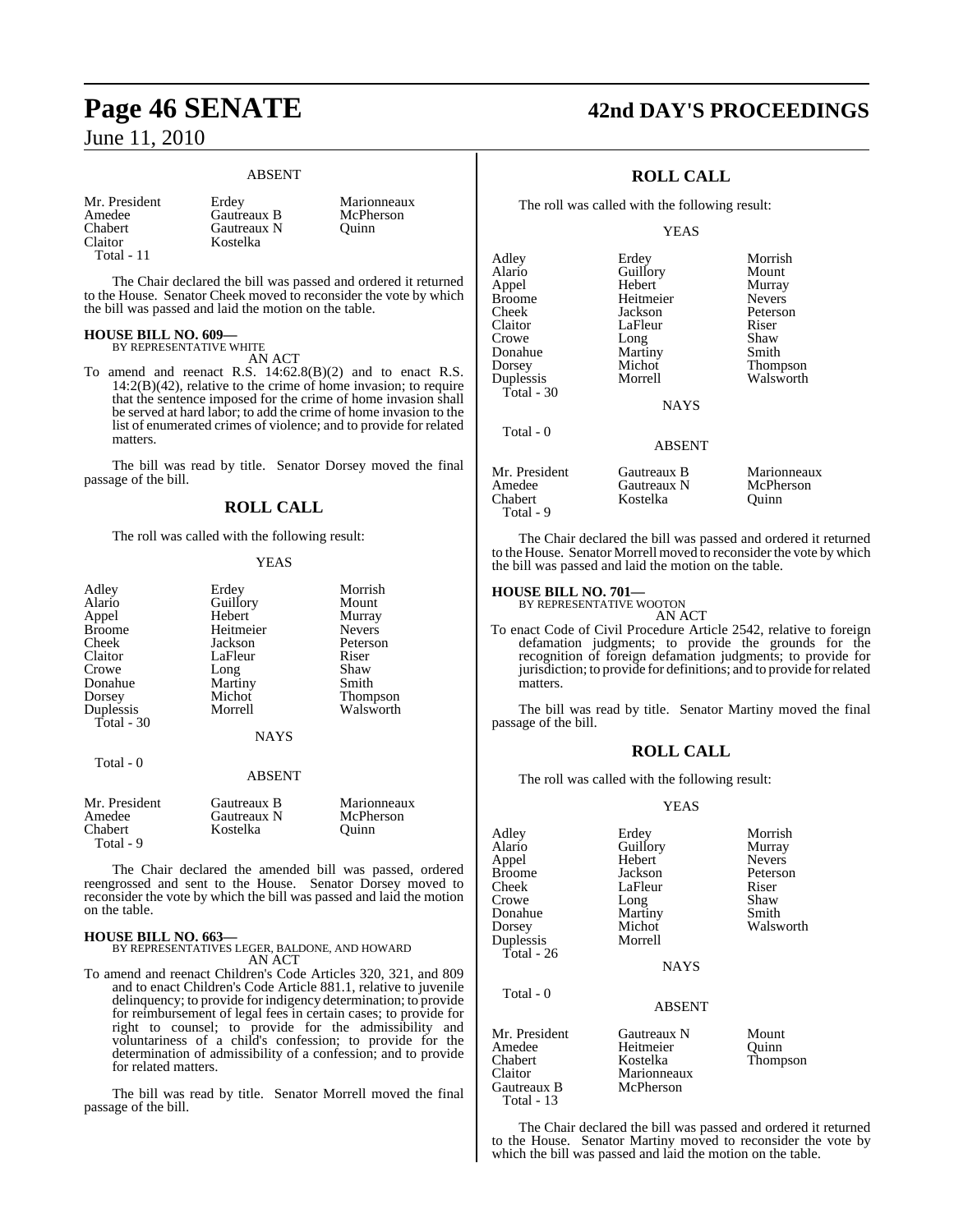# **42nd DAY'S PROCEEDINGS Page 47 SENATE**

**HOUSE BILL NO. 728—** BY REPRESENTATIVES LITTLE, LEGER, AND WOOTON AN ACT

To amend and reenact R.S.  $15:1352(A)(12)$  and to enact R.S.  $15:1352(A)(20)$  through (29), relative to "racketeering activity"; to add enumerated crimes to the definition of "racketeering activity"; and to provide for related matters.

The bill was read by title. Senator Thompson moved the final passage of the bill.

#### **ROLL CALL**

The roll was called with the following result:

#### YEAS

| Adley<br>Alario<br>Appel<br><b>Broome</b><br>Cheek<br>Crowe<br>Donahue<br>Dorsey<br>Duplessis<br>Erdey<br>Total - 29 | Guillory<br>Hebert<br>Heitmeier<br>Jackson<br>LaFleur<br>Long<br>Marionneaux<br>Martiny<br>Michot<br>Morrell<br><b>NAYS</b> | Morrish<br>Murray<br><b>Nevers</b><br>Peterson<br>Riser<br>Shaw<br>Smith<br><b>Thompson</b><br>Walsworth |
|----------------------------------------------------------------------------------------------------------------------|-----------------------------------------------------------------------------------------------------------------------------|----------------------------------------------------------------------------------------------------------|
| Total - 0                                                                                                            | <b>ABSENT</b>                                                                                                               |                                                                                                          |
| Mr. President<br>Amedee<br>Chabert<br>Claitor<br>Total - 10                                                          | Gautreaux B<br>Gautreaux N<br>Kostelka<br>McPherson                                                                         | Mount<br>Ouinn                                                                                           |

The Chair declared the bill was passed and ordered it returned to the House. Senator Thompson moved to reconsider the vote by which the bill was passed and laid the motion on the table.

## **HOUSE BILL NO. 740—** BY REPRESENTATIVE LOPINTO

AN ACT

To enact Code of Criminal Procedure Article 523, relative to pretrial motions; to provide relative to notice of pretrial motion hearings; to provide relative to the defendant's appearance at pretrial motion hearings; and to provide for related matters.

The bill was read by title. Senator Martiny moved the final passage of the bill.

#### **ROLL CALL**

The roll was called with the following result:

#### YEAS

| Adley         | Guillory    | Morrish       |
|---------------|-------------|---------------|
| Alario        | Hebert      | Mount         |
| Appel         | Heitmeier   | Murray        |
| <b>Broome</b> | Jackson     | <b>Nevers</b> |
| Cheek         | LaFleur     | Peterson      |
| Claitor       | Long        | Riser         |
| Crowe         | Marionneaux | Shaw          |
| Dorsey        | Martiny     | Smith         |
| Duplessis     | Michot      | Thompson      |
| Erdey         | Morrell     | Walsworth     |
| Total - 30    |             |               |

**NAYS** 

# June 11, 2010

#### ABSENT

Gautreaux N

| Mr. President |  |
|---------------|--|
| Amedee        |  |
| Chabert       |  |
| Total - 9     |  |

Donahue Kostelka<br>Gautreaux B McPherson **Gautreaux B** McPhe<br> **Gautreaux N** Quinn

The Chair declared the bill was passed and ordered it returned to the House. Senator Martiny moved to reconsider the vote by which the bill was passed and laid the motion on the table.

## **HOUSE BILL NO. 772—** BY REPRESENTATIVE LOPINTO

AN ACT

To amend and reenact R.S. 15:257, relative to compulsory process; to amend provisions relative to securing the presence of a material witness; and to provide for related matters.

The bill was read by title. Senator Martiny moved the final passage of the bill.

#### **ROLL CALL**

The roll was called with the following result:

#### YEAS

| Adley<br>Alario<br>Appel<br>Broome<br>Cheek<br>Claitor<br>Crowe<br>Donahue<br>Dorsey<br>Duplessis<br>Erdey<br>Total - 31 | Guillory<br>Hebert<br>Heitmeier<br>Jackson<br>LaFleur<br>Long<br>Marionneaux<br>Martiny<br>Michot<br>Morrell<br>Morrish<br><b>NAYS</b> | Mount<br>Murray<br><b>Nevers</b><br>Peterson<br>Riser<br>Shaw<br>Smith<br>Thompson<br>Walsworth |
|--------------------------------------------------------------------------------------------------------------------------|----------------------------------------------------------------------------------------------------------------------------------------|-------------------------------------------------------------------------------------------------|
| Total - 0                                                                                                                | <b>ABSENT</b>                                                                                                                          |                                                                                                 |
| Mr. President<br>Amedee<br>Chabert<br>Total - 8                                                                          | Gautreaux B<br>Gautreaux N<br>Kostelka                                                                                                 | McPherson<br>Ouinn                                                                              |

The Chair declared the bill was passed and ordered it returned to the House. Senator Martiny moved to reconsider the vote by which the bill was passed and laid the motion on the table.

**HOUSE BILL NO. 775—**

BY REPRESENTATIVE SIMON

AN ACT To enact R.S. 15:827(A)(6), relative to the Department of Public Safety and Corrections; to provide with respect to the General Education Development test for certain incarcerated offenders; to provide for a comprehensive program; and to provide for related matters.

#### **Floor Amendments**

Senator Donahue proposed the following amendments.

#### **SENATE FLOOR AMENDMENTS**

Amendments proposed by Senator Donahue to Engrossed House Bill No. 775 by Representative Simon

AMENDMENT NO. 1 On page 1, line 12, after " $(6)$ " insert " $(a)$ "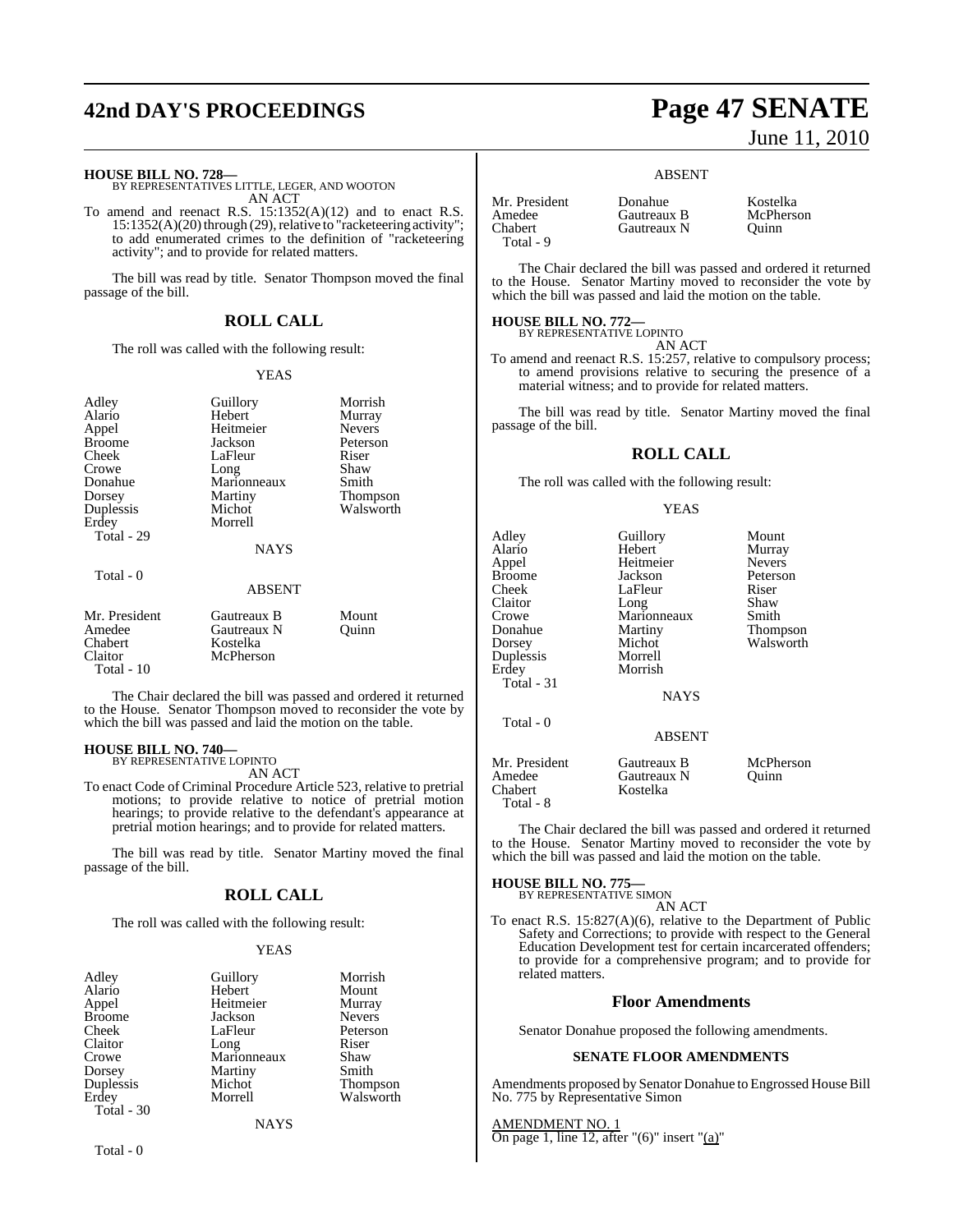#### AMENDMENT NO. 2

On page 1, line 13 after "department" insert "in a state correctional facility"

#### AMENDMENT NO. 3

On page 1, between lines 18 and 19, insert the following:

"(b) For purposes of the Paragraph, state correctional facility means a correctional facility owned and operated by the state of Louisiana or the Louisiana Correctional Facilities Corporation housing prisoners committed to the custody of the Department of Public Safety and Corrections."

On motion of Senator Donahue, the amendments were adopted.

The bill was read by title. Senator Donahue moved the final passage of the amended bill.

## **ROLL CALL**

The roll was called with the following result:

#### YEAS

| Adley<br>Alario<br>Appel<br><b>Broome</b><br>Cheek<br>Claitor<br>Crowe | Guillory<br>Hebert<br>Heitmeier<br>Jackson<br>LaFleur<br>Long<br>Marionneaux | Mount<br>Murray<br><b>Nevers</b><br>Peterson<br>Riser<br>Shaw<br>Smith |
|------------------------------------------------------------------------|------------------------------------------------------------------------------|------------------------------------------------------------------------|
| Donahue                                                                | Martiny<br>Michot                                                            | <b>Thompson</b><br>Walsworth                                           |
| Dorsey<br>Duplessis<br>Erdey<br>Total - 31                             | Morrell<br>Morrish                                                           |                                                                        |
|                                                                        | <b>NAYS</b>                                                                  |                                                                        |
| Total - 0                                                              | <b>ABSENT</b>                                                                |                                                                        |
| Mr. President                                                          | Gautreaux B                                                                  | McPherson                                                              |

Amedee Gautreaux N Quinn<br>
Chabert Kostelka Kostelka Total - 8

The Chair declared the amended bill was passed and ordered it returned to the House. Senator Donahue moved to reconsider the vote by which the bill was passed and laid the motion on the table.

#### **HOUSE BILL NO. 733—**

BY REPRESENTATIVE ANDERS AN ACT

To enact R.S. 3:1221, relative to carbon sequestration; to authorize participation in greenhouse gas emission reduction programs; to provide for the state's participation; and to provide for related matters.

The bill was read by title. Senator Thompson moved the final passage of the bill.

#### **ROLL CALL**

The roll was called with the following result:

#### YEAS

Adley Hebert Mount Alario Heitmeier Murray<br>
Appel Jackson Nevers Appel Jackson<br>Broome LaFleur Broome LaFleur Peterson<br>Cheek Long Riser Cheek Long Riser<br>Claitor Marionneaux Shaw Marionneaux Shaw<br>Martiny Smith Dorsey Martiny<br>
Duplessis Michot Thompson

## **Page 48 SENATE 42nd DAY'S PROCEEDINGS**

| Erdey<br>Guillory<br>Total - 29                            | Morrell<br>Morrish<br><b>NAYS</b>                 | Walsworth          |
|------------------------------------------------------------|---------------------------------------------------|--------------------|
| Total - 0                                                  | ABSENT                                            |                    |
| Mr. President<br>Amedee<br>Chabert<br>Crowe<br>Total $-10$ | Donahue<br>Gautreaux B<br>Gautreaux N<br>Kostelka | McPherson<br>Ouinn |

The Chair declared the bill was passed and ordered it returned to the House. Senator Thompson moved to reconsider the vote by which the bill was passed and laid the motion on the table.

#### **HOUSE BILL NO. 785—**

BY REPRESENTATIVE WOOTON

- AN ACT
- To enact Chapter 1 of Code Title I of Code Book IV of Title 9 of the Louisiana Revised Statutes of 1950, to be comprised of R.S. 9:6000, relative to the application of foreign laws; to provide for definitions; to provide for legislative findings; to prohibit the enforcement of foreign laws under certain circumstances; to provide for applicability to certain persons; and to provide for related matters.

The bill was read by title. Senator Martiny moved the final passage of the bill.

#### **ROLL CALL**

The roll was called with the following result:

#### YEAS

| Alario<br>Appel<br>Broome<br>Cheek<br>Donahue<br>Dorsey<br>Duplessis<br>Erdey<br>Guillory<br>Hebert | Heitmeier<br>Jackson<br>LaFleur<br>Long<br>Marionneaux<br>Martiny<br>Michot<br>Morrell<br>Morrish<br>Mount | Murray<br><b>Nevers</b><br>Peterson<br>Riser<br>Shaw<br>Smith<br>Thompson<br>Walsworth |
|-----------------------------------------------------------------------------------------------------|------------------------------------------------------------------------------------------------------------|----------------------------------------------------------------------------------------|
| Total - 28<br>Adley<br>Total - 2                                                                    | <b>NAYS</b><br>Claitor                                                                                     |                                                                                        |
|                                                                                                     | <b>ABSENT</b>                                                                                              |                                                                                        |
| Mr. President<br>Amedee<br>Chabert<br>Total - 9                                                     | Crowe<br>Gautreaux B<br>Gautreaux N                                                                        | Kostelka<br>McPherson<br>Ouinn                                                         |

The Chair declared the bill was passed and ordered it returned to the House. Senator Martiny moved to reconsider the vote by which the bill was passed and laid the motion on the table.

#### **HOUSE BILL NO. 807—**

BY REPRESENTATIVE TIM BURNS

#### AN ACT

To amend and reenact R.S. 22:512(17)(b)(introductory paragraph) and (vi)(bb) and (gg), relative to title insurance; to require that a title opinion contain a search of the mortgage records for a period of twenty years for federal judgments; to require the length of the examiner's search for a transaction involving a sale be a minimum period of thirty years or longer in order to reach a third-party transfer; to require the examiner's search be a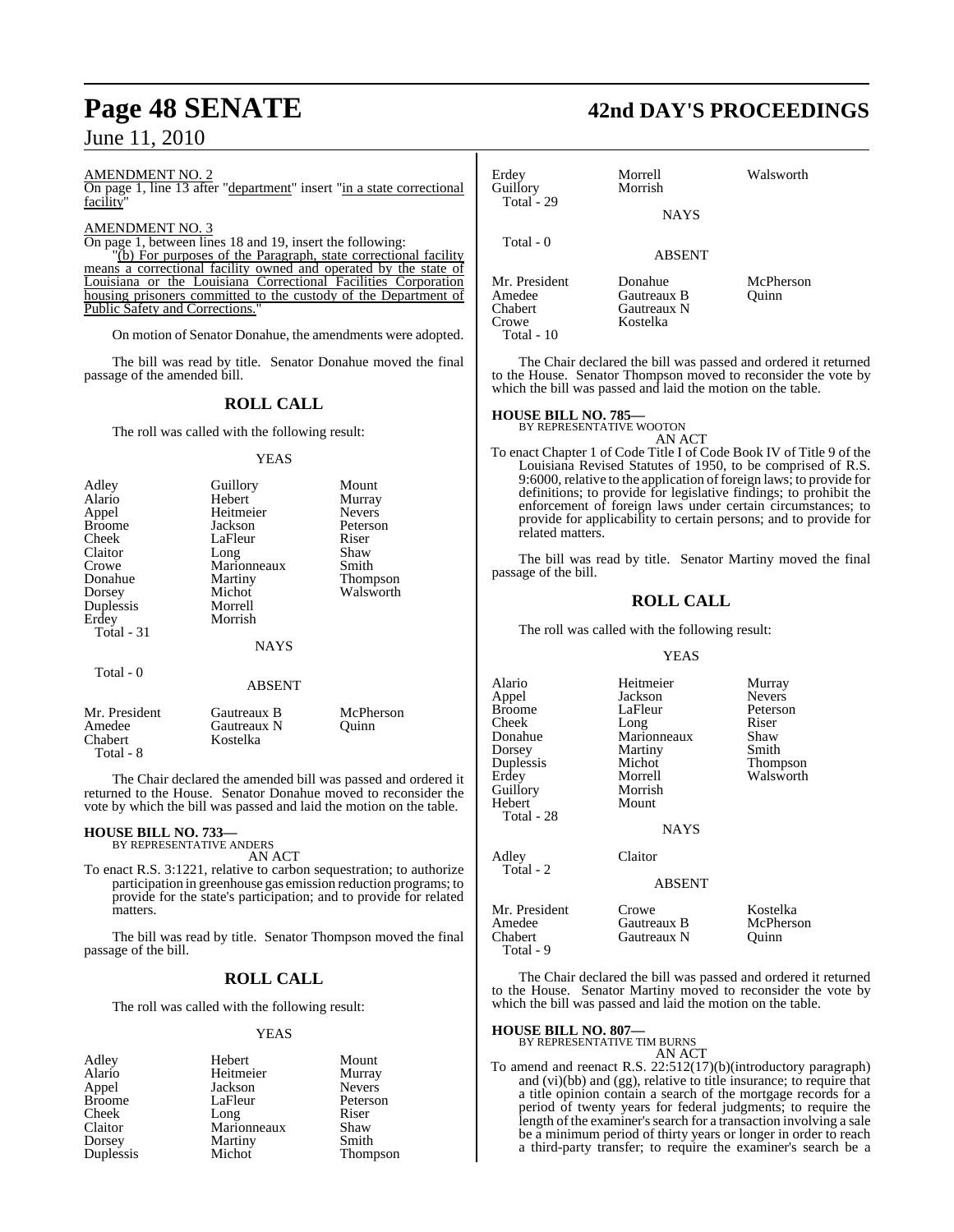# **42nd DAY'S PROCEEDINGS Page 49 SENATE**

minimum of ten years or two links in the chain of title, whichever is greater, if only the mortgage is being insured; and to provide for related matters.

#### **Floor Amendments**

Senator Duplessis proposed the following amendments.

#### **SENATE FLOOR AMENDMENTS**

Amendments proposed bySenator Duplessis to Engrossed House Bill No. 807 by Representative Tim Burns

#### AMENDMENT NO. 1

On page 1, line 6, after "transfer;" insert "to provide for an exception for a single family residence;"

AMENDMENT NO. 2

On page 2, line 19, after "parties" insert ", except for the sale of a single family residential property, the minimum search period shall be fifteen years"

On motion of Senator Duplessis, the amendments were adopted.

The bill was read by title. Senator Duplessis moved the final passage of the amended bill.

#### **ROLL CALL**

The roll was called with the following result:

#### YEAS

| Adley<br>Alario<br>Appel<br><b>Broome</b><br>Cheek<br>Claitor<br>Crowe<br>Donahue<br>Dorsey<br>Duplessis<br>Erdey<br>Total $-31$ | Guillory<br>Hebert<br>Heitmeier<br>Jackson<br>LaFleur<br>Long<br>Marionneaux<br>Martiny<br>Michot<br>Morrell<br>Morrish<br><b>NAYS</b> | Mount<br>Murray<br><b>Nevers</b><br>Peterson<br>Riser<br>Shaw<br>Smith<br>Thompson<br>Walsworth |
|----------------------------------------------------------------------------------------------------------------------------------|----------------------------------------------------------------------------------------------------------------------------------------|-------------------------------------------------------------------------------------------------|
| Total - 0                                                                                                                        | <b>ABSENT</b>                                                                                                                          |                                                                                                 |
| Mr. President<br>Amedee<br>Chabert<br>Total - 8                                                                                  | Gautreaux B<br>Gautreaux N<br>Kostelka                                                                                                 | McPherson<br>Quinn                                                                              |

The Chair declared the amended bill was passed and ordered it returned to the House. Senator Duplessis moved to reconsider the vote by which the bill was passed and laid the motion on the table.

## **HOUSE BILL NO. 833—** BY REPRESENTATIVE KLECKLEY

AN ACT

To amend and reenact R.S. 13:3883, relative to requiring security for costs; to authorize a marshal to demand security in certain circumstances; and to provide for related matters.

The bill was read by title. Senator Mount moved the final passage of the bill.

# June 11, 2010

## **ROLL CALL**

The roll was called with the following result:

#### YEAS

| Adley<br>Alario<br>Appel<br>Broome<br>Cheek<br>Claitor<br>Crowe<br>Donahue<br>Dorsey<br>Duplessis<br>Erdey<br>Total - 31 | Guillory<br>Hebert<br>Heitmeier<br>Jackson<br>LaFleur<br>Long<br>Marionneaux<br>Martiny<br>Michot<br>Morrell<br>Morrish<br><b>NAYS</b> | Mount<br>Murray<br><b>Nevers</b><br>Peterson<br>Riser<br>Shaw<br>Smith<br>Thompson<br>Walsworth |
|--------------------------------------------------------------------------------------------------------------------------|----------------------------------------------------------------------------------------------------------------------------------------|-------------------------------------------------------------------------------------------------|
| Total - 0                                                                                                                | <b>ABSENT</b>                                                                                                                          |                                                                                                 |
| Mr. President<br>Amedee                                                                                                  | Gautreaux B<br>Gautreaux N                                                                                                             | McPherson<br>Ouinn                                                                              |

The Chair declared the bill was passed and ordered it returned to the House. Senator Mount moved to reconsider the vote by which the bill was passed and laid the motion on the table.

## **HOUSE BILL NO. 927—** BY REPRESENTATIVE GALLOT

Chabert Kostelka

Total - 8

AN ACT To enact R.S. 44:9(A)(5), relative to the expungement of certain criminal records; to authorize the expungement of certain misdemeanor conviction records under certain circumstances; to provide relative to the motion for expungement; and to provide for related matters.

The bill was read by title. Senator Claitor moved the final passage of the bill.

#### **ROLL CALL**

The roll was called with the following result:

#### YEAS

| Adley         | Guillory      | Mount         |
|---------------|---------------|---------------|
| Alario        | Hebert        | Murray        |
| Appel         | Heitmeier     | <b>Nevers</b> |
| Broome        | Jackson       | Peterson      |
| Cheek         | LaFleur       | Riser         |
| Claitor       | Long          | Shaw          |
| Crowe         | Marionneaux   | Smith         |
| Donahue       | Martiny       | Thompson      |
| Dorsey        | Michot        | Walsworth     |
| Duplessis     | Morrell       |               |
| Erdey         | Morrish       |               |
| Total - 31    |               |               |
|               | <b>NAYS</b>   |               |
| Total - 0     |               |               |
|               | <b>ABSENT</b> |               |
| Mr. President | Gautreaux B   | McPherson     |
|               |               |               |

Amedee Gautreaux N Quinn<br>
Chabert Kostelka Kostelka Total - 8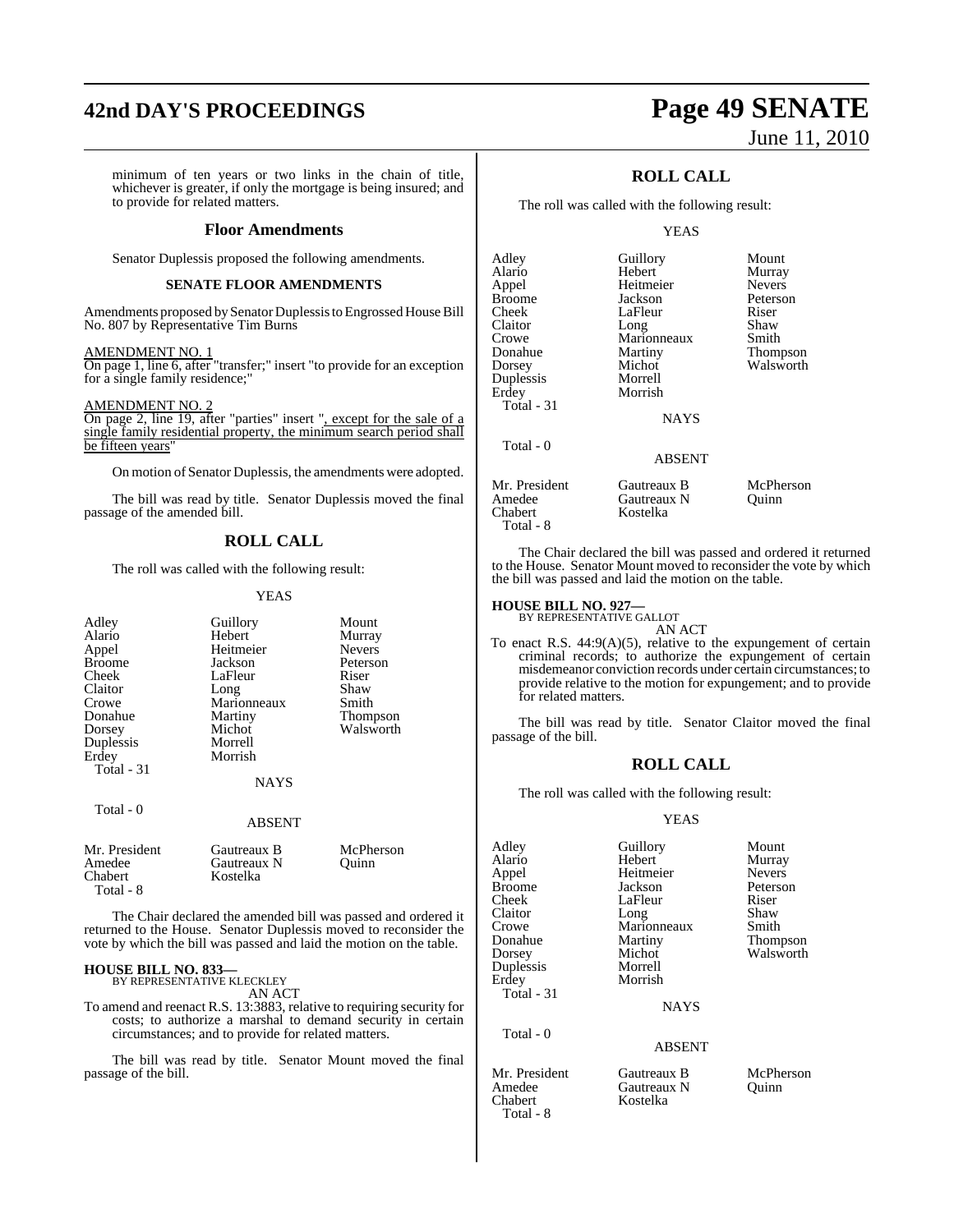The Chair declared the bill was passed and ordered it returned to the House. Senator Claitor moved to reconsider the vote by which the bill was passed and laid the motion on the table.

**HOUSE BILL NO. 990—** BY REPRESENTATIVE THIERRY AND SENATOR GUILLORY AN ACT

To amend and reenact R.S. 15:1199.1, 1199.2(A)(introductory paragraph), 1199.3(2), 1199.4(A) and (M), 1199.7(A), 1199.9,  $1199.10(B)(1)$ ,  $1199.11$ ,  $1199.12$ , and  $1199.14(B)$ , to enact R.S.  $15:1199.2(\mathring{A})(5)$ , (6), (7), (8), (9), (G), (H), (I), (J), (K), and (L), 1199.3(9), and 1199.4(N), and to repeal R.S. 15:1199.2(F), relative to inmate rehabilitation; to provide forreentry programs and initiatives; to provide for definitions; to provide for additional duties ofthe reentry advisory council; to provide with respect to eligibility standards; to provide for certification and licensing of skilled craftsmen; to provide for the percentage of inmate wages which can be taken to pay for some of the expenses of the program; to provide for the duration of the program; to provide for applicability; and to provide for related matters.

The bill was read by title. Senator Guillory moved the final passage of the bill.

#### **ROLL CALL**

The roll was called with the following result:

#### YEAS

| Adley         | Guillory      | Mount         |
|---------------|---------------|---------------|
| Alario        | Hebert        | Murray        |
| Appel         | Heitmeier     | <b>Nevers</b> |
| Broome        | Jackson       | Peterson      |
| Cheek         | Long          | Riser         |
| Claitor       | Marionneaux   | Shaw          |
| Donahue       | Martiny       | Smith         |
| Dorsey        | Michot        | Thompson      |
| Duplessis     | Morrell       | Walsworth     |
| Erdev         | Morrish       |               |
| Total - 29    |               |               |
|               |               |               |
|               | <b>NAYS</b>   |               |
|               |               |               |
| Total - 0     |               |               |
|               | <b>ABSENT</b> |               |
|               |               |               |
| Mr. President | Gautreaux B   | McPherson     |

| Mr. President | Gautreaux B | <b>NicPherson</b> |
|---------------|-------------|-------------------|
| Amedee        | Gautreaux N | Ouinn             |
| Chabert       | Kostelka    |                   |
| Crowe         | LaFleur     |                   |
| Total $-10$   |             |                   |

The Chair declared the bill was passed and ordered it returned to the House. Senator Guillory moved to reconsider the vote by which the bill was passed and laid the motion on the table.

#### **HOUSE BILL NO. 995—** BY REPRESENTATIVE HOWARD

AN ACT

To enact R.S. 26:598, relative to local option elections in a municipality; to authorize the governing authority of a municipality to hold an election for a proposal to allow a restaurant to sell alcohol; to provide for definitions; to provide for the election; and to provide for related matters.

The bill was read by title. Senator Long moved the final passage of the bill.

## **Page 50 SENATE 42nd DAY'S PROCEEDINGS**

### **ROLL CALL**

The roll was called with the following result:

#### **YEAS**

| Adley<br>Alario<br>Appel<br>Cheek<br>Claitor<br>Crowe             | Erdey<br>Guillory<br>Hebert<br>Heitmeier<br>Jackson<br>Long | Michot<br>Morrell<br>Mount<br>Murray<br>Peterson<br>Shaw |
|-------------------------------------------------------------------|-------------------------------------------------------------|----------------------------------------------------------|
| Dorsey<br>Duplessis<br>Total - 24                                 | Marionneaux<br>Martiny<br><b>NAYS</b>                       | Smith<br>Thompson                                        |
| Donahue<br>Nevers<br>Total - 4                                    | Riser<br>Walsworth<br><b>ABSENT</b>                         |                                                          |
| Mr. President<br>Amedee<br><b>Broome</b><br>Chabert<br>Total - 11 | Gautreaux B<br>Gautreaux N<br>Kostelka<br>LaFleur           | McPherson<br>Morrish<br>Ouinn                            |

The Chair declared the bill was passed and ordered it returned to the House. Senator Long moved to reconsider the vote by which the bill was passed and laid the motion on the table.

#### **HOUSE BILL NO. 1013—**

BY REPRESENTATIVE RICHMOND AN ACT

To enact R.S. 13:621.41(J) and 1343(C), relative to the Forty-First Judicial District Court and the Criminal District Court for the parish of Orleans; to provide for the implementation of the workforce development sentencing pilot project program for the reentry division of the Forty-First Judicial District Court and the reentry division of the Criminal District Court for the parish of Orleans; to provide for conditions and procedures; to provide for applicability; and to provide for related matters.

The bill was read by title. Senator Murray moved the final passage of the bill.

#### **ROLL CALL**

The roll was called with the following result:

#### YEAS

| Adley      | Erdey       | Morrish         |
|------------|-------------|-----------------|
| Alario     | Guillory    | Mount           |
| Appel      | Hebert      | Murray          |
| Broome     | Heitmeier   | <b>Nevers</b>   |
| Cheek      | Jackson     | Peterson        |
| Claitor    | LaFleur     | Riser           |
| Crowe      | Marionneaux | Shaw            |
| Donahue    | Martiny     | Smith           |
| Dorsey     | Michot      | <b>Thompson</b> |
| Duplessis  | Morrell     | Walsworth       |
| Total - 30 |             |                 |
|            | <b>NAYS</b> |                 |
| Total - 0  |             |                 |

Kostelka

#### ABSENT

Mr. President Gautreaux B Long<br>Amedee Gautreaux N McP Amedee Gautreaux N McPherson<br>Chabert Kostelka Quinn Total - 9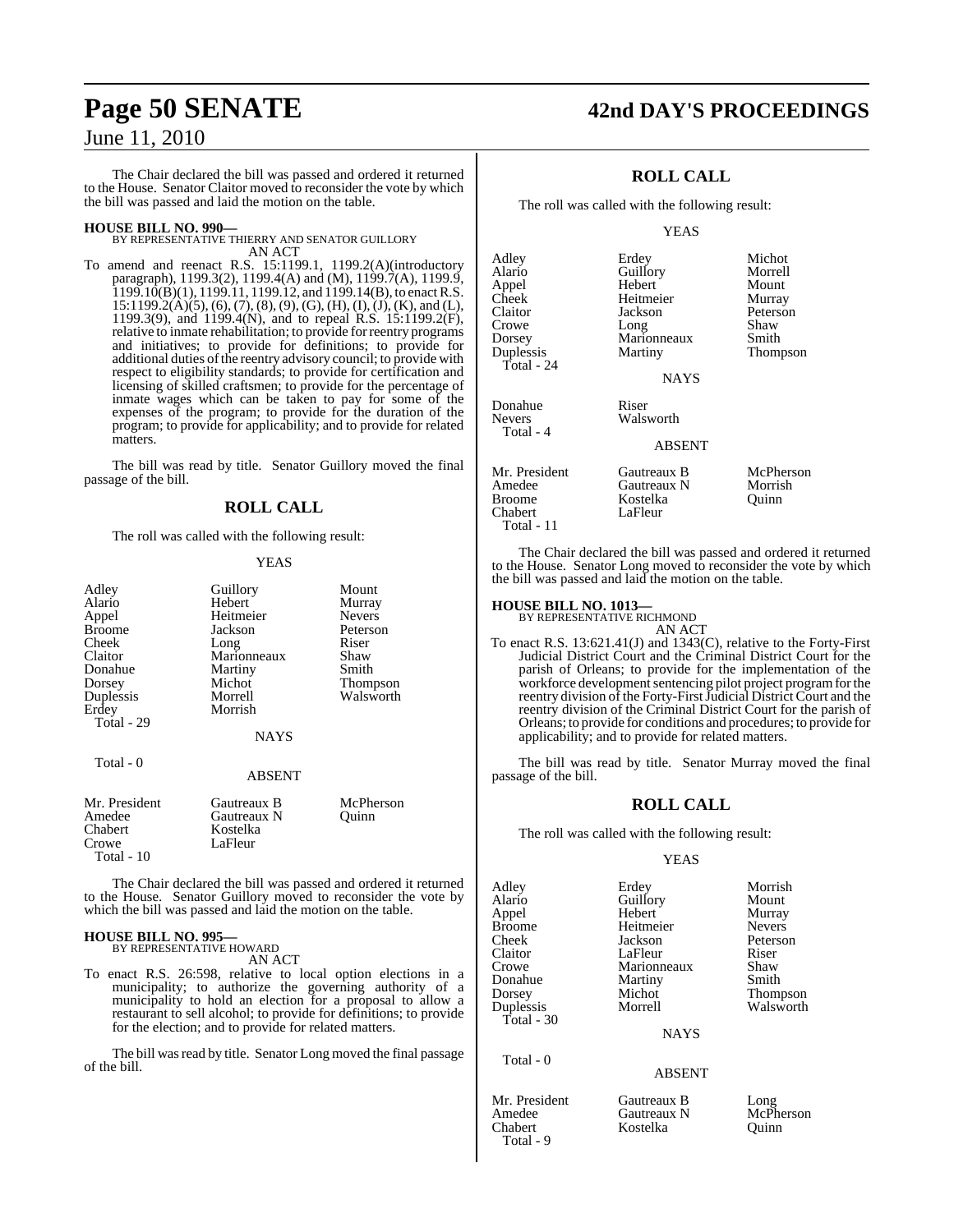# **42nd DAY'S PROCEEDINGS Page 51 SENATE**

The Chair declared the bill was passed and ordered it returned to the House. Senator Murray moved to reconsider the vote by which the bill was passed and laid the motion on the table.

#### **HOUSE BILL NO. 1024—** BY REPRESENTATIVE LOPINTO

AN ACT

To amend and reenact R.S. 40:971.1(A), relative to the crime of false representation regarding imitation or counterfeit controlled dangerous substances; to prohibit the transportation or delivery of an imitation or counterfeit controlled dangerous substance; and to provide for related matters.

The bill was read by title. Senator Martiny moved the final passage of the bill.

#### **ROLL CALL**

The roll was called with the following result:

#### YEAS

| Mr. President | Erdey         | Morrish         |
|---------------|---------------|-----------------|
| Adley         | Guillory      | Mount           |
| Alario        | Hebert        | Murray          |
| Appel         | Heitmeier     | <b>Nevers</b>   |
| <b>Broome</b> | Jackson       | Peterson        |
| Cheek         | LaFleur       | Shaw            |
| Claitor       | Long          | Smith           |
| Crowe         | Marionneaux   | <b>Thompson</b> |
| Donahue       | Martiny       | Walsworth       |
| Dorsey        | Michot        |                 |
| Duplessis     | Morrell       |                 |
| Total - 31    |               |                 |
|               | <b>NAYS</b>   |                 |
| Total - 0     |               |                 |
|               | <b>ABSENT</b> |                 |

| Amedee      | Gautreaux N | Ouinn |  |
|-------------|-------------|-------|--|
| Chabert     | Kostelka    | Riser |  |
| Gautreaux B | McPherson   |       |  |
| Total - 8   |             |       |  |

The Chair declared the bill was passed and ordered it returned to the House. Senator Martiny moved to reconsider the vote by which the bill was passed and laid the motion on the table.

## **HOUSE BILL NO. 1114—** BY REPRESENTATIVE GREENE

AN ACT

To enact R.S. 13:961.2 and 1411, relative to court reporters; to provide for the preparation of transcripts; to provide for time limitations; and to provide for related matters.

The bill was read by title. Senator Claitor moved the final passage of the bill.

#### **ROLL CALL**

The roll was called with the following result:

#### YEAS

| Mr. President | Guillory    | Mount           |
|---------------|-------------|-----------------|
| Adley         | Hebert      | Murray          |
| Alario        | Heitmeier   | <b>Nevers</b>   |
| Appel         | Jackson     | Peterson        |
| <b>Broome</b> | LaFleur     | Riser           |
| Cheek         | Long        | Shaw            |
| Claitor       | Marionneaux | Smith           |
| Crowe         | Martiny     | <b>Thompson</b> |
| Donahue       | Michot      | Walsworth       |

# June 11, 2010

| Dorsey<br>Erdey<br><b>Total - 31</b>        | Morrell<br>Morrish<br><b>NAYS</b>      |                    |
|---------------------------------------------|----------------------------------------|--------------------|
| Total - 0                                   | <b>ABSENT</b>                          |                    |
| Amedee<br>Chabert<br>Duplessis<br>Total - 8 | Gautreaux B<br>Gautreaux N<br>Kostelka | McPherson<br>Ouinn |

The Chair declared the bill was passed and ordered it returned to the House. Senator Claitor moved to reconsider the vote by which the bill was passed and laid the motion on the table.

## **HOUSE BILL NO. 1146—** BY REPRESENTATIVE LANDRY

AN ACT

To amend and reenact Children's Code Articles 1244(A), 1245(A), 1247(B), and 1253(A), to enact Children's Code Article 1244.1, and to repeal Children's Code Articles 1245.1 and 1258, relative to intrafamily adoptions; to provide for the filing of an opposition; to provide for a hearing; to provide for notice; to provide for an analysis regarding the appointment of an attorney by the court; to provide for time periods; to provide for the refusal of a decree; to provide for attorney fees; and to provide for related matters.

The bill was read by title. Senator Guillory moved the final passage of the bill.

#### **ROLL CALL**

The roll was called with the following result:

#### YEAS

| Mr. President<br>Adley<br>Alario<br>Appel<br><b>Broome</b><br>Cheek<br>Crowe<br>Dorsey<br>Duplessis<br>Erdey<br>Total - 28 | Guillory<br>Hebert<br>Heitmeier<br>Jackson<br>LaFleur<br>Long<br>Marionneaux<br>Martiny<br>Michot<br>Morrell<br><b>NAYS</b> | Mount<br>Murray<br><b>Nevers</b><br>Peterson<br>Riser<br>Shaw<br>Smith<br>Walsworth |
|----------------------------------------------------------------------------------------------------------------------------|-----------------------------------------------------------------------------------------------------------------------------|-------------------------------------------------------------------------------------|
| Total - 0                                                                                                                  | <b>ABSENT</b>                                                                                                               |                                                                                     |
| Amedee<br>Chabert<br>Claitor<br>Donahue                                                                                    | Gautreaux B<br>Gautreaux N<br>Kostelka<br>McPherson                                                                         | Morrish<br>Quinn<br>Thompson                                                        |

The Chair declared the bill was passed and ordered it returned to the House. Senator Guillory moved to reconsider the vote by which the bill was passed and laid the motion on the table.

## **HOUSE BILL NO. 1244—** BY REPRESENTATIVE BARRAS

Total - 11

AN ACT

To amend and reenact R.S. 14:27(D)(2), relative to attempted theft; to provide criminal penalties for attempted theft when the value of the thing taken exceeds a certain amount; and to provide for related matters.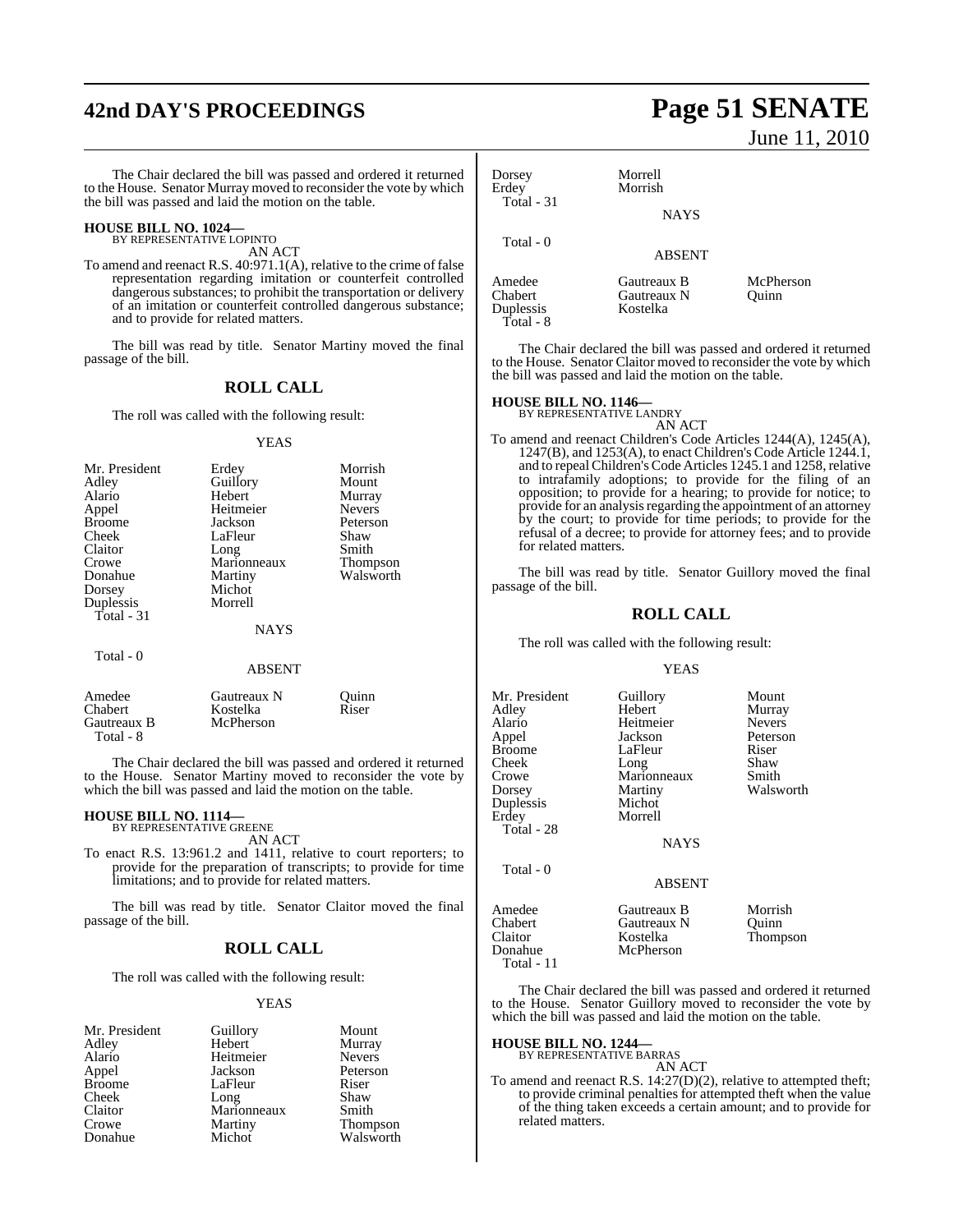The bill was read by title. Senator Hebert moved the final passage of the bill.

#### **ROLL CALL**

The roll was called with the following result:

#### YEAS

| Mr. President | Erdey       | Mount           |
|---------------|-------------|-----------------|
| Adlev         | Guillory    | Murray          |
| Alario        | Heitmeier   | <b>Nevers</b>   |
| Appel         | Jackson     | Peterson        |
| Broome        | Kostelka    | Riser           |
| Cheek         | LaFleur     | Shaw            |
| Claitor       | Long        | Smith           |
| Crowe         | Marionneaux | <b>Thompson</b> |
| Donahue       | Martiny     | Walsworth       |
| Dorsey        | Michot      |                 |
| Duplessis     | Morrell     |                 |
| Total - 31    |             |                 |
|               | <b>NAYS</b> |                 |
| Total - 0     |             |                 |
|               | ABSENT      |                 |

| Amedee      | Gautreaux N | Morrish |
|-------------|-------------|---------|
| Chabert     | Hebert      | Ouinn   |
| Gautreaux B | McPherson   |         |
| Total - 8   |             |         |

The Chair declared the bill was passed and ordered it returned to the House. Senator Hebert moved to reconsider the vote by which the bill was passed and laid the motion on the table.

#### **HOUSE BILL NO. 1264—** BY REPRESENTATIVE LAFONTA

Total - 6

AN ACT

To enact R.S. 14:56.5, relative to damage to property; to create the crime of criminal damage to historic buildings and landmarks by defacing with graffiti; to provide for penalties; to provide for definitions; and to provide for related matters.

The bill was read by title. Senator Murray moved the final passage of the bill.

#### **ROLL CALL**

The roll was called with the following result:

#### YEAS

| Mr. President | Erdey         | Morrell       |
|---------------|---------------|---------------|
|               | Guillory      | Morrish       |
| Adley         |               |               |
| Alario        | Hebert        | Mount         |
| Appel         | Heitmeier     | Murray        |
| <b>Broome</b> | Jackson       | <b>Nevers</b> |
| Cheek         | Kostelka      | Peterson      |
| Claitor       | LaFleur       | Riser         |
| Crowe         | Long          | Shaw          |
| Donahue       | Marionneaux   | Smith         |
| Dorsey        | Martiny       | Thompson      |
| Duplessis     | Michot        | Walsworth     |
| Total $-33$   |               |               |
|               | <b>NAYS</b>   |               |
| Total - 0     |               |               |
|               | <b>ABSENT</b> |               |
| Amedee        | Gautreaux B   | McPherson     |
| Chabert       | Gautreaux N   | Ouinn         |

The Chair declared the bill was passed and ordered it returned to the House. Senator Murray moved to reconsider the vote by which

#### **Mr. President in the Chair**

#### **HOUSE BILL NO. 1269—** BY REPRESENTATIVE GIROD JACKSON

the bill was passed and laid the motion on the table.

AN ACT

To amend and reenact R.S. 15:1403.1(B), relative to criminal street gangs; to provide with respect to the crime of solicitation of membership in a criminal street gang; to provide for penalties; and to provide for related matters.

The bill was read by title. Senator Morrell moved the final passage of the bill.

## **ROLL CALL**

The roll was called with the following result:

#### YEAS

| Mr. President<br>Adlev<br>Alario<br>Appel<br>Broome<br>Cheek<br>Claitor<br>Crowe<br>Dorsey<br>Duplessis<br>Erdey<br>Total - 31 | Guillory<br>Hebert<br>Heitmeier<br>Jackson<br>Kostelka<br>LaFleur<br>Long<br>Marionneaux<br>Martiny<br>Michot<br>Morrell | Morrish<br>Mount<br>Murray<br><b>Nevers</b><br>Riser<br>Shaw<br>Smith<br>Thompson<br>Walsworth |
|--------------------------------------------------------------------------------------------------------------------------------|--------------------------------------------------------------------------------------------------------------------------|------------------------------------------------------------------------------------------------|
|                                                                                                                                | <b>NAYS</b>                                                                                                              |                                                                                                |
| Total - 0                                                                                                                      | ABSENT                                                                                                                   |                                                                                                |
| Amedee<br>Chabert<br>Donahue<br>Total - 8                                                                                      | Gautreaux B<br>Gautreaux N<br>McPherson                                                                                  | Peterson<br>Ouinn                                                                              |

The Chair declared the bill was passed and ordered it returned to the House. Senator Morrell moved to reconsider the vote by which the bill was passed and laid the motion on the table.

#### **HOUSE BILL NO. 1436—**

BY REPRESENTATIVES NORTON, ARNOLD, AUSTIN BADON,<br>BARROW, TIM BURNS, DIXON, ELLINGTON, GISCLAIR, HARDY,<br>LABRUZZO,LEBAS,MILLS,RICHARD,RICHMOND,STIAES,THIERRY, AND WILLIAMS AN ACT

To amend and reenact R.S.  $15:542.1(A)(1)(b)$ , relative to sex offenders; to provide relative to sex offender notification requirements; and to provide for related matters.

The bill was read by title. Senator Dorsey moved the final passage of the bill.

## **ROLL CALL**

The roll was called with the following result:

#### YEAS

| Mr. President | Guillory  | Morrish       |
|---------------|-----------|---------------|
| Adley         | Hebert    | Mount         |
| Alario        | Heitmeier | Murray        |
| Appel         | Jackson   | <b>Nevers</b> |
| Cheek         | Kostelka  | Peterson      |
| Claitor       | LaFleur   | Riser         |

# **Page 52 SENATE 42nd DAY'S PROCEEDINGS**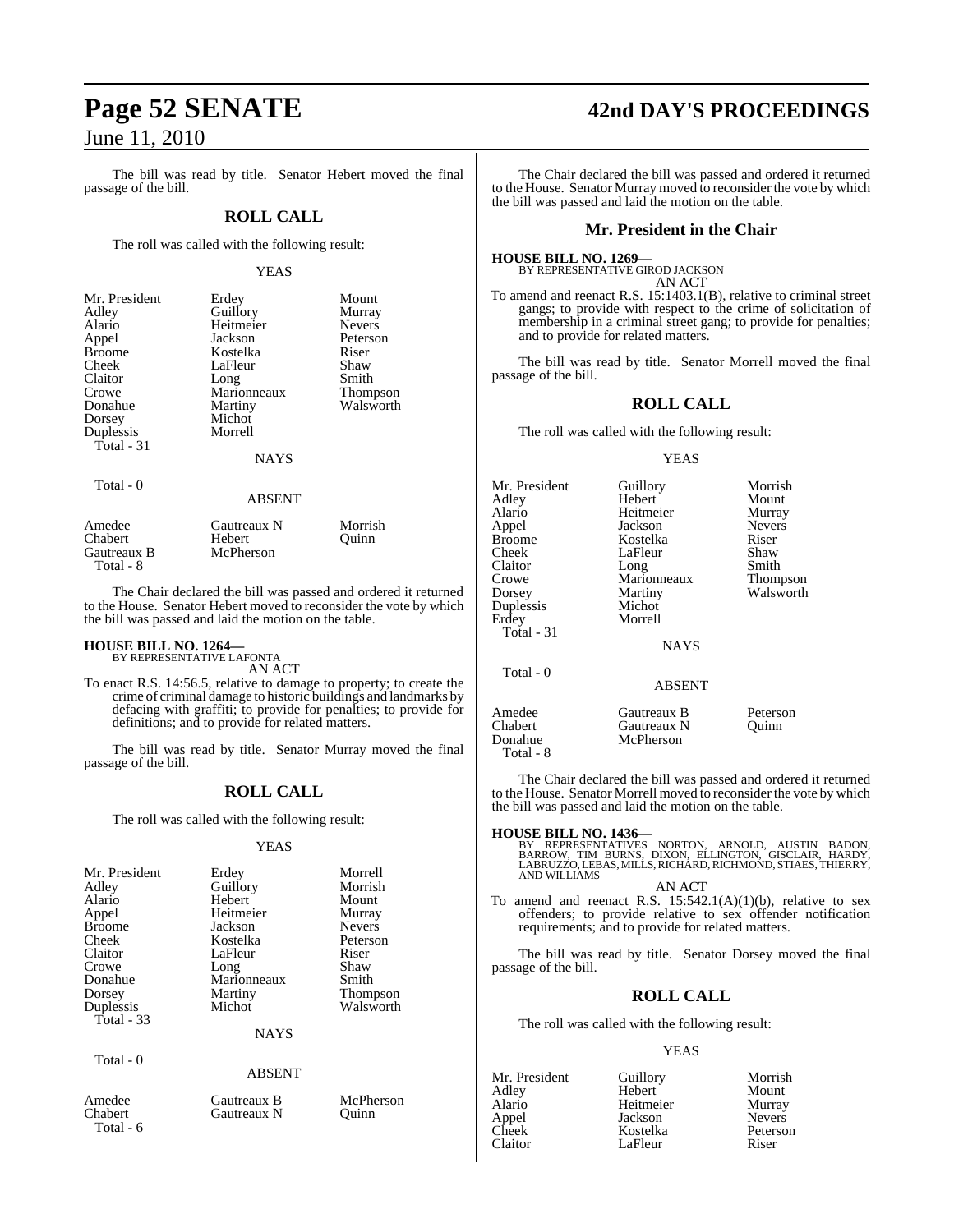# **42nd DAY'S PROCEEDINGS Page 53 SENATE**

| Crowe<br>Donahue<br>Dorsey<br>Duplessis<br>Erdey<br>Total $-32$ | Long<br>Marionneaux<br>Martiny<br>Michot<br>Morrell<br><b>NAYS</b> | Shaw<br>Smith<br><b>Thompson</b><br>Walsworth |
|-----------------------------------------------------------------|--------------------------------------------------------------------|-----------------------------------------------|
|                                                                 |                                                                    |                                               |
| Total - 0                                                       | <b>ABSENT</b>                                                      |                                               |
| Amedee<br><b>Broome</b><br>Chabert<br>Total - 7                 | Gautreaux B<br>Gautreaux N<br>McPherson                            | Ouinn                                         |

The Chair declared the bill was passed and ordered it returned to the House. Senator Dorsey moved to reconsider the vote by which the bill was passed and laid the motion on the table.

## **HOUSE BILL NO. 1477— (Substitute for House Bill No. 1015 by Representative Baldone)** BY REPRESENTATIVE BALDONE

AN ACT

To amend and reenact R.S. 15:1110, relative to juvenile detention; to provide relative to juvenile detention facilities and procedures; to provide forthe development oflicensing standards; to provide for the creation of the Task Force on Juvenile Detention Standards and Licensing; to require the licensing of juvenile detention facilities; and to provide for related matters.

#### **Floor Amendments**

Senator Martiny proposed the following amendments.

#### **SENATE FLOOR AMENDMENTS**

Amendments proposed by Senator Martiny to Engrossed House Bill No. 1477 by Representative Baldone

#### AMENDMENT NO. 1 On page 4, line 16, change "Louisiana Police Jury Association" to "Police Jury Association of Louisiana"

On motion of Senator Martiny, the amendments were adopted.

The bill was read by title. Senator Martiny moved the final passage of the amended bill.

## **ROLL CALL**

The roll was called with the following result:

#### YEAS

| Mr. President | Erdey       | Morrell       |
|---------------|-------------|---------------|
| Adley         | Guillory    | Morrish       |
| Alario        | Hebert      | Mount         |
| Appel         | Heitmeier   | Murray        |
| <b>Broome</b> | Jackson     | <b>Nevers</b> |
| Cheek         | Kostelka    | Peterson      |
| Claitor       | LaFleur     | Riser         |
| Crowe         | Long        | Shaw          |
| Donahue       | Marionneaux | Smith         |
| Dorsey        | Martiny     | Thompson      |
| Duplessis     | Michot      | Walsworth     |
| Total - 33    |             |               |
|               |             |               |

**NAYS** 

Total - 0

# June 11, 2010

#### ABSENT

| Amedee    | Gautreaux B | McPherson |
|-----------|-------------|-----------|
| Chabert   | Gautreaux N | Ouinn     |
| Total - 6 |             |           |

The Chair declared the amended bill was passed and ordered it returned to the House. Senator Martiny moved to reconsider the vote by which the bill was passed and laid the motion on the table.

#### **HOUSE BILL NO. 606—**

BY REPRESENTATIVE ELLINGTON AN ACT

To amend and reenact R.S. 3:2891, 2892, and 2896, relative to swine running at large; to remove certain exceptions to running at large, seizure and impoundment, and liabilities; and to provide for related matters.

The bill was read by title. Senator Riser moved the final passage of the bill.

#### **ROLL CALL**

The roll was called with the following result:

#### YEAS

| Mr. President<br>Adley<br>Alario<br>Appel<br>Broome<br>Cheek<br>Claitor<br>Crowe<br>Donahue<br>Dorsey<br>Erdey<br>Total - 32 | Guillory<br>Hebert<br>Heitmeier<br>Jackson<br>Kostelka<br>LaFleur<br>Long<br>Marionneaux<br>Martiny<br>Michot<br>Morrell<br><b>NAYS</b> | Morrish<br>Mount<br>Murray<br><b>Nevers</b><br>Peterson<br>Riser<br>Shaw<br>Smith<br>Thompson<br>Walsworth |
|------------------------------------------------------------------------------------------------------------------------------|-----------------------------------------------------------------------------------------------------------------------------------------|------------------------------------------------------------------------------------------------------------|
| Total - 0                                                                                                                    | <b>ABSENT</b>                                                                                                                           |                                                                                                            |
| Amedee<br>Chabert<br>Duplessis<br>Total - 7                                                                                  | Gautreaux B<br>Gautreaux N<br>McPherson                                                                                                 | Ouinn                                                                                                      |

The Chair declared the bill was passed and ordered it returned to the House. Senator Riser moved to reconsider the vote by which the bill was passed and laid the motion on the table.

#### **Rules Suspended**

Senator Mount asked for and obtained a suspension of the rules to revert to the Morning Hour.

#### **Message from the House**

#### **PASSED SENATE BILLS AND JOINT RESOLUTIONS**

#### June 11, 2010

To the Honorable President and Members of the Senate:

I am directed to inform your honorable body that the House of Representatives has finally passed the following Senate Bills and Joint Resolutions: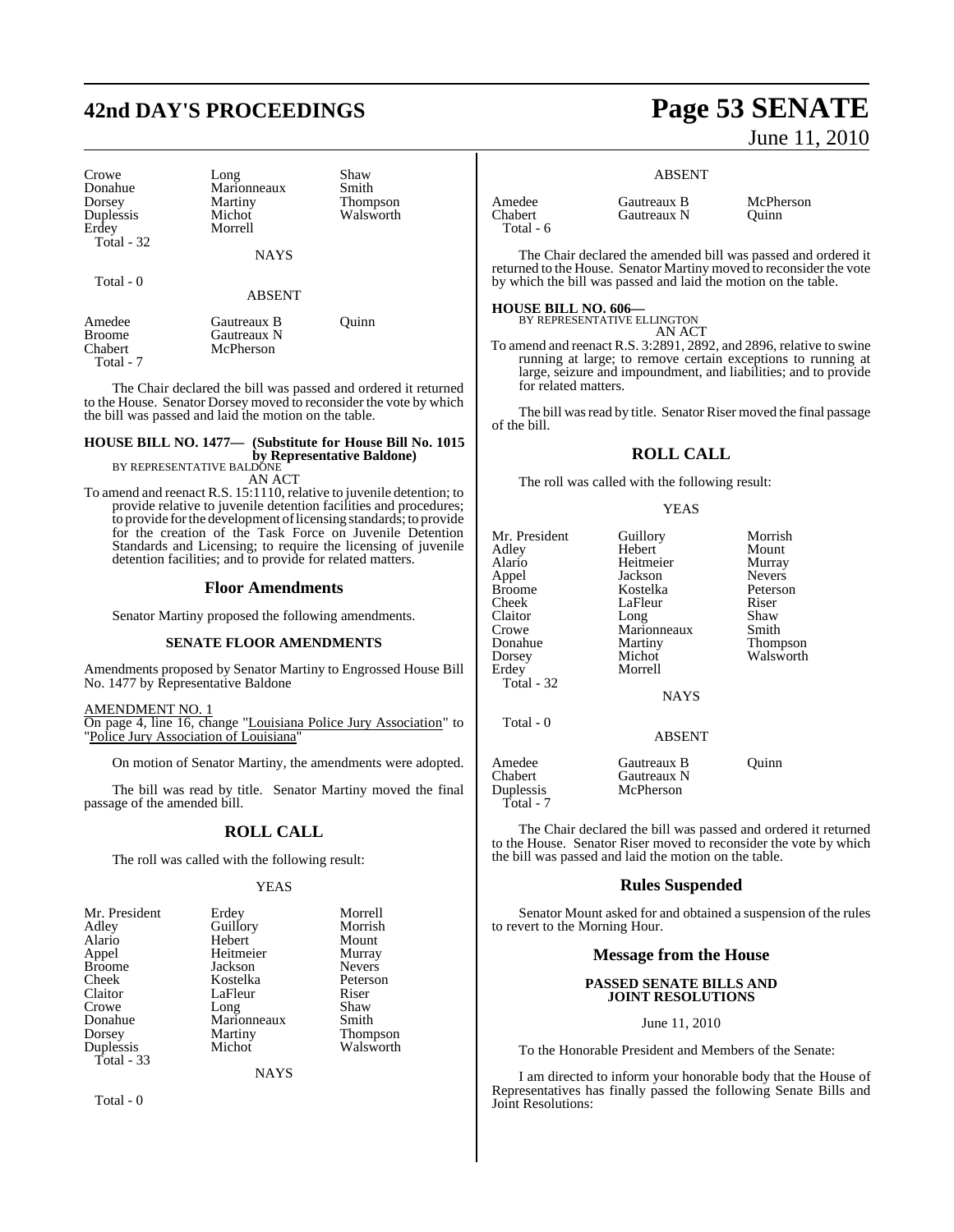#### **SENATE BILL NO. 73—** BY SENATOR HEITMEIER

AN ACT

To amend and reenact R.S. 3:2465(C), relative to operating procedures for animalshelters; to prohibit euthanasia by carbon monoxide gas chambers on cats and dogs beginning on January 1, 2013 and thereafter; to prohibit euthanasia by intracardiac injection on a conscious animal; and to provide for related matters.

Reported with amendments.

#### **SENATE BILL NO. 147—** BY SENATOR THOMPSON

AN ACT

To amend and reenact R.S. 3:3402(4), 3403(C), 3405(B)(2), the introductory paragraph of  $3407(A)$ ,  $3410(D)$ ,  $3410.2(D)(4)$ , the introductory paragraph of 3410.2(F), 3411(B), 3414.3(L), 3414.4(B),  $3419(D)$  and  $3422(D)$  and to repeal Subpart B of Part V of Chapter 6 of Title 3 of the Louisiana Revised Statutes of 1950, comprised of R.S. 3:691 through 695, Subpart C of Part V of Chapter 6 of Title 3 of the Louisiana Revised Statutes of 1950, comprised of R.S. 3:697 through 699, 3405(B)(1), 3409(I), 3414.3(E) and 3415(B), relative to agricultural commodities; to provide for changes in the Agricultural Commodity Dealer and Warehouse Law; to provide relative to seizure of facilities; to repeal grain dealer license exams; to provide relative to moisture measuring devices and to repeal obsolete provisions related thereto; to repeal certain certification requirements related to grain sampling; to repeal certain licensure requirements concerning weighmasters; to repeal certain policies for sampling and grading grain; to repeal provision requiring design approval for scale tickets; to provide for technical corrections; and to provide for related matters.

Reported with amendments.

# **SENATE BILL NO. 330—** BY SENATOR HEBERT

AN ACT To amend and reenact the introductory paragraph of R.S. 3:2091(B) and to enact R.S. 3:2091(17), relative to the membership of the Louisiana Board of Animal Health; to add a member to the board nominated by the Louisiana Meat Goat Association; and to provide for related matters.

Reported with amendments.

## **SENATE BILL NO. 537—** BY SENATOR NEVERS

AN ACT

To amend and reenact R.S. 23:381(1), 382, 383, 384(A), (B)(2), and (C), 385, 386, 387, 388(B), 389, 390, and 392(B) and (D), relative to apprentices; to provide for representation on the apprenticeship council; to provide for terms of those serving on the council; to provide relative to the apprenticeship council and its recommendations; to provide for the appointment of a director of apprenticeship who is not subject to council approval; to provide relative to powers and duties of the director of the council; to provide relative to apprenticeship programs; to provide for apprenticeship committees; to provide for definition of an apprentice; to provide as to the content of apprentice agreements; to provide for the approval of apprentice agreements; to provide with respect to a rotation of employers; to provide with respect to controversies and complaints; to provide for civil penalties; and to provide for related matters.

Reported with amendments.

#### **SENATE BILL NO. 56—**

BY SENATORS MARTINY, ALARIO, AMEDEE, APPEL, BROOME,<br>CROWE, DONAHUE, DUPLESSIS, HEITMEIER, KOSTELKA, LONG,<br>MICHOT, MOUNT, SHAW AND THOMPSON AND REPRESENTATIVES<br>ANDERS, ARNOLD, BOBBY BADON, BALDONE, BARRAS, BILLIOT,<br>BROSSETT

## **Page 54 SENATE 42nd DAY'S PROCEEDINGS**

JOHNSON, LABRUZZO, LAMBERT, LEGER, LIGI, LORUSSO, MILLS,<br>MONICA, NOWLIN, PEARSON, PUGH, RICHARD, ROBIDEAUX,<br>SCHRODER, SIMON, SMILEY, JANE SMITH, ST. GERMAIN, TALBOT,<br>TEMPLET, THIBAUT, THIERRY, WHITE, WILLIAMS AND WILL AN ACT

To amend and reenactR.S. 14:80(D), 81.1(E)(3), (4), (5) and (6), and 86 and to enact R.S. 14:40.3(C)(4), 46.2(B)(4), 46.3(D)(3), 81(H)(3), 81.1(E)(7), 81.2(G), and 81.3(B)(4) and R.S. 15:539.1, relative to criminal offenses; to provide for forfeiture of certain property used in the commission of certain crimes; to provide forforfeiture procedure; to provide for exempt property; to provide for allocation of proceeds; and to provide for related matters.

Reported with amendments.

**SENATE BILL NO. 53—** BY SENATORS N. GAUTREAUX AND WALSWORTH AN ACT

To amend and reenact R.S.  $46:236.15(D)(1)(a)$ , and to enact R.S.  $27:2(C)$  and (D) and  $24(A)(5)$ , relative to support; to provide for public policy regarding gaming and child support; to provide for the intercept and seizure of payments of progressive slot machine annuities and cash gaming winnings for the payment of child support and overpayments to the department; to provide certain procedures and conditions; and to provide for related matters.

Reported with amendments.

#### **SENATE BILL NO. 364—** BY SENATOR MICHOT

AN ACT To amend and reenact R.S.  $27:306(C)(2)$  and  $(C)(5)(a)(i)$ , relative to Video Draw Poker Devices Control Law; to provide for licensing requirements for truck stop facilities; to provide for an effective date; and to provide for related matters.

Reported with amendments.

#### **SENATE BILL NO. 13—** BY SENATOR B. GAUTREAUX

AN ACT

To amend and reenact R.S. 11:292, 570, 930, 951.3, 952.3, 1378, 1905, 3014, 3051, 3111, 3140, 3198, 3229, 3321(A), 3345, 3389, 3408, 3440, 3470, 3513, 3608(A), 3691, 3770, 3800, and 3823, and R.S. 13:3881(D)(1), relative to garnishment or seizure of pension or retirement benefits; to provide for garnishment or seizure of benefits from public retirement or pension systems, plans, or funds; to provide relative to the applicability of certain court orders to such benefits; to provide for garnishment or seizure of such benefits to pay any fine or restitution, or any costs of incarceration, probation, or parole, ordered for certain felony convictions associated with service as an elected official or public employee; to provide for an effective date; and to provide for related matters.

Reported with amendments.

#### **SENATE BILL NO. 58—**

BY SENATOR B. GAUTREAUX AN ACT

To amend and reenact R.S. 11:429(B), relative to the purchase of service credit in the Louisiana State Employees' Retirement System; to provide for the purchase of service credit and the use of such credit for the purposes of attaining eligibility for retirement subject to certain limitations; to provide for an effective date; and to provide for related matters.

Reported with amendments.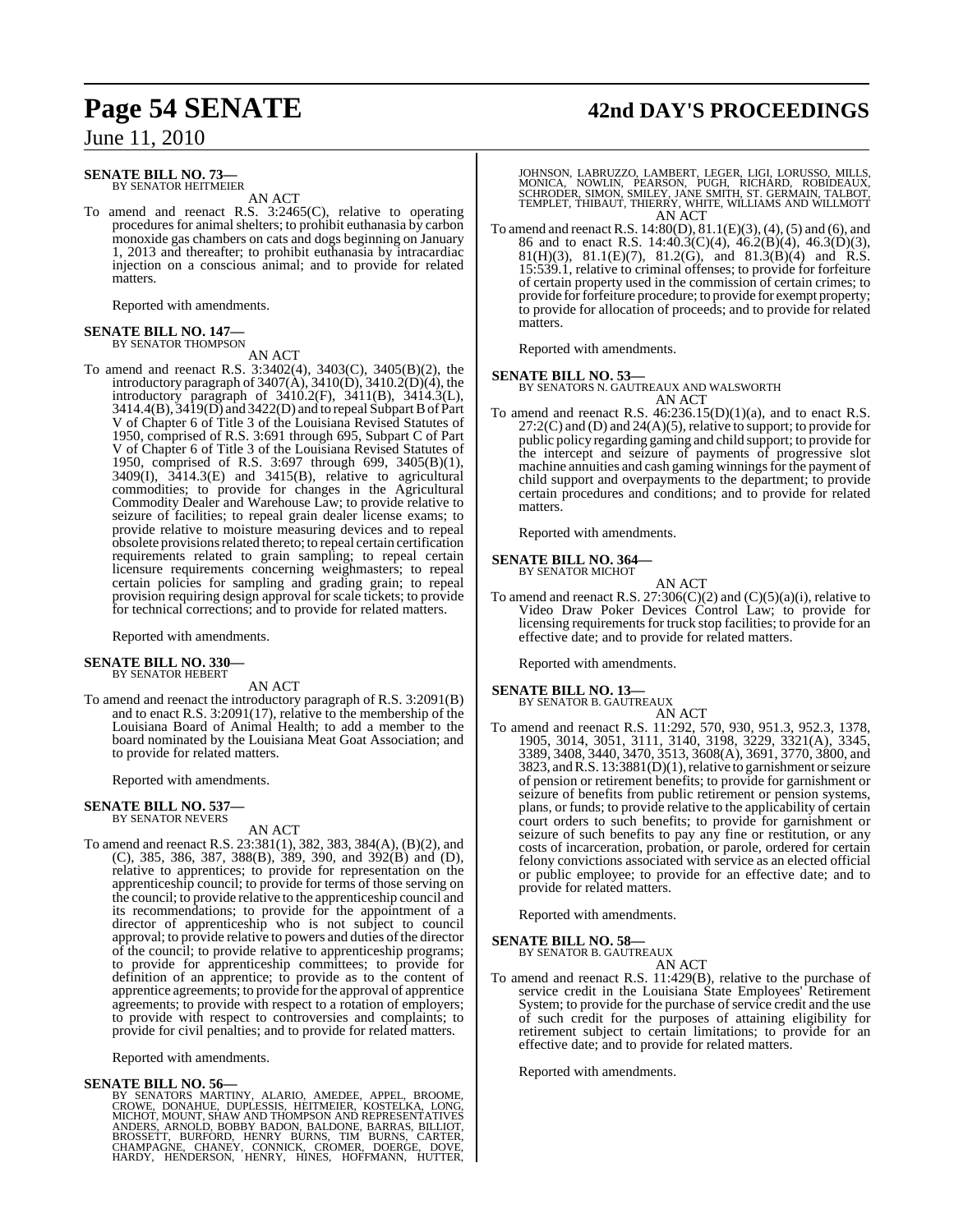# **42nd DAY'S PROCEEDINGS Page 55 SENATE**

## **SENATE BILL NO. 76—** BY SENATOR B. GAUTREAUX

AN ACT

To amend and reenact R.S. 11:1903(A)(introductory paragraph), and (2), (5), and (6) and 1922(G) and to enact R.S. 11:1903(A)(7), relative to the Parochial Employees' Retirement System; to provide relative to eligibility to participate in the system; to provide for requirements and limitations on such ability; to require a participating employer to extend benefits to all employees; to prohibit participation by certain employees whose employment is covered by another public system, plan, or fund; to specify that an employer with employees eligible for another public system, plan, or fund shall not be eligible to enter a participation agreement with this system; to provide for an effective date; and to provide for related matters.

Reported with amendments.

## **SENATE BILL NO. 90—** BY SENATOR MURRAY

AN ACT

To amend and reenact R.S. 33:9091.1(F)(3)(c)(ii), relative to Orleans Parish; to provide for renewal elections of parcel fees for the Lakeview Crime Prevention District; and to provide for related matters.

Reported with amendments.

## **SENATE BILL NO. 134—** BY SENATOR B. GAUTREAUX

AN ACT

To amend and reenact R.S. 11:104 and Chapter 3 of Subtitle I of Title 11 of the Louisiana Revised Statutes of 1950, comprised of R.S. 11:121 through 127, relative to the Public Retirement Systems' Actuarial Committee; to provide relative to membership, officers, meetings, duties, and staffing of the committee; to provide for an effective date; and to provide for related matters.

Reported with amendments.

Respectfully submitted, ALFRED W. SPEER Clerk of the House of Representatives

#### **Message from the House**

#### **CONCURRING IN SENATE CONCURRENT RESOLUTIONS**

#### June 11, 2010

To the Honorable President and Members of the Senate:

I am directed to inform your honorable body that the House of Representatives has finally concurred in the following Senate Concurrent Resolutions:

#### **SENATE CONCURRENT RESOLUTION NO. 116—** BY SENATOR CHEEK

A CONCURRENT RESOLUTION

To recognize and pay tribute to those fallen police officers and firefighters that have served with distinction and have sacrificed their all unselfishly for the sake of others.

Reported without amendments.

Respectfully submitted, ALFRED W. SPEER Clerk of the House of Representatives

# June 11, 2010

#### **Message from the House**

#### **HOUSE CONFEREES APPOINTED**

June 11, 2010

To the Honorable President and Members of the Senate:

I am directed to inform your honorable body that the Speaker of the House of Representatives has appointed the following members, on the part of the House of Representatives, to confer, with a like committee from the Senate, on the disagreement to **House Bill No. 8** by Representative Williams:

Representatives Williams, Wooton and Morris.

Respectfully submitted, ALFRED W. SPEER Clerk of the House of Representatives

#### **Message from the House**

#### **HOUSE CONFEREES APPOINTED**

#### June 11, 2010

To the Honorable President and Members of the Senate:

I am directed to inform your honorable body that the Speaker of the House of Representatives has appointed the following members, on the part of the House of Representatives, to confer, with a like committee from the Senate, on the disagreement to **House Bill No. 252** by Representative Lorusso:

Representatives Lorusso, Hutter and Ligi.

Respectfully submitted, ALFRED W. SPEER Clerk of the House of Representatives

#### **Message from the House**

#### **HOUSE CONFEREES APPOINTED**

June 11, 2010

To the Honorable President and Members of the Senate:

I am directed to inform your honorable body that the Speaker of the House of Representatives has appointed the following members, on the part of the House of Representatives, to confer, with a like committee from the Senate, on the disagreement to **House Bill No. 356** by Representative Champagne:

Representatives Champagne, Hutter and Barras.

Respectfully submitted, ALFRED W. SPEER Clerk of the House of Representatives

#### **Message from the House**

#### **HOUSE CONFEREES APPOINTED**

June 11, 2010

To the Honorable President and Members of the Senate: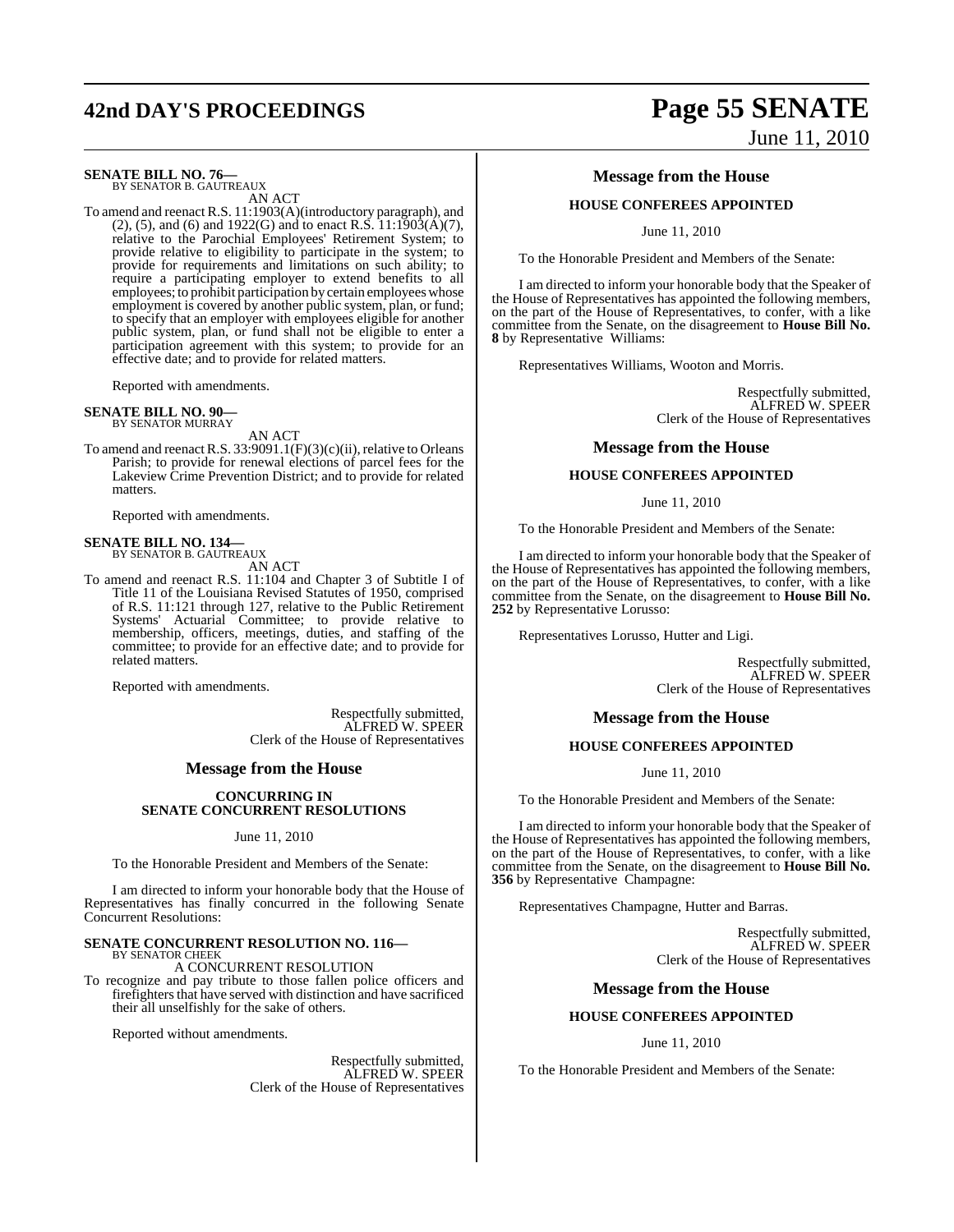# **Page 56 SENATE 42nd DAY'S PROCEEDINGS**

June 11, 2010

I am directed to inform your honorable body that the Speaker of the House of Representatives has appointed the following members, on the part of the House of Representatives, to confer, with a like committee from the Senate, on the disagreement to **House Bill No. 447** by Representative Pearson:

Representatives Pearson, Kleckley and Arnold.

Respectfully submitted, ALFRED W. SPEER Clerk of the House of Representatives

#### **Message from the House**

#### **HOUSE CONFEREES APPOINTED**

June 11, 2010

To the Honorable President and Members of the Senate:

I am directed to inform your honorable body that the Speaker of the House of Representatives has appointed the following members, on the part of the House of Representatives, to confer, with a like committee from the Senate, on the disagreement to **House Bill No. 545** by Representative Baldone:

Representatives Baldone, Dove and Gisclair.

Respectfully submitted, ALFRED W. SPEER Clerk of the House of Representatives

#### **Message from the House**

#### **HOUSE CONFEREES APPOINTED**

June 11, 2010

To the Honorable President and Members of the Senate:

I am directed to inform your honorable body that the Speaker of the House of Representatives has appointed the following members, on the part of the House of Representatives, to confer, with a like committee from the Senate, on the disagreement to **House Bill No. 1163** by Representative St. Germain:

Representatives St. Germain, Dove and Morris.

Respectfully submitted, ALFRED W. SPEER Clerk of the House of Representatives

#### **Reports of Committees**

The following reports of committees were received and read:

## **Privilege Report of the Legislative Bureau**

June 11, 2010

To the President and Members of the Senate:

I am directed by your Legislative Bureau to submit the following report:

The following concurrent resolution is approved as to construction and duplication.

## **HOUSE CONCURRENT RESOLUTION NO. 216—** BY REPRESENTATIVE ROBIDEAUX A CONCURRENT RESOLUTION

To suspend from 12:01 a.m. August 10, 2010, through 11:59 p.m. on August 13, 2010, the provisions of R.S.  $47:84\tilde{I}(A)$  and  $\tilde{C}$ ) as it relates to the excise tax collected on cigars and smoking tobacco by the state when a dealer gives away cigars or smoking tobacco for advertising or any other purpose whatsoever.

Reported without amendments.

Respectfully submitted, ROB MARIONNEAUX Chairman

#### **Adoption of Legislative Bureau Report**

On motion of Senator Marionneaux, the House Concurrent Resolution was read by title and passed to a third reading.

#### **Introduction of Senate Resolutions**

Senator Morrish asked for and obtained a suspension of the rules to read Senate Resolutions a first and second time.

#### **SENATE RESOLUTION NO. 124—** BY SENATOR MORRISH

A RESOLUTION

To commend Captain John "Buck" Stephenson for his brave efforts in a rescue at sea of an injured crewman thrown overboard in heavy seas in the Gulf of Mexico.

On motion of Senator Morrish the resolution was read by title and adopted.

#### **SENATE RESOLUTION NO. 125—** BY SENATOR THOMPSON

A RESOLUTION

To urge and request the United States Department of Commerce to establish a Foreign-Trade zone in the Delta region.

On motion of Senator Thompson the resolution was read by title and adopted.

#### **SENATE RESOLUTION NO. 126—**

BY SENATOR BROOME A RESOLUTION

To designate June 14, 2010, as "PICO LIFT DAY" at the Louisiana Senate.

On motion of Senator Broome the resolution was read by title and adopted.

#### **SENATE RESOLUTION NO. 127—** BY SENATOR SMITH

A RESOLUTION

To express the sincere condolences of the Senate of the Legislature of Louisiana to the family of United States Army Sergeant JoshuaAbramTomlinson upon his death in combat in Operation Enduring Freedom.

On motion of Senator Smith the resolution was read by title and adopted.

#### **SENATE RESOLUTION NO. 128—** BY SENATOR ADLEY

#### A RESOLUTION

To express the sincere condolences of the Senate of the Legislature of Louisiana to the family of Louisiana Army National Guardsman Major Ronald Wayne Culver, Jr., upon his death in combat in Operation Iraqi Freedom.

On motion of Senator Adley the resolution was read by title and adopted.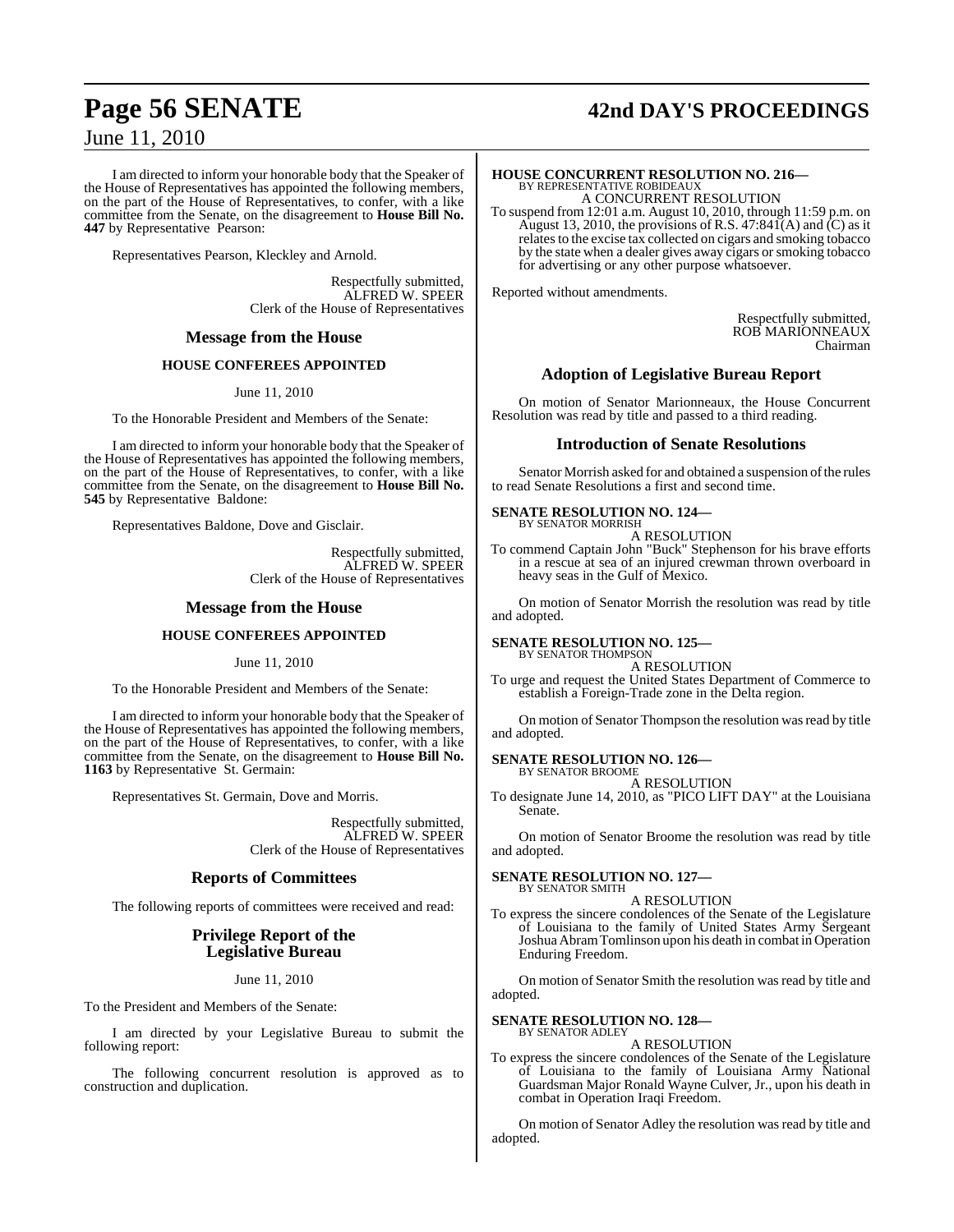# **42nd DAY'S PROCEEDINGS Page 57 SENATE**

#### **SENATE RESOLUTION NO. 129—** BY SENATOR DORSEY

A RESOLUTION

To express the sincere condolences of the Senate of the Legislature of Louisiana upon the death of Joseph "June" Rubin, a native and lifelong resident of Opelousas, Louisiana.

On motion of Senator Dorsey the resolution was read by title and adopted.

#### **SENATE RESOLUTION NO. 130—** BY SENATOR MORRISH

A RESOLUTION

To commend and congratulate Elmer Ray Conner and Betty Larisey<br>Conner on the occasion of their 50<sup>th</sup> wedding anniversary.

On motion of Senator Morrish the resolution was read by title and adopted.

#### **Introduction of Senate Concurrent Resolutions**

Senator Adley asked for and obtained a suspension of the rules to read Senate Concurrent Resolutions a first and second time.

#### **SENATE CONCURRENT RESOLUTION NO. 117—** BY SENATOR ADLEY

A CONCURRENT RESOLUTION To declare August 14, 2010, as Keep the Spirit of '45 Day.

The resolution was read by title. Senator Adley moved to adopt the Senate Concurrent Resolution.

#### **ROLL CALL**

The roll was called with the following result:

YEAS

| Mr. President | Guillory    | Mount     |
|---------------|-------------|-----------|
| Adley         | Hebert      | Murray    |
| Alario        | Heitmeier   | Peterson  |
| Appel         | Jackson     | Riser     |
| <b>Broome</b> | LaFleur     | Shaw      |
| Cheek         | Long        | Smith     |
| Claitor       | Martiny     | Thompson  |
| Donahue       | Michot      | Walsworth |
| Dorsey        | Morrell     |           |
| Duplessis     | Morrish     |           |
| $Total - 28$  |             |           |
|               | <b>NAYS</b> |           |
|               |             |           |

Total - 0

#### ABSENT

| Amedee     | Gautreaux B | McPherson     |
|------------|-------------|---------------|
| Chabert    | Gautreaux N | <b>Nevers</b> |
| Crowe      | Kostelka    | Ouinn         |
| Erdey      | Marionneaux |               |
| Total - 11 |             |               |

The Chair declared the Senate adopted the Senate Concurrent Resolution and ordered it sent to the House.

#### **SENATE CONCURRENT RESOLUTION NO. 118—** BY SENATOR ADLEY AND REPRESENTATIVE DOERGE

A CONCURRENT RESOLUTION To commend Continental Structural Plastics on receiving the 2010

Platinum Award for Continued Excellence.

The resolution was read by title. Senator Adley moved to adopt the Senate Concurrent Resolution.

# June 11, 2010

## **ROLL CALL**

The roll was called with the following result:

#### **YEAS**

Mr. President Duplessis Morrish<br>Adley Guillory Mount Adley Guillory Mount<br>Alario Hebert Murray Alario Hebert Murray Appel Heitmeier Peterson Broome Jackson Riser<br>
Chabert LaFleur Shaw Chabert LaFleur<br>Cheek Long Cheek Long Smith<br>Claitor Martiny Thom Claitor Martiny Thompson<br>
Donahue Michot Walsworth Dorsey Total - 29

Total - 0

Michot Walsworth<br>Morrell

**NAYS** 

## ABSENT

| Amedee<br>Crowe<br>Erdey<br>Gautreaux B | Gautreaux N<br>Kostelka<br>Marionneaux<br>McPherson | <b>Nevers</b><br>Ouinn |
|-----------------------------------------|-----------------------------------------------------|------------------------|
| Total - $10$                            |                                                     |                        |

The Chair declared the Senate adopted the Senate Concurrent Resolution and ordered it Senate Concurrent Resolution.

#### **Messages from the House**

The following Messages from the House were received and read as follows:

#### **Message from the House**

#### **ASKING CONCURRENCE IN HOUSE CONCURRENT RESOLUTIONS**

June 10, 2010

To the Honorable President and Members of the Senate:

I am directed to inform your honorable body that the House of Representatives has finally passed and asks your concurrence in the following House Concurrent Resolutions:

## **HOUSE CONCURRENT RESOLUTION NO. 244—** BY REPRESENTATIVE LITTLE A CONCURRENT RESOLUTION

To urge and request the state of Arkansas, the governor of Arkansas, and the Red River Compact Commission to take affirmative action to increase the flow of all streams to the rates agreed to in the Red River Compact.

> Respectfully submitted, ALFRED W. SPEER Clerk of the House of Representatives

#### **House Concurrent Resolutions**

Senator Adley asked for and obtained a suspension of the rules to read House Concurrent Resolutions a first and second time.

#### **HOUSE CONCURRENT RESOLUTION NO. 244—** BY REPRESENTATIVE LITTLE

A CONCURRENT RESOLUTION To urge and request the state of Arkansas, the governor of Arkansas, and the Red River Compact Commission to take affirmative action to increase the flow of all streams to the rates agreed to in the Red River Compact.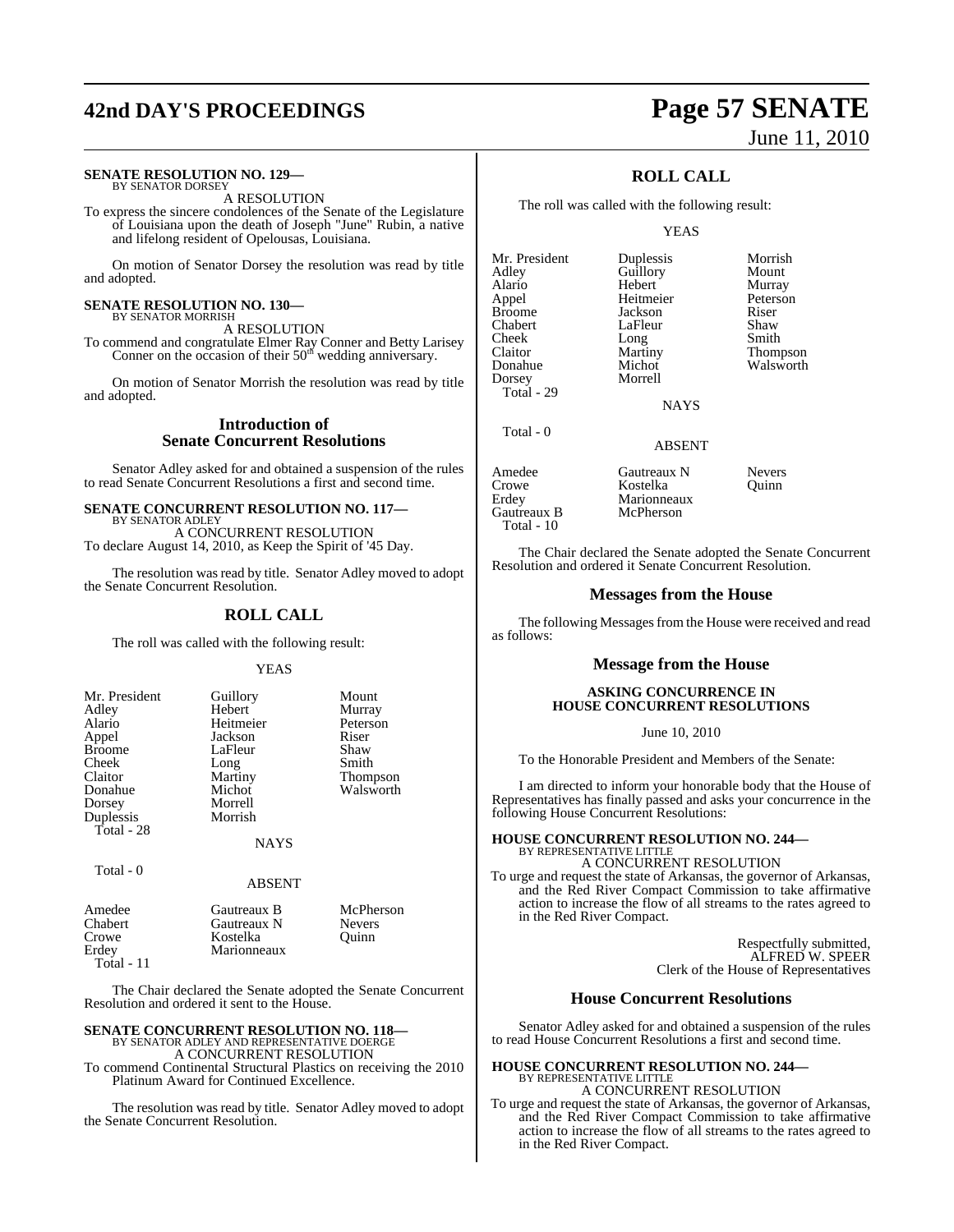The resolution was read by title. Senator Adley moved to concur in the House Concurrent Resolution.

#### **ROLL CALL**

The roll was called with the following result:

#### YEAS

| Mr. President | Guillory      | Mount     |
|---------------|---------------|-----------|
| Adley         | Hebert        | Peterson  |
| Alario        | Heitmeier     | Riser     |
| Appel         | LaFleur       | Shaw      |
| Broome        | Long          | Smith     |
| Cheek         | Martiny       | Thompson  |
| Donahue       | Michot        | Walsworth |
| Dorsey        | Morrell       |           |
| Duplessis     | Morrish       |           |
| Total - 25    |               |           |
|               | <b>NAYS</b>   |           |
| Total - 0     |               |           |
|               | <b>ABSENT</b> |           |

| Amedee         | Gautreaux B | McPherson     |
|----------------|-------------|---------------|
| <b>Chabert</b> | Gautreaux N | Murray        |
| Claitor        | Jackson     | <b>Nevers</b> |
| Crowe          | Kostelka    | Ouinn         |
| Erdey          | Marionneaux |               |
| Total - 14     |             |               |

The Chair declared the Senate concurred in the House Concurrent Resolution and ordered it returned to the House.

#### **Rules Suspended**

Senator Chaisson asked for and obtained a suspension of the rules to recall House Bill No. 1376 from the Committee on Finance.

#### **HOUSE BILL NO. 1376—**

BY REPRESENTATIVES HINES, ABRAMSON, AUSTIN BADON, HENRY<br>BURNS, TIM BURNS, CARTER, HARDY, HAZEL, HOWARD,<br>LABRUZZO, LANDRY, LORUSSO, PEARSON, POPE, JANE SMITH, AND TEMPLET

AN ACT

To amend and reenact R.S. 17:158(A), relative to the transportation of students by local school boards to certain elementary and secondary schools; to authorize a local school board to transport to school any student who resides one mile or less from the school; to provide conditions and limitations; to provide an effective date; and to provide for related matters.

The bill was read by title and referred to the Legislative Bureau.

#### **Message from the House**

#### **SIGNED HOUSE CONCURRENT RESOLUTIONS**

#### June 10, 2010

To the Honorable President and Members of the Senate:

I am directed to inform your honorable body that the Speaker of the House of Representatives has signed the following House Concurrent Resolutions:

#### **HOUSE CONCURRENT RESOLUTION NO. 61—** BY REPRESENTATIVE DANAHAY

A CONCURRENT RESOLUTION

To urge and request the Department of State Civil Service to develop and the State Civil Service Commission to adopt an executive service program.

# **Page 58 SENATE 42nd DAY'S PROCEEDINGS**

**HOUSE CONCURRENT RESOLUTION NO. 70—**<br>BY REPRESENTATIVES PUGH, ARNOLD, BARRAS, BARROR, BURFORD, HENRY BURNS, DANAHAY, DOERGE, DOVE, EDWARDS,<br>FOIL, GISCLAIR, GREENE, GUINN, HARDY, HARRISON, HOFFMANN,<br>JOHNSON, LAFONTA, LEGER

To recognize Louisiana Irish Week in March in celebration of the state's rich Irish heritage.

## **HOUSE CONCURRENT RESOLUTION NO. 77—** BY REPRESENTATIVE DANAHAY AND SENATOR DONAHUE A CONCURRENT RESOLUTION

To urge and request the Department of State Civil Service to consider certain recommendations made by the Commission on Streamlining Government.

# **HOUSE CONCURRENT RESOLUTION NO. 84—** BY REPRESENTATIVE EDWARDS

A CONCURRENT RESOLUTION

To request the attorney general to review the laws relative to lobbying by public servants and the use of public funds for lobbying and related purposes and to report thereon, including any recommendations related thereto, to the House Committee on House and Governmental Affairs and the Senate Committee on Senate and Governmental Affairs no later than January 15, 2011, and to request the House Committee on House and Governmental Affairs and the Senate Committee on Senate and Governmental Affairs to meet and to function as a joint committee to study and make recommendations relative to lobbying by public servants and the use of public funds for lobbying and related purposes no later than thirty days prior to the convening of the 2012 Regular Session of the Legislature of Louisiana.

## **HOUSE CONCURRENT RESOLUTION NO. 110—** BY REPRESENTATIVE LAFONTA AND SENATOR MURRAY A CONCURRENT RESOLUTION

To urge and request the executive head and chief administrative officer of each state department to annually compile and report information regarding the delivery of services to Spanishspeaking persons with limited English proficiency to the Latino Commission.

**HOUSE CONCURRENT RESOLUTION NO. 115—** BY REPRESENTATIVES DOWNS, AUBERT, HENRY BURNS, FRANKLIN, SAM JONES, AND LEGER A CONCURRENT RESOLUTION

To provide recommendations related to alternative funding sources for transportation infrastructure projects within the state of Louisiana and the impact of viable funding sources on transportation and Louisiana taxpayers.

## **HOUSE CONCURRENT RESOLUTION NO. 150—** BY REPRESENTATIVE WILLIAMS

A CONCURRENT RESOLUTION

To direct the Department of Social Services to assess efforts to date in Louisiana to promote healthy food choices among recipients ofSupplemental Nutrition Assistance Program (SNAP) benefits, and to collaborate with certain stakeholders to develop a report to the House and Senate committees on health and welfare addressing findings and recommendations for enhancing the nutrition and health of SNAP participants.

#### **HOUSE CONCURRENT RESOLUTION NO. 160—** BY REPRESENTATIVE HENRY A CONCURRENT RESOLUTION

To direct the Louisiana State Law Institute to study the impact of child custody and visitation orders which require a child to travel long distances in order to comply with the custody or visitation order of the court.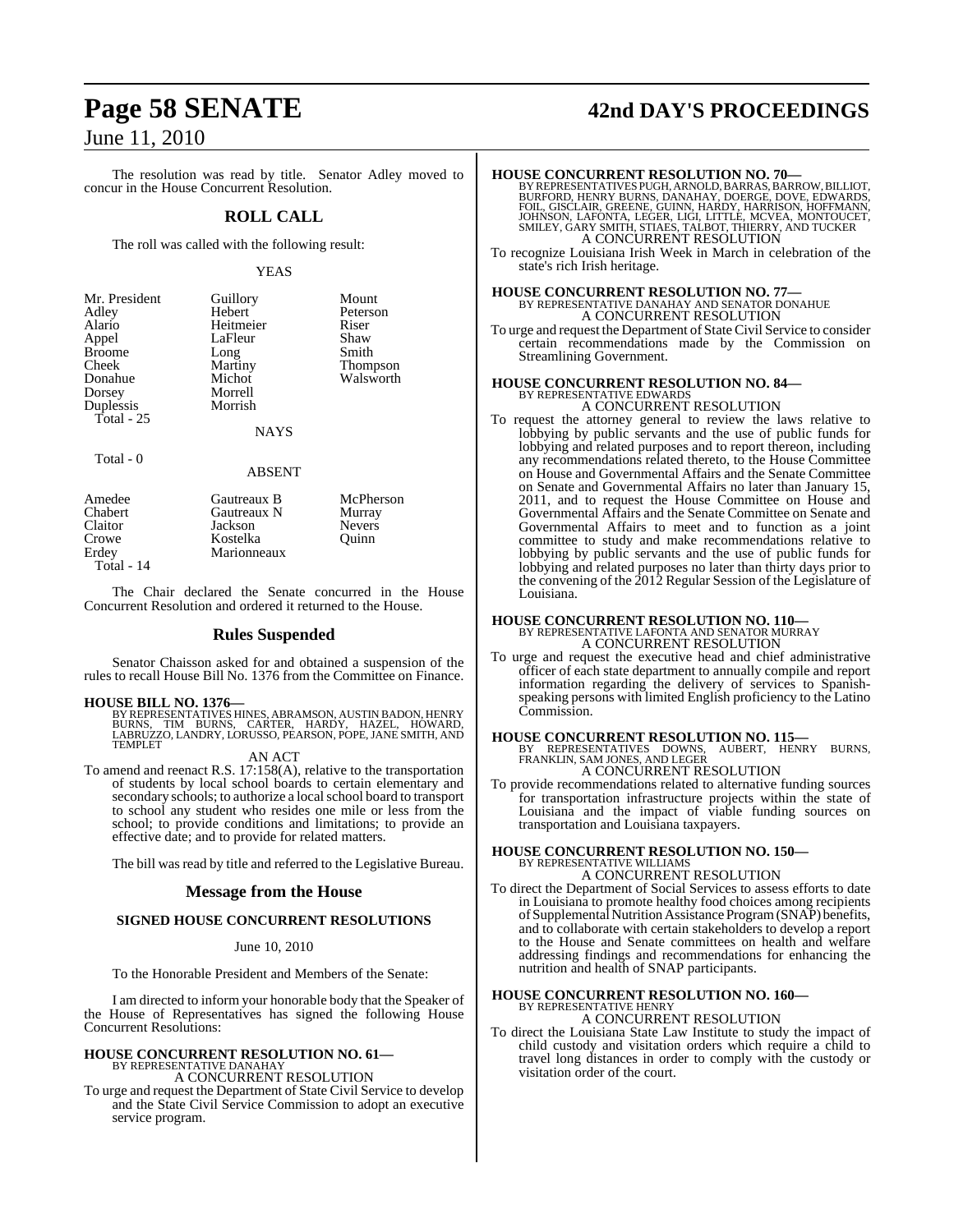# **42nd DAY'S PROCEEDINGS Page 59 SENATE**

# **HOUSE CONCURRENT RESOLUTION NO. 172—** BY REPRESENTATIVE BURRELL A CONCURRENT RESOLUTION

To authorize and request the Reentry Advisory Council within the Department of Public Safety and Corrections to evaluate the feasibility of developing a central statewide computer system to improve collaboration and coordination of offender transition services, including cross-agency training and informationsharing, to improve outcomes for reentry initiatives and to report its findings to the Legislature of Louisiana prior to the convening of the 2012 Regular Session.

#### **HOUSE CONCURRENT RESOLUTION NO. 189—** BY REPRESENTATIVE JOHNSON

A CONCURRENT RESOLUTION

To authorize and direct the Louisiana State Law Institute to study all laws relative to birth certificates and filiation and to make recommendations on or before February 1, 2012, for revisions to state laws to resolve any conflict between the laws relative to birth certificates and the laws relative to filiation.

# **HOUSE CONCURRENT RESOLUTION NO. 191—** BY REPRESENTATIVE LANDRY

A CONCURRENT RESOLUTION

To request the Louisiana State Law Institute to study the laws regarding intrafamily adoptions and make recommendations relative to establishing a procedure to address specific circumstances of intrafamily adoptions.

#### **HOUSE CONCURRENT RESOLUTION NO. 234—**

BY REPRESENTATIVE SIMON AND SENATOR ALARIO A CONCURRENT RESOLUTION

To urge and request the Department of Health and Hospitals to create a task force which shall study funding options for services to persons with disabilities and the elderly and to report findings and recommendations of the study to the House Committee on Health and Welfare, the Senate Committee on Health and Welfare, the House Committee on Appropriations, and the Senate Committee on Finance on or before January 31, 2011.

#### **HOUSE CONCURRENT RESOLUTION NO. 237—** BY REPRESENTATIVE LORUSSO

A CONCURRENT RESOLUTION To authorize and request the Judicial Council of the Supreme Court of Louisiana to include justice of the peace courts in its study of the judiciary following the 2010 federal decennial census.

## **HOUSE CONCURRENT RESOLUTION NO. 238—** BY REPRESENTATIVE PATRICIA SMITH AND SENATOR BROOME

A CONCURRENT RESOLUTION

To commend Tyrus Thomas of Baton Rouge upon his receipt of a 2010 Jefferson Award for Public Service.

**HOUSE CONCURRENT RESOLUTION NO. 239—** BY REPRESENTATIVES KATZ AND MILLS AND SENATORS HEITMEIER AND MOUNT

A CONCURRENT RESOLUTION

To urge and request British Petroleum (BP) to endorse and agree to fund the implementation of the Louisiana Seafood Safety Response and Quality Certification Plan as jointly prepared and proposed by the Department of Health and Hospitals (DHH), the Department of Wildlife and Fisheries (DWF), the Department of Agriculture and Forestry (DAF), the Department of Environmental Quality (DEQ) and the Department of Economic Development (DED).

# **HOUSE CONCURRENT RESOLUTION NO. 241—** BY REPRESENTATIVE HARRISON A CONCURRENT RESOLUTION

To urge and request the Department of Health and Hospitals and the Louisiana State University (LSU) Board of Supervisorsto study the existing structure and delivery of care within the LSU hospital system managed by the LSU Health Sciences Centers at New Orleans and Shreveport to determine whether the hospital infrastructure, including the planned academic medical center in New Orleans, meets the current needs of our state

# June 11, 2010

population and the projected needs of our state once federal health reform is implemented; to study the monetary feasibility of sustaining Louisiana's public hospital system once federal health reform is implemented and to recommend the most costeffective and efficient system of health care delivery in the future; to study the system of medical education in Louisiana, taking into consideration the geographic locations of the medical schools; to determine whether the current and planned infrastructure is the most efficient and cost-effective method to train an adequate number of physicians to practice statewide; to study the feasibility of establishing a medical school at the Pennington Biomedical Research Center; and to report these findings to the House and Senate committees on health and welfare no later than December 15, 2010.

and asked that the President of the Senate affix his signature to the same.

> Respectfully submitted, ALFRED W. SPEER Clerk of the House of Representatives

The House Concurrent Resolutions contained herein were signed by the President of the Senate.

#### **Message from the House**

#### **SIGNED HOUSE BILLS AND JOINT RESOLUTIONS**

June 10, 2010

To the Honorable President and Members of the Senate:

I am directed to inform your honorable body that the Speaker of the House of Representatives has signed the following House Bills and Joint Resolutions:

#### **HOUSE BILL NO. 20—**

BY REPRESENTATIVES SIMON, BALDONE, BARROW, HENRY BURNS,<br>TIM BURNS, BURRELL, CARMODY, CHANDLER, CHANEY, CONNICK,<br>CROMER, DOVE, GISCLAIR, GUILLORY, GUINN, HINES, HOWARD,<br>KATZ, LAMBERT, LIGI, LITTLE, MILLS, NOWLIN, POPE, SMIL AN ACT

To amend and reenact R.S. 15:1503(2) and to enact R.S. 15:1503(13), relative to mandatory reporting of abuse of adults; to amend the definition of "abuse"; to provide for a definition of "sexual abuse"; and to provide for related matters.

**HOUSE BILL NO. 30—** BY REPRESENTATIVES WOOTON AND BALDONE AN ACT

To amend and reenact R.S. 15:825.2(A), relative to special agents of the Department of Public Safety and Corrections; to increase the pool of employees who are eligible to be appointed special agents; and to provide for related matters.

## **HOUSE BILL NO. 58—** BY REPRESENTATIVE TIM BURNS

AN ACT

To amend and reenact R.S. 9:2087(B), relative to trusts; to provide for the delegation of certain duties by the trustee; and to provide for related matters.

#### **HOUSE BILL NO. 66—**

BY REPRESENTATIVE TIM BURNS

AN ACT

To amend and reenact R.S. 9:2371, relative to donations inter vivos; to provide for acceptance of donations of immovable property; to provide for recordation; to provide form requirements; and to provide for related matters.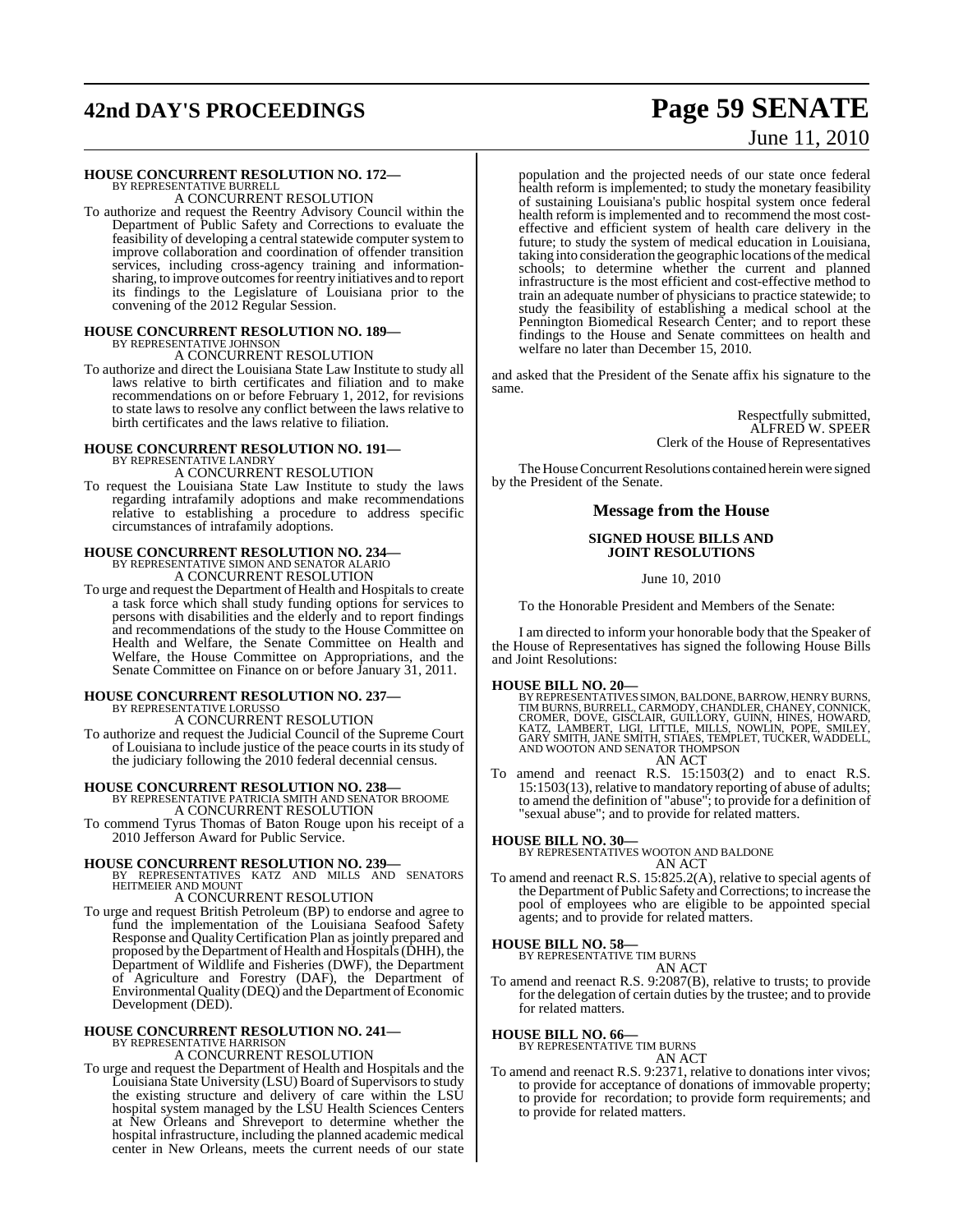# **Page 60 SENATE 42nd DAY'S PROCEEDINGS**

June 11, 2010

## **HOUSE BILL NO. 80—**

BY REPRESENTATIVE TIM BURNS AN ACT

To amend and reenact Code of Civil Procedure Article 3061, relative to judgments of possession; to provide for the automatic inclusion of the terms of a testamentary usufruct; to provide for the automatic inclusion of the terms of a testamentary trust; and to provide for related matters.

#### **HOUSE BILL NO. 102—** BY REPRESENTATIVE EDWARDS

AN ACT

To amend and reenact R.S. 44:9(K)(2) and to enact R.S. 44:9(K)(3), relative to expungement of arrest records in misdemeanor and felony cases; to provide that no fee shall be charged in certain expungement cases; and to provide for related matters.

## **HOUSE BILL NO. 108—** BY REPRESENTATIVE BARRAS

AN ACT

To amend and reenact Code of Civil Procedure Article 4843(F), relative to city courts; to increase the jurisdictional amount in dispute for the city courts of New Iberia and Jeanerette; and to provide for related matters.

## **HOUSE BILL NO. 120—** BY REPRESENTATIVE ROY

AN ACT

To amend and reenact Code of Criminal Procedure Article 894.1(D) and (E)(introductory paragraph), relative to sentencing; to provide for certain obligations of the sentencing court and the Department of Public Safety and Corrections; and to provide for related matters.

**HOUSE BILL NO. 180—** BY REPRESENTATIVES ROY, POPE, AND JANE SMITH AN ACT

To amend and reenact R.S. 15:587.1(B) and R.S. 44:9(F), (G), and (I) and to enact R.S. 15:587(A)(1)(f), relative to criminal records; to amend provisions regarding criminal background checks; to provide entities with access to criminal history information; to provide for the type of information available to those entities; to provide for confidentiality; and to provide for related matters.

## **HOUSE BILL NO. 212—** BY REPRESENTATIVE WADDELL

AN ACT

To enact R.S.  $9:203(E)(8)$ , relative to marriage officiants, judges, and justices of the peace; to provide for the extension of authority for certain federal judges to preside over a marriage ceremony for a particular period of time; and to provide for related matters.

## **HOUSE BILL NO. 232—** BY REPRESENTATIVE GEYMANN

AN ACT

To amend and reenact R.S. 14:43(A)(2), relative to simple rape; to clarify provisions regarding simple rape; and to provide for related matters.

#### **HOUSE BILL NO. 233—**

BY REPRESENTATIVE GEYMANN AN ACT

To repeal R.S. 40:1238.1(B), relative to the sale, distribution, or possession of legend drugs without a prescription; to repeal provisions regarding Carisoprodol as a legend drug.

## **HOUSE BILL NO. 271—** BY REPRESENTATIVE MILLS

AN ACT

To enact R.S. 14:102.24, relative to offenses affecting the public generally; to create the crime of unlawfully supplying any product for the purpose of falsifying a screening test; to provide for penalties; to create certain presumptions; to provide for definitions; and to provide for related matters.

#### **HOUSE BILL NO. 320—**

BY REPRESENTATIVE RICHARDSON AN ACT

To enact R.S. 15:33, relative to forfeiture; to provide for the confiscation and destruction of items used in the commission of an offense; to provide for exceptions; to provide for definitions; and to provide for related matters.

#### **HOUSE BILL NO. 716—**

BY REPRESENTATIVE BARRAS AN ACT

To amend and reenact R.S. 33:4574.1.1(I), relative to hotel occupancy taxes levied by the Iberia Parish Tourist Commission; to provide for dedication of tax revenues; and to provide for related matters.

#### **HOUSE BILL NO. 856—**

BY REPRESENTATIVE TIM BURNS

AN ACT To amend and reenactR.S. 9:1725(5), 1893, 1895(A), 1971, 2004(2), 2011, 2025, and 2045 and to enact R.S. 9:1973(C), 2031, and 2235, relative to the Louisiana Trust Code; to provide for the definition of "proper court"; to provide for class trusts; to provide for the interests of beneficiaries; to provide for the correction of cross references; to provide relative to the shifting of the interest of a principal beneficiary; to provide for the delegation of the right to terminate, modify, or amend certain trust provisions; to provide for the delegation of the right to revoke a trust; and to provide for related matters.

**HOUSE BILL NO. 857—** BY REPRESENTATIVE TIM BURNS

AN ACT

To direct the Louisiana State Law Institute to redesignate certain provisions from Title 44 of the Louisiana Revised Statutes of 1950 to Title 9 of the Louisiana Revised Statutes of 1950, relative to mortgage records; to provide for the effectiveness of references to redesignated statutes; and to provide for related matters.

#### **HOUSE BILL NO. 858—**

BY REPRESENTATIVE GALLOT

AN ACT To amend and reenact R.S. 33:9038.32(C) and 9038.36, relative to economic development districts; to provide relative to districts created by local governmental subdivisions; to provide additional procedures with respect to the creation of such districts; to provide relative to district funding; to authorize the districts to dedicate a portion of tax proceeds to finance economic development projects; and to provide for related matters.

#### **HOUSE BILL NO. 873—**

BY REPRESENTATIVE PATRICIA SMITH AN ACT

To amend and reenact R.S. 23:1170(A), 1171.1(C)(1), 1172(A), 1172.1(C), and 1172.2(D), relative to workers' compensation coverage; to require an increase in penalties for employers who fail to secure coverage; to provide for all fines collected to be deposited in the Workers' Compensation Administrative Fund; and to provide for related matters.

#### **HOUSE BILL NO. 876—**

BY REPRESENTATIVES ST. GERMAIN AND DOVE AND SENATOR N. GAUTREAUX AN ACT

To amend and reenact R.S. 56:427(A) and 428(B), relative to oyster leases; to delineate responsibility for obtaining a survey of the lease area; to provide relative to a lease application fee; and to provide for related matters.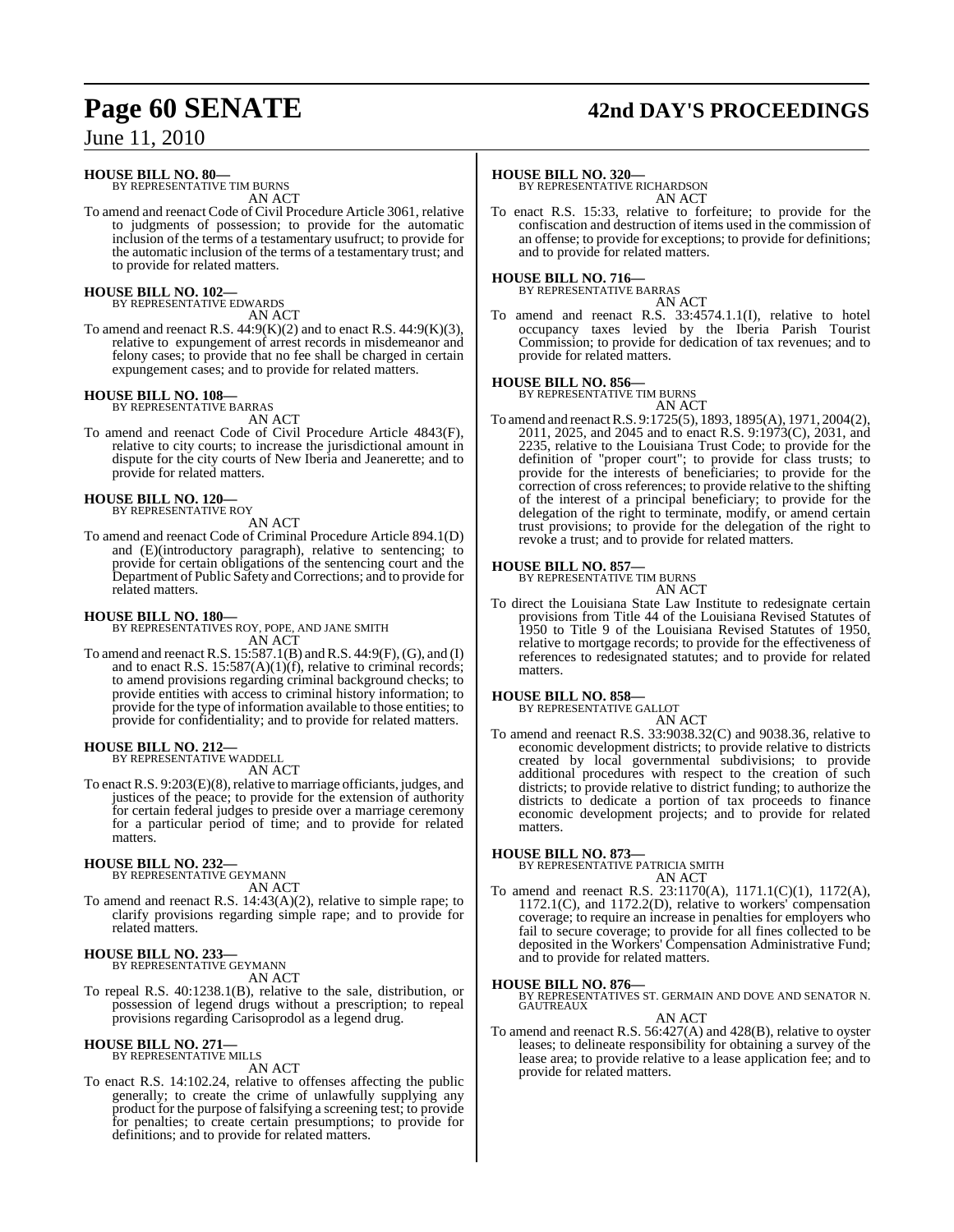## **42nd DAY'S PROCEEDINGS Page 61 SENATE**

#### **HOUSE BILL NO. 897—**

BY REPRESENTATIVE FOIL AN ACT

To amend and reenact R.S. 30:2054(B)(8) andR.S. 32:1306(C)(3)(a) and (4), relative to motor vehicle inspection and maintenance programs; to require certain motor vehicle inspectionsin certain ozone nonattainment areas; and to provide for related matters.

#### **HOUSE BILL NO. 911—**

BY REPRESENTATIVE SIMON AN ACT

To amend and reenact Paragraph (A)(7) of Section 2 of Act No. 180 of the 1984 Regular Session of the Legislature, as amended by Act No. 353 of the 1986 Regular Session of the Legislature, Act No. 999 of the 1991 Regular Session of the Legislature, Act No. 570 of the 1992 Regular Session of the Legislature, Act No. 440 of the 1997 Regular Session of the Legislature, and Act Nos. 562 and 1214 of the 2003 Regular Session of the Legislature, relative to hospital service districts; to provide relative to the St. Tammany Parish Hospital Service District No.1; to provide relative to the governing board of the district; to increase the maximum amount of per diem authorized to be paid to members of the board; to increase the number of meetings for which members may receive per diem; and to provide for related matters.

## **HOUSE BILL NO. 934—** BY REPRESENTATIVE NOWLIN

AN ACT

To amend and reenact R.S. 17:3367(C), relative to public postsecondary education management boards; to provide relative to the purposes for which public postsecondary education management boards shall use revenues from oil, gas, and mineral leases; to provide relative to certain capital projects; and to provide for related matters.

## **HOUSE BILL NO. 1129—** BY REPRESENTATIVE TALBOT

AN ACT

To amend and reenact R.S.  $23:1293(A)(1)$ , (3), and (5) and to enact R.S. 23:1293(A)(6), relative to confidential records regarding workers' compensation; to authorize the disclosure of specific information relating to an injured employee's claim; and to provide for related matters.

**HOUSE BILL NO. 1170—**<br>BILLIOT, HENRY BURNS, CARTER, CORTEZ, DOVE, BILLIOT, HENRY BURNS, TIM BURNS, CARTER, CORTEZ, DOVE,<br>GISCLAIR, HARDY, HARRISON, HAZEL, ROSALIND JONES, SAM<br>JONES, LABRUZZO, LIGI, LORUSSO, MILLS, RICHAD,

AN ACT

To enact R.S. 32:414.2(E), relative to commercial driver's license holders; to prohibit certain persons from operating school buses; and to provide for related matters.

## **HOUSE BILL NO. 1199—** BY REPRESENTATIVE MORRIS

AN ACT

To amend and reenact R.S. 23:108(B)(1) and (C), 111(C)(10) and (11) and (F), and 113 and to enact R.S. 23:108(F) and 111(C)(12), relative to employment services; to provide penalties for violations; to provide a cause of action and legal recourse; to prohibit certain actions by employment services; to provide for penalties for unlicensed persons; and to provide for related matters.

**HOUSE BILL NO. 1206**—<br>BY REPRESENTATIVES EDWARDS, ARMES, ARNOLD, BOBBY<br>BADON, BARROW, BURFORD, HENRY BURNS, CARMODY, CARTER,<br>CHAMPAGNE, CHANEY, CONNICK, DIXON, DOVE, DOWNS,<br>ELLINGTON, FOIL, GISCLAIR, GREENE, GUILLORY, GUI

# June 11, 2010

AN ACT

To amend and reenact R.S. 32:412.2(A)(2), relative to disabled veterans; to decrease the disability threshold for exemption from driver's license fees; and to provide for related matters.

**HOUSE BILL NO. 1231—**<br>BY REPRESENTATIVES PERRY, AUSTIN BADON, BARRAS, BILLIOT,<br>HENRY BURNS, TIM BURNS, CARTER, CHAMPAGNE, DOERGE,<br>DOWNS, GISCLAIR, GUILLORY, HILL, HOFFMANN, SAM JONES,<br>KATZ, LABRUZZO, LEGER, LIGI, LITTLE, AN ACT

To amend and reenact R.S. 32:414(B)(1), relative to driver's license suspension; to provide for the suspension of driving privileges of persons convicted of certain crimes; and to provide for related matters.

**HOUSE BILL NO. 1239—** BY REPRESENTATIVE DIXON AND SENATOR THOMPSON AN ACT

To enact R.S. 17:7(29), relative to the duties, functions, and responsibilities of the State Board of Elementary and Secondary Education; to require the State Board of Elementary and Secondary Education to develop and adopt rules and regulations relative to the physical abuse of public school teachers and other school employees by students; and to provide for related matters.

**HOUSE BILL NO. 1240—**<br>BY REPRESENTATIVES PERRY, AUSTIN BADON, BARRAS, BILLIOT,<br>HENRY BURNS, TIM BURNS, CARTER, CHAMPAGNE, GUILLORY,<br>HOFFMANN, KATZ, LABRUZZO, LEGER, LIGI, MILLS, POPE, PUGH,<br>RICHARD, JANE SMITH, TALBOT, TE AN ACT

To enact R.S.  $32:667(I)(4)$ , relative to driver's licenses; to provide for ignition interlock code on certain driver's licenses; and to provide for related matters.

**HOUSE BILL NO. 1256—** BY REPRESENTATIVE CROMER AND SENATOR DONAHUE AN ACT

To enact R.S. 56:1847(64) and 1855(N), relative to the natural and scenic rivers program; to add Bayou Liberty in St. Tammany Parish; to provide for certain authorized activities; and to provide for related matters.

## **HOUSE BILL NO. 1274—** BY REPRESENTATIVE MONICA

- AN ACT
- To amend and reenact R.S.  $32:414(B)(2)(b)$ , relative to driver's license suspension; to provide for a restricted driver's license after a certain amount of time following driver's license suspension; to provide for the installment of interlock devices; and to provide for related matters.

## **HOUSE BILL NO. 1304—** BY REPRESENTATIVE HILL

AN ACT

- 
- To amend and reenact R.S. 56:1948.5(57) and to enact R.S. 56:1948.5(63), relative to highways; to designate a section of certain highways as the Myths and Legends Byways and the Cane River National Heritage Trail Scenic Byway; and to provide for related matters.

#### **HOUSE BILL NO. 44—**

BY REPRESENTATIVES KLECKLEY AND ABRAMSON AND SENATORS HEBERT, LONG, MORRELL, QUINN, AND RISER AN ACT

To enact R.S. 22:2317, relative to property insurance; to require that insurers include certain information relative to refund of certain surcharges, market equalization charges, or other assessments levied by the Louisiana Citizens Property Insurance Corporation with policies sent to insureds; and to provide for related matters.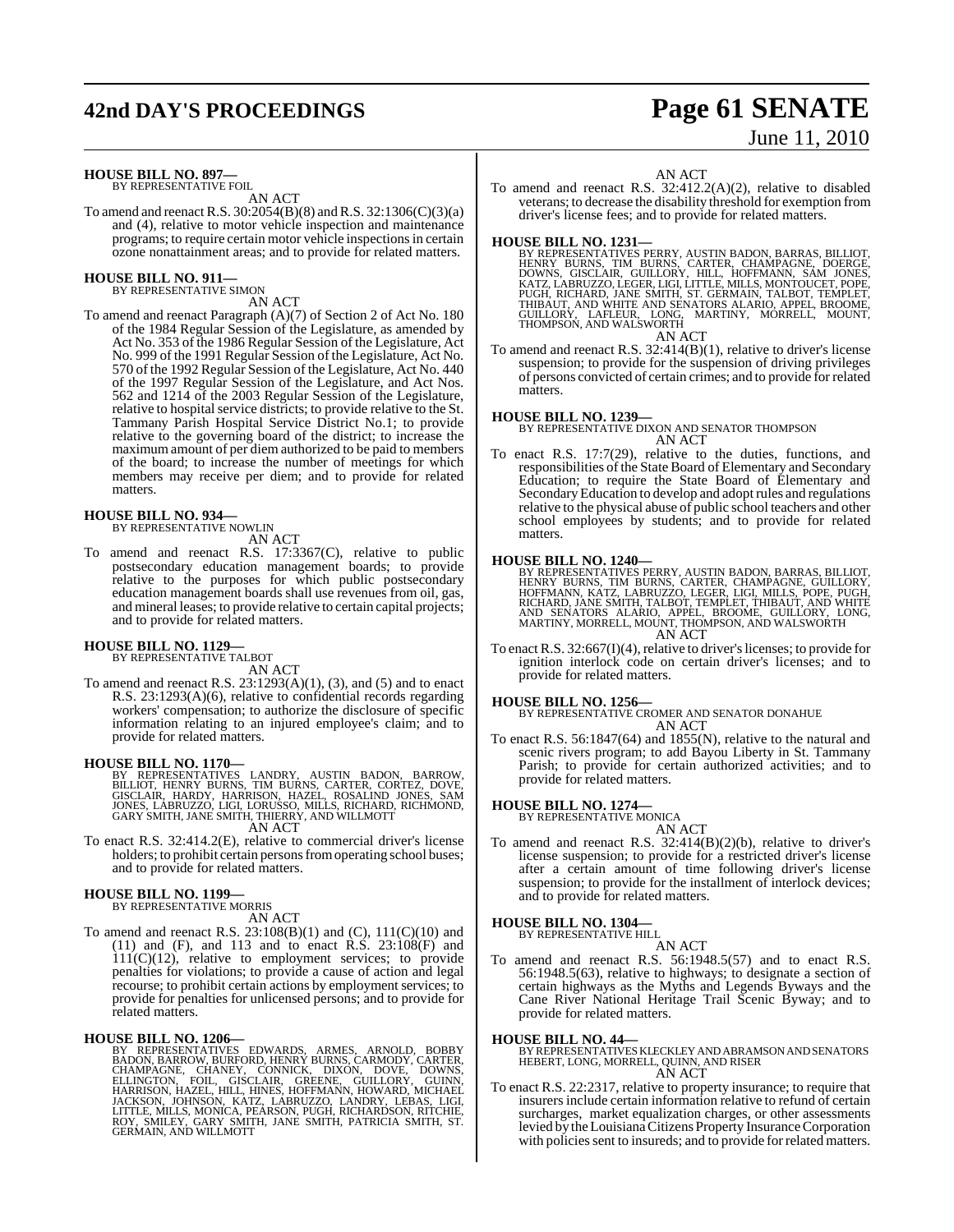# **Page 62 SENATE 42nd DAY'S PROCEEDINGS**

## June 11, 2010

#### **HOUSE BILL NO. 112—** BY REPRESENTATIVE LITTLE

AN ACT

To enact R.S. 14:329, relative to offenses affecting the public generally; to create the crime of interfering with a law enforcement investigation; to provide for definitions; to provide for penalties; and to provide for related matters.

## **HOUSE BILL NO. 261—**

BY REPRESENTATIVE GALLOT AN ACT

To enact R.S. 49:191(4)(f) and to repeal R.S. 49:191(3)(n), relative to the Department of State, including provisions to provide for the re-creation of the Department of State and the statutory entities made a part of the department by law; to provide for the effective termination date for all statutory authority for the existence of such statutory entities; and to provide for related matters.

#### **HOUSE BILL NO. 262—** BY REPRESENTATIVE GALLOT

AN ACT

To enact R.S. 49:191(4)(f) and to repeal R.S. 49:191(3)(m), relative to the Department of State Civil Service, including provisions to provide for the re-creation of the Department of State Civil Service and the statutory entities made a part of the department by law; to provide for the effective termination date for all statutory authority for the existence of such statutory entities; and to provide for related matters.

## **HOUSE BILL NO. 284—** BY REPRESENTATIVE KLECKLEY

AN ACT

To amend and reenact R.S. 22:584(D)(1), relative to domestic insurers; to provide with respect to investment in securities by such insurers; and to provide for related matters.

#### **HOUSE BILL NO. 364—**

BY REPRESENTATIVE ANDERS AND SENATOR THOMPSON AN ACT

To amend and reenact R.S. 4:251(C), relative to Horsemen's Workers' Compensation Insurance Program; to provide for a reporting date for the annual audited financial statement due to the commissioner of insurance; and to provide for related matters.

## **HOUSE BILL NO. 408—** BY REPRESENTATIVE LEGER

AN ACT

To amend and reenact R.S. 14:102.6(A)(2), relative to the seizure and destruction of dogs and equipment used in dogfighting; to authorize certain persons to humanely euthanize dogs seized in connection with dogfighting; and to provide for related matters.

#### **HOUSE BILL NO. 435—** BY REPRESENTATIVE PUGH

AN ACT

To enact R.S. 37:1464(C)(4), relative to the Real Estate Research and Education Fund; to authorize additional use of monies in the Real Estate Research and Education Fund; and to provide for related matters.

#### **HOUSE BILL NO. 436—** BY REPRESENTATIVE RITCHIE

AN ACT

To amend and reenact R.S. 37:842(A)(1), 848(C), and 872(B)(1), relative to licenses issued by the Louisiana State Board of Embalmers and Funeral Directors; to repeal the licensure requirement that a funeral director be a resident of Louisiana; to repeal the licensure requirement that a crematory retort operator be a resident of Louisiana; to require funeral directing or embalming businesses to be licensed Louisiana establishments; and to provide for related matters.

#### **HOUSE BILL NO. 451—**

BY REPRESENTATIVE RITCHIE AN ACT

To amend and reenact R.S. 37:831(11), (40), and (72) and 846(A)(introductory paragraph), (2), and (3), relative to solicitation by funeral homes; to define "capper", "steerer", or "runner"; to define "funeral goods and services"; to define "solicitation"; to authorize the imposition of sanctions or fines; to prohibitsolicitation by funeral home directors; and to provide for related matters.

## **HOUSE BILL NO. 472—** BY REPRESENTATIVE MONTOUCET

AN ACT

To enact R.S. 38:2212.8 and Chapter 24 of Title 39 of the Louisiana Revised Statutes of 1950, to be comprised of R.S. 39:2181 and 2182, relative to procurement; to prohibit public entities from contracting with dealers who do not possess a valid dealer license issued by the Louisiana Motor Vehicle Commission; to require proof of certain dealers licenses; and to provide for related matters.

#### **HOUSE BILL NO. 473—**

BY REPRESENTATIVE HENRY BURNS AN ACT

To enact R.S. 33:1448(Y), relative to the premium costs of group hospital and health insurance for retired sheriffs and employees of the Bossier Parish Sheriff's Office; to provide for eligibility for payment of premium costs; and to provide for related matters.

#### **HOUSE BILL NO. 524—**

BY REPRESENTATIVE LITTLE AN ACT

To amend and reenact R.S. 14:35.3(G)(1), relative to domestic abuse battery; to delete the provision of law authorizing the court to determine prior convictions of domestic abuse battery; and to provide for related matters.

## **HOUSE BILL NO. 525—** BY REPRESENTATIVE FANNIN

AN ACT

To enact R.S. 47:299.21, relative to offset claims against individual income tax refunds; to require the Department of Public Safety and Corrections and the Board of Parole to file such a claim under certain circumstances; to provide for an effective date; and to provide for related matters.

#### **HOUSE BILL NO. 531—**

BY REPRESENTATIVE ABRAMSON AND SENATOR DORSEY AN ACT

To amend and reenact R.S. 14:46.2(A), relative to the crime of human trafficking; to amend the elements of the crime of human trafficking; and to provide for related matters.

## **HOUSE BILL NO. 773**

BY REPRESENTATIVE ROY AN ACT

To amend and reenact R.S.  $3:17(E)$ , relative to limitations of liability; to provide a rebuttable presumption of nonnegligence for prescribed burnings; and to provide for related matters.

**HOUSE BILL NO. 802—**

BY REPRESENTATIVE TIM BURNS

## AN ACT

To amend and reenact Civil Code Article 3298(E), relative to mortgages; to provide relative to mortgages securing future obligations; to provide relative to the effects of recordation; and to provide for related matters.

#### **HOUSE BILL NO. 803—**

BY REPRESENTATIVE TIM BURNS

## AN ACT

To amend and reenact R.S. 9:2941.1(A), relative to bond for deed contracts; to provide relative to recordation and priority; and to provide for related matters.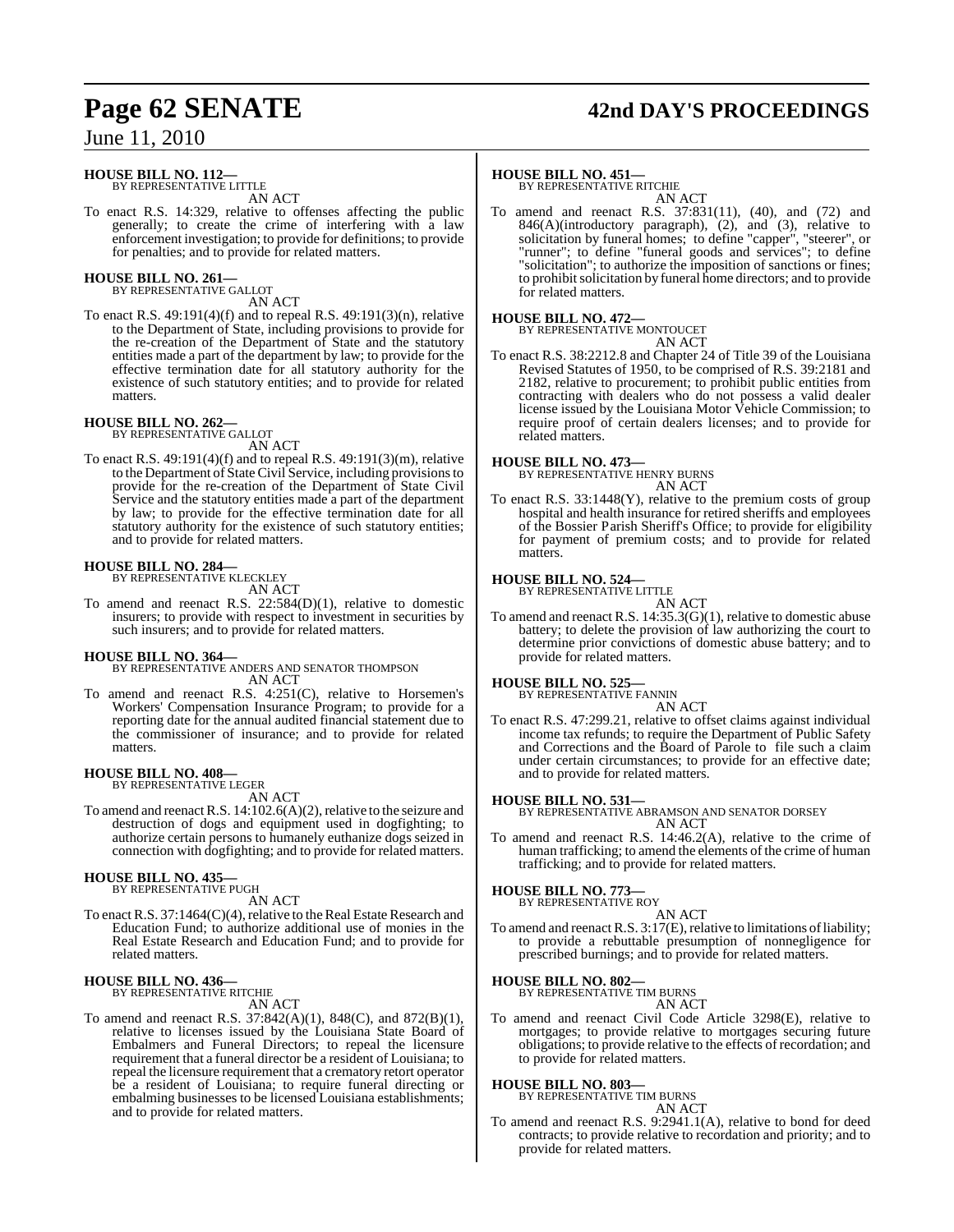# **42nd DAY'S PROCEEDINGS Page 63 SENATE**

# June 11, 2010

**HOUSE BILL NO. 808—** BY REPRESENTATIVE TIM BURNS

AN ACT

To enact R.S. 9:5504, relative to liens and privileges; to provide relative to the recordation of liens and privileges; to require the recordation of liens and privileges in certain circumstances; and to provide for related matters.

#### **HOUSE BILL NO. 825—**

BY REPRESENTATIVES ABRAMSON, BALDONE, BARROW, BILLIOT,<br>BROSSETT, CARTER, CONNICK, DIXON, FOIL, GREENE, GUILLORY,<br>HINES, HUTTER, MICHAEL JACKSON, JOHNSON, LEGER, LORUSSO,<br>NORTON, RICHARDSON, RICHMOND, ROY, GARY SMITH, PATRI

AN ACT

To amend and reenact R.S. 15:541(12)(a), (24), and (25)(c) and to enact R.S. 14:2(B)(42) and (43) and R.S. 15:541(2)(n), relative to crimes involving trafficking; to provide for definitions; to provide with respect to sex offender registration and notification requirements; and to provide for related matters.

#### **HOUSE BILL NO. 945—**

BY REPRESENTATIVE LEGER AN ACT

To amend and reenact R.S. 14:68(B) and Code of Criminal Procedure Article 814(A)(26) and (27), relative to the unauthorized use of a movable; to change elements of the crime regarding the value of the movable; to provide changes in responsive verdicts regarding unauthorized use of a movable; and to provide for related matters.

## **HOUSE BILL NO. 1007—** BY REPRESENTATIVE WHITE

AN ACT

To amend and reenact R.S. 13:5101(B) and to enact R.S. 13:5106(F), relative to suits against the state; to provide for applicability; to provide for limitations; and to provide for related matters.

# **HOUSE BILL NO. 1018—** BY REPRESENTATIVE WHITE

AN ACT

To amend and reenactR.S. 40:1299.39(E)(1) and 1299.39.1(A)(1)(a), relative to the Malpractice Liability for State Services Act (MLSSA); to provide for malpractice claims of prisoners; to provide for services rendered in a correctional facility; to provide for wrongful death and survival claims; and to provide for related matters.

**HOUSE BILL NO. 1155—** BY REPRESENTATIVE CONNICK

AN ACT To amend and reenact R.S. 15:541(2)(a) and (24), 542(A)(2) and  $(3)(a)$ ,  $(B)$ ,  $(F)(2)$  and  $(3)(a)$  and  $(c)$ ,  $542.1.3(B)(2)$ ,  $(3)$ , and  $(4)$ , and (H), and  $544(A)$ , (B)(1), (C), (D)(1) and (2), and (E)(2) and to enact R.S. 15:541(2)(n), (12)(c), (25)(l), (31), and (32),  $542(A)(3)(h)$ , and  $544(D)(4)$ , relative to sex offender registration and notification; to provide relative to sex offender registration and notification requirements; to provide for definitions; to provide relative to sex offender registration and notification procedures; to amend provisions regarding the duration of registration and notification requirements; and to provide for related matters.

#### **HOUSE BILL NO. 1261— (Substitute for House Bill No. 17 by Representative Ligi)** BY REPRESENTATIVE LIGI

AN ACT

To amend and reenact Code of Civil Procedure Articles 925(A)(2) and 1672(C) and to enact Code of Civil Procedure Article 3955, relative to procedures for divorce; to provide for the filing of a declinatory exception; to provide for the dismissal of an action; to provide for service of an Article 102 divorce petition; and to provide for related matters.

#### **HOUSE BILL NO. 1286—**

BY REPRESENTATIVE LIGI

AN ACT To amend and reenact R.S. 36:4(B)(1)(dd), 801.1(A), and 802.3 and R.S. 40:1299.44(A)(1) and  $(5)(d)$ , (e), and  $(f)$  and  $(D)(1)(a)$ , relative to the Patient's Compensation Fund and the Patient's Compensation Fund Oversight Board; to provide for the organization of the executive branch of government; to provide for the deposit and investment of the Patient's Compensation Fund; to provide that the Patient's Compensation Fund and the Patient's Compensation Fund Oversight Board shall not be budget units of the state; to provide for the submission of an annual budget to certain legislative committees; to provide for an effective date; and to provide for related matters.

## **HOUSE BILL NO. 1310—** BY REPRESENTATIVE RITCHIE

AN ACT To amend and reenact R.S. 26:932(8) and to enact R.S. 26:901(18) and 903(6), relative to tobacco products; to provide for fees applicable to tobacconists; to provide for definitions; and to provide for related matters.

#### **HOUSE BILL NO. 1412—**

BY REPRESENTATIVE RICHMOND AN ACT

To enact R.S. 15:571.36, relative to electronic monitoring equipment; to require the Department of Public Safety and Corrections to develop policies and procedures for the availability, storage, and use of the equipment; and to provide for related matters.

#### **HOUSE BILL NO. 1459— (Substitute for HouseBill No. 533 by Representative Mills)**

BY REPRESENTATIVE MILLS

AN ACT To enact Code of Criminal Procedure Article 573.1, relative to time limitations for initiating prosecutions; to provide relative to time limitations in which to institute prosecution for the crime of exploitation of the infirmed; and to provide for related matters.

and asked that the President of the Senate affix his signature to the same.

> Respectfully submitted, ALFRED W. SPEER Clerk of the House of Representatives

The House Bills and Joint Resolutions contained herein were signed by the President of the Senate.

#### **Privilege Report of the Committee on Senate and Governmental Affairs**

#### **ENROLLMENTS**

Senator Kostelka, Chairman on behalf of the Committee on Senate and Governmental Affairs, submitted the following report:

June 11, 2010

To the President and Members of the Senate:

I am directed by your Committee on Senate and Governmental Affairs to submit the following report:

The following Senate Concurrent Resolutions have been properly enrolled: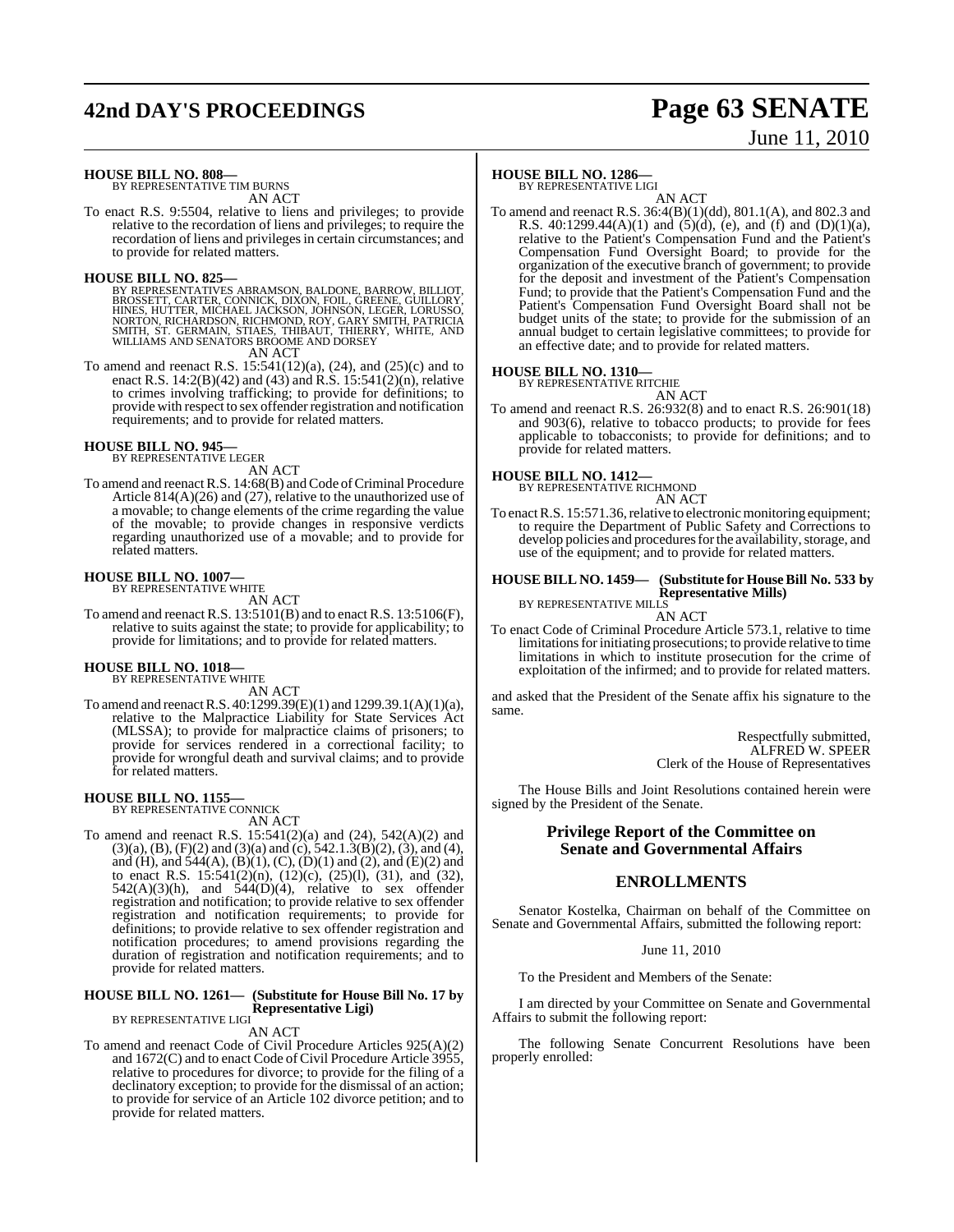# **Page 64 SENATE 42nd DAY'S PROCEEDINGS**

## June 11, 2010

#### **SENATE CONCURRENT RESOLUTION NO. 41—**

BY SENATORS MCPHERSON, LONG AND RISER AND REPRESENTATIVE JOHNSON A CONCURRENT RESOLUTION

To urge and request the commission on colleges of the Southern Association of Colleges and Schools to establish a school of medicine at Louisiana College.

#### **SENATE CONCURRENT RESOLUTION NO. 106—** BY SENATOR QUINI

A CONCURRENT RESOLUTION

To urge and request the Louisiana State Law Institute to study and make recommendations relative to the laws regarding spousal support, and to report its findings to the legislature prior to the convening of the 2011 Regular Session.

## **SENATE CONCURRENT RESOLUTION NO. 109—** BY SENATOR CROWE AND REPRESENTATIVE HUTTER A CONCURRENT RESOLUTION

To urge and request that the division of probation and parole, within the Department of Public Safety and Corrections, reinstate and reopen the St. Bernard Parish Probation and Parole Office.

**SENATE CONCURRENT RESOLUTION NO. 114—**<br>BY SENATORS CHAISSON, ADLEY, ALARIO, AMEDEE, APPEL, BROOME,CHABERT,CHERK,CLAITOR,CROWE,DONAHUE,DORSEY, DUPLESSIS, ERDEY, B. GAUTREAUX, NGAUTREAUX, GUILLORY, HEBERT, HETIMEIER, JACKSO

A CONCURRENT RESOLUTION<br>To express the sincere condolences of the Legislature of Louisiana upon the tragic deaths of the eleven crew members who perished aboard the offshore oil rig Deepwater Horizon.

> Respectfully submitted, ROBERT W. "BOB" KOSTELKA Chairman

The foregoing Senate Concurrent Resolutions were signed by the President of the Senate.

## **Message to the Governor**

#### **SIGNED SENATE BILLS**

#### June 11, 2010

To the Honorable Governor of the State of Louisiana:

The President of the Senate and the Speaker of the House of Representatives have signed the following Senate Bills:

#### **SENATE BILL NO. 27—**

BY SENATORS N. GAUTREAUX, ADLEY, MARIONNEAUX, MURRAY, RISER AND SHAW

#### AN ACT

To enact R.S. 32:861.1, relative to motor vehicles and security; to exempt the registered owner of a motor vehicle who is a member of the armed services from the duty to maintain liability securitywhile on active duty overseas; and to provide forrelated matters.

#### **SENATE BILL NO. 43—**

BY SENATOR MURRAY

AN ACT To amend and reenact R.S. 47:1903.2, relative to the Orleans Parish assessor; to provide for the transfer of certain assets, records, and rights of the Board of Assessors of Orleans Parish to the Orleans Parish assessor; to provide that the Orleans Parish assessor shall be responsible for all assets and debts of the Board of Assessors of Orleans Parish; to provide for an effective date; and to provide for related matters.

**SENATE BILL NO. 63.**<br>BY SENATORS AMEDEE AND MARIONNEAUX AND<br>REPRESENTATIVES ARMES, ARNOLD, AUBERT, HENRY BURNS,<br>CONNICK, GISCLAIR, GREENE, GUINN, HARRISON, HOWARD,<br>LABRUZZO, LAMBERT, LEGER, MORRIS, POPE, RICHARDSON,<br>SMILE AN ACT

To request the Department of Transportation and Development to

study the feasibility of a West Bank Turnpike; and to provide for related matters.

## **SENATE BILL NO. 93—** BY SENATOR MURRAY

AN ACT

To enact R.S. 47:463.141, relative to motor vehicle special prestige license plates; to provide for the establishment and issuance of the "Masonic Blue Lodge" plate; and to provide for related matters.

#### **SENATE BILL NO. 104—** BY SENATOR THOMPSON

AN ACT

To amend and reenact R.S. 38:326(A) and (C), relative to police officers of a levee district and a levee and drainage district; to provide relative to the special officer commission; and to provide for related matters.

#### **SENATE BILL NO. 206—** BY SENATOR MARTINY

AN ACT

To amend and reenact R.S. 47:463.24(D), relative to special license plates for retired law officers; to provide for eligibility; and to provide for related matters.

#### **SENATE BILL NO. 261—**

BY SENATOR NEVERS AN ACT

To amend and reenact R.S. 48:1805(B)(2), relative to the Zachary Taylor Parkway Commission; to provide relative to the term a member appointed to the commission may serve; and to provide for related matters.

#### **SENATE BILL NO. 344—**

BY SENATORS DUPLESSIS, APPEL, BROOME, DONAHUE, LAFLEUR,<br>MARTINY AND QUINN AND REPRESENTATIVES BOBBY BADON,<br>HENRY BURNS, TIM BURNS, CARMODY, CHAMPAGNE, CONNICK,<br>GISCLAIR, HARDY, HOFFMANN, KATZ, LABRUZZO, LIGI, NOWLIN,<br>RICHA AN ACT

To amend and reenact R.S.  $17:3982(A)(1)(a)$  and  $(2)$  and  $(B)$ , and  $3992(A)(1)$  and  $(2)$ , relative to charter schools; to provide relative to the process for submission, review, and approval of charter school proposals and renewal of charters; to provide relative to the use of local school board facilities and property by a chartering group; and to provide for related matters.

**SENATE BILL NO. 384—**<br>BY SENATOR CLAITOR AND REPRESENTATIVES BOBBY BADON,<br>FOIL, GISCLAIR, HARRISON, HENDERSON, SAM JONES, LAMBERT<br>AND LITTLE

#### AN ACT

To amend and reenact R.S. 56:699.5(A) and to repeal R.S. 56:699.8, relative to firearm and hunter education requirement; to provide an exemption for hunters who are under the direct supervision of a person who possesses a hunting license or proof of successful completion of the firearm and hunter education course; to provide for related matters.